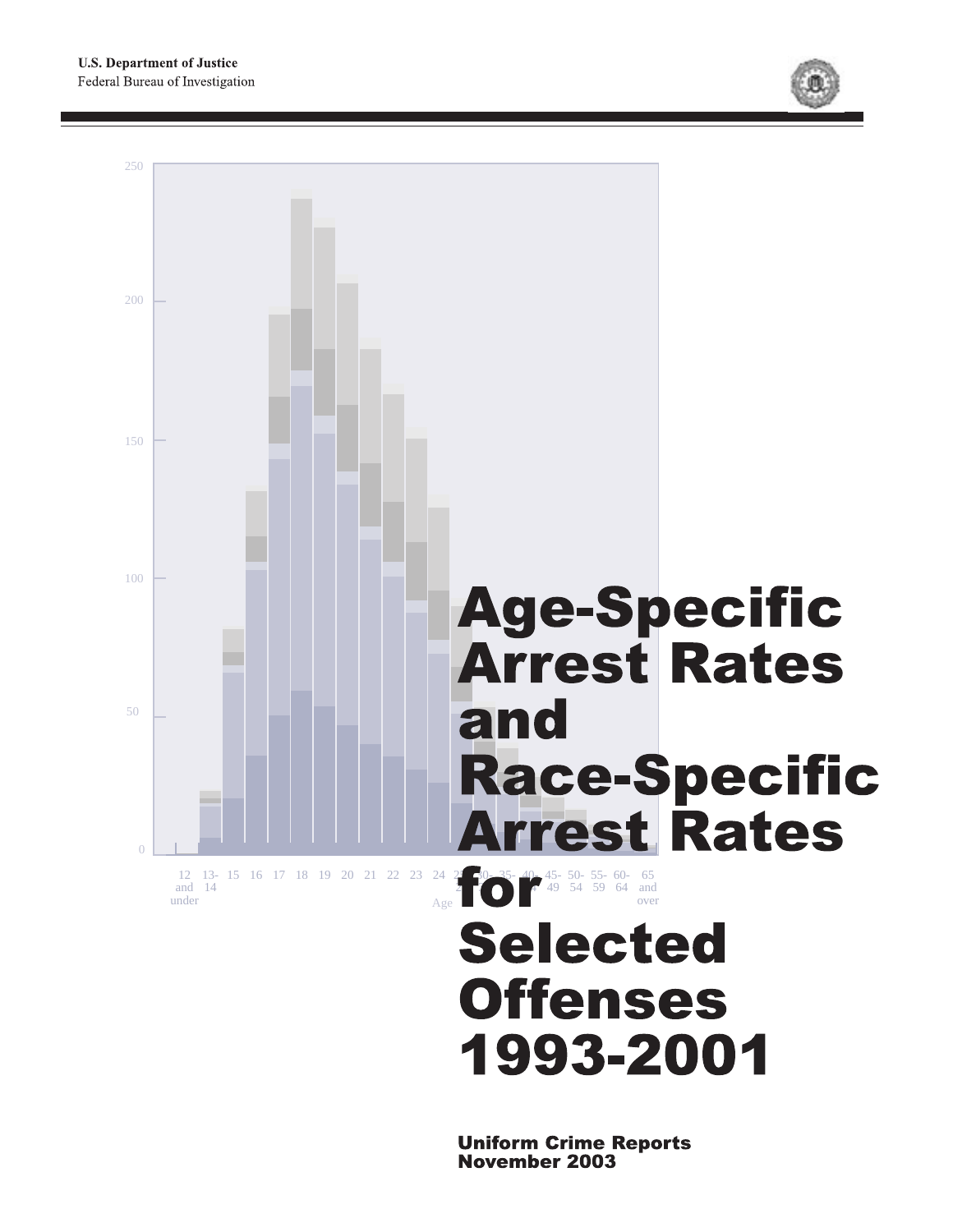# **Age-Specific Arrest Rates and Race-Specific Arrest Rates for Selected Offenses, 1993-2001**



Uniform Crime Reporting Program Federal Bureau of Investigation November 2003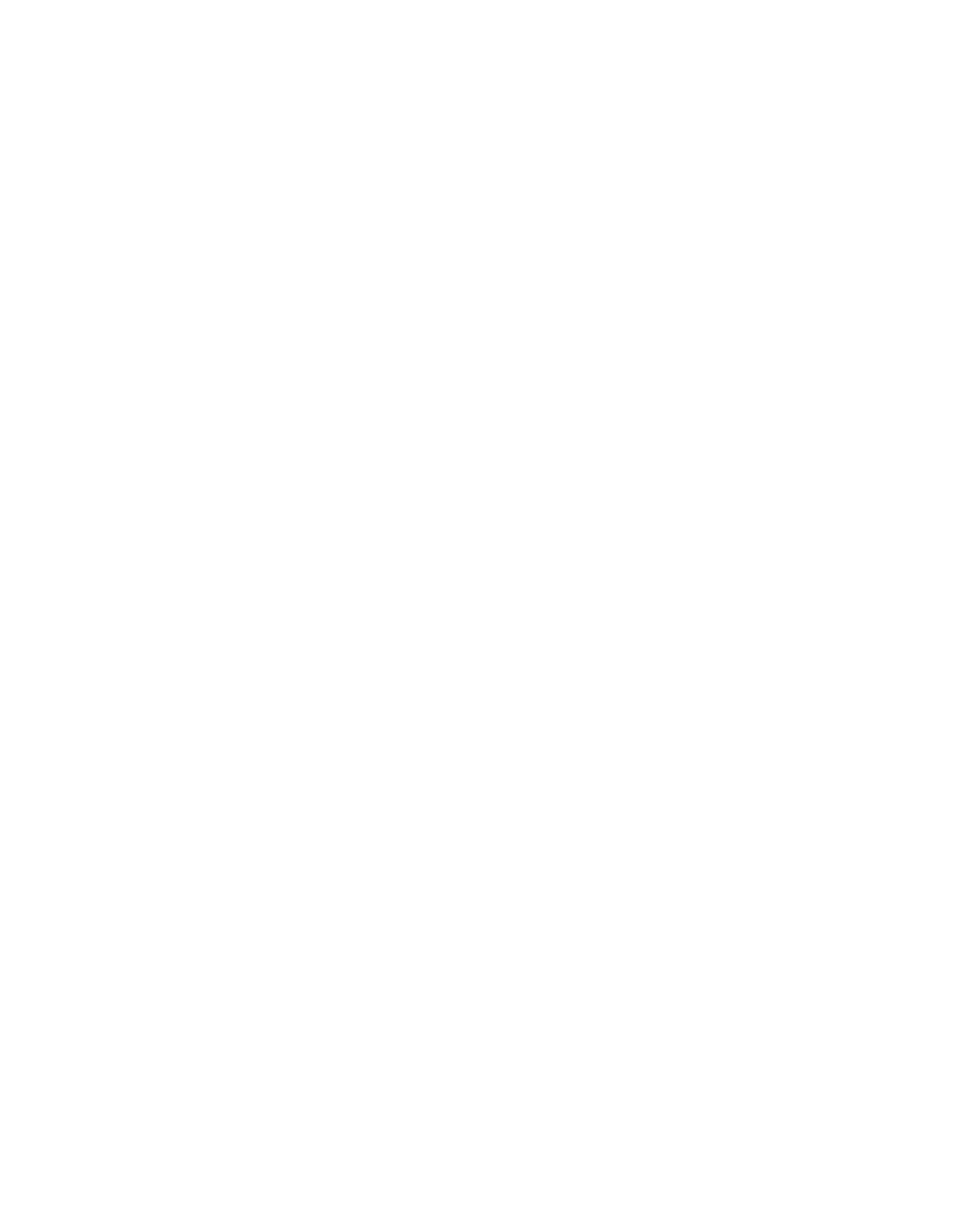#### **INTRODUCTION**

The objective of this publication is to supplement the statistics published in *Crime in the United States* by providing users of Uniform Crime Reporting (UCR) Program data with age-specific arrest rates and race-specific arrest rates for the years 1993–2001. The current tabulations update the December 1993 publication, which presented these data for the years 1965–1992. The UCR Program's statisticians have tabulated the data for the Crime Index, violent crime, property crime, and each Part I offense (murder, forcible rape, robbery, aggravated assault, burglary, larceny-theft, motor vehicle theft, and arson). Age and race specific arrest rates are also tabulated for select Part II offenses (forgery and counterfeiting, fraud, embezzlement, stolen property, weapons violations, sex offenses, gambling, and drug abuse violations). Additionally, for each of the offenses, the statisticians have calculated age breakdowns representing juveniles and adults by race (white and all other races, black and all other minorities). A separate table lists the average age of arrestees for each of the Part I and Part II offenses by year.

An age-specific arrest rate refers to the number of arrests made per 100,000 inhabitants belonging to a defined age group. Technical Note A describes the computational procedures used to derive age-specific arrest rates. Technical Note B describes the methodology used to compute the average age of the arrestees. The reader should be aware that the average age of the arrestees is based on the age composition of the U.S. population. Therefore, any shift in the average age of the arrestees should not immediately be associated with a change in criminal pattern since the data may, in fact, reflect a shift in the population.

A race-specific arrest rate refers to the number of arrests per 100,000 inhabitants belonging to a defined race. The statisticians have updated the race-specific data used in this publication, and therefore, figures may differ slightly from the national averages published in earlier editions of *Crime in the United States*. The rates represent that portion of the population covered by all agencies that contributed race data for the given offenses. The UCR Program requires that reporting agencies supply the age of arrestees; however, the Program stipulates that the submission of race data is voluntary. Therefore, the population coverage for race statistics is lower than that for age statistics.

This publication will be updated annually and published in electronic format beginning with the 2002 data, which will be posted on the FBI's Web site in the spring of 2004.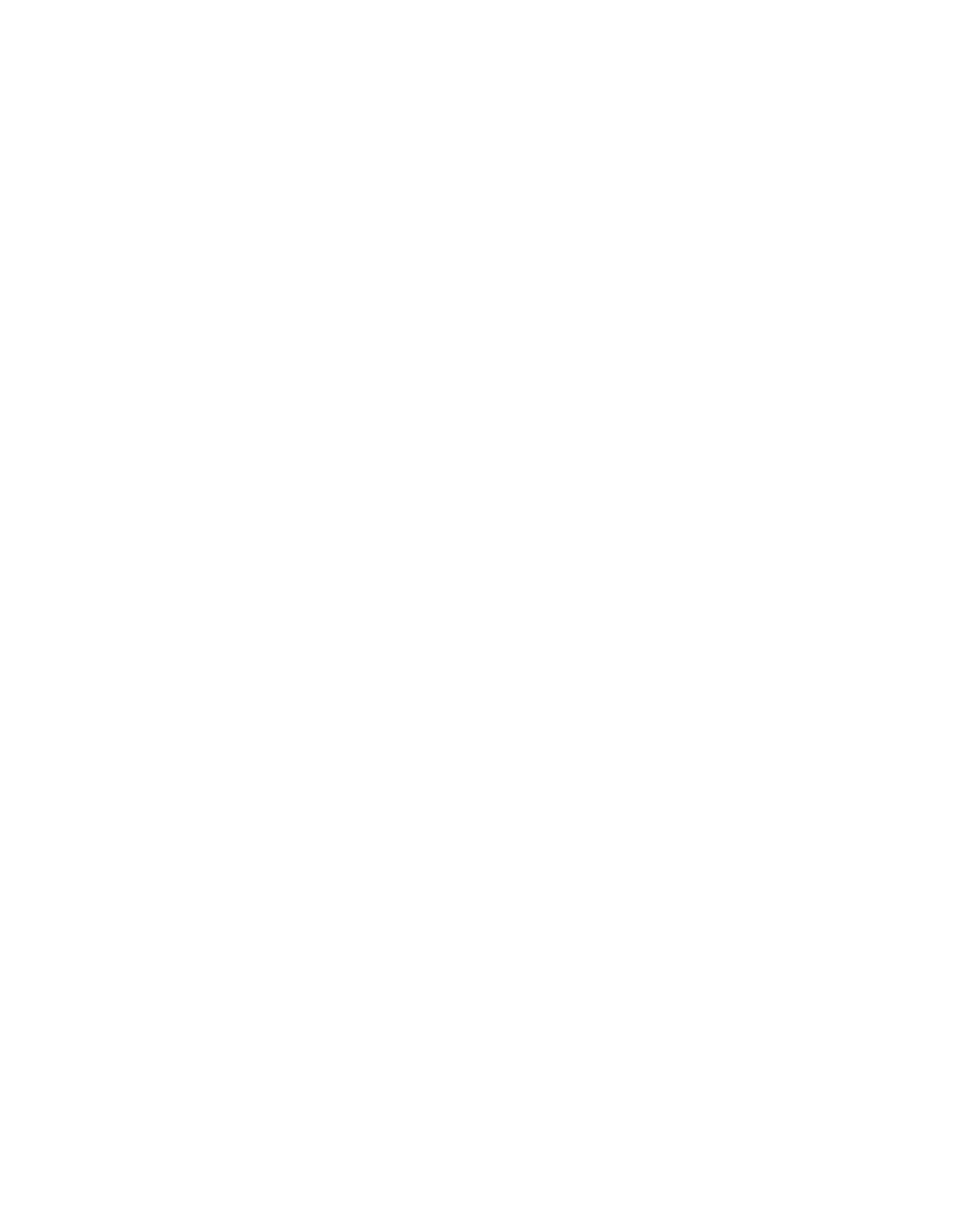### **CONTENTS**

| Aggravated Assault-Age-specific Arrest Rates by Sex, United States 13               |  |
|-------------------------------------------------------------------------------------|--|
|                                                                                     |  |
|                                                                                     |  |
|                                                                                     |  |
|                                                                                     |  |
|                                                                                     |  |
|                                                                                     |  |
|                                                                                     |  |
|                                                                                     |  |
|                                                                                     |  |
|                                                                                     |  |
|                                                                                     |  |
|                                                                                     |  |
|                                                                                     |  |
| Drug Abuse Violations—Age-specific Arrest Rates by Sex, United States  41           |  |
|                                                                                     |  |
| Section One—Juvenile vs. Adult, Age-specific Arrest Rates by Sex, United States  43 |  |
|                                                                                     |  |
|                                                                                     |  |
|                                                                                     |  |
|                                                                                     |  |
|                                                                                     |  |
|                                                                                     |  |
|                                                                                     |  |
|                                                                                     |  |
|                                                                                     |  |
|                                                                                     |  |
|                                                                                     |  |
|                                                                                     |  |
|                                                                                     |  |
|                                                                                     |  |
|                                                                                     |  |
|                                                                                     |  |
|                                                                                     |  |
|                                                                                     |  |
|                                                                                     |  |
|                                                                                     |  |
|                                                                                     |  |
|                                                                                     |  |
| Section Two-Race-specific Arrest Rates, United States-Part I and II Offenses 55     |  |
|                                                                                     |  |
|                                                                                     |  |
|                                                                                     |  |
|                                                                                     |  |
|                                                                                     |  |
|                                                                                     |  |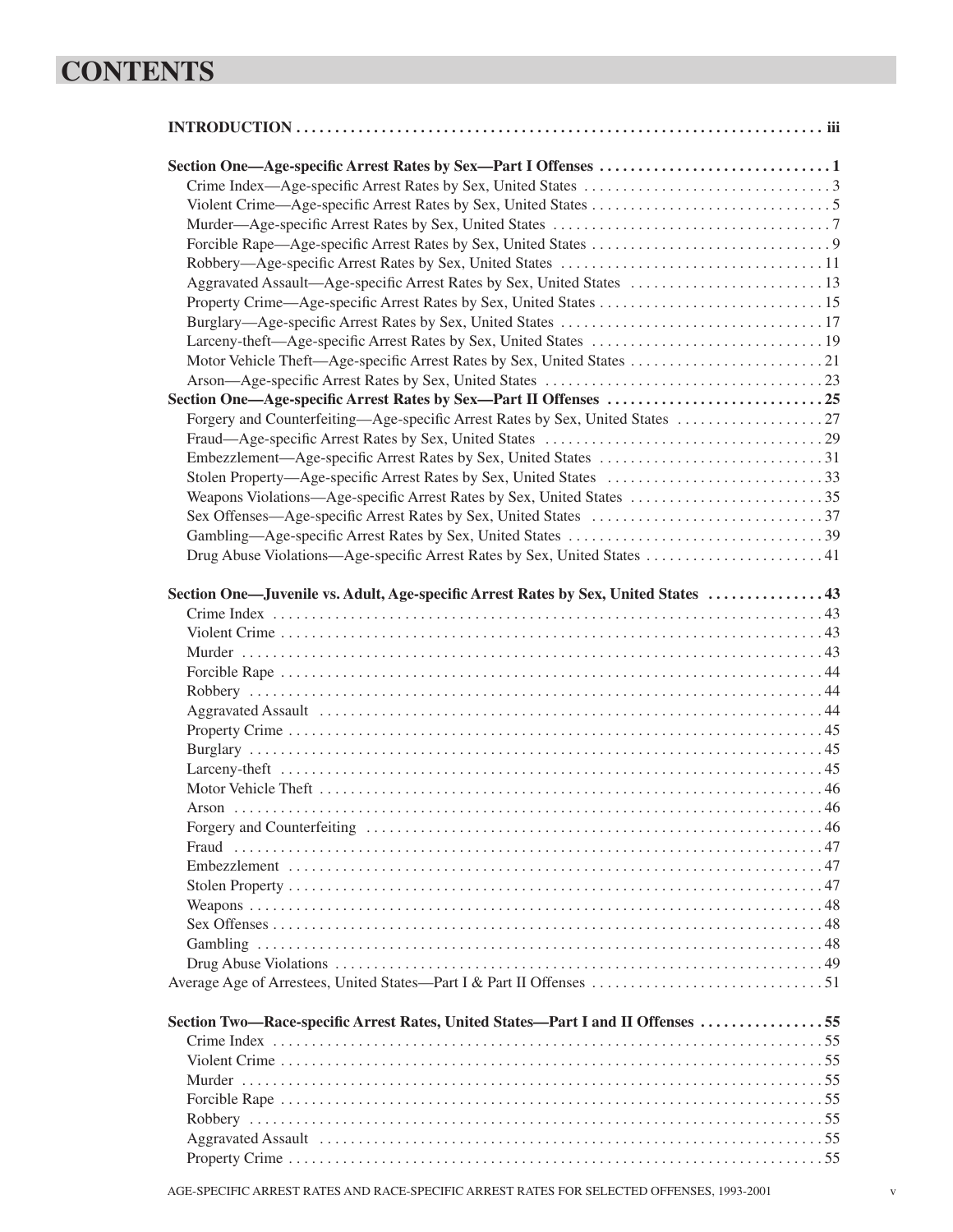### **CONTENTS-Continued**

| Juvenile vs. Adult, Race-specific Arrest Rates, United States, Total, White, and All other Races 59 |  |
|-----------------------------------------------------------------------------------------------------|--|
|                                                                                                     |  |
|                                                                                                     |  |
|                                                                                                     |  |
|                                                                                                     |  |
|                                                                                                     |  |
|                                                                                                     |  |
|                                                                                                     |  |
|                                                                                                     |  |
|                                                                                                     |  |
|                                                                                                     |  |
|                                                                                                     |  |
|                                                                                                     |  |
|                                                                                                     |  |
|                                                                                                     |  |
|                                                                                                     |  |
|                                                                                                     |  |
|                                                                                                     |  |
|                                                                                                     |  |
|                                                                                                     |  |
| Juvenile vs. Adult, Race-specific Arrest Rates, United States, Black and Other Minority Races  65   |  |
|                                                                                                     |  |
|                                                                                                     |  |
|                                                                                                     |  |
|                                                                                                     |  |
|                                                                                                     |  |
|                                                                                                     |  |
|                                                                                                     |  |
|                                                                                                     |  |
|                                                                                                     |  |
|                                                                                                     |  |
|                                                                                                     |  |
|                                                                                                     |  |
|                                                                                                     |  |
|                                                                                                     |  |
|                                                                                                     |  |
|                                                                                                     |  |
|                                                                                                     |  |
|                                                                                                     |  |
|                                                                                                     |  |
|                                                                                                     |  |
|                                                                                                     |  |
|                                                                                                     |  |
|                                                                                                     |  |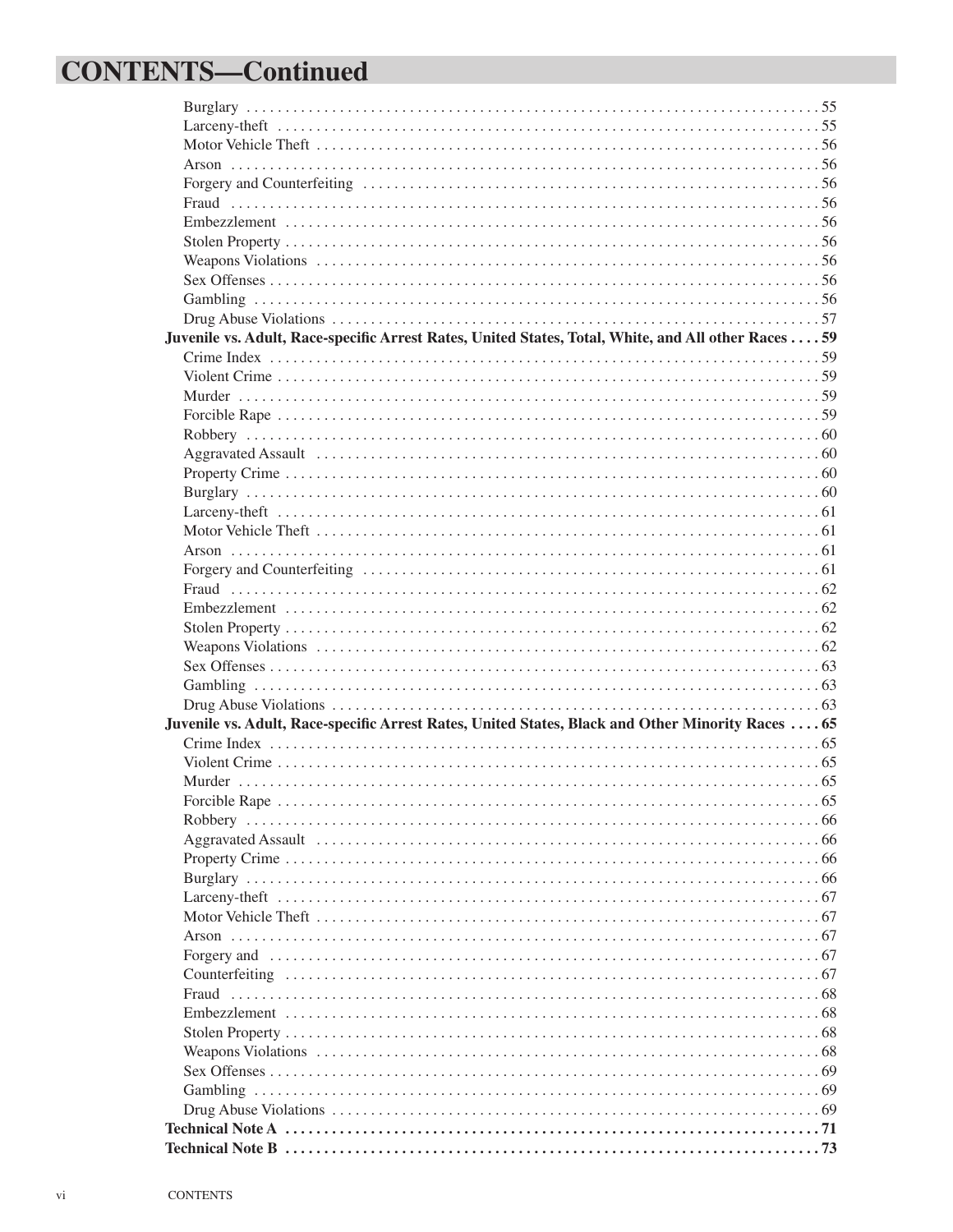### **Section One—Age-specific Arrest Rates by Sex—Part I Offenses**

#### *Offenses Included:*

Crime Index Violent Crime Property Crime

#### *Part I Offenses*

Murder Forcible Rape Robbery Aggravated Asssault Burglary Larceny-theft Motor Vehicle Theft Arson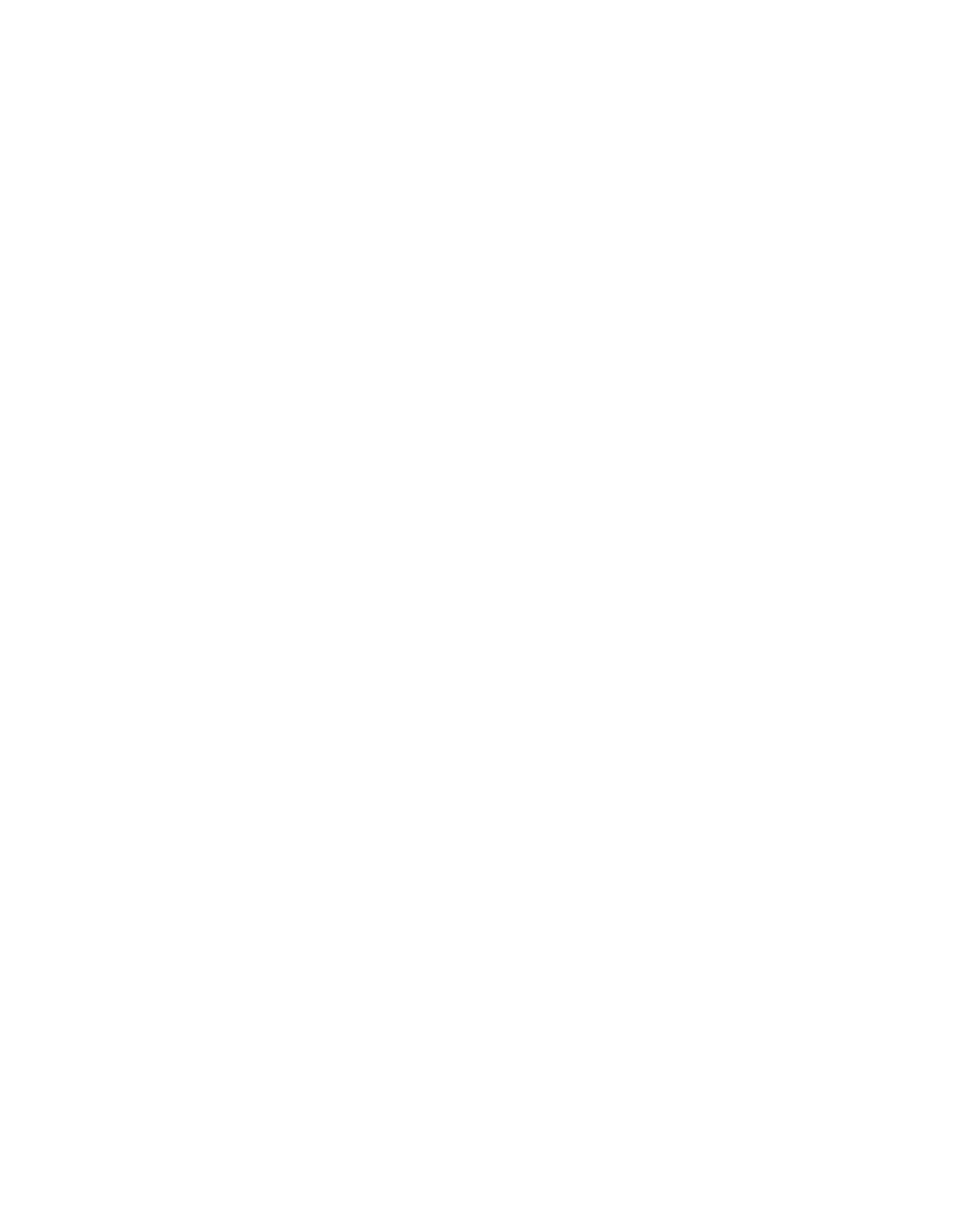### **Crime Index—Age-specific Arrest Rates by Sex, United States**

|              |         | 1993    |         |              |         | 1994    |         |              |         | 1995    |         |
|--------------|---------|---------|---------|--------------|---------|---------|---------|--------------|---------|---------|---------|
| Age Group    | Total   | Male    | Female  | Age Group    | Total   | Male    | Female  | Age Group    | Total   | Male    | Female  |
|              |         |         |         |              |         |         |         |              |         |         |         |
| 12 and under | 216.2   | 329.6   | 97.4    | 12 and under | 223.4   | 337.9   | 103.4   | 12 and under | 213.4   | 317.4   | 104.2   |
| $13 - 14$    | 3,268.6 | 4,736.8 | 1,726.8 | $13 - 14$    | 3,446.4 | 4,952.6 | 1,862.7 | $13 - 14$    | 3,217.5 | 4,567.6 | 1,798.3 |
| 15           | 4,776.7 | 7,154.3 | 2,271.1 | 15           | 4,895.3 | 7,207.0 | 2,449.7 | 15           | 4,633.5 | 6,825.4 | 2,315.7 |
| 16           | 5,145.0 | 7,889.9 | 2,234.4 | 16           | 5,277.3 | 7,982.9 | 2,400.9 | 16           | 5,109.2 | 7,671.8 | 2,382.4 |
| 17           | 4,934.3 | 7,719.0 | 1,969.6 | 17           | 5,025.8 | 7,731.0 | 2,134.9 | 17           | 5,018.2 | 7,669.2 | 2,183.3 |
| 18           | 4,623.3 | 7,385.2 | 1,719.4 | 18           | 4,663.2 | 7,319.6 | 1,866.8 | 18           | 4,617.7 | 7,218.6 | 1,877.4 |
| 19           | 3,683.9 | 5,839.2 | 1,436.3 | 19           | 3,596.3 | 5,633.8 | 1,468.8 | 19           | 3,623.9 | 5,625.8 | 1,533.5 |
| 20           | 3,033.3 | 4,737.6 | 1,254.2 | 20           | 2,987.9 | 4,582.0 | 1,323.1 | 20           | 2,933.6 | 4,481.4 | 1,312.8 |
| 21           | 2,714.0 | 4,229.1 | 1,132.7 | 21           | 2,678.6 | 4,090.2 | 1,207.2 | 21           | 2,642.6 | 4,024.7 | 1,198.9 |
| 22           | 2,493.8 | 3,848.7 | 1,091.9 | 22           | 2,418.4 | 3,655.7 | 1,134.2 | 22           | 2,408.9 | 3,639.8 | 1,129.8 |
| 23           | 2,339.7 | 3,580.7 | 1,060.6 | 23           | 2,246.7 | 3,411.7 | 1,050.1 | 23           | 2,213.9 | 3,318.5 | 1,073.1 |
| 24           | 2,212.1 | 3,368.3 | 1,025.4 | 24           | 2,098.3 | 3,146.9 | 1,023.2 | 24           | 2,074.4 | 3,126.4 | 999.8   |
| $25 - 29$    | 2,001.4 | 3,052.8 | 942.2   | $25 - 29$    | 1,891.1 | 2,837.4 | 932.7   | $25 - 29$    | 1,881.1 | 2,817.3 | 932.0   |
| $30 - 34$    | 1,613.0 | 2,464.0 | 766.7   | $30 - 34$    | 1,590.6 | 2,391.0 | 787.0   | $30 - 34$    | 1,629.7 | 2,442.6 | 812.8   |
| 35-39        | 1.190.5 | 1,838.6 | 549.6   | 35-39        | 1.196.1 | 1,826.8 | 571.4   | 35-39        | 1,263.8 | 1,924.6 | 608.5   |
| $40 - 44$    | 770.8   | 1,207.1 | 344.9   | $40 - 44$    | 795.9   | 1,240.9 | 361.7   | $40 - 44$    | 849.4   | 1,319.4 | 390.4   |
| 45-49        | 476.6   | 739.1   | 223.6   | 45-49        | 479.6   | 741.3   | 226.9   | 45-49        | 501.5   | 781.8   | 230.9   |
| $50 - 54$    | 312.2   | 479.9   | 153.5   | $50 - 54$    | 298.0   | 451.5   | 152.0   | $50 - 54$    | 304.4   | 466.5   | 150.1   |
| 55-59        | 205.6   | 306.3   | 112.8   | 55-59        | 196.2   | 297.5   | 102.5   | 55-59        | 195.7   | 302.4   | 96.7    |
| $60 - 64$    | 140.5   | 207.9   | 80.8    | $60 - 64$    | 133.0   | 199.5   | 73.8    | $60 - 64$    | 129.7   | 198.9   | 68.0    |
| 65 and over  | 67.1    | 110.7   | 37.4    | 65 and over  | 61.1    | 100.4   | 34.2    | 65 and over  | 56.8    | 95.4    | 30.3    |

|              |         | 1996    |         |              | 1997    |         |         |  |
|--------------|---------|---------|---------|--------------|---------|---------|---------|--|
| Age Group    | Total   | Male    | Female  | Age Group    | Total   | Male    | Female  |  |
|              |         |         |         |              |         |         |         |  |
| 12 and under | 200.4   | 293.2   | 103.1   | 12 and under | 196.7   | 284.9   | 104.1   |  |
| $13 - 14$    | 2,977.5 | 4,153.4 | 1,741.7 | $13 - 14$    | 2,864.5 | 3,974.7 | 1,697.4 |  |
| 15           | 4,479.4 | 6,475.1 | 2,368.6 | 15           | 4,108.9 | 5,861.6 | 2,256.3 |  |
| 16           | 4,894.7 | 7,226.6 | 2,415.1 | 16           | 4,708.3 | 6,873.8 | 2,405.6 |  |
| 17           | 4,946.1 | 7,449.4 | 2,265.4 | 17           | 4,638.8 | 6,897.1 | 2,221.7 |  |
| 18           | 4,629.5 | 7,137.0 | 1,986.4 | 18           | 4,478.5 | 6,807.1 | 2,021.2 |  |
| 19           | 3,602.8 | 5,547.1 | 1,572.5 | 19           | 3,580.0 | 5,447.8 | 1,629.9 |  |
| 20           | 2,958.5 | 4,498.9 | 1,345.8 | 20           | 2,890.2 | 4,325.4 | 1,388.0 |  |
| 21           | 2,560.2 | 3,854.3 | 1,206.7 | 21           | 2,577.3 | 3,849.8 | 1,246.0 |  |
| 22           | 2,315.1 | 3,455.7 | 1,128.7 | 22           | 2,277.4 | 3,359.2 | 1,149.5 |  |
| 23           | 2,133.3 | 3,167.5 | 1,065.0 | 23           | 2,071.8 | 3,030.9 | 1,078.8 |  |
| 24           | 1,914.9 | 2,825.1 | 980.8   | 24           | 1,900.7 | 2,800.3 | 976.4   |  |
| $25-29$      | 1,694.2 | 2,504.8 | 872.5   | $25 - 29$    | 1,649.3 | 2,416.7 | 870.9   |  |
| $30 - 34$    | 1,468.5 | 2,177.4 | 755.3   | $30 - 34$    | 1,479.7 | 2,171.0 | 784.0   |  |
| 35-39        | 1,171.1 | 1,757.9 | 588.5   | 35-39        | 1,196.2 | 1,779.2 | 617.2   |  |
| $40 - 44$    | 797.3   | 1,221.4 | 382.8   | $40 - 44$    | 832.1   | 1,267.3 | 406.0   |  |
| 45-49        | 478.6   | 743.7   | 222.4   | 45-49        | 507.9   | 786.2   | 239.0   |  |
| 50-54        | 293.1   | 446.0   | 147.5   | 50-54        | 291.7   | 446.0   | 144.3   |  |
| 55-59        | 184.7   | 283.4   | 93.1    | 55-59        | 185.1   | 285.3   | 92.0    |  |
| 60-64        | 122.1   | 187.8   | 63.2    | $60 - 64$    | 118.2   | 182.7   | 60.1    |  |
| 65 and over  | 51.6    | 88.0    | 26.4    | 65 and over  | 47.3    | 81.6    | 23.7    |  |

*The Uniform Crime Reporting (UCR) Program's Crime Index is composed of selected offenses used to gauge fluctuations in the volume and rate of crime reported to law enforcement. The offenses selected to make up the Crime Index were the Part I crimes—the violent crimes of murder and nonnegligent manslaughter, forcible rape, robbery, and aggravated assault and the property crimes of burglary, larceny-theft, motor vehicle theft, and arson.*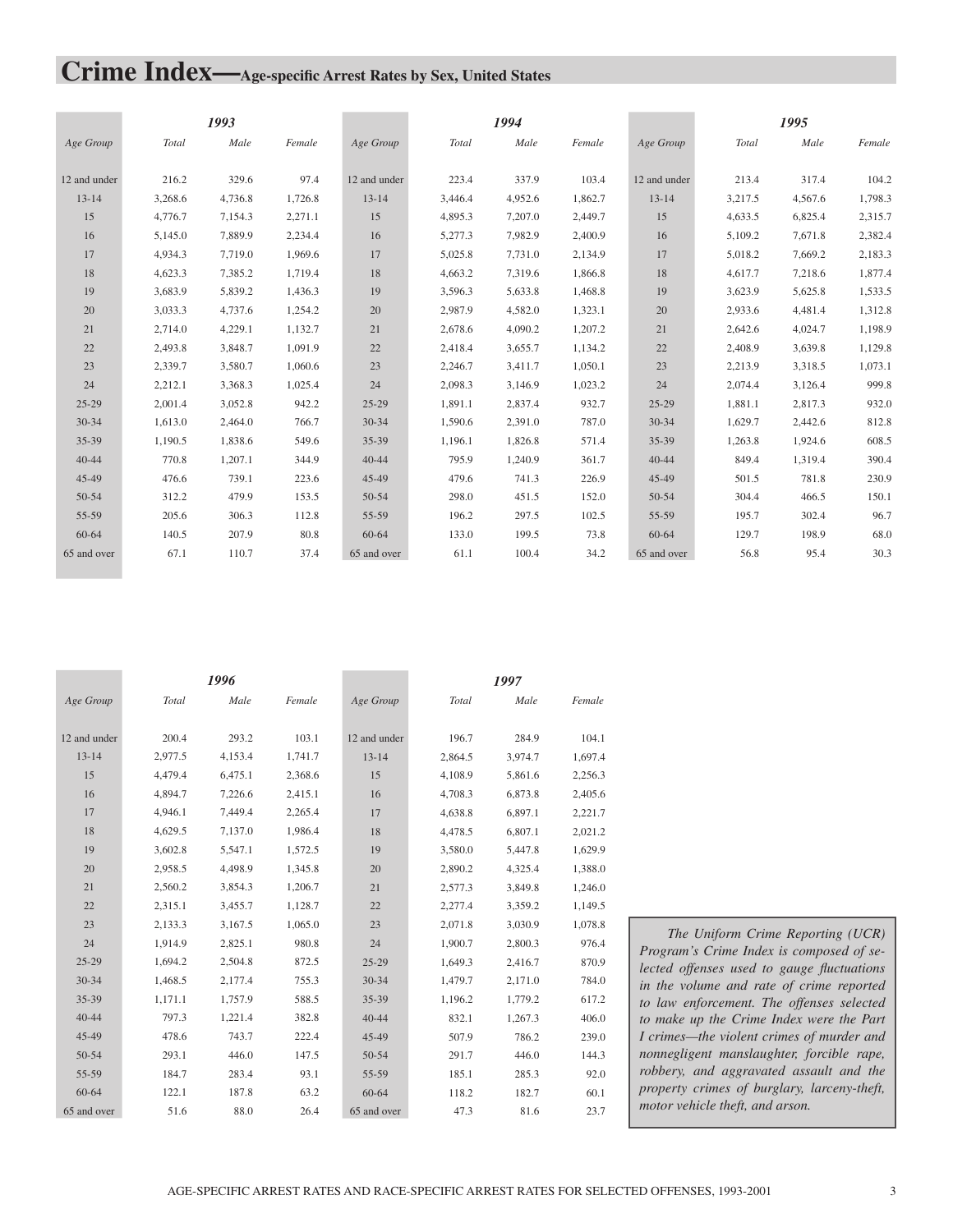## **Crime Index—Age-specific Arrest Rates by Sex, United States—Continued**

|              |         | 1998    |         |              |         | 1999    |         |
|--------------|---------|---------|---------|--------------|---------|---------|---------|
| Age Group    | Total   | Male    | Female  | Age Group    | Total   | Male    | Female  |
| 12 and under | 167.9   | 244.2   | 87.9    | 12 and under | 147.9   | 214.9   | 77.6    |
| $13 - 14$    | 2,446.3 | 3,368.1 | 1,477.4 | $13 - 14$    | 2,130.2 | 2,918.3 | 1,301.4 |
| 15           | 3,553.7 | 5,002.4 | 2,021.5 | 15           | 3,156.2 | 4,424.7 | 1,814.3 |
| 16           | 3,997.8 | 5,781.1 | 2,103.2 | 16           | 3,533.5 | 5,048.1 | 1,923.7 |
| 17           | 4,188.2 | 6,182.4 | 2,053.7 | 17           | 3,647.9 | 5,313.3 | 1,866.2 |
| 18           | 4,022.4 | 6,098.5 | 1,833.4 | 18           | 3,665.1 | 5,526.8 | 1,702.3 |
| 19           | 3,341.3 | 5,058.6 | 1,547.6 | 19           | 3,027.8 | 4,574.5 | 1,414.2 |
| 20           | 2,742.6 | 4,101.7 | 1,320.4 | 20           | 2,524.3 | 3,759.9 | 1,229.3 |
| 21           | 2,387.3 | 3,544.7 | 1,177.3 | 21           | 2,230.4 | 3,304.4 | 1,105.9 |
| 22           | 2,161.4 | 3,167.0 | 1,111.7 | 22           | 1,973.2 | 2,901.8 | 1,003.2 |
| 23           | 1,916.0 | 2,795.1 | 1,003.1 | 23           | 1,769.9 | 2,589.8 | 915.9   |
| 24           | 1,778.1 | 2,586.3 | 945.6   | 24           | 1,592.5 | 2,304.1 | 856.1   |
| $25 - 29$    | 1,521.5 | 2,224.1 | 808.3   | $25 - 29$    | 1,363.5 | 1,983.7 | 731.6   |
| $30 - 34$    | 1,375.7 | 2,016.8 | 730.0   | $30 - 34$    | 1,228.4 | 1,782.1 | 668.9   |
| 35-39        | 1,138.9 | 1,685.6 | 595.7   | 35-39        | 1,040.0 | 1,530.6 | 552.2   |
| $40 - 44$    | 808.5   | 1,221.8 | 403.2   | $40 - 44$    | 753.6   | 1,130.5 | 383.2   |
| 45-49        | 482.4   | 742.1   | 231.3   | 45-49        | 467.5   | 714.7   | 228.2   |
| 50-54        | 283.0   | 432.2   | 140.4   | 50-54        | 267.5   | 404.3   | 136.5   |
| 55-59        | 178.1   | 272.6   | 89.8    | 55-59        | 164.8   | 252.5   | 83.0    |
| 60-64        | 111.5   | 172.1   | 56.7    | $60 - 64$    | 102.1   | 154.9   | 54.4    |
| 65 and over  | 43.1    | 74.2    | 21.5    | 65 and over  | 40.8    | 69.6    | 20.7    |

|              |         | <i>2000</i> |         |              |         | 2001    |         |
|--------------|---------|-------------|---------|--------------|---------|---------|---------|
| Age Group    | Total   | Male        | Female  | Age Group    | Total   | Male    | Female  |
| 12 and under | 136.8   | 198.2       | 72.3    | 12 and under | 125.0   | 177.3   | 70.1    |
| $13 - 14$    | 1,969.6 | 2,656.1     | 1,247.5 | $13 - 14$    | 1,804.8 | 2,384.4 | 1,196.4 |
| 15           | 2,939.7 | 4,038.6     | 1,778.5 | 15           | 2,754.6 | 3,719.2 | 1,739.1 |
| 16           | 3,271.3 | 4,567.8     | 1,892.5 | 16           | 3,138.4 | 4,340.0 | 1,869.6 |
| 17           | 3,432.8 | 4,942.4     | 1,817.7 | 17           | 3,253.6 | 4,648.6 | 1,773.3 |
| 18           | 3,408.6 | 5,080.6     | 1,646.6 | 18           | 3,319.2 | 4,880.9 | 1,652.1 |
| 19           | 2,890.3 | 4,344.1     | 1,374.3 | 19           | 2,870.4 | 4,267.8 | 1,395.6 |
| 20           | 2.442.2 | 3,617.5     | 1,211.6 | 20           | 2.394.1 | 3,542.5 | 1,192.2 |
| 21           | 2,186.6 | 3,231.6     | 1,091.3 | 21           | 2,145.5 | 3,189.5 | 1,051.7 |
| 22           | 1,902.7 | 2,820.0     | 943.1   | 22           | 1,905.9 | 2,787.7 | 980.1   |
| 23           | 1,694.7 | 2,477.7     | 878.0   | 23           | 1,715.0 | 2,516.0 | 876.6   |
| 24           | 1,537.0 | 2,226.4     | 822.0   | 24           | 1,562.4 | 2,258.5 | 836.3   |
| $25 - 29$    | 1,243.3 | 1,806.0     | 667.9   | $25 - 29$    | 1,255.9 | 1,814.1 | 681.6   |
| $30 - 34$    | 1,128.1 | 1,638.2     | 611.3   | $30 - 34$    | 1,099.9 | 1,596.0 | 596.9   |
| $35 - 39$    | 978.0   | 1,441.0     | 517.9   | 35-39        | 974.7   | 1,428.6 | 521.9   |
| $40 - 44$    | 725.9   | 1,090.4     | 367.4   | $40 - 44$    | 738.8   | 1,105.9 | 377.6   |
| $45 - 49$    | 451.3   | 685.9       | 223.9   | 45-49        | 463.4   | 706.1   | 228.0   |
| 50-54        | 260.7   | 396.9       | 130.0   | 50-54        | 261.5   | 400.8   | 128.1   |
| 55-59        | 154.0   | 233.9       | 79.4    | 55-59        | 149.8   | 229.0   | 75.7    |
| 60-64        | 95.0    | 146.0       | 48.8    | 60-64        | 93.0    | 143.9   | 46.9    |
| 65 and over  | 37.2    | 65.3        | 17.6    | 65 and over  | 32.3    | 56.7    | 15.1    |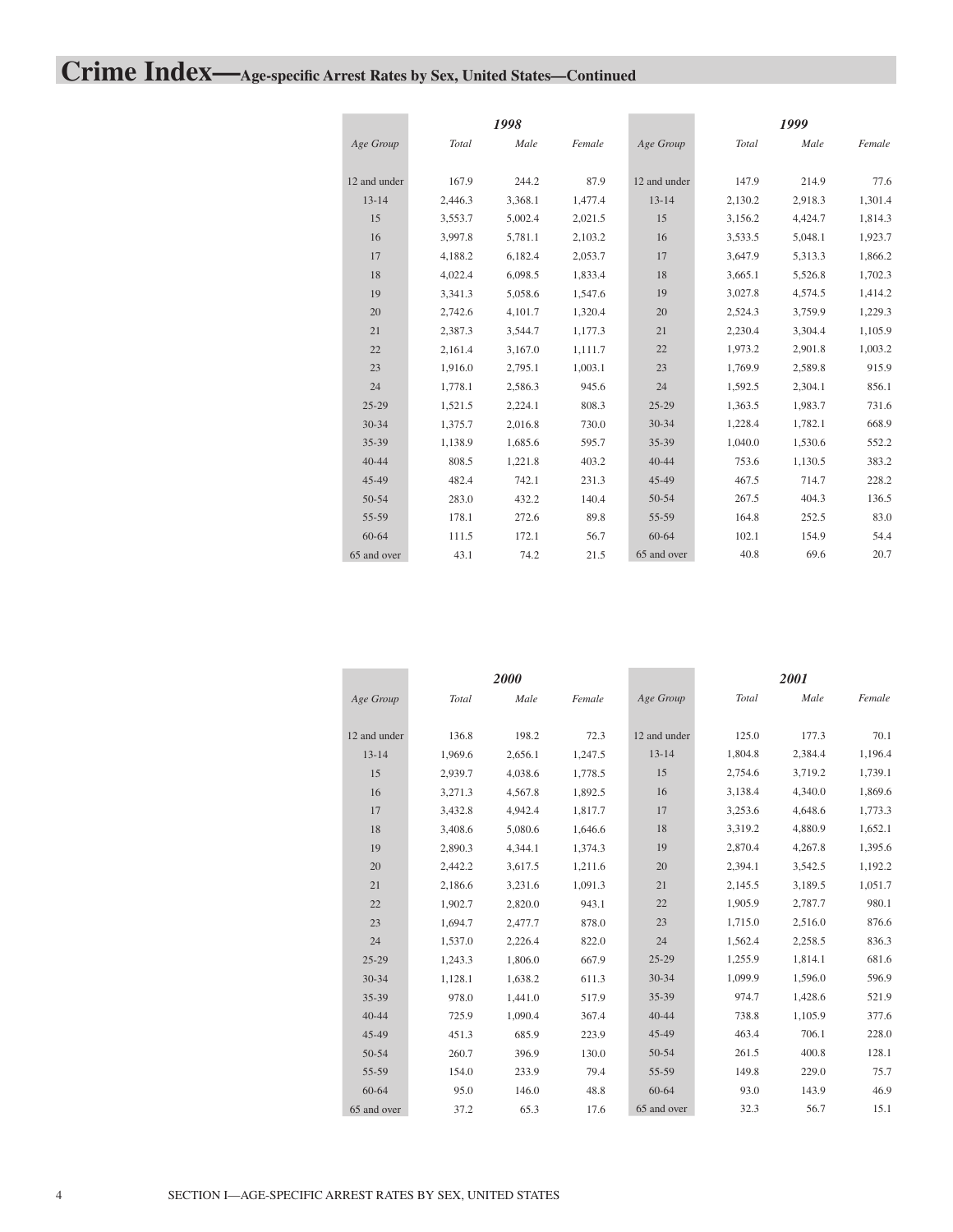#### **Violent Crime—Age-specific Arrest Rates by Sex, United States**

|              | 1993    |         |        | 1994         |         |         |        | 1995         |         |         |        |
|--------------|---------|---------|--------|--------------|---------|---------|--------|--------------|---------|---------|--------|
| Age Group    | Total   | Male    | Female | Age Group    | Total   | Male    | Female | Age Group    | Total   | Male    | Female |
| 12 and under | 23.0    | 38.9    | 6.4    | 12 and under | 24.3    | 40.8    | 6.9    | 12 and under | 23.9    | 39.7    | 7.3    |
| $13 - 14$    | 460.7   | 740.5   | 166.9  | $13 - 14$    | 491.0   | 784.0   | 182.8  | $13 - 14$    | 467.2   | 740.5   | 180.0  |
| 15           | 828.6   | 1,378.8 | 248.9  | 15           | 852.5   | 1,402.2 | 270.9  | 15           | 820.2   | 1,332.8 | 278.3  |
| 16           | 1,030.9 | 1,764.3 | 253.1  | 16           | 1,052.3 | 1,784.9 | 273.5  | 16           | 1,030.6 | 1,729.9 | 286.7  |
| 17           | 1,115.3 | 1,944.2 | 232.8  | 17           | 1,121.6 | 1,939.1 | 248.0  | 17           | 1,125.5 | 1,934.9 | 260.0  |
| 18           | 1,148.7 | 2,038.0 | 213.7  | 18           | 1,153.2 | 2,014.1 | 246.8  | 18           | 1,146.9 | 1,998.3 | 249.9  |
| 19           | 1,008.4 | 1,781.1 | 202.7  | 19           | 991.6   | 1,734.8 | 215.5  | 19           | 997.9   | 1,725.0 | 238.7  |
| 20           | 919.4   | 1,609.6 | 199.0  | 20           | 909.0   | 1,575.8 | 212.6  | 20           | 899.3   | 1,540.0 | 228.2  |
| 21           | 876.6   | 1,532.5 | 192.1  | 21           | 880.2   | 1,515.1 | 218.3  | 21           | 876.5   | 1,496.7 | 228.6  |
| 22           | 821.4   | 1,428.6 | 193.3  | $22\,$       | 815.4   | 1,392.6 | 216.3  | 22           | 834.3   | 1,419.0 | 226.9  |
| 23           | 781.5   | 1,351.9 | 193.6  | 23           | 767.5   | 1,312.8 | 207.4  | 23           | 771.3   | 1,297.8 | 227.7  |
| 24           | 736.1   | 1,266.0 | 192.1  | 24           | 720.8   | 1,221.9 | 207.0  | 24           | 717.8   | 1,213.7 | 211.1  |
| $25 - 29$    | 660.6   | 1,130.8 | 187.0  | $25-29$      | 636.6   | 1,075.6 | 192.0  | $25 - 29$    | 640.7   | 1,070.3 | 205.2  |
| $30 - 34$    | 507.2   | 862.7   | 153.7  | $30 - 34$    | 519.0   | 867.9   | 168.8  | $30 - 34$    | 540.2   | 890.3   | 188.3  |
| $35 - 39$    | 361.3   | 617.1   | 108.2  | 35-39        | 381.2   | 645.1   | 119.8  | 35-39        | 409.4   | 682.0   | 139.0  |
| $40 - 44$    | 230.4   | 402.8   | 62.0   | $40 - 44$    | 247.6   | 428.4   | 71.1   | $40 - 44$    | 270.2   | 462.0   | 82.9   |
| 45-49        | 148.5   | 265.3   | 36.0   | 45-49        | 153.9   | 272.8   | 39.1   | 45-49        | 165.8   | 290.4   | 45.4   |
| $50 - 54$    | 97.3    | 176.4   | 22.3   | $50 - 54$    | 97.7    | 175.9   | 23.4   | 50-54        | 105.4   | 189.1   | 25.9   |
| 55-59        | 63.6    | 117.4   | 14.0   | 55-59        | 65.3    | 121.1   | 13.6   | 55-59        | 68.2    | 125.0   | 15.5   |
| $60 - 64$    | 41.1    | 79.7    | 6.9    | $60 - 64$    | 41.3    | 78.9    | 7.9    | 60-64        | 43.6    | 83.7    | 7.9    |
| 65 and over  | 15.5    | 34.5    | 2.5    | 65 and over  | 15.1    | 33.8    | 2.3    | 65 and over  | 16.1    | 35.3    | 2.9    |

|              |         | 1996    |        |              | 1997    |         |        |  |  |
|--------------|---------|---------|--------|--------------|---------|---------|--------|--|--|
| Age Group    | Total   | Male    | Female | Age Group    | Total   | Male    | Female |  |  |
|              |         |         |        |              |         |         |        |  |  |
| 12 and under | 21.9    | 36.3    | 6.7    | 12 and under | 22.3    | 37.1    | 6.7    |  |  |
| $13 - 14$    | 402.8   | 635.9   | 157.9  | $13 - 14$    | 395.6   | 618.0   | 161.9  |  |  |
| 15           | 720.2   | 1,167.4 | 247.2  | 15           | 663.6   | 1,066.2 | 238.0  |  |  |
| 16           | 895.5   | 1,498.7 | 254.1  | 16           | 867.9   | 1,438.8 | 260.8  |  |  |
| 17           | 1,025.8 | 1,743.2 | 257.6  | 17           | 957.7   | 1,622.3 | 246.3  |  |  |
| 18           | 1,058.7 | 1,835.9 | 239.6  | 18           | 1,050.3 | 1.797.4 | 261.9  |  |  |
| 19           | 946.2   | 1,637.4 | 224.5  | 19           | 952.2   | 1,629.4 | 245.2  |  |  |
| 20           | 867.5   | 1,481.1 | 225.1  | 20           | 855.7   | 1,445.6 | 238.4  |  |  |
| 21           | 828.1   | 1,408.6 | 221.1  | 21           | 850.8   | 1,436.7 | 237.8  |  |  |
| 22           | 771.6   | 1,304.7 | 217.2  | 22           | 778.4   | 1,295.5 | 239.3  |  |  |
| 23           | 735.0   | 1,236.2 | 217.1  | 23           | 741.0   | 1,237.5 | 227.0  |  |  |
| 24           | 653.3   | 1,099.9 | 195.0  | 24           | 690.0   | 1,150.7 | 216.6  |  |  |
| $25-29$      | 572.1   | 955.4   | 183.6  | $25 - 29$    | 576.1   | 948.4   | 198.6  |  |  |
| $30 - 34$    | 480.3   | 789.3   | 169.4  | 30-34        | 500.0   | 809.5   | 188.5  |  |  |
| 35-39        | 372.6   | 617.0   | 130.0  | 35-39        | 393.7   | 643.4   | 145.6  |  |  |
| $40 - 44$    | 249.0   | 422.7   | 79.3   | $40 - 44$    | 269.8   | 451.6   | 91.9   |  |  |
| 45-49        | 151.7   | 265.1   | 42.1   | 45-49        | 166.6   | 286.7   | 50.6   |  |  |
| 50-54        | 97.6    | 174.2   | 24.7   | 50-54        | 97.9    | 174.7   | 24.5   |  |  |
| 55-59        | 62.0    | 113.9   | 13.7   | 55-59        | 64.5    | 117.7   | 15.0   |  |  |
| $60 - 64$    | 40.5    | 77.6    | 7.3    | 60-64        | 41.6    | 78.8    | 8.2    |  |  |
| 65 and over  | 14.7    | 32.7    | 2.3    | 65 and over  | 14.4    | 31.6    | 2.5    |  |  |

*Violent crime is composed of four offenses: murder and nonnegligent manslaughter, forcible rape, robbery, and aggravated assault. According to the Uniform Crime Reporting Program's definition, violent crimes involve force or threat of force.*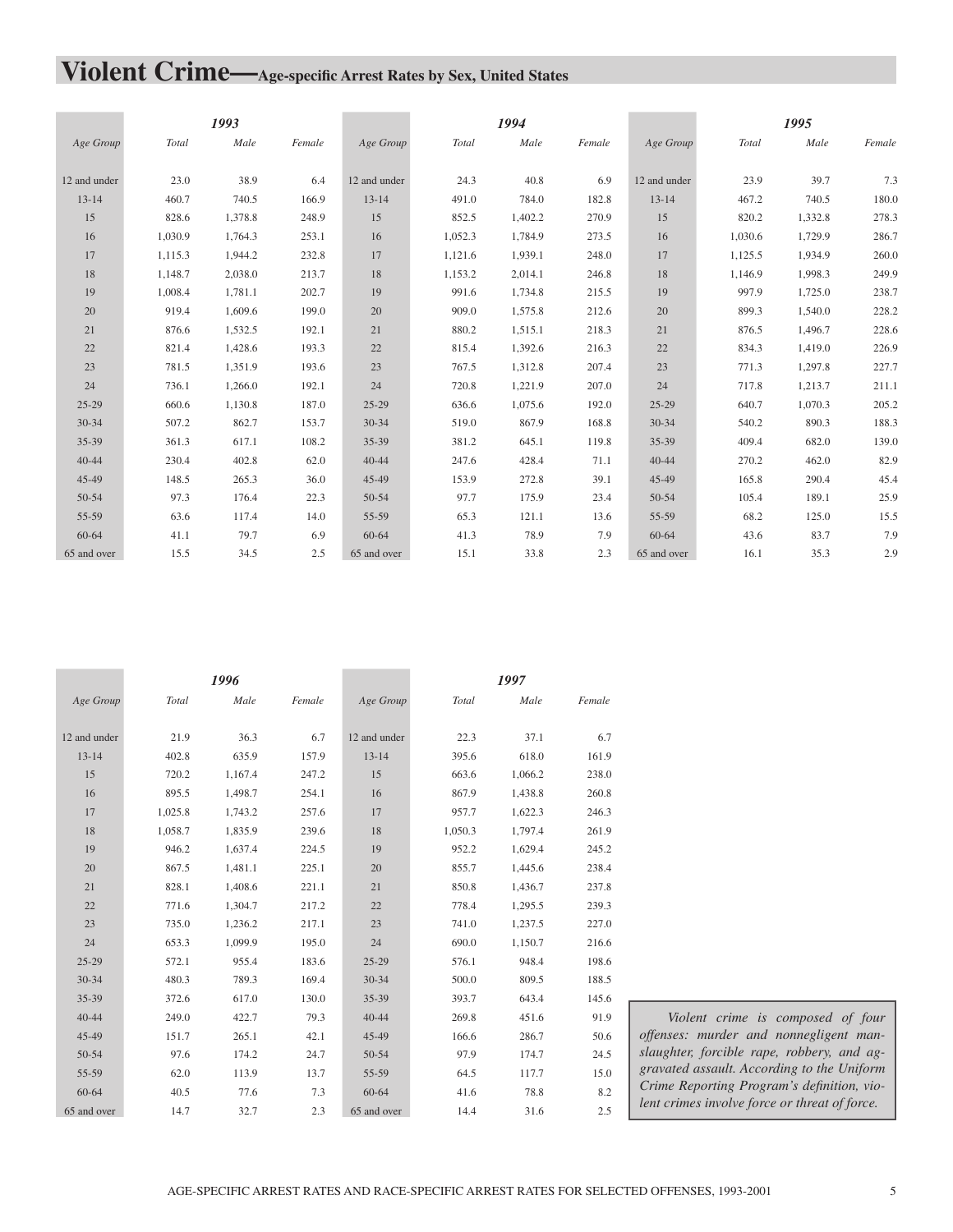### **Violent Crime—Age-specific Arrest Rates by Sex, United States—Continued**

|              |       | 1998    |        |              |       | 1999    |        |
|--------------|-------|---------|--------|--------------|-------|---------|--------|
| Age Group    | Total | Male    | Female | Age Group    | Total | Male    | Female |
|              |       |         |        |              |       |         |        |
| 12 and under | 21.2  | 34.8    | 6.9    | 12 and under | 21.4  | 35.3    | 6.8    |
| $13 - 14$    | 352.0 | 542.9   | 151.4  | $13 - 14$    | 338.5 | 522.4   | 145.1  |
| 15           | 598.2 | 951.1   | 224.8  | 15           | 551.0 | 866.5   | 217.3  |
| 16           | 757.5 | 1,236.8 | 248.4  | 16           | 661.2 | 1,080.4 | 215.7  |
| 17           | 887.6 | 1,478.9 | 254.7  | 17           | 748.7 | 1,238.6 | 224.6  |
| 18           | 943.0 | 1,604.6 | 245.5  | 18           | 853.0 | 1,442.2 | 231.9  |
| 19           | 898.1 | 1,526.4 | 241.9  | 19           | 806.5 | 1,363.6 | 225.3  |
| 20           | 825.4 | 1,385.1 | 239.8  | 20           | 760.5 | 1,267.6 | 229.1  |
| 21           | 785.4 | 1,304.6 | 242.6  | 21           | 758.4 | 1,265.1 | 227.8  |
| 22           | 755.0 | 1,247.6 | 240.8  | 22           | 699.4 | 1,152.6 | 225.9  |
| 23           | 679.3 | 1,122.7 | 218.8  | 23           | 647.7 | 1,063.2 | 214.7  |
| 24           | 644.1 | 1,063.9 | 211.7  | 24           | 591.8 | 974.9   | 195.4  |
| $25-29$      | 538.2 | 882.0   | 189.3  | $25 - 29$    | 497.9 | 815.6   | 174.1  |
| $30 - 34$    | 466.6 | 751.7   | 179.5  | $30 - 34$    | 427.6 | 683.5   | 169.0  |
| 35-39        | 381.6 | 616.2   | 148.5  | 35-39        | 356.0 | 572.4   | 140.8  |
| $40 - 44$    | 265.3 | 436.6   | 97.3   | $40 - 44$    | 250.7 | 411.7   | 92.5   |
| 45-49        | 156.4 | 268.7   | 47.8   | 45-49        | 154.6 | 263.3   | 49.4   |
| 50-54        | 97.9  | 172.2   | 26.9   | $50 - 54$    | 93.5  | 163.9   | 26.0   |
| 55-59        | 62.6  | 113.9   | 14.8   | 55-59        | 59.5  | 108.2   | 13.9   |
| $60 - 64$    | 39.6  | 75.2    | 7.5    | $60 - 64$    | 37.9  | 71.0    | 8.0    |
| 65 and over  | 14.1  | 30.8    | 2.6    | 65 and over  | 13.3  | 28.7    | 2.5    |

|              |       | 2000    |        |              |       | 2001    |        |
|--------------|-------|---------|--------|--------------|-------|---------|--------|
| Age Group    | Total | Male    | Female | Age Group    | Total | Male    | Female |
| 12 and under | 19.7  | 32.2    | 6.6    | 12 and under | 19.8  | 32.6    | 6.5    |
| $13 - 14$    | 312.6 | 480.4   | 136.1  | $13 - 14$    | 293.3 | 447.8   | 131.1  |
| 15           | 497.0 | 782.7   | 195.1  | 15           | 476.9 | 744.9   | 194.9  |
| 16           | 593.1 | 952.9   | 210.5  | 16           | 582.3 | 939.3   | 205.4  |
| 17           | 709.0 | 1,160.6 | 225.9  | 17           | 662.1 | 1,094.2 | 203.6  |
| 18           | 796.3 | 1,341.1 | 222.3  | 18           | 759.1 | 1,268.5 | 215.4  |
| 19           | 772.2 | 1,303.5 | 218.2  | 19           | 753.4 | 1,260.5 | 218.3  |
| 20           | 732.9 | 1,218.6 | 224.3  | 20           | 699.1 | 1,158.7 | 217.9  |
| 21           | 738.5 | 1,220.9 | 233.0  | 21           | 711.0 | 1,178.8 | 221.0  |
| 22           | 681.5 | 1,127.3 | 215.2  | 22           | 659.4 | 1,081.3 | 216.4  |
| 23           | 623.7 | 1,025.1 | 204.9  | 23           | 627.6 | 1,034.9 | 201.3  |
| 24           | 568.1 | 920.3   | 202.7  | 24           | 578.3 | 936.1   | 205.0  |
| $25-29$      | 466.2 | 759.4   | 166.3  | $25 - 29$    | 467.4 | 761.2   | 165.2  |
| $30 - 34$    | 399.7 | 639.3   | 157.1  | $30 - 34$    | 384.5 | 616.6   | 149.2  |
| 35-39        | 339.4 | 543.8   | 136.3  | 35-39        | 333.9 | 532.2   | 136.1  |
| $40 - 44$    | 248.7 | 406.2   | 93.8   | $40 - 44$    | 248.3 | 405.7   | 93.4   |
| $45 - 49$    | 154.1 | 260.3   | 51.2   | 45-49        | 154.8 | 260.9   | 51.9   |
| 50-54        | 91.9  | 160.2   | 26.4   | 50-54        | 89.7  | 156.4   | 25.9   |
| 55-59        | 57.6  | 103.9   | 14.3   | 55-59        | 54.1  | 97.0    | 13.9   |
| 60-64        | 36.5  | 67.6    | 8.3    | $60 - 64$    | 34.9  | 64.8    | 7.7    |
| 65 and over  | 13.4  | 29.2    | 2.3    | 65 and over  | 12.3  | 26.4    | 2.3    |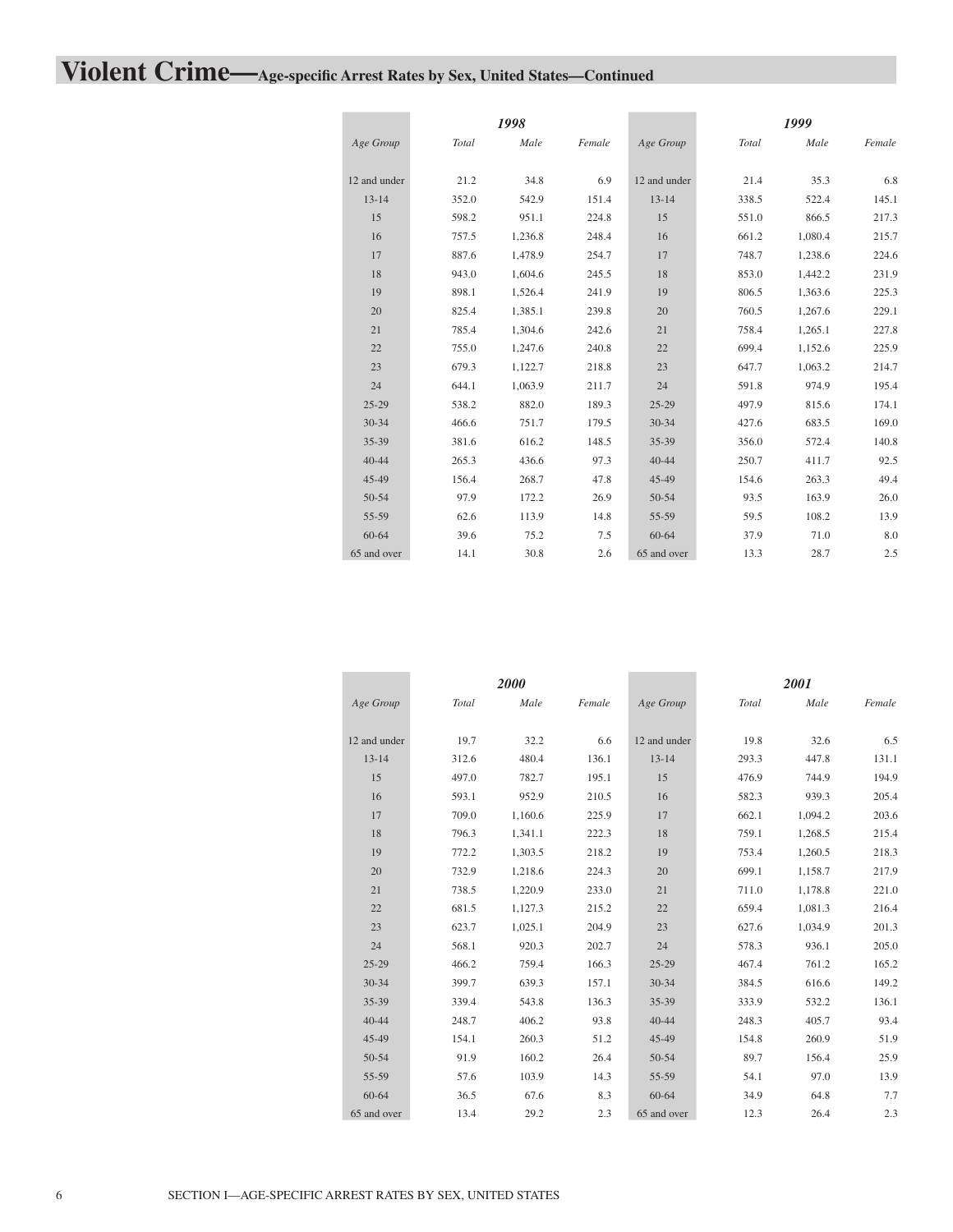### **Murder—Age-specific Arrest Rates by Sex, United States**

| 1993         |       |       |        |              | 1994  |      | 1995   |              |       |      |         |
|--------------|-------|-------|--------|--------------|-------|------|--------|--------------|-------|------|---------|
| Age Group    | Total | Male  | Female | Age Group    | Total | Male | Female | Age Group    | Total | Male | Female  |
| 12 and under | 0.1   | 0.1   | 0.1    | 12 and under | 0.1   | 0.1  |        | 12 and under | 0.1   | 0.1  |         |
|              |       |       |        |              |       |      | a      |              |       |      | a       |
| $13 - 14$    | 6.3   | 11.1  | 1.2    | $13 - 14$    | 5.8   | 10.2 | 1.0    | $13 - 14$    | 4.8   | 8.5  | 1.0     |
| 15           | 20.5  | 37.5  | 2.7    | 15           | 18.6  | 34.5 | 1.8    | 15           | 16.9  | 31.1 | 1.9     |
| 16           | 35.9  | 67.1  | 2.8    | 16           | 32.5  | 59.4 | 3.9    | 16           | 29.6  | 53.4 | 4.3     |
| 17           | 50.4  | 92.7  | 5.5    | 17           | 45.1  | 82.3 | 5.2    | 17           | 40.2  | 74.8 | 3.2     |
| 18           | 59.2  | 110.1 | 5.6    | 18           | 52.5  | 98.7 | 3.9    | 18           | 52.9  | 98.1 | 5.3     |
| 19           | 53.5  | 98.6  | 6.5    | 19           | 49.6  | 91.2 | 6.1    | 19           | 48.0  | 88.9 | 5.2     |
| 20           | 46.8  | 87.1  | 4.7    | 20           | 43.5  | 80.6 | 4.8    | 20           | 42.3  | 77.4 | 5.6     |
| 21           | 40.0  | 74.0  | 4.6    | 21           | 39.2  | 71.1 | 6.0    | 21           | 37.7  | 69.0 | 5.0     |
| 22           | 35.4  | 64.5  | 5.2    | 22           | 32.5  | 58.2 | 5.8    | 22           | 33.9  | 62.6 | $4.0\,$ |
| 23           | 30.9  | 56.7  | 4.4    | 23           | 25.9  | 46.6 | 4.7    | 23           | 27.1  | 49.6 | 3.8     |
| 24           | 26.1  | 46.6  | 5.0    | 24           | 22.5  | 39.9 | 4.6    | 24           | 25.4  | 46.2 | 4.1     |
| $25-29$      | 18.5  | 32.6  | 4.3    | $25-29$      | 16.3  | 28.1 | 4.4    | $25-29$      | 16.7  | 29.6 | 3.6     |
| $30 - 34$    | 11.1  | 19.1  | 3.2    | $30 - 34$    | 10.4  | 17.7 | 3.0    | $30 - 34$    | 10.2  | 17.2 | 3.1     |
| $35 - 39$    | 8.2   | 13.7  | 2.8    | 35-39        | 7.7   | 12.7 | 2.7    | 35-39        | 7.4   | 12.7 | $2.3\,$ |
| $40 - 44$    | 5.7   | 9.9   | 1.6    | $40 - 44$    | 5.5   | 9.4  | 1.8    | $40 - 44$    | 5.6   | 9.4  | $1.8\,$ |
| 45-49        | 4.3   | 7.4   | 1.3    | 45-49        | 4.0   | 7.0  | 1.1    | $45 - 49$    | 3.7   | 6.3  | 1.2     |
| 50-54        | 3.5   | 6.3   | 1.0    | 50-54        | 2.6   | 4.5  | 0.8    | 50-54        | 2.7   | 4.7  | 0.7     |
| 55-59        | 2.4   | 4.2   | 0.7    | 55-59        | 1.9   | 3.5  | 0.4    | 55-59        | 2.5   | 4.6  | 0.6     |
| 60-64        | 1.5   | 2.8   | 0.4    | 60-64        | 1.4   | 2.6  | 0.4    | 60-64        | 1.4   | 2.6  | $0.2\,$ |
| 65 and over  | 0.7   | 1.5   | 0.1    | 65 and over  | 0.5   | 1.2  | 0.1    | 65 and over  | 0.6   | 1.3  | 0.1     |

|              |       | 1996 |        |              | 1997  |      |          |  |  |
|--------------|-------|------|--------|--------------|-------|------|----------|--|--|
| Age Group    | Total | Male | Female | Age Group    | Total | Male | Female   |  |  |
|              |       |      |        |              |       |      |          |  |  |
| 12 and under | 0.1   | 0.1  | a      | 12 and under | 0.1   | 0.1  | $\rm{a}$ |  |  |
| $13 - 14$    | 4.0   | 6.8  | 1.0    | $13 - 14$    | 2.7   | 4.4  | $1.0\,$  |  |  |
| 15           | 12.9  | 22.9 | 2.3    | 15           | 10.1  | 18.3 | 1.4      |  |  |
| 16           | 23.3  | 42.5 | 2.8    | 16           | 20.1  | 36.8 | 2.3      |  |  |
| 17           | 33.5  | 61.9 | 3.2    | 17           | 30.7  | 56.7 | 2.8      |  |  |
| 18           | 41.2  | 74.7 | 5.9    | 18           | 40.9  | 74.8 | 5.1      |  |  |
| 19           | 40.8  | 74.5 | 5.6    | 19           | 40.1  | 73.9 | 4.8      |  |  |
| 20           | 34.5  | 62.3 | 5.4    | 20           | 35.7  | 65.1 | 4.8      |  |  |
| 21           | 33.6  | 60.3 | 5.7    | 21           | 33.3  | 60.4 | 5.0      |  |  |
| 22           | 32.2  | 58.4 | 5.0    | 22           | 28.6  | 51.8 | 4.5      |  |  |
| 23           | 25.8  | 46.8 | 4.1    | 23           | 29.5  | 52.9 | 5.2      |  |  |
| 24           | 22.1  | 40.1 | 3.6    | 24           | 22.0  | 38.8 | 4.7      |  |  |
| $25 - 29$    | 14.3  | 25.3 | 3.1    | $25 - 29$    | 15.0  | 26.4 | 3.4      |  |  |
| $30 - 34$    | 9.4   | 15.9 | 2.9    | $30 - 34$    | 8.8   | 14.9 | 2.7      |  |  |
| 35-39        | 6.7   | 11.2 | 2.3    | 35-39        | 6.6   | 11.1 | 2.1      |  |  |
| $40 - 44$    | 4.8   | 8.0  | 1.6    | $40 - 44$    | 4.4   | 7.5  | 1.3      |  |  |
| 45-49        | 3.3   | 5.7  | 0.9    | 45-49        | 3.5   | 6.0  | 1.2      |  |  |
| 50-54        | 2.5   | 4.2  | 0.9    | 50-54        | 2.3   | 4.0  | 0.6      |  |  |
| 55-59        | 1.7   | 3.1  | 0.3    | 55-59        | 1.9   | 3.4  | 0.5      |  |  |
| 60-64        | 1.2   | 2.5  | 0.1    | 60-64        | 1.1   | 2.2  | 0.2      |  |  |
| 65 and over  | 0.6   | 1.3  | 0.1    | 65 and over  | 0.5   | 1.1  | 0.1      |  |  |

*Murder and nonnegligent manslaughter, as defined by the Uniform Crime Reporting (UCR) Program, is the willful (nonnegligent) killing of one human being by another.* 

*The classification of this offense, as for all other offenses that make up the Crime Index, is based solely on police investigation as opposed to the determination of a court, medical examiner, coroner, jury, or other judicial body. The Program does not include the following situations in the count for this offense classification: deaths caused by negligence, suicide, or accident; justifiable homicides; and attempts to murder or assaults to murder, which are scored as aggravated assaults.*

a Rate is less than 0.05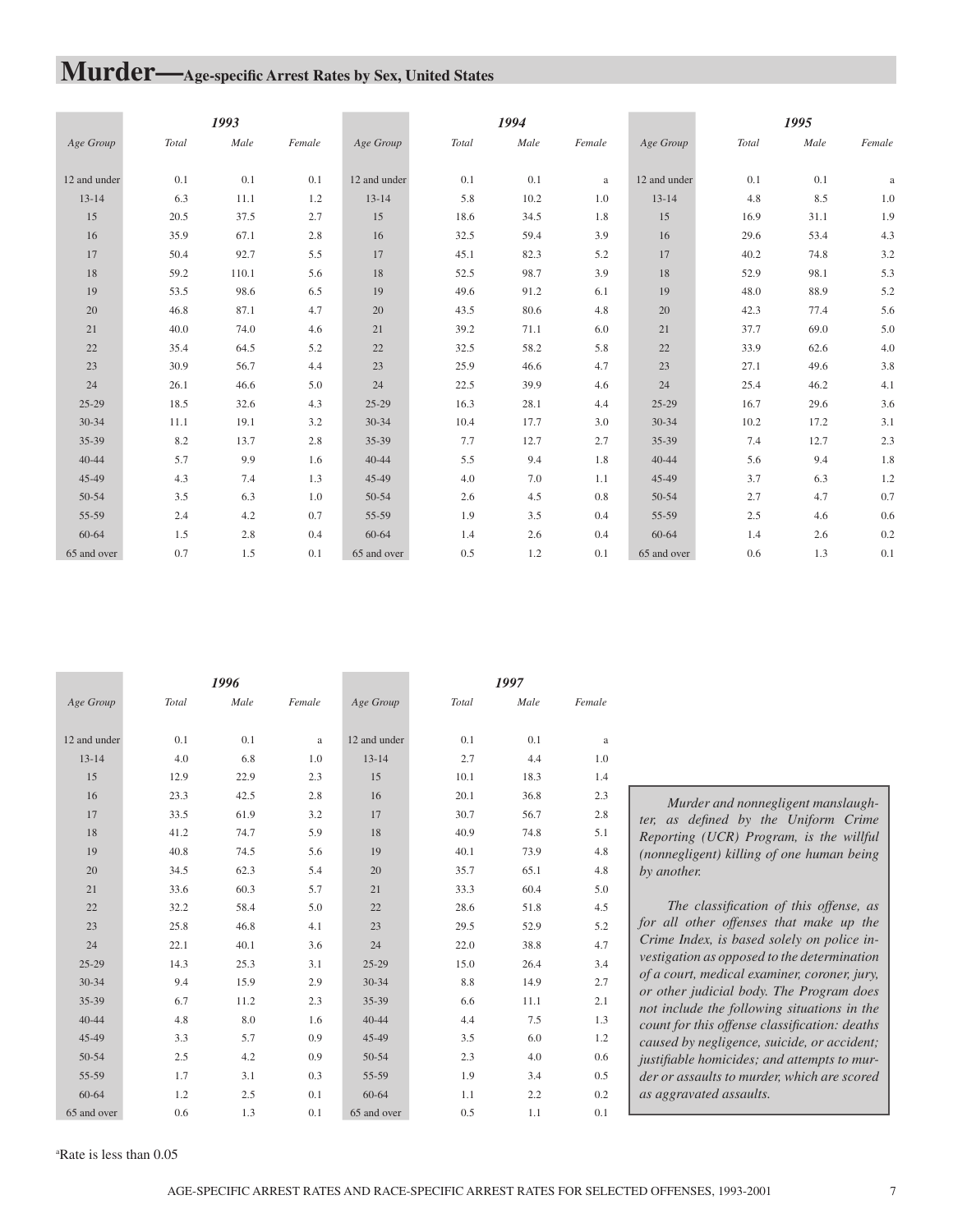# **Murder—Age-specific Arrest Rates by Sex, United States—Continued**

|              |          | 1998 |          |              |       | 1999 |          |
|--------------|----------|------|----------|--------------|-------|------|----------|
| Age Group    | Total    | Male | Female   | Age Group    | Total | Male | Female   |
| 12 and under | $\rm{a}$ | 0.1  | $\rm{a}$ | 12 and under | 0.1   | 0.1  | $\rm{a}$ |
| $13 - 14$    | 2.3      | 4.0  | 0.6      | $13 - 14$    | 2.2   | 3.9  | 0.5      |
| 15           | 9.3      | 16.3 | 1.8      | 15           | 5.6   | 9.9  | 1.0      |
| 16           | 15.5     | 27.3 | 3.0      | 16           | 11.0  | 19.6 | 1.9      |
| 17           | 26.6     | 49.1 | 2.6      | 17           | 18.6  | 33.9 | 2.2      |
| 18           | 36.4     | 66.2 | 5.0      | 18           | 31.7  | 57.4 | 4.6      |
| 19           | 35.2     | 64.3 | 4.7      | 19           | 29.4  | 54.2 | 3.5      |
| 20           | 33.6     | 61.3 | 4.6      | 20           | 29.4  | 53.1 | 4.6      |
| 21           | 30.3     | 55.5 | 4.1      | 21           | 26.4  | 48.9 | 2.9      |
| 22           | 28.1     | 49.9 | 5.3      | 22           | 26.2  | 47.6 | 3.9      |
| 23           | 23.9     | 43.7 | 3.2      | 23           | 22.5  | 39.5 | 4.7      |
| 24           | 23.0     | 41.4 | 4.1      | 24           | 18.3  | 32.1 | 4.1      |
| $25 - 29$    | 14.8     | 26.0 | 3.4      | $25-29$      | 13.3  | 23.2 | 3.2      |
| $30 - 34$    | 8.5      | 14.3 | 2.7      | $30 - 34$    | 8.3   | 14.0 | 2.6      |
| 35-39        | 6.4      | 10.5 | 2.3      | 35-39        | 6.0   | 9.9  | 2.2      |
| $40 - 44$    | 5.0      | 8.3  | 1.7      | $40 - 44$    | 4.2   | 7.2  | 1.3      |
| 45-49        | 3.1      | 5.3  | 1.0      | 45-49        | 2.9   | 4.9  | 0.9      |
| 50-54        | 2.4      | 4.1  | 0.7      | 50-54        | 2.0   | 3.4  | 0.5      |
| 55-59        | 1.7      | 2.9  | 0.5      | 55-59        | 1.6   | 3.0  | 0.3      |
| 60-64        | 0.9      | 1.5  | 0.3      | 60-64        | 0.9   | 1.4  | 0.4      |
| 65 and over  | 0.5      | 1.0  | 0.1      | 65 and over  | 0.5   | 1.1  | 0.1      |

|              |       | 2000 |          |              | 2001  |      |             |  |  |
|--------------|-------|------|----------|--------------|-------|------|-------------|--|--|
| Age Group    | Total | Male | Female   | Age Group    | Total | Male | Female      |  |  |
| 12 and under | 0.1   | 0.1  |          | 12 and under | 0.1   | 0.1  | $\mathbf b$ |  |  |
|              |       |      | $\rm{a}$ |              |       |      |             |  |  |
| $13 - 14$    | 1.6   | 2.7  | 0.5      | $13 - 14$    | 1.7   | 2.8  | 0.5         |  |  |
| 15           | 5.4   | 9.3  | 1.2      | 15           | 4.8   | 8.3  | 1.2         |  |  |
| 16           | 8.9   | 15.6 | 1.9      | 16           | 9.4   | 16.2 | 2.2         |  |  |
| 17           | 16.6  | 28.6 | 3.9      | 17           | 16.8  | 29.8 | 3.1         |  |  |
| 18           | 25.5  | 46.1 | 3.8      | 18           | 22.3  | 39.8 | 3.6         |  |  |
| 19           | 28.7  | 52.3 | 4.1      | 19           | 24.2  | 43.9 | 3.4         |  |  |
| 20           | 27.1  | 49.9 | 3.2      | 20           | 24.0  | 43.8 | 3.2         |  |  |
| 21           | 26.0  | 46.7 | 4.2      | 21           | 23.0  | 41.2 | 4.0         |  |  |
| 22           | 22.6  | 41.4 | 3.0      | 22           | 21.8  | 38.8 | 3.9         |  |  |
| 23           | 20.0  | 35.8 | 3.5      | 23           | 21.1  | 37.2 | 4.2         |  |  |
| 24           | 18.3  | 32.3 | 3.8      | 24           | 17.7  | 30.2 | 4.7         |  |  |
| $25 - 29$    | 13.1  | 23.4 | 2.5      | $25-29$      | 12.6  | 21.8 | 3.1         |  |  |
| $30 - 34$    | 7.4   | 12.2 | 2.4      | 30-34        | 7.4   | 12.5 | 2.2         |  |  |
| 35-39        | 5.5   | 9.2  | 1.8      | 35-39        | 5.3   | 8.6  | 1.9         |  |  |
| $40 - 44$    | 4.3   | 7.0  | 1.6      | $40 - 44$    | 4.1   | 6.7  | 1.5         |  |  |
| 45-49        | 2.8   | 4.8  | 0.9      | 45-49        | 2.8   | 4.8  | 0.8         |  |  |
| 50-54        | 2.2   | 3.9  | 0.5      | 50-54        | 2.0   | 3.3  | 0.7         |  |  |
| 55-59        | 1.3   | 2.3  | 0.4      | 55-59        | 1.4   | 2.3  | 0.5         |  |  |
| $60 - 64$    | 0.8   | 1.7  | 0.1      | 60-64        | 0.8   | 1.5  | 0.3         |  |  |
| 65 and over  | 0.4   | 0.9  | 0.1      | 65 and over  | 0.4   | 0.8  | 0.1         |  |  |

a Rate is less than 0.05 b Zero reported arrests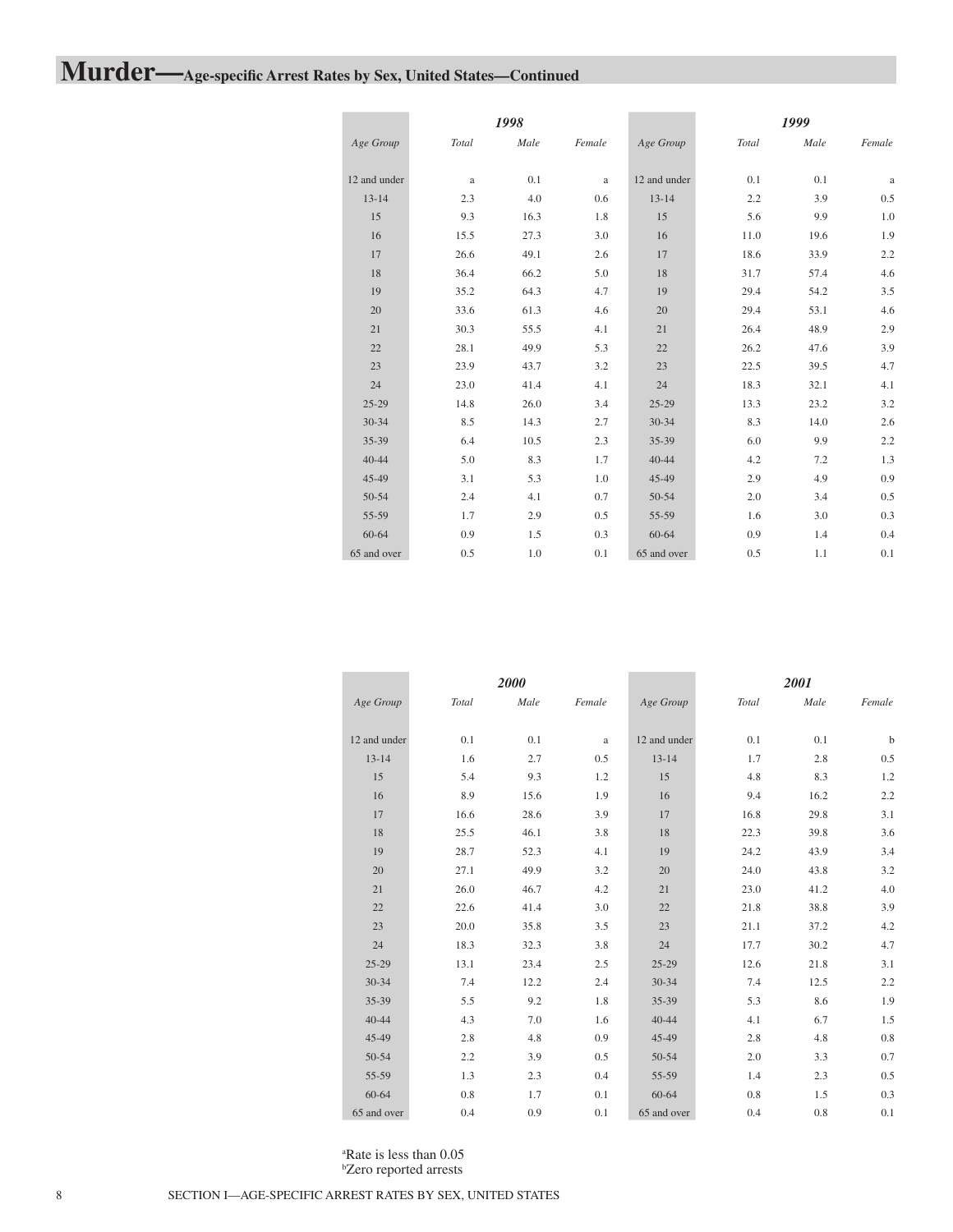#### **Forcible Rape—Age-specific Arrest Rates by Sex, United States**

|              |       | 1993 |             |              |         | 1994 |             |              |       | 1995 |             |
|--------------|-------|------|-------------|--------------|---------|------|-------------|--------------|-------|------|-------------|
| Age Group    | Total | Male | Female      | Age Group    | Total   | Male | Female      | Age Group    | Total | Male | Female      |
| 12 and under | 1.6   | 3.0  | 0.1         | 12 and under | 1.4     | 2.6  | 0.1         | 12 and under | 1.2   | 2.3  | 0.1         |
| $13 - 14$    | 25.2  | 48.2 | 1.2         | $13 - 14$    | 22.1    | 41.8 | 1.4         | $13 - 14$    | 20.3  | 38.4 | 1.3         |
| 15           | 33.9  | 65.0 | 1.1         | 15           | 30.8    | 59.4 | 0.6         | 15           | 28.0  | 53.1 | 1.4         |
| 16           | 40.6  | 78.0 | 0.9         | 16           | 35.3    | 68.0 | 0.6         | 16           | 33.3  | 63.5 | 1.1         |
| 17           | 41.2  | 79.2 | 0.7         | 17           | 39.1    | 74.5 | 1.3         | 17           | 38.4  | 73.2 | $1.2\,$     |
| 18           | 51.3  | 98.9 | 1.3         | 18           | 45.2    | 87.3 | 0.9         | 18           | 44.4  | 86.4 | 0.3         |
| 19           | 44.1  | 85.1 | 1.3         | 19           | 40.9    | 79.2 | 0.9         | 19           | 42.1  | 81.8 | 0.7         |
| 20           | 41.5  | 80.1 | 1.1         | $20\,$       | 41.6    | 80.7 | 0.7         | 20           | 37.7  | 73.3 | 0.4         |
| 21           | 42.4  | 82.2 | 0.9         | 21           | 38.1    | 74.3 | 0.4         | 21           | 36.7  | 71.3 | 0.6         |
| 22           | 37.5  | 73.4 | 0.4         | $22\,$       | 34.2    | 66.5 | 0.7         | 22           | 34.1  | 66.3 | $0.7\,$     |
| 23           | 36.5  | 71.1 | 0.9         | 23           | 35.7    | 69.8 | 0.7         | 23           | 32.5  | 63.0 | 1.1         |
| 24           | 37.0  | 71.6 | 1.5         | 24           | 31.8    | 62.4 | 0.5         | 24           | 28.0  | 54.9 | 0.5         |
| $25-29$      | 33.4  | 65.8 | 0.8         | $25-29$      | 30.0    | 59.1 | 0.6         | $25 - 29$    | 28.2  | 55.4 | 0.6         |
| $30 - 34$    | 27.0  | 53.4 | 0.7         | $30 - 34$    | 26.0    | 51.3 | 0.5         | $30 - 34$    | 24.5  | 48.2 | 0.6         |
| 35-39        | 20.1  | 39.9 | 0.5         | 35-39        | 19.4    | 38.6 | 0.4         | $35 - 39$    | 19.1  | 37.8 | 0.5         |
| $40 - 44$    | 13.2  | 26.3 | 0.4         | $40 - 44$    | 13.0    | 26.2 | 0.2         | $40 - 44$    | 12.3  | 24.5 | 0.4         |
| $45 - 49$    | 9.0   | 18.2 | 0.2         | $45 - 49$    | 8.5     | 17.0 | 0.2         | $45 - 49$    | 8.1   | 16.4 | 0.1         |
| $50 - 54$    | 5.9   | 12.1 | b           | 50-54        | 5.9     | 12.0 | 0.1         | 50-54        | 5.7   | 11.7 | 0.1         |
| 55-59        | 4.1   | 8.5  | 0.1         | 55-59        | 3.8     | 8.0  | $\mathbf b$ | 55-59        | 3.9   | 8.1  | 0.1         |
| 60-64        | 3.5   | 7.5  | $\mathbf b$ | $60 - 64$    | 2.7     | 5.7  | $\mathbf b$ | 60-64        | 2.7   | 5.7  | $\mathbf b$ |
| 65 and over  | 1.0   | 2.4  | a           | 65 and over  | $1.0\,$ | 2.4  | a           | 65 and over  | 0.9   | 2.3  | $\rm{a}$    |

|              | 1996  |      |             |              | 1997  |      |             |  |  |
|--------------|-------|------|-------------|--------------|-------|------|-------------|--|--|
| Age Group    | Total | Male | Female      | Age Group    | Total | Male | Female      |  |  |
|              |       |      |             |              |       |      |             |  |  |
| 12 and under | 1.1   | 2.1  | 0.1         | 12 and under | 1.3   | 2.5  | 0.1         |  |  |
| $13 - 14$    | 18.3  | 35.1 | 0.7         | $13 - 14$    | 19.1  | 36.4 | 1.0         |  |  |
| 15           | 27.3  | 52.3 | 0.8         | 15           | 25.6  | 48.4 | 1.4         |  |  |
| 16           | 32.2  | 61.6 | 0.9         | 16           | 30.6  | 58.4 | 1.2         |  |  |
| 17           | 40.2  | 77.1 | 0.7         | 17           | 35.5  | 68.2 | 0.4         |  |  |
| 18           | 43.6  | 84.1 | 0.9         | 18           | 41.4  | 80.0 | 0.8         |  |  |
| 19           | 40.0  | 78.0 | 0.3         | 19           | 37.7  | 73.3 | 0.6         |  |  |
| 20           | 38.1  | 73.9 | 0.6         | 20           | 36.8  | 71.2 | 0.8         |  |  |
| 21           | 38.9  | 75.6 | 0.5         | 21           | 36.0  | 69.6 | 0.8         |  |  |
| 22           | 32.9  | 64.0 | 0.7         | 22           | 32.1  | 62.3 | 0.6         |  |  |
| 23           | 29.6  | 57.4 | 0.9         | 23           | 31.0  | 60.3 | 0.7         |  |  |
| 24           | 29.9  | 58.4 | 0.5         | 24           | 27.5  | 53.9 | 0.4         |  |  |
| $25 - 29$    | 25.9  | 50.9 | 0.6         | 25-29        | 24.7  | 48.4 | 0.6         |  |  |
| $30 - 34$    | 22.6  | 44.6 | 0.6         | $30 - 34$    | 22.3  | 43.9 | 0.6         |  |  |
| 35-39        | 17.5  | 34.4 | 0.6         | 35-39        | 18.0  | 35.7 | 0.4         |  |  |
| $40 - 44$    | 11.6  | 23.1 | 0.4         | $40 - 44$    | 12.3  | 24.4 | 0.3         |  |  |
| 45-49        | 7.1   | 14.3 | 0.1         | 45-49        | 7.0   | 14.2 | 0.1         |  |  |
| 50-54        | 4.6   | 9.4  | 0.1         | $50 - 54$    | 5.3   | 10.7 | 0.1         |  |  |
| 55-59        | 3.2   | 6.6  | $\mathbf b$ | 55-59        | 3.5   | 7.2  | $\mathbf b$ |  |  |
| 60-64        | 2.6   | 5.5  | 0.1         | $60 - 64$    | 2.1   | 4.4  | $\mathbf b$ |  |  |
| 65 and over  | 0.7   | 1.8  | $\mathbf b$ | 65 and over  | 0.7   | 1.8  | a           |  |  |

*Forcible rape, as defined in the Uniform Crime Reporting (UCR) Program, is the carnal knowledge of a female forcibly and against her will. Attempts or assaults to commit rape by force or threat of force are also included; however, statutory rape (without force) and other sex offenses are excluded.*

a Rate is less than 0.05

b Zero reported arrests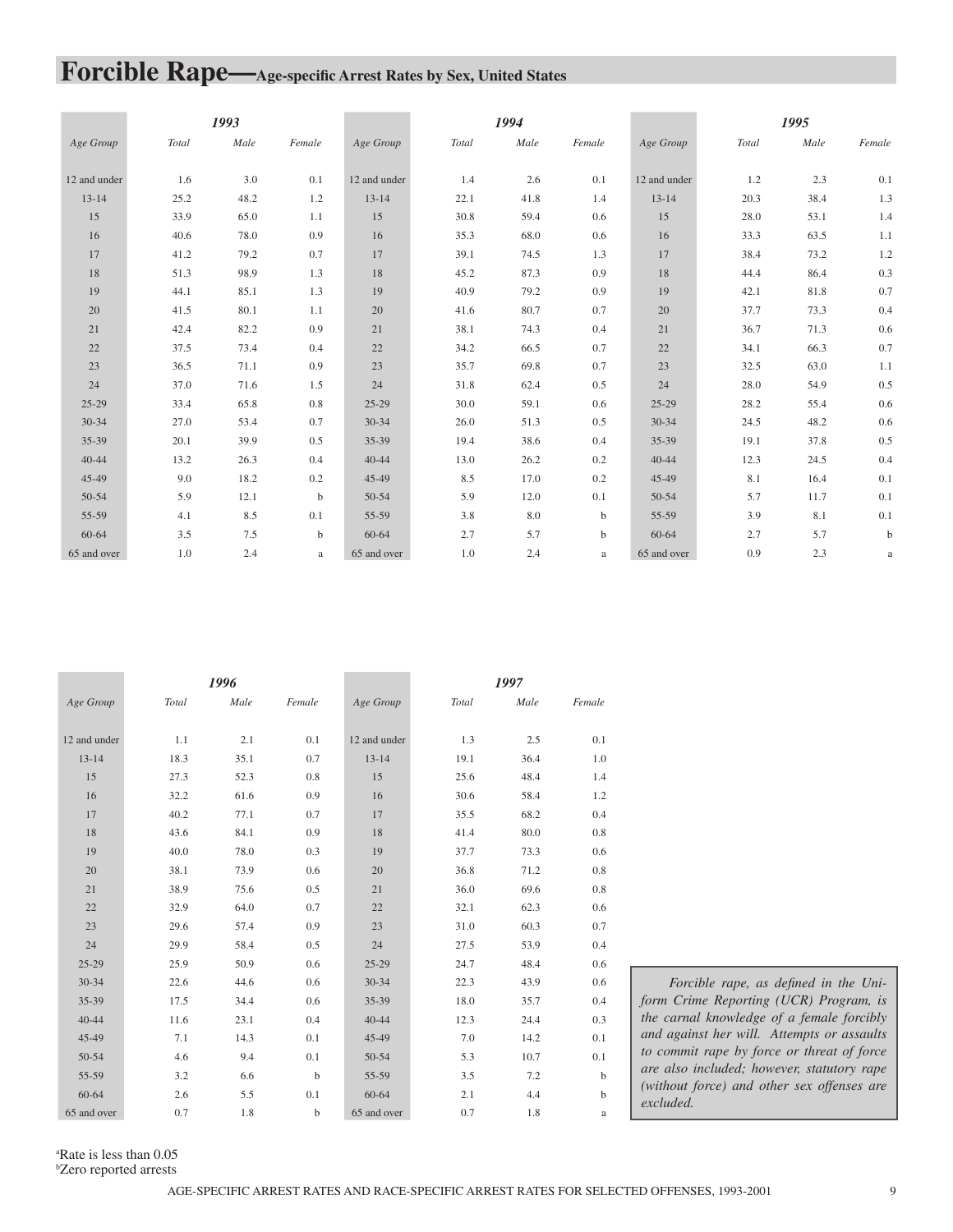# **Forcible Rape—Age-specific Arrest Rates by Sex, United States—Continued**

|              | 1998  |      |             |              |       |      |             |
|--------------|-------|------|-------------|--------------|-------|------|-------------|
| Age Group    | Total | Male | Female      | Age Group    | Total | Male | Female      |
| 12 and under | 1.4   | 2.6  | 0.1         | 12 and under | 1.3   | 2.4  | 0.1         |
| $13 - 14$    | 17.5  | 33.4 | 0.9         | $13 - 14$    | 16.1  | 30.8 | 0.6         |
| 15           | 24.2  | 46.5 | 0.5         | 15           | 23.7  | 44.9 | $1.2\,$     |
| 16           | 28.1  | 53.7 | 0.9         | 16           | 26.3  | 50.5 | 0.7         |
| 17           | 37.3  | 71.6 | 0.7         | 17           | 28.0  | 53.4 | 0.8         |
| 18           | 41.6  | 80.7 | 0.4         | 18           | 37.3  | 72.1 | 0.5         |
|              |       |      |             |              |       |      |             |
| 19           | 38.6  | 75.0 | 0.6         | 19           | 34.5  | 67.2 | 0.5         |
| 20           | 35.7  | 68.9 | 0.8         | 20           | 32.1  | 62.2 | 0.7         |
| 21           | 34.9  | 67.8 | 0.5         | 21           | 34.0  | 65.7 | $0.9\,$     |
| 22           | 32.3  | 62.9 | 0.4         | 22           | 30.3  | 58.8 | 0.6         |
| 23           | 29.5  | 57.6 | 0.4         | 23           | 26.0  | 50.6 | 0.4         |
| 24           | 27.7  | 54.0 | 0.7         | 24           | 24.7  | 47.6 | 1.0         |
| $25 - 29$    | 22.5  | 44.2 | 0.6         | $25 - 29$    | 21.1  | 41.2 | 0.5         |
| $30 - 34$    | 21.2  | 41.8 | 0.5         | $30 - 34$    | 19.3  | 38.0 | 0.4         |
| 35-39        | 17.6  | 34.8 | 0.5         | 35-39        | 15.9  | 31.6 | 0.4         |
| $40 - 44$    | 11.7  | 23.3 | 0.2         | $40 - 44$    | 11.0  | 21.9 | 0.3         |
| 45-49        | 6.8   | 13.7 | 0.2         | 45-49        | 6.8   | 13.7 | 0.1         |
| 50-54        | 5.0   | 10.2 | 0.1         | $50 - 54$    | 4.7   | 9.5  | 0.1         |
| 55-59        | 3.0   | 6.2  | a           | 55-59        | 3.3   | 6.7  | $\rm{a}$    |
| 60-64        | 2.3   | 4.8  | $\mathbf b$ | 60-64        | 2.3   | 4.9  | b           |
| 65 and over  | 0.8   | 2.0  |             | 65 and over  | 0.7   | 1.8  | $\mathbf b$ |

|              |       | 2000 |             |              | 2001  |      |          |
|--------------|-------|------|-------------|--------------|-------|------|----------|
| Age Group    | Total | Male | Female      | Age Group    | Total | Male | Female   |
| 12 and under | 1.0   | 1.9  | 0.1         | 12 and under | 1.0   | 1.9  | $\rm{a}$ |
| $13 - 14$    | 15.9  | 30.6 | 0.5         | $13 - 14$    | 14.9  | 28.6 | 0.5      |
| 15           | 20.8  | 40.2 | 0.3         | 15           | 18.8  | 35.8 | 0.9      |
| 16           | 23.1  | 44.5 | 0.3         | 16           | 24.4  | 46.8 | 0.6      |
| 17           | 27.8  | 53.2 | 0.6         | 17           | 28.8  | 55.3 | 0.7      |
| 18           | 37.8  | 72.9 | 0.7         | 18           | 33.2  | 63.6 | 0.8      |
| 19           | 33.7  | 65.4 | 0.6         | 19           | 32.4  | 62.7 | 0.5      |
| 20           | 29.7  | 57.0 | 1.1         | 20           | 30.4  | 59.0 | 0.4      |
| 21           | 31.4  | 60.8 | 0.7         | 21           | 28.4  | 54.9 | 0.6      |
| 22           | 29.8  | 57.9 | 0.4         | 22           | 27.0  | 52.3 | 0.3      |
| 23           | 25.7  | 50.1 | 0.3         | 23           | 25.5  | 49.5 | 0.4      |
| 24           | 24.2  | 47.0 | 0.6         | 24           | 23.5  | 45.2 | 0.7      |
| $25 - 29$    | 19.5  | 38.0 | 0.5         | $25 - 29$    | 18.8  | 36.6 | $0.6\,$  |
| $30 - 34$    | 17.2  | 33.5 | 0.6         | $30 - 34$    | 16.3  | 31.9 | 0.5      |
| 35-39        | 14.6  | 29.1 | 0.3         | 35-39        | 14.4  | 28.5 | 0.3      |
| $40 - 44$    | 10.7  | 21.3 | 0.3         | $40 - 44$    | 10.4  | 20.7 | 0.3      |
| 45-49        | 6.5   | 13.2 | 0.1         | 45-49        | 6.1   | 12.2 | 0.1      |
| 50-54        | 4.3   | 8.7  | a           | 50-54        | 3.8   | 7.7  | 0.1      |
| 55-59        | 2.9   | 5.9  | a           | 55-59        | 2.7   | 5.5  | a        |
| $60 - 64$    | 2.0   | 4.2  | $\mathbf b$ | 60-64        | 2.0   | 4.1  | b        |
| 65 and over  | 0.7   | 1.7  | a           | 65 and over  | 0.6   | 1.5  | $\rm{a}$ |

a Rate is less than 0.05 b Zero reported arrests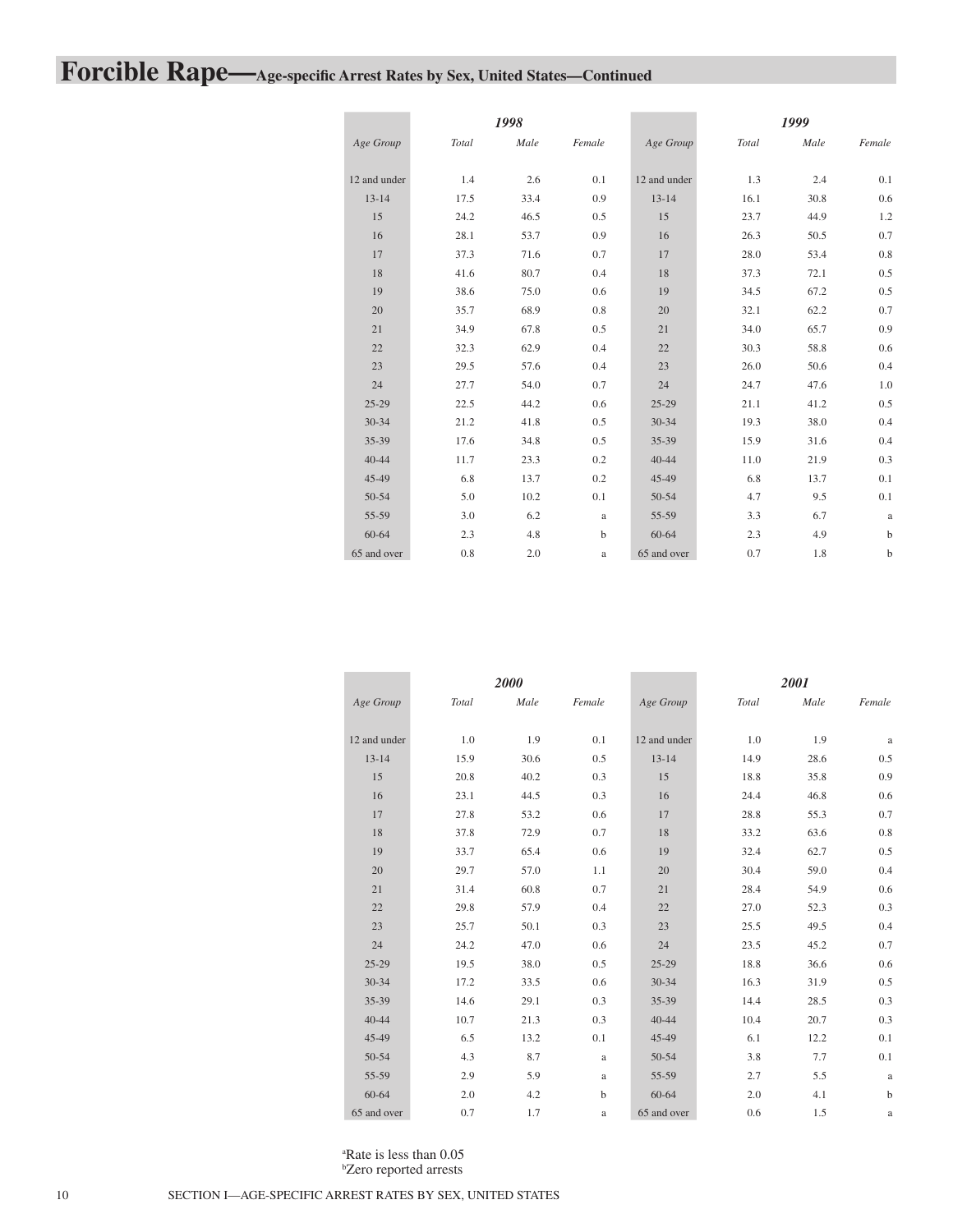#### **Robbery—Age-specific Arrest Rates by Sex, United States**

|              |       | 1993  |        |              |       | 1994  |        |              |       | 1995  |          |
|--------------|-------|-------|--------|--------------|-------|-------|--------|--------------|-------|-------|----------|
| Age Group    | Total | Male  | Female | Age Group    | Total | Male  | Female | Age Group    | Total | Male  | Female   |
| 12 and under | 6.5   | 11.5  | 1.2    | 12 and under | 6.9   | 12.1  | 1.3    | 12 and under | 6.8   | 11.9  | 1.5      |
| $13 - 14$    | 168.3 | 287.9 | 42.6   | $13 - 14$    | 180.6 | 308.8 | 45.8   | $13 - 14$    | 177.7 | 304.0 | 45.0     |
| 15           | 320.8 | 564.8 | 63.7   | 15           | 345.6 | 604.1 | 72.2   | 15           | 336.1 | 584.6 | 73.3     |
| 16           | 388.0 | 695.7 | 61.8   | 16           | 416.7 | 744.9 | 67.8   | 16           | 408.0 | 729.2 | 66.1     |
| 17           | 401.1 | 728.9 | 52.0   | 17           | 415.5 | 751.5 | 56.5   | 17           | 430.9 | 779.8 | 57.9     |
| 18           | 388.0 | 715.4 | 43.9   | 18           | 394.3 | 723.3 | 47.9   | 18           | 401.3 | 734.7 | 50.1     |
| 19           | 318.5 | 585.9 | 39.7   | 19           | 304.3 | 558.5 | 38.8   | 19           | 310.3 | 569.8 | 39.2     |
| 20           | 258.0 | 473.0 | 33.5   | 20           | 244.5 | 447.0 | 33.0   | 20           | 245.3 | 446.3 | 34.8     |
| 21           | 225.5 | 415.2 | 27.5   | 21           | 212.8 | 389.6 | 28.5   | 21           | 204.9 | 372.9 | 29.3     |
| 22           | 206.3 | 373.0 | 33.9   | 22           | 185.9 | 336.5 | 29.7   | 22           | 183.8 | 333.8 | 28.0     |
| 23           | 189.7 | 343.6 | 31.1   | 23           | 165.6 | 299.0 | 28.6   | 23           | 159.3 | 285.7 | 28.8     |
| 24           | 172.5 | 312.1 | 29.1   | 24           | 151.0 | 270.7 | 28.2   | 24           | 142.9 | 256.0 | 27.3     |
| $25 - 29$    | 147.6 | 265.6 | 28.7   | $25-29$      | 126.5 | 224.5 | 27.2   | $25 - 29$    | 121.8 | 215.9 | 26.4     |
| $30 - 34$    | 96.9  | 172.8 | 21.3   | $30 - 34$    | 88.7  | 155.8 | 21.3   | $30 - 34$    | 89.2  | 156.3 | $21.8\,$ |
| 35-39        | 57.1  | 101.6 | 13.0   | $35 - 39$    | 55.1  | 97.0  | 13.5   | $35 - 39$    | 57.0  | 100.1 | 14.3     |
| $40 - 44$    | 28.3  | 51.7  | 5.5    | $40 - 44$    | 28.5  | 51.0  | 6.5    | $40 - 44$    | 30.5  | 54.9  | 6.7      |
| $45 - 49$    | 13.2  | 24.6  | 2.3    | 45-49        | 13.2  | 24.3  | 2.4    | $45 - 49$    | 13.9  | 25.6  | 2.7      |
| 50-54        | 6.4   | 12.0  | 1.1    | $50 - 54$    | 6.2   | 11.8  | 1.0    | $50 - 54$    | 6.5   | 12.4  | 0.9      |
| 55-59        | 2.7   | 5.1   | 0.4    | 55-59        | 3.0   | 5.5   | 0.6    | 55-59        | 3.0   | 5.9   | 0.4      |
| 60-64        | 1.5   | 3.1   | 0.1    | 60-64        | 1.5   | 2.8   | 0.3    | $60 - 64$    | 1.7   | 3.3   | 0.2      |
| 65 and over  | 0.6   | 1.4   | 0.1    | 65 and over  | 0.6   | 1.3   | 0.1    | 65 and over  | 0.6   | 1.2   | 0.1      |

|              |       | 1996  |        |              |       | 1997  |        |
|--------------|-------|-------|--------|--------------|-------|-------|--------|
| Age Group    | Total | Male  | Female | Age Group    | Total | Male  | Female |
|              |       |       |        |              |       |       |        |
| 12 and under | 5.9   | 10.2  | 1.4    | 12 and under | 5.3   | 9.3   | 1.2    |
| $13 - 14$    | 150.3 | 255.3 | 40.0   | $13 - 14$    | 137.8 | 234.7 | 35.9   |
| 15           | 292.5 | 508.7 | 63.8   | 15           | 264.4 | 463.1 | 54.5   |
| 16           | 355.9 | 634.8 | 59.3   | 16           | 329.8 | 586.4 | 57.0   |
| 17           | 395.1 | 708.4 | 59.6   | 17           | 356.9 | 639.4 | 54.6   |
| 18           | 376.7 | 686.4 | 50.2   | 18           | 366.3 | 664.7 | 51.3   |
| 19           | 296.6 | 542.5 | 39.7   | 19           | 302.9 | 551.7 | 43.2   |
| 20           | 240.3 | 431.7 | 39.9   | 20           | 237.3 | 430.5 | 35.0   |
| 21           | 195.4 | 354.1 | 29.4   | 21           | 201.7 | 366.4 | 29.5   |
| 22           | 165.2 | 296.8 | 28.3   | 22           | 170.1 | 304.9 | 29.6   |
| 23           | 148.8 | 268.4 | 25.2   | 23           | 149.1 | 267.5 | 26.5   |
| 24           | 120.2 | 215.5 | 22.4   | 24           | 128.9 | 232.1 | 22.9   |
| $25 - 29$    | 106.2 | 187.8 | 23.5   | $25-29$      | 101.4 | 178.9 | 22.7   |
| $30 - 34$    | 79.5  | 138.4 | 20.3   | $30 - 34$    | 77.9  | 134.8 | 20.6   |
| 35-39        | 52.4  | 91.4  | 13.6   | 35-39        | 52.9  | 91.6  | 14.3   |
| $40 - 44$    | 28.6  | 50.8  | 6.8    | $40 - 44$    | 28.9  | 51.1  | 7.2    |
| $45 - 49$    | 13.3  | 24.3  | 2.7    | $45 - 49$    | 14.0  | 24.9  | 3.5    |
| $50 - 54$    | 6.2   | 11.6  | 1.1    | $50 - 54$    | 6.4   | 12.0  | 1.1    |
| 55-59        | 3.0   | 5.6   | 0.6    | 55-59        | 2.7   | 5.0   | 0.6    |
| $60 - 64$    | 1.6   | 3.0   | 0.4    | $60 - 64$    | 1.1   | 2.3   | 0.1    |
| 65 and over  | 0.4   | 0.9   | 0.1    | 65 and over  | 0.4   | 0.9   | 0.1    |

*The Uniform Crime Reporting Program defines robbery as the taking or attempting to take anything of value from the care, custody, or control of a person or persons by force or threat of force or violence and/or by putting the victim in fear.*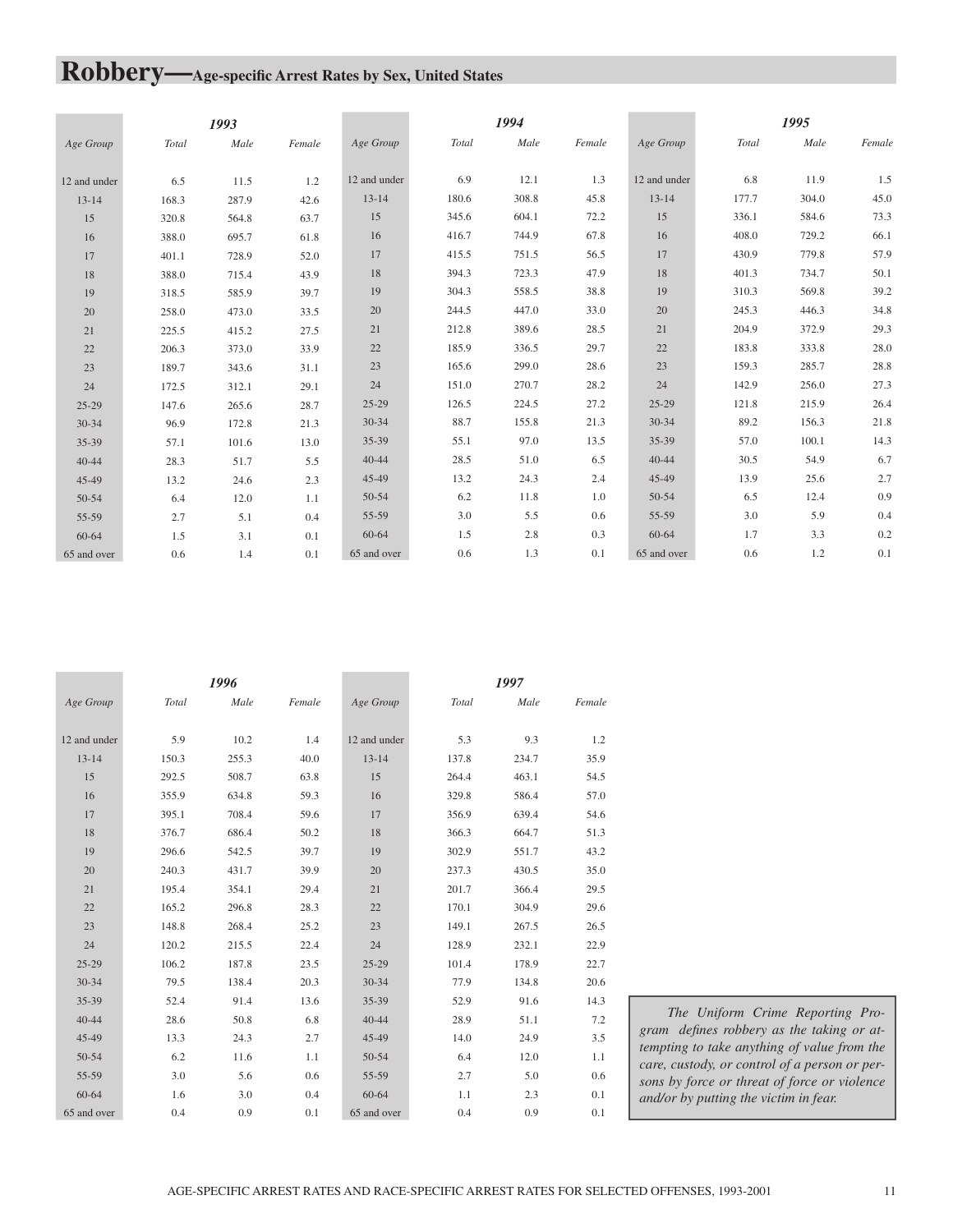# **Robbery—Age-specific Arrest Rates by Sex, United States—Continued**

|              |       | 1998  |        |              |       | 1999  |        |
|--------------|-------|-------|--------|--------------|-------|-------|--------|
| Age Group    | Total | Male  | Female | Age Group    | Total | Male  | Female |
|              |       |       |        |              |       |       |        |
| 12 and under | 4.3   | 7.6   | 0.9    | 12 and under | 4.4   | 7.8   | 0.8    |
| $13 - 14$    | 108.6 | 185.6 | 27.6   | $13 - 14$    | 99.7  | 170.8 | 25.0   |
| 15           | 218.4 | 381.8 | 45.6   | 15           | 192.3 | 333.7 | 42.7   |
| 16           | 271.0 | 480.9 | 48.0   | 16           | 228.5 | 404.9 | 41.0   |
| 17           | 308.0 | 549.4 | 49.6   | 17           | 255.2 | 457.4 | 39.0   |
| 18           | 312.0 | 564.6 | 45.7   | 18           | 279.8 | 507.4 | 39.9   |
| 19           | 274.5 | 498.5 | 40.5   | 19           | 238.5 | 432.9 | 35.6   |
| 20           | 218.8 | 393.3 | 36.2   | 20           | 192.5 | 345.9 | 31.6   |
| 21           | 180.6 | 323.1 | 31.6   | 21           | 172.0 | 311.4 | 26.0   |
| 22           | 155.4 | 276.3 | 29.2   | 22           | 140.5 | 250.2 | 26.0   |
| 23           | 127.5 | 228.6 | 22.5   | 23           | 116.5 | 207.0 | 22.2   |
| 24           | 113.3 | 201.7 | 22.3   | 24           | 102.6 | 183.5 | 18.9   |
| $25-29$      | 90.0  | 158.5 | 20.5   | $25 - 29$    | 81.5  | 144.1 | 17.8   |
| $30 - 34$    | 73.8  | 128.2 | 19.1   | 30-34        | 64.7  | 111.1 | 17.8   |
| 35-39        | 50.8  | 87.7  | 14.2   | 35-39        | 46.8  | 80.4  | 13.5   |
| $40 - 44$    | 29.2  | 50.6  | 8.2    | $40 - 44$    | 27.2  | 46.9  | 7.9    |
| 45-49        | 13.3  | 23.9  | 3.0    | 45-49        | 13.7  | 24.8  | 2.9    |
| 50-54        | 6.5   | 11.9  | 1.4    | 50-54        | 6.4   | 11.8  | 1.3    |
| 55-59        | 3.0   | 5.5   | 0.6    | 55-59        | 2.8   | 5.2   | 0.6    |
| 60-64        | 1.6   | 3.1   | 0.4    | 60-64        | 1.7   | 3.0   | 0.5    |
| 65 and over  | 0.4   | 0.9   | 0.1    | 65 and over  | 0.6   | 1.3   | 0.1    |

|              |       | <b>2000</b> |        |              |       |       |         |
|--------------|-------|-------------|--------|--------------|-------|-------|---------|
| Age Group    | Total | Male        | Female | Age Group    | Total | Male  | Female  |
| 12 and under | 3.7   | 6.7         | 0.5    | 12 and under | 3.4   | 5.9   | 0.6     |
| $13 - 14$    | 88.2  | 152.8       | 20.2   | $13 - 14$    | 75.5  | 129.9 | 18.3    |
| 15           | 165.6 | 290.9       | 33.2   | 15           | 150.8 | 264.4 | 31.2    |
| 16           | 194.5 | 343.4       | 36.2   | 16           | 195.0 | 349.3 | 32.2    |
| 17           | 242.2 | 431.0       | 40.2   | 17           | 225.5 | 405.7 | 34.2    |
| 18           | 261.9 | 473.8       | 38.6   | 18           | 253.1 | 455.0 | 37.6    |
| 19           | 228.2 | 415.5       | 33.0   | 19           | 230.8 | 415.2 | 36.2    |
| 20           | 189.1 | 339.5       | 31.7   | 20           | 184.3 | 331.4 | 30.4    |
| 21           | 166.0 | 296.9       | 28.8   | 21           | 163.5 | 290.3 | 30.7    |
| 22           | 139.3 | 248.8       | 24.8   | 22           | 136.8 | 241.9 | 26.6    |
| 23           | 116.1 | 208.1       | 20.0   | 23           | 116.1 | 205.6 | 22.4    |
| 24           | 96.3  | 168.8       | 21.2   | 24           | 102.4 | 179.2 | 22.4    |
| $25-29$      | 71.6  | 126.2       | 15.8   | $25 - 29$    | 73.4  | 128.9 | 16.3    |
| $30 - 34$    | 59.3  | 102.1       | 16.0   | $30 - 34$    | 56.6  | 98.1  | 14.5    |
| 35-39        | 44.0  | 76.4        | 11.7   | 35-39        | 45.6  | 79.3  | 12.1    |
| $40 - 44$    | 27.4  | 47.8        | 7.3    | $40 - 44$    | 27.5  | 48.2  | 7.1     |
| 45-49        | 12.8  | 22.8        | 3.1    | 45-49        | 14.7  | 26.3  | 3.4     |
| 50-54        | 6.1   | 11.0        | 1.3    | $50 - 54$    | 6.3   | 11.7  | 1.1     |
| 55-59        | 2.6   | 5.0         | 0.4    | 55-59        | 2.7   | 5.1   | 0.5     |
| $60 - 64$    | 1.5   | 2.8         | 0.3    | $60 - 64$    | 1.1   | 2.1   | $0.2\,$ |
| 65 and over  | 0.4   | 1.0         | 0.1    | 65 and over  | 0.4   | 0.9   | 0.1     |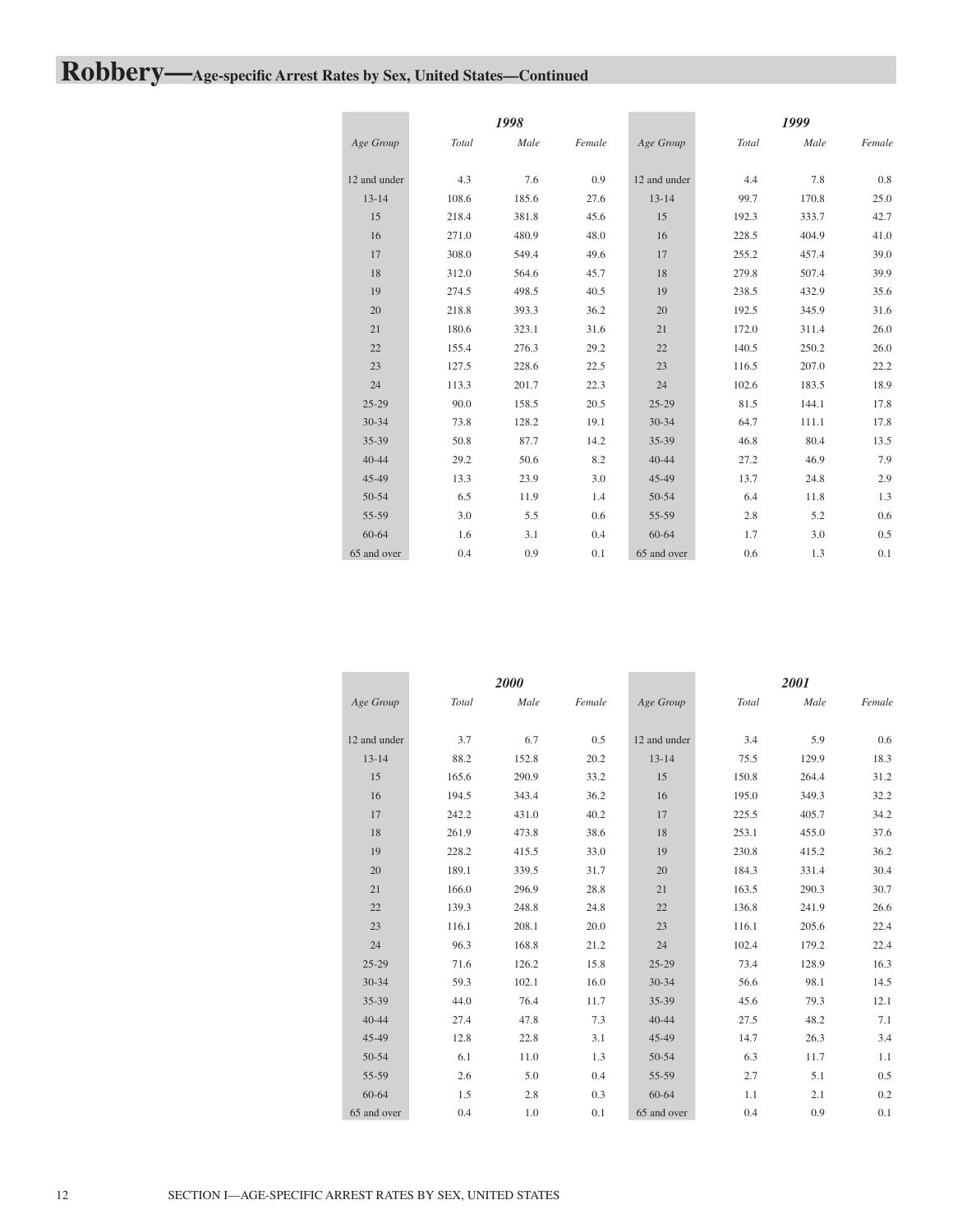#### **Aggravated Assault—Age-specific Arrest Rates by Sex, United States**

|              |       | 1993    |        |              |       | 1994    |        |              |       | 1995    |        |
|--------------|-------|---------|--------|--------------|-------|---------|--------|--------------|-------|---------|--------|
| Age Group    | Total | Male    | Female | Age Group    | Total | Male    | Female | Age Group    | Total | Male    | Female |
|              |       |         |        |              |       |         |        |              |       |         |        |
| 12 and under | 14.9  | 24.3    | 5.0    | 12 and under | 15.9  | 26.0    | 5.4    | 12 and under | 15.7  | 25.3    | 5.7    |
| $13 - 14$    | 261.0 | 393.3   | 122.0  | $13 - 14$    | 282.4 | 423.1   | 134.5  | $13 - 14$    | 264.4 | 389.7   | 132.6  |
| 15           | 453.4 | 711.6   | 181.4  | 15           | 457.4 | 704.2   | 196.3  | 15           | 439.3 | 664.0   | 201.7  |
| 16           | 566.3 | 923.5   | 187.6  | 16           | 567.8 | 912.6   | 201.3  | 16           | 559.8 | 883.7   | 215.2  |
| 17           | 622.6 | 1,043.5 | 174.5  | 17           | 621.9 | 1,030.7 | 184.9  | 17           | 616.0 | 1,007.2 | 197.7  |
| 18           | 650.1 | 1,113.7 | 162.8  | 18           | 661.2 | 1,104.9 | 194.2  | 18           | 648.3 | 1,079.2 | 194.2  |
| 19           | 592.3 | 1,011.5 | 155.2  | 19           | 596.8 | 1,006.0 | 169.6  | 19           | 597.6 | 984.5   | 193.5  |
| 20           | 573.2 | 969.3   | 159.7  | 20           | 579.3 | 967.5   | 173.9  | 20           | 573.9 | 943.1   | 187.3  |
| 21           | 568.7 | 961.0   | 159.2  | 21           | 590.0 | 980.1   | 183.5  | 21           | 597.2 | 983.4   | 193.7  |
| 22           | 542.2 | 917.6   | 153.7  | 22           | 562.8 | 931.5   | 180.2  | 22           | 582.5 | 956.2   | 194.2  |
| 23           | 524.3 | 880.4   | 157.2  | 23           | 540.3 | 897.5   | 173.4  | 23           | 552.4 | 899.4   | 194.0  |
| 24           | 500.5 | 835.7   | 156.5  | 24           | 515.5 | 848.9   | 173.7  | 24           | 521.5 | 856.6   | 179.2  |
| $25-29$      | 461.1 | 766.8   | 153.2  | $25 - 29$    | 463.8 | 764.0   | 159.7  | $25-29$      | 474.0 | 769.3   | 174.6  |
| $30 - 34$    | 372.2 | 617.4   | 128.5  | 30-34        | 394.0 | 643.1   | 144.0  | $30 - 34$    | 416.3 | 668.5   | 162.8  |
| 35-39        | 275.9 | 461.8   | 92.0   | 35-39        | 299.1 | 496.8   | 103.2  | 35-39        | 325.8 | 531.4   | 122.0  |
| $40 - 44$    | 183.2 | 314.9   | 54.5   | $40 - 44$    | 200.5 | 341.8   | 62.6   | $40 - 44$    | 221.9 | 373.3   | 74.0   |
| 45-49        | 122.0 | 215.1   | 32.3   | 45-49        | 128.2 | 224.4   | 35.4   | $45 - 49$    | 140.0 | 242.2   | 41.4   |
| 50-54        | 81.4  | 146.0   | 20.3   | 50-54        | 83.0  | 147.7   | 21.6   | 50-54        | 90.5  | 160.3   | 24.2   |
| 55-59        | 54.5  | 99.7    | 12.8   | 55-59        | 56.6  | 104.2   | 12.5   | 55-59        | 58.8  | 106.5   | 14.5   |
| 60-64        | 34.5  | 66.3    | 6.4    | 60-64        | 35.8  | 67.8    | 7.2    | $60 - 64$    | 37.9  | 72.1    | 7.4    |
| 65 and over  | 13.1  | 29.2    | 2.2    | 65 and over  | 13.1  | 29.0    | 2.2    | 65 and over  | 14.0  | 30.5    | 2.6    |

|              | 1996  |       |        |              | 1997  |       |        |  |
|--------------|-------|-------|--------|--------------|-------|-------|--------|--|
| Age Group    | Total | Male  | Female | Age Group    | Total | Male  | Female |  |
|              |       |       |        |              |       |       |        |  |
| 12 and under | 14.8  | 23.8  | 5.2    | 12 and under | 15.5  | 25.2  | 5.5    |  |
| $13 - 14$    | 230.2 | 338.7 | 116.2  | $13 - 14$    | 235.9 | 342.4 | 124.1  |  |
| 15           | 387.6 | 583.5 | 180.3  | 15           | 363.5 | 536.4 | 180.7  |  |
| 16           | 484.2 | 759.8 | 191.1  | 16           | 487.3 | 757.2 | 200.3  |  |
| 17           | 557.0 | 895.9 | 194.1  | 17           | 534.6 | 857.9 | 188.6  |  |
| 18           | 597.3 | 990.7 | 182.5  | 18           | 601.7 | 977.9 | 204.7  |  |
| 19           | 568.8 | 942.3 | 178.8  | 19           | 571.4 | 930.5 | 196.5  |  |
| 20           | 554.7 | 913.2 | 179.3  | 20           | 546.1 | 878.8 | 197.8  |  |
| 21           | 560.2 | 918.5 | 185.4  | 21           | 579.8 | 940.3 | 202.5  |  |
| 22           | 541.3 | 885.5 | 183.2  | 22           | 547.6 | 876.5 | 204.6  |  |
| 23           | 530.8 | 863.6 | 187.0  | 23           | 531.5 | 856.8 | 194.6  |  |
| 24           | 481.2 | 785.8 | 168.5  | 24           | 511.5 | 825.8 | 188.6  |  |
| $25-29$      | 425.7 | 691.5 | 156.4  | $25 - 29$    | 435.1 | 694.7 | 171.9  |  |
| 30-34        | 368.7 | 590.3 | 145.7  | 30-34        | 391.0 | 616.0 | 164.6  |  |
| 35-39        | 296.1 | 479.9 | 113.6  | 35-39        | 316.3 | 505.0 | 128.8  |  |
| $40 - 44$    | 204.1 | 340.8 | 70.5   | $40 - 44$    | 224.3 | 368.5 | 83.1   |  |
| 45-49        | 128.1 | 220.8 | 38.4   | 45-49        | 142.0 | 241.7 | 45.8   |  |
| 50-54        | 84.3  | 149.0 | 22.6   | 50-54        | 83.9  | 148.0 | 22.7   |  |
| 55-59        | 54.1  | 98.6  | 12.7   | 55-59        | 56.3  | 102.0 | 13.9   |  |
| $60 - 64$    | 35.1  | 66.6  | 6.8    | $60 - 64$    | 37.3  | 70.0  | 7.9    |  |
| 65 and over  | 12.9  | 28.7  | 2.1    | 65 and over  | 12.8  | 27.9  | 2.3    |  |

*According to the Uniform Crime Reporting Program, an aggravated assault is an unlawful attack by one person upon another for the purpose of inflicting severe or aggravated bodily injury. This type of assault is usually accompanied by the use of a weapon or by means likely to produce death or great bodily harm. Attempts involving the display or threat of a gun, knife, or other weapon are included because serious personal injury would likely result if the assault were completed.*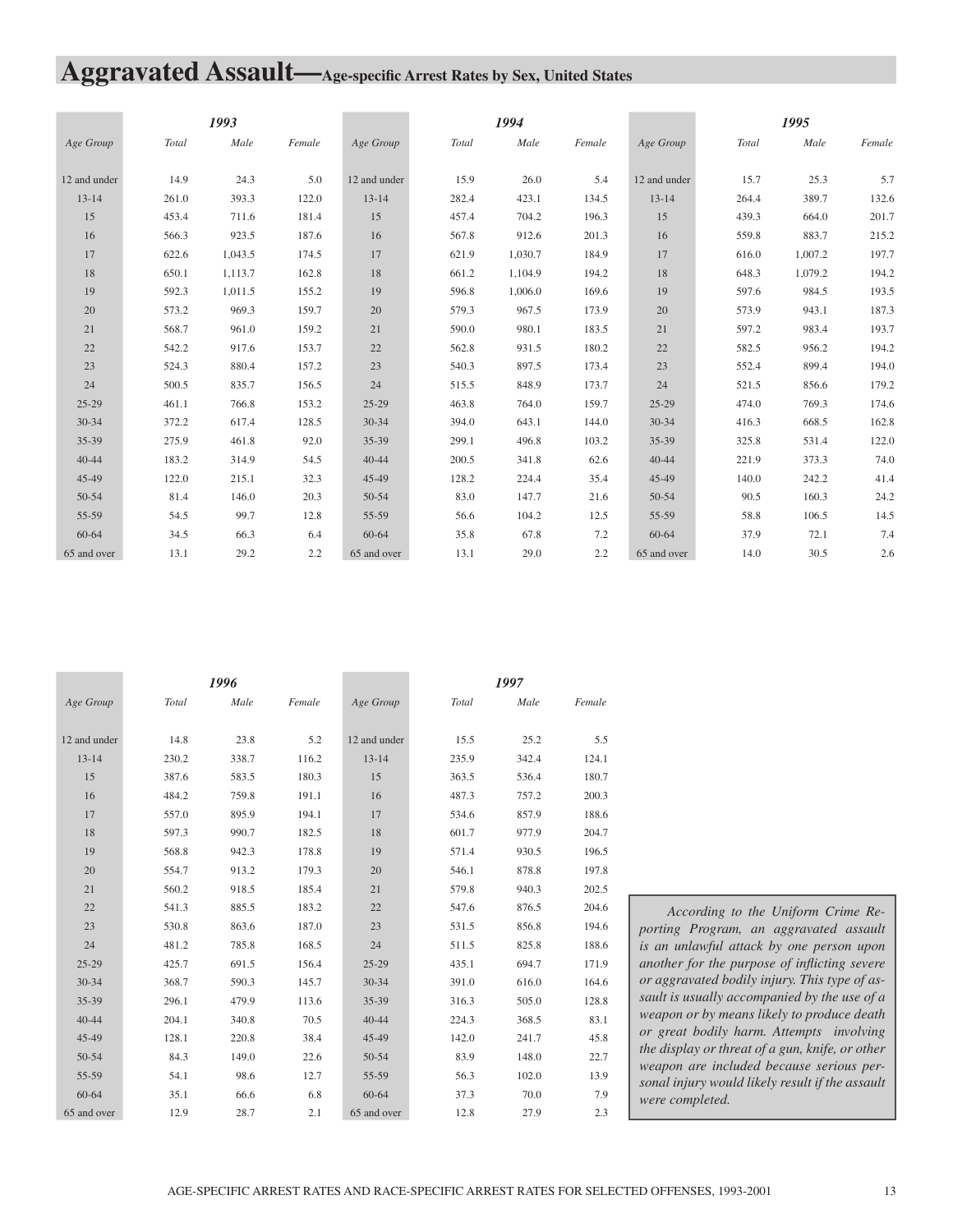### **Aggravated Assault—Age-specific Arrest Rates by Sex, United States—Continued**

|              |       | 1998  |        |              |       | 1999  |        |
|--------------|-------|-------|--------|--------------|-------|-------|--------|
| Age Group    | Total | Male  | Female | Age Group    | Total | Male  | Female |
|              |       |       |        |              |       |       |        |
| 12 and under | 15.4  | 24.5  | 5.9    | 12 and under | 15.7  | 25.0  | 5.9    |
| $13 - 14$    | 223.6 | 319.9 | 122.3  | $13 - 14$    | 220.5 | 316.9 | 119.1  |
| 15           | 346.3 | 506.5 | 176.9  | 15           | 329.5 | 477.9 | 172.4  |
| 16           | 442.9 | 674.9 | 196.4  | 16           | 395.4 | 605.5 | 172.2  |
| 17           | 515.6 | 808.8 | 201.8  | 17           | 446.8 | 693.9 | 182.6  |
| 18           | 553.0 | 893.2 | 194.3  | 18           | 504.2 | 805.3 | 186.8  |
| 19           | 549.9 | 888.6 | 196.1  | 19           | 504.1 | 809.3 | 185.7  |
| 20           | 537.4 | 861.6 | 198.2  | 20           | 506.6 | 806.5 | 192.2  |
| 21           | 539.5 | 858.2 | 206.4  | 21           | 525.9 | 839.1 | 198.0  |
| 22           | 539.3 | 858.5 | 206.0  | 22           | 502.3 | 796.1 | 195.4  |
| 23           | 498.4 | 792.8 | 192.6  | 23           | 482.7 | 766.1 | 187.4  |
| 24           | 480.1 | 766.9 | 184.6  | 24           | 446.2 | 711.7 | 171.5  |
| $25 - 29$    | 410.9 | 653.3 | 164.8  | $25 - 29$    | 382.0 | 607.1 | 152.6  |
| $30 - 34$    | 363.0 | 567.4 | 157.1  | $30 - 34$    | 335.2 | 520.4 | 148.1  |
| 35-39        | 306.8 | 483.2 | 131.5  | 35-39        | 287.2 | 450.5 | 124.7  |
| $40 - 44$    | 219.5 | 354.4 | 87.1   | 40-44        | 208.3 | 335.8 | 83.0   |
| 45-49        | 133.1 | 225.8 | 43.6   | 45-49        | 131.3 | 219.9 | 45.5   |
| 50-54        | 84.0  | 146.0 | 24.7   | 50-54        | 80.4  | 139.2 | 24.1   |
| 55-59        | 55.0  | 99.3  | 13.7   | 55-59        | 51.7  | 93.3  | 12.9   |
| $60 - 64$    | 34.8  | 65.8  | 6.8    | $60 - 64$    | 33.1  | 61.7  | 7.1    |
| 65 and over  | 12.4  | 26.8  | 2.4    | 65 and over  | 11.5  | 24.6  | 2.3    |

|              | 2000  |       |        |              | 2001  |       |        |  |  |
|--------------|-------|-------|--------|--------------|-------|-------|--------|--|--|
| Age Group    | Total | Male  | Female | Age Group    | Total | Male  | Female |  |  |
| 12 and under | 14.9  | 23.4  | 6.0    | 12 and under | 15.4  | 24.7  | 5.8    |  |  |
| $13 - 14$    | 206.9 | 294.3 | 115.0  | $13 - 14$    | 201.3 | 286.4 | 111.9  |  |  |
| 15           | 305.2 | 442.2 | 160.5  | 15           | 302.5 | 436.4 | 161.5  |  |  |
| 16           | 366.6 | 549.5 | 172.1  | 16           | 353.6 | 526.9 | 170.5  |  |  |
| 17           | 422.5 | 647.9 | 181.3  | 17           | 391.0 | 603.5 | 165.5  |  |  |
| 18           | 471.3 | 748.3 | 179.3  | 18           | 450.5 | 710.1 | 173.5  |  |  |
| 19           | 481.6 | 770.4 | 180.4  | 19           | 466.0 | 738.7 | 178.2  |  |  |
| 20           | 486.9 | 772.2 | 188.3  | 20           | 460.4 | 724.6 | 183.9  |  |  |
| 21           | 515.2 | 816.5 | 199.4  | 21           | 496.1 | 792.4 | 185.7  |  |  |
| 22           | 489.7 | 779.1 | 186.9  | 22           | 473.8 | 748.3 | 185.6  |  |  |
| 23           | 461.9 | 731.1 | 181.1  | 23           | 464.9 | 742.7 | 174.2  |  |  |
| 24           | 429.2 | 672.3 | 177.1  | 24           | 434.7 | 681.5 | 177.2  |  |  |
| $25 - 29$    | 362.0 | 571.8 | 147.4  | $25 - 29$    | 362.6 | 573.9 | 145.2  |  |  |
| 30-34        | 315.9 | 491.4 | 138.1  | $30 - 34$    | 304.2 | 474.0 | 132.0  |  |  |
|              |       |       |        |              |       |       |        |  |  |
| 35-39        | 275.3 | 429.1 | 122.5  | 35-39        | 268.7 | 415.8 | 121.9  |  |  |
| $40 - 44$    | 206.4 | 330.1 | 84.7   | $40 - 44$    | 206.3 | 330.1 | 84.5   |  |  |
| 45-49        | 132.0 | 219.5 | 47.2   | 45-49        | 131.3 | 217.6 | 47.7   |  |  |
| 50-54        | 79.4  | 136.6 | 24.5   | 50-54        | 77.7  | 133.7 | 24.0   |  |  |
| 55-59        | 50.9  | 90.8  | 13.5   | 55-59        | 47.3  | 84.1  | 12.8   |  |  |
| 60-64        | 32.2  | 58.9  | 8.0    | $60 - 64$    | 31.0  | 57.1  | 7.3    |  |  |
| 65 and over  | 11.8  | 25.5  | 2.2    | 65 and over  | 10.9  | 23.3  | 2.2    |  |  |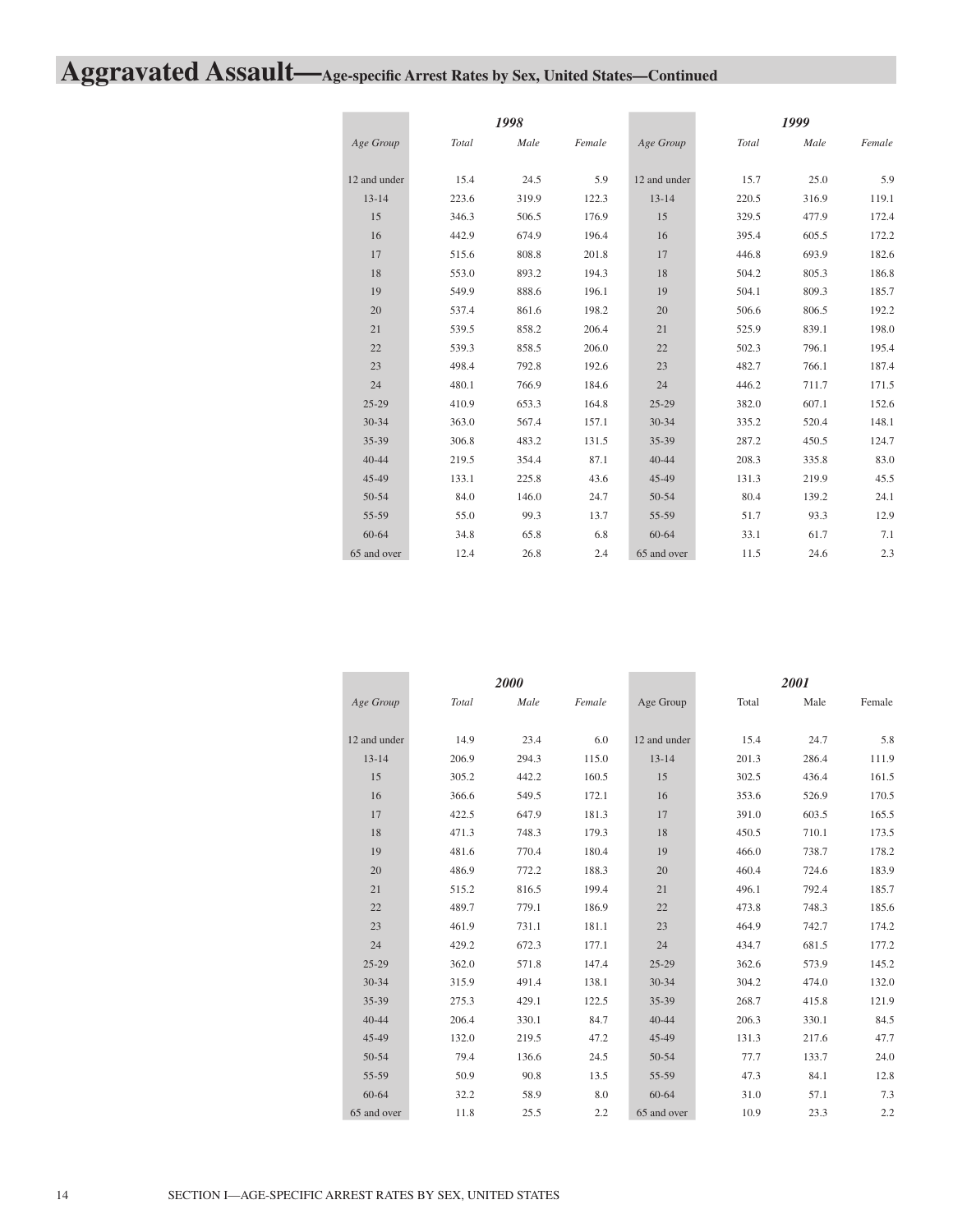#### **Property Crime—Age-specific Arrest Rates by Sex, United States**

|              |         | 1993    |         |              |         | 1994    |         |              |         | 1995    |         |
|--------------|---------|---------|---------|--------------|---------|---------|---------|--------------|---------|---------|---------|
| Age Group    | Total   | Male    | Female  | Age Group    | Total   | Male    | Female  | Age Group    | Total   | Male    | Female  |
| 12 and under | 193.2   | 290.6   | 91.0    | 12 and under | 199.2   | 297.0   | 96.6    | 12 and under | 189.5   | 277.8   | 96.9    |
| $13 - 14$    | 2,807.9 | 3,996.3 | 1,559.9 | $13 - 14$    | 2,955.4 | 4,168.6 | 1,679.9 | $13 - 14$    | 2,750.2 | 3,827.1 | 1,618.4 |
| 15           | 3,948.0 | 5,775.5 | 2,022.3 | 15           | 4,042.8 | 5,804.8 | 2,178.8 | 15           | 3,813.3 | 5,492.6 | 2,037.4 |
| 16           | 4,114.1 | 6,125.5 | 1,981.2 | 16           | 4,225.0 | 6,198.0 | 2,127.4 | 16           | 4,078.5 | 5,941.9 | 2,095.8 |
| 17           | 3,819.0 | 5,774.8 | 1,736.8 | 17           | 3,904.2 | 5,791.9 | 1,886.9 | 17           | 3,892.7 | 5,734.2 | 1,923.3 |
| 18           | 3,474.6 | 5,347.2 | 1,505.8 | 18           | 3,510.0 | 5,305.5 | 1,620.0 | 18           | 3,470.7 | 5,220.3 | 1,627.4 |
| 19           | 2,675.4 | 4,058.1 | 1,233.6 | 19           | 2,604.7 | 3,899.0 | 1,253.3 | 19           | 2,626.0 | 3,900.7 | 1,294.9 |
| 20           | 2,113.9 | 3,128.0 | 1,055.3 | 20           | 2,079.0 | 3,006.2 | 1,110.5 | 20           | 2,034.4 | 2,941.3 | 1,084.6 |
| 21           | 1,837.3 | 2,696.6 | 940.5   | 21           | 1,798.4 | 2,575.1 | 988.9   | 21           | 1,766.2 | 2,528.0 | 970.3   |
| 22           | 1,672.3 | 2,420.1 | 898.7   | 22           | 1,603.0 | 2,263.1 | 917.9   | $22\,$       | 1,574.5 | 2,220.9 | 902.9   |
| 23           | 1,558.2 | 2,228.8 | 867.0   | 23           | 1.479.2 | 2,098.9 | 842.7   | 23           | 1,442.5 | 2,020.8 | 845.4   |
| 24           | 1,476.1 | 2,102.3 | 833.3   | 24           | 1,377.5 | 1,925.0 | 816.2   | 24           | 1,356.6 | 1,912.7 | 788.6   |
| $25 - 29$    | 1,340.8 | 1,922.0 | 755.3   | $25 - 29$    | 1,254.5 | 1,761.8 | 740.7   | $25 - 29$    | 1,240.4 | 1,747.0 | 726.8   |
| $30 - 34$    | 1,105.8 | 1,601.3 | 613.0   | $30 - 34$    | 1,071.5 | 1,523.1 | 618.2   | $30 - 34$    | 1,089.5 | 1,552.3 | 624.5   |
| 35-39        | 829.3   | 1,221.5 | 441.4   | 35-39        | 814.9   | 1,181.7 | 451.6   | 35-39        | 854.5   | 1,242.6 | 469.5   |
| $40 - 44$    | 540.4   | 804.3   | 282.8   | $40 - 44$    | 548.3   | 812.5   | 290.5   | $40 - 44$    | 579.2   | 857.4   | 307.6   |
| 45-49        | 328.1   | 473.8   | 187.6   | 45-49        | 325.7   | 468.6   | 187.8   | $45 - 49$    | 335.7   | 491.4   | 185.4   |
| $50 - 54$    | 215.0   | 303.5   | 131.2   | $50 - 54$    | 200.2   | 275.6   | 128.6   | $50 - 54$    | 198.9   | 277.5   | 124.2   |
| 55-59        | 141.9   | 188.8   | 98.7    | 55-59        | 131.0   | 176.4   | 88.9    | 55-59        | 127.5   | 177.4   | 81.2    |
| $60 - 64$    | 99.4    | 128.2   | 73.9    | 60-64        | 91.7    | 120.5   | 66.0    | 60-64        | 86.1    | 115.2   | 60.1    |
| 65 and over  | 51.7    | 76.2    | 34.9    | 65 and over  | 46.0    | 66.6    | 31.9    | 65 and over  | 40.7    | 60.0    | 27.4    |

|              |         | 1996    |         |              |         | 1997    |         |
|--------------|---------|---------|---------|--------------|---------|---------|---------|
| Age Group    | Total   | Male    | Female  | Age Group    | Total   | Male    | Female  |
|              |         |         |         |              |         |         |         |
| 12 and under | 178.5   | 256.9   | 96.3    | 12 and under | 174.4   | 247.8   | 97.4    |
| $13 - 14$    | 2,574.7 | 3,517.5 | 1,583.8 | $13 - 14$    | 2,468.9 | 3,356.8 | 1,535.5 |
| 15           | 3,759.2 | 5,307.7 | 2,121.4 | 15           | 3,445.3 | 4,795.4 | 2,018.3 |
| 16           | 3,999.2 | 5,727.9 | 2,161.0 | 16           | 3,840.4 | 5,435.0 | 2,144.8 |
| 17           | 3,920.3 | 5,706.2 | 2,007.8 | 17           | 3,681.1 | 5,274.8 | 1,975.3 |
| 18           | 3,570.8 | 5,301.2 | 1,746.9 | 18           | 3,428.2 | 5,009.7 | 1,759.4 |
| 19           | 2,656.6 | 3,909.7 | 1,348.1 | 19           | 2,627.8 | 3,818.4 | 1,384.7 |
| 20           | 2,091.0 | 3,017.8 | 1,120.7 | 20           | 2,034.4 | 2,879.8 | 1,149.6 |
| 21           | 1,732.1 | 2,445.7 | 985.7   | 21           | 1,726.5 | 2,413.1 | 1,008.2 |
| 22           | 1,543.5 | 2,151.0 | 911.5   | 22           | 1,499.0 | 2,063.7 | 910.2   |
| 23           | 1,398.3 | 1,931.2 | 847.8   | 23           | 1,330.8 | 1,793.5 | 851.8   |
| 24           | 1,261.6 | 1,725.2 | 785.8   | 24           | 1,210.7 | 1,649.6 | 759.8   |
| $25 - 29$    | 1,122.1 | 1,549.4 | 689.0   | $25 - 29$    | 1,073.1 | 1,468.2 | 672.3   |
| $30 - 34$    | 988.2   | 1,388.1 | 585.9   | $30 - 34$    | 979.7   | 1,361.5 | 595.5   |
| 35-39        | 798.4   | 1,140.9 | 458.4   | 35-39        | 802.5   | 1,135.7 | 471.5   |
| $40 - 44$    | 548.3   | 798.7   | 303.5   | $40 - 44$    | 562.2   | 815.7   | 314.1   |
| 45-49        | 326.8   | 478.6   | 180.2   | 45-49        | 341.3   | 499.5   | 188.4   |
| $50 - 54$    | 195.5   | 271.8   | 122.8   | $50 - 54$    | 193.9   | 271.3   | 119.8   |
| 55-59        | 122.8   | 169.5   | 79.4    | 55-59        | 120.7   | 167.6   | 77.0    |
| 60-64        | 81.5    | 110.2   | 55.8    | 60-64        | 76.5    | 103.9   | 51.9    |
| 65 and over  | 36.9    | 55.4    | 24.2    | 65 and over  | 32.9    | 50.0    | 21.1    |

*In the Uniform Crime Reporting Program, property crime includes the offenses of burglary, larceny-theft, motor vehicle theft, and arson. The object of the theft-type offenses is the taking of money or property, but there is no force or threat of force against the victims. The property crime category includes arson because the offense involves the destruction of property; however, arson victims may be subjected to force.*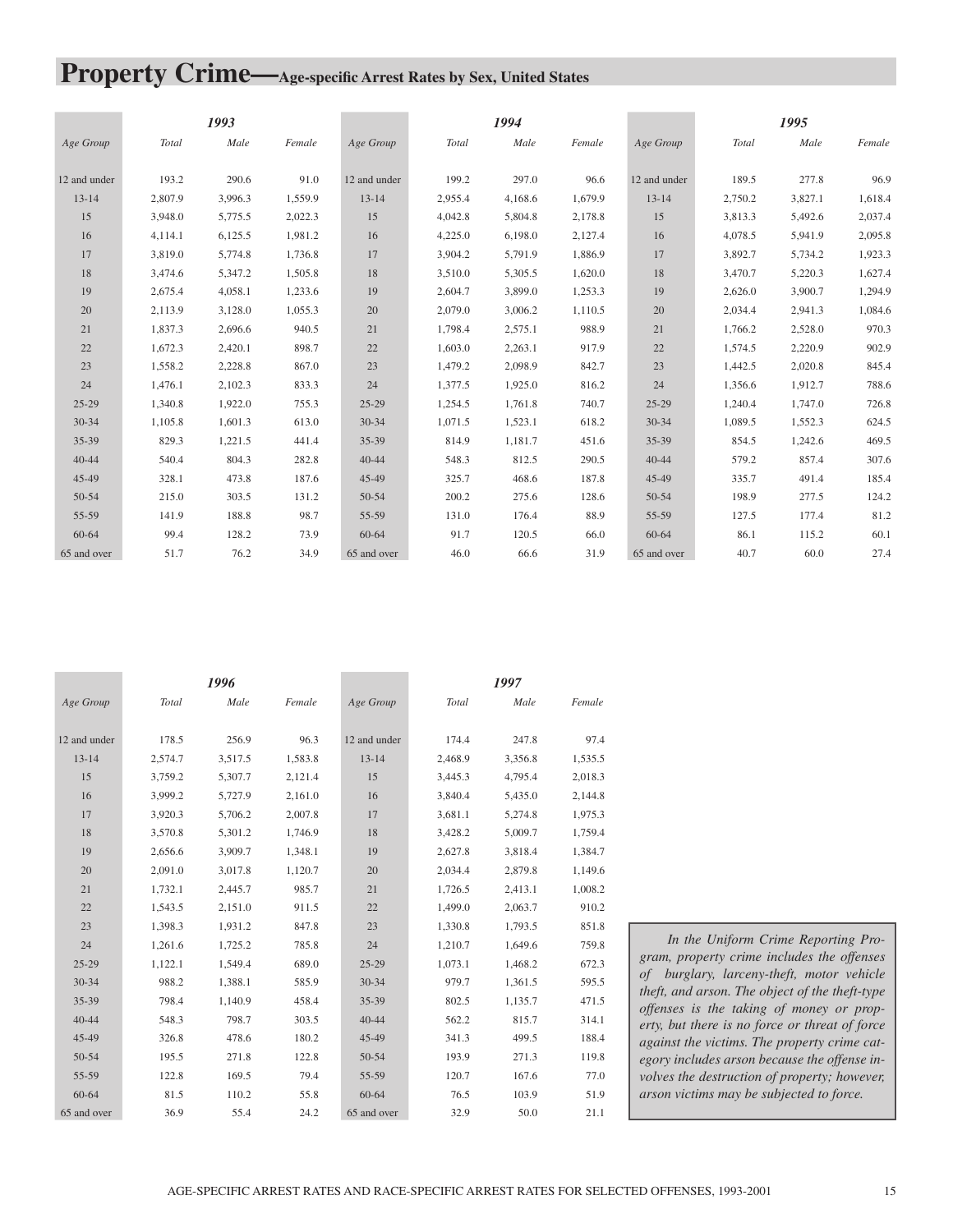### **Property Crime—Age-specific Arrest Rates by Sex, United States—Continued**

|              |         | 1998    |         |              |         | 1999    |         |
|--------------|---------|---------|---------|--------------|---------|---------|---------|
| Age Group    | Total   | Male    | Female  | Age Group    | Total   | Male    | Female  |
| 12 and under | 146.7   | 209.4   | 81.0    | 12 and under | 126.5   | 179.6   | 70.8    |
| $13 - 14$    | 2,094.3 | 2,825.2 | 1,326.0 | $13 - 14$    | 1,791.7 | 2,396.0 | 1,156.3 |
| 15           | 2,955.5 | 4,051.3 | 1,796.6 | 15           | 2,605.2 | 3,558.3 | 1,597.0 |
| 16           | 3,240.3 | 4,544.3 | 1,854.8 | 16           | 2,872.3 | 3,967.7 | 1,708.0 |
| 17           | 3,300.7 | 4,703.6 | 1,799.0 | 17           | 2,899.2 | 4,074.7 | 1,641.6 |
| 18           | 3,079.4 | 4,493.9 | 1,588.0 | 18           | 2,812.0 | 4,084.7 | 1,470.4 |
| 19           | 2,443.1 | 3,532.2 | 1,305.7 | 19           | 2,221.3 | 3,210.9 | 1,188.9 |
| 20           | 1,917.2 | 2,716.6 | 1,080.7 | 20           | 1,763.8 | 2,492.3 | 1,000.3 |
| 21           | 1,601.9 | 2,240.1 | 934.7   | 21           | 1,472.0 | 2,039.3 | 878.1   |
| 22           | 1,406.4 | 1,919.4 | 870.8   | 22           | 1,273.8 | 1,749.2 | 777.2   |
| 23           | 1,236.8 | 1,672.4 | 784.4   | 23           | 1,122.3 | 1,526.5 | 701.2   |
| 24           | 1,134.0 | 1,522.4 | 733.9   | 24           | 1,000.7 | 1,329.2 | 660.7   |
| $25 - 29$    | 983.3   | 1,342.1 | 619.0   | $25 - 29$    | 865.7   | 1,168.2 | 557.5   |
| $30 - 34$    | 909.1   | 1,265.1 | 550.6   | 30-34        | 800.8   | 1,098.6 | 499.9   |
| 35-39        | 757.3   | 1,069.3 | 447.2   | 35-39        | 684.0   | 958.2   | 411.4   |
| $40 - 44$    | 543.2   | 785.2   | 305.9   | $40 - 44$    | 502.9   | 718.8   | 290.7   |
| 45-49        | 326.0   | 473.4   | 183.5   | 45-49        | 312.9   | 451.4   | 178.8   |
| $50 - 54$    | 185.1   | 259.9   | 113.6   | 50-54        | 174.0   | 240.4   | 110.4   |
| 55-59        | 115.4   | 158.8   | 75.0    | 55-59        | 105.4   | 144.2   | 69.1    |
| 60-64        | 71.8    | 96.9    | 49.2    | 60-64        | 64.2    | 83.9    | 46.4    |
| 65 and over  | 28.9    | 43.4    | 18.9    | 65 and over  | 27.6    | 40.9    | 18.3    |

|              | <b>2000</b> |         |         |              | 2001    |         |         |  |
|--------------|-------------|---------|---------|--------------|---------|---------|---------|--|
| Age Group    | Total       | Male    | Female  | Age Group    | Total   | Male    | Female  |  |
| 12 and under | 117.1       | 166.1   | 65.7    | 12 and under | 105.1   | 144.7   | 63.6    |  |
| $13 - 14$    | 1,657.0     | 2,175.7 | 1,111.4 | $13 - 14$    | 1,511.5 | 1,936.6 | 1,065.2 |  |
| 15           | 2,442.7     | 3,256.0 | 1,583.4 | 15           | 2,277.6 | 2,974.3 | 1,544.2 |  |
| 16           | 2,678.2     | 3,614.9 | 1,682.0 | 16           | 2,556.0 | 3,400.7 | 1,664.2 |  |
| 17           | 2,723.8     | 3,781.8 | 1,591.8 | 17           | 2,591.5 | 3,554.4 | 1,569.7 |  |
| 18           | 2,612.2     | 3,739.5 | 1,424.3 | 18           | 2,560.0 | 3,612.4 | 1,436.7 |  |
| 19           | 2,118.1     | 3,040.6 | 1,156.1 | 19           | 2,117.0 | 3,007.3 | 1,177.3 |  |
| 20           | 1,709.3     | 2,398.9 | 987.3   | 20           | 1,695.1 | 2,383.8 | 974.3   |  |
| 21           | 1,448.1     | 2,010.7 | 858.3   | 21           | 1,434.5 | 2,010.7 | 830.7   |  |
| 22           | 1,221.2     | 1,692.7 | 728.0   | 22           | 1,246.5 | 1,706.4 | 763.6   |  |
| 23           | 1,071.0     | 1,452.5 | 673.1   | 23           | 1,087.4 | 1,481.0 | 675.4   |  |
| 24           | 969.0       | 1,306.0 | 619.3   | 24           | 984.1   | 1,322.4 | 631.3   |  |
| $25 - 29$    | 777.2       | 1,046.6 | 501.7   | $25 - 29$    | 788.5   | 1,052.9 | 516.5   |  |
| 30-34        | 728.4       | 999.0   | 454.3   | $30 - 34$    | 715.4   | 979.4   | 447.7   |  |
| 35-39        | 638.6       | 897.2   | 381.6   | 35-39        | 640.8   | 896.4   | 385.8   |  |
| $40 - 44$    | 477.2       | 684.2   | 273.6   | $40 - 44$    | 490.5   | 700.2   | 284.2   |  |
| 45-49        | 297.2       | 425.6   | 172.6   | $45 - 49$    | 308.6   | 445.1   | 176.1   |  |
| $50 - 54$    | 168.8       | 236.7   | 103.6   | $50 - 54$    | 171.8   | 244.4   | 102.2   |  |
| 55-59        | 96.4        | 129.9   | 65.1    | 55-59        | 95.8    | 132.0   | 61.8    |  |
| $60 - 64$    | 58.5        | 78.4    | 40.5    | $60 - 64$    | 58.2    | 79.2    | 39.1    |  |
| 65 and over  | 23.9        | 36.1    | 15.3    | 65 and over  | 20.0    | 30.3    | 12.7    |  |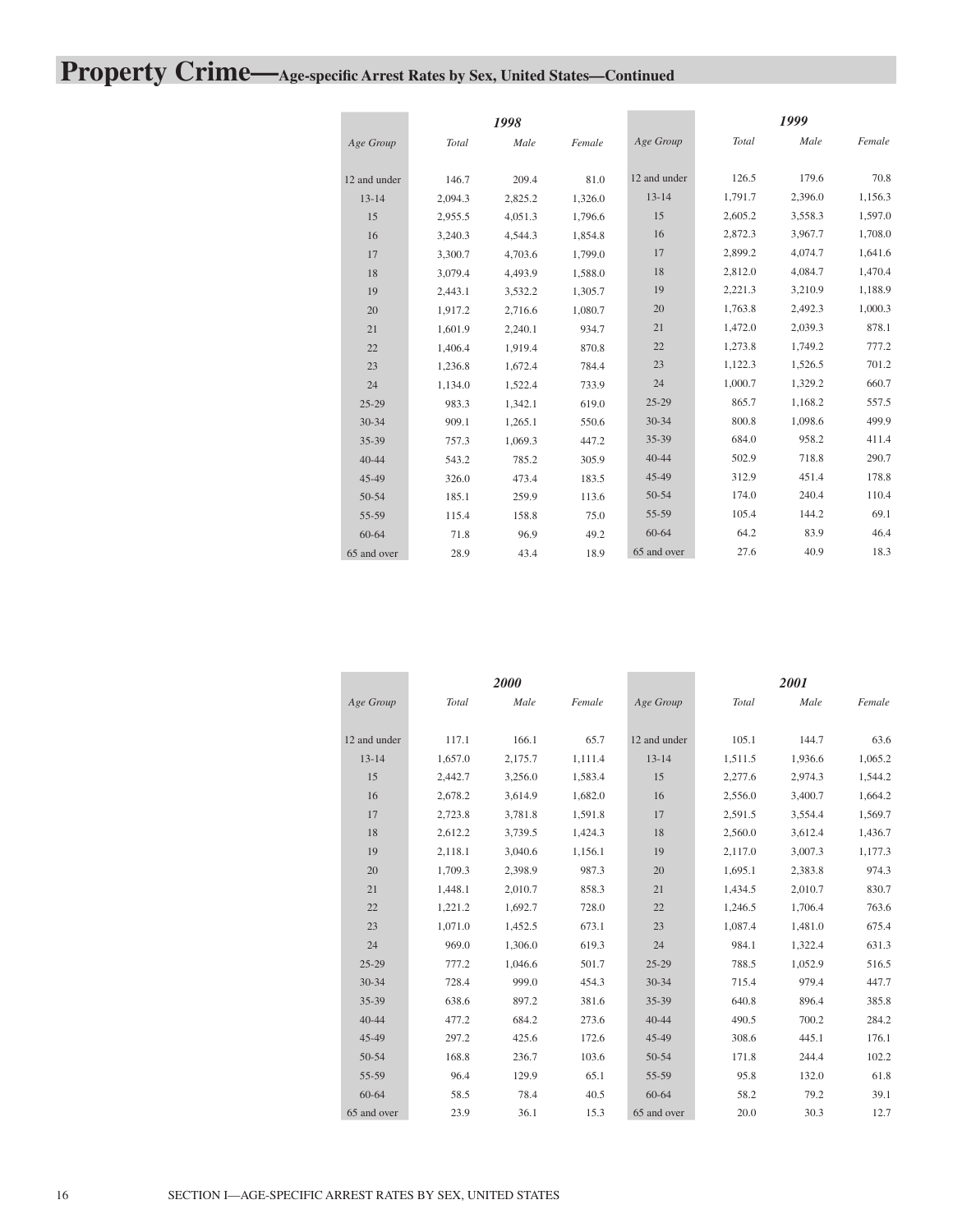#### **Burglary—Age-specific Arrest Rates by Sex, United States**

|              |       | 1993    |        |              |       | 1994    |        |              |       | 1995    |        |
|--------------|-------|---------|--------|--------------|-------|---------|--------|--------------|-------|---------|--------|
| Age Group    | Total | Male    | Female | Age Group    | Total | Male    | Female | Age Group    | Total | Male    | Female |
| 12 and under | 37.3  | 64.9    | 8.4    | 12 and under | 37.9  | 65.9    | 8.5    | 12 and under | 33.2  | 57.3    | 8.0    |
|              |       |         |        |              |       |         |        |              |       |         |        |
| $13 - 14$    | 535.9 | 927.2   | 125.0  | $13 - 14$    | 545.5 | 944.0   | 126.5  | $13 - 14$    | 483.1 | 836.6   | 111.6  |
| 15           | 785.9 | 1,391.5 | 147.7  | 15           | 772.1 | 1,359.4 | 150.9  | 15           | 712.8 | 1,256.4 | 137.9  |
| 16           | 839.1 | 1,497.8 | 140.6  | 16           | 832.2 | 1,483.5 | 139.7  | 16           | 780.2 | 1,387.9 | 133.5  |
| 17           | 813.3 | 1,453.1 | 132.2  | 17           | 798.4 | 1,430.9 | 122.5  | 17           | 769.8 | 1,366.0 | 132.2  |
| 18           | 795.8 | 1,448.4 | 109.7  | 18           | 750.3 | 1,357.4 | 111.2  | 18           | 727.7 | 1,310.1 | 114.1  |
| 19           | 599.7 | 1,090.6 | 87.9   | 19           | 557.8 | 1,006.9 | 88.9   | 19           | 541.9 | 976.0   | 88.6   |
| 20           | 460.5 | 827.4   | 77.5   | 20           | 425.7 | 759.5   | 77.0   | 20           | 408.7 | 724.1   | 78.4   |
| 21           | 402.6 | 720.6   | 70.7   | 21           | 367.0 | 649.4   | 72.5   | 21           | 351.6 | 622.2   | 69.0   |
| 22           | 353.6 | 630.7   | 66.8   | 22           | 328.2 | 577.2   | 69.6   | $22\,$       | 307.4 | 538.4   | 67.3   |
| 23           | 332.9 | 587.6   | 70.3   | 23           | 299.5 | 531.1   | 61.7   | 23           | 274.7 | 477.9   | 64.7   |
| 24           | 306.1 | 538.2   | 68.0   | 24           | 267.4 | 465.2   | 64.7   | 24           | 259.6 | 450.5   | 64.5   |
| $25-29$      | 271.3 | 482.0   | 59.0   | $25-29$      | 244.8 | 427.2   | 60.2   | $25-29$      | 233.8 | 404.0   | 61.2   |
| $30 - 34$    | 208.1 | 370.6   | 46.6   | $30 - 34$    | 199.4 | 347.4   | 50.8   | $30 - 34$    | 201.0 | 348.6   | 52.7   |
| 35-39        | 139.6 | 248.7   | 31.6   | 35-39        | 138.2 | 243.8   | 33.6   | 35-39        | 144.4 | 252.4   | 37.4   |
| $40 - 44$    | 74.9  | 134.5   | 16.7   | $40 - 44$    | 80.1  | 143.3   | 18.4   | $40 - 44$    | 83.7  | 147.7   | 21.1   |
| 45-49        | 37.4  | 67.4    | 8.5    | $45 - 49$    | 39.1  | 69.7    | 9.6    | $45 - 49$    | 40.1  | 71.0    | 10.3   |
| $50 - 54$    | 18.9  | 34.1    | 4.6    | $50 - 54$    | 19.2  | 33.9    | 5.1    | $50 - 54$    | 19.5  | 34.3    | 5.5    |
| 55-59        | 9.7   | 17.7    | 2.4    | 55-59        | 9.3   | 16.6    | 2.5    | 55-59        | 8.8   | 15.6    | 2.4    |
| $60 - 64$    | 4.5   | 8.3     | 1.2    | $60 - 64$    | 4.4   | 8.0     | 1.2    | $60 - 64$    | 4.6   | 8.2     | 1.4    |
| 65 and over  | 1.8   | 4.0     | 0.3    | 65 and over  | 1.6   | 3.5     | 0.4    | 65 and over  | 1.7   | 3.5     | 0.5    |

|              | 1996  |         |        |              | 1997  |         |        |  |  |
|--------------|-------|---------|--------|--------------|-------|---------|--------|--|--|
| Age Group    | Total | Male    | Female | Age Group    | Total | Male    | Female |  |  |
|              |       |         |        |              |       |         |        |  |  |
| 12 and under | 32.2  | 55.3    | 8.0    | 12 and under | 31.0  | 53.3    | 7.6    |  |  |
| $13 - 14$    | 458.6 | 792.4   | 107.9  | $13 - 14$    | 433.5 | 746.1   | 104.8  |  |  |
| 15           | 718.3 | 1,255.6 | 150.1  | 15           | 646.6 | 1,128.2 | 137.5  |  |  |
| 16           | 760.3 | 1,340.1 | 143.7  | 16           | 718.6 | 1,263.8 | 138.8  |  |  |
| 17           | 778.5 | 1,381.1 | 133.1  | 17           | 715.5 | 1,262.8 | 129.7  |  |  |
| 18           | 749.9 | 1,341.6 | 126.2  | 18           | 713.6 | 1,269.9 | 126.6  |  |  |
| 19           | 536.3 | 960.4   | 93.4   | 19           | 538.5 | 953.4   | 105.4  |  |  |
| 20           | 416.0 | 735.2   | 81.9   | 20           | 399.2 | 700.1   | 84.4   |  |  |
| 21           | 330.9 | 584.8   | 65.3   | 21           | 329.5 | 580.0   | 67.4   |  |  |
| 22           | 293.6 | 510.7   | 67.8   | 22           | 281.2 | 489.2   | 64.4   |  |  |
| 23           | 263.6 | 457.9   | 62.9   | 23           | 240.4 | 415.6   | 59.1   |  |  |
| 24           | 230.0 | 397.4   | 58.2   | 24           | 222.4 | 381.1   | 59.4   |  |  |
| $25-29$      | 199.2 | 342.0   | 54.4   | $25-29$      | 189.0 | 321.8   | 54.3   |  |  |
| 30-34        | 170.7 | 295.3   | 45.4   | $30 - 34$    | 169.9 | 288.0   | 51.1   |  |  |
| 35-39        | 126.5 | 218.6   | 34.9   | 35-39        | 127.5 | 218.4   | 37.3   |  |  |
| $40 - 44$    | 76.5  | 132.8   | 21.4   | $40 - 44$    | 78.3  | 136.7   | 21.2   |  |  |
| 45-49        | 38.0  | 66.7    | 10.2   | 45-49        | 41.0  | 72.6    | 10.5   |  |  |
| $50 - 54$    | 18.6  | 32.3    | 5.6    | 50-54        | 18.6  | 32.5    | 5.3    |  |  |
| 55-59        | 9.2   | 16.2    | 2.7    | 55-59        | 9.7   | 17.4    | 2.6    |  |  |
| $60 - 64$    | 4.3   | 7.7     | 1.3    | 60-64        | 4.1   | 7.2     | 1.4    |  |  |
| 65 and over  | 1.6   | 3.3     | 0.5    | 65 and over  | 1.4   | 2.9     | 0.4    |  |  |

*Burglary is defined in the Uniform Crime Reporting Program as the unlawful entry of a structure to commit a felony or theft. The use of force to gain entry is not required to classify an offense as a burglary. Burglary in the Program has three categories: forcible entry, unlawful entry where no force is used, and attempted forcible entry.*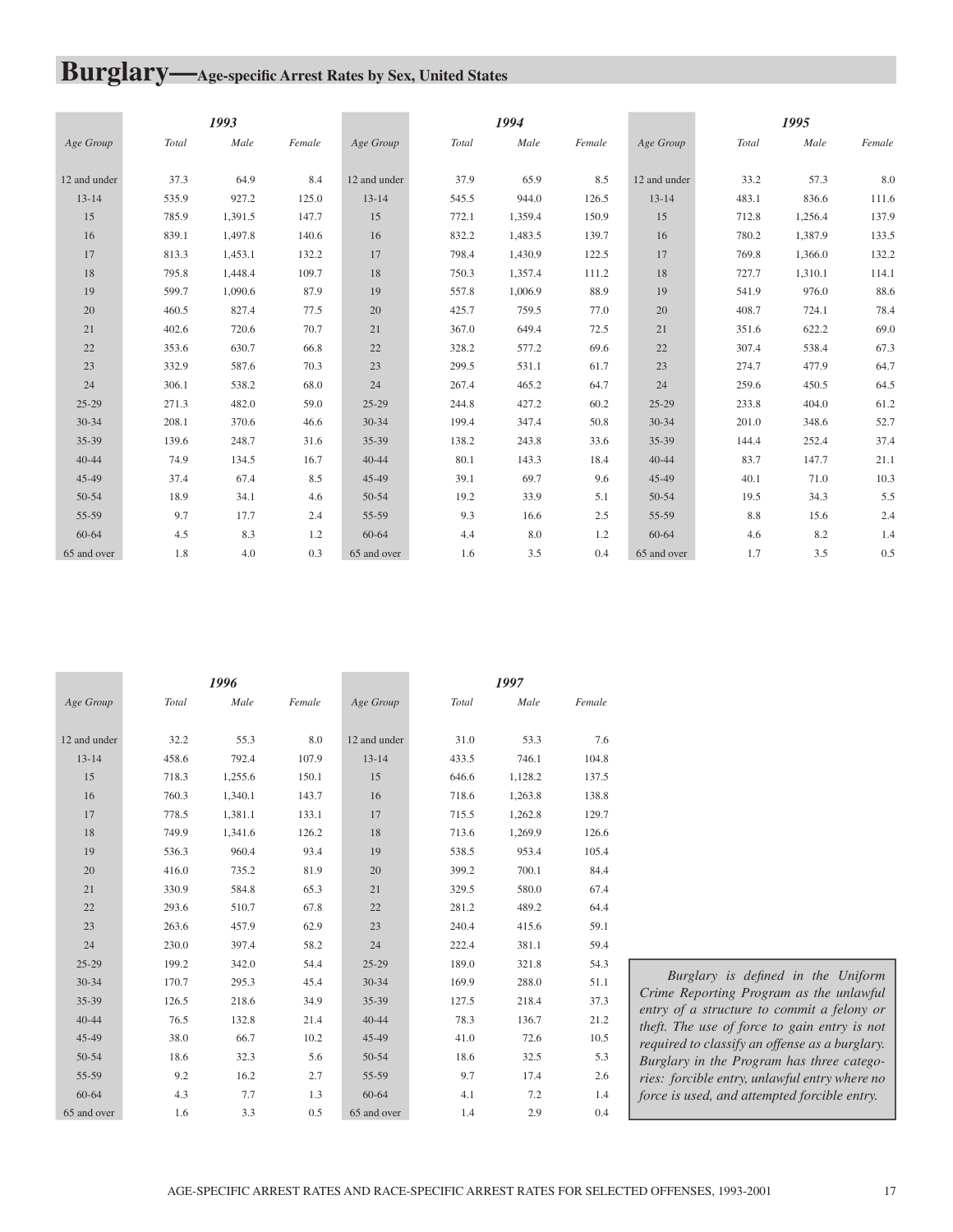### **Burglary—Age-specific Arrest Rates by Sex, United States—Continued**

|              |       | 1998    |        |              |       | 1999    |        |
|--------------|-------|---------|--------|--------------|-------|---------|--------|
| Age Group    | Total | Male    | Female | Age Group    | Total | Male    | Female |
| 12 and under | 27.8  | 47.1    | 7.5    | 12 and under | 23.5  | 40.1    | 6.1    |
| $13 - 14$    | 390.4 | 666.1   | 100.6  | $13 - 14$    | 325.7 |         | 85.0   |
|              |       |         |        |              |       | 554.5   |        |
| 15           | 577.2 | 995.4   | 134.9  | 15           | 480.2 | 830.5   | 109.6  |
| 16           | 626.3 | 1,090.2 | 133.3  | 16           | 523.6 | 911.0   | 112.0  |
| 17           | 677.5 | 1,190.5 | 128.5  | 17           | 551.1 | 963.9   | 109.4  |
| 18           | 666.6 | 1,183.2 | 121.9  | 18           | 597.0 | 1,056.7 | 112.3  |
| 19           | 524.3 | 922.4   | 108.6  | 19           | 465.5 | 820.7   | 94.8   |
| 20           | 391.2 | 681.5   | 87.3   | 20           | 364.0 | 636.7   | 78.2   |
| 21           | 324.0 | 561.9   | 75.1   | 21           | 286.3 | 494.0   | 68.8   |
| 22           | 268.4 | 460.2   | 68.1   | 22           | 241.1 | 411.7   | 62.9   |
| 23           | 235.8 | 405.4   | 59.6   | 23           | 217.2 | 368.7   | 59.4   |
| 24           | 209.7 | 359.2   | 55.6   | 24           | 186.4 | 313.5   | 54.9   |
| $25 - 29$    | 177.3 | 300.3   | 52.4   | $25 - 29$    | 156.3 | 263.2   | 47.4   |
| $30 - 34$    | 161.0 | 271.5   | 49.7   | $30 - 34$    | 138.9 | 232.6   | 44.2   |
| 35-39        | 125.7 | 213.1   | 38.8   | 35-39        | 113.5 | 192.1   | 35.4   |
| $40 - 44$    | 79.9  | 137.5   | 23.4   | $40 - 44$    | 75.4  | 129.1   | 22.7   |
| 45-49        | 39.1  | 67.5    | 11.7   | 45-49        | 38.9  | 66.7    | 11.9   |
| $50 - 54$    | 18.3  | 31.2    | 6.0    | $50 - 54$    | 18.4  | 30.5    | 6.9    |
| 55-59        | 10.1  | 17.3    | 3.3    | 55-59        | 8.9   | 15.2    | 3.0    |
| 60-64        | 4.8   | 8.3     | 1.7    | $60 - 64$    | 4.6   | 7.9     | 1.6    |
| 65 and over  | 1.5   | 3.0     | 0.5    | 65 and over  | 1.4   | 2.7     | 0.5    |

|              |       | 2000  |        |              |       |       |        |  |
|--------------|-------|-------|--------|--------------|-------|-------|--------|--|
| Age Group    | Total | Male  | Female | Age Group    | Total | Male  | Female |  |
| 12 and under | 22.4  | 38.0  | 6.0    | 12 and under | 21.0  | 35.5  | 5.7    |  |
| $13 - 14$    | 303.1 | 514.4 | 80.9   | $13 - 14$    | 270.0 | 456.1 | 74.7   |  |
| 15           | 445.2 | 762.5 | 109.9  | 15           | 405.6 | 697.2 | 98.7   |  |
| 16           | 478.4 | 830.2 | 104.3  | 16           | 454.6 | 788.9 | 101.7  |  |
| 17           | 504.0 | 885.3 | 96.1   | 17           | 483.3 | 843.5 | 101.0  |  |
| 18           | 532.6 | 935.7 | 107.7  | 18           | 520.9 | 907.8 | 108.0  |  |
| 19           | 441.4 | 773.1 | 95.5   | 19           | 432.9 | 752.3 | 95.9   |  |
| 20           | 337.7 | 586.7 | 77.0   | 20           | 346.2 | 597.6 | 83.1   |  |
| 21           | 286.9 | 488.7 | 75.4   | 21           | 289.7 | 497.0 | 72.6   |  |
| 22           | 242.3 | 417.1 | 59.5   | 22           | 241.2 | 407.5 | 66.6   |  |
| 23           | 207.1 | 350.0 | 58.1   | 23           | 213.5 | 358.3 | 61.9   |  |
| 24           | 180.9 | 304.2 | 53.0   | 24           | 191.0 | 319.3 | 57.1   |  |
| $25 - 29$    | 139.4 | 232.9 | 43.7   | $25 - 29$    | 144.4 | 240.1 | 45.8   |  |
| 30-34        | 126.0 | 209.4 | 41.5   | $30 - 34$    | 124.5 | 207.4 | 40.4   |  |
| 35-39        | 106.1 | 178.4 | 34.3   | 35-39        | 109.5 | 184.7 | 34.5   |  |
| $40 - 44$    | 72.7  | 125.2 | 21.1   | $40 - 44$    | 77.6  | 132.2 | 23.8   |  |
| 45-49        | 38.1  | 65.7  | 11.4   | 45-49        | 40.3  | 69.3  | 12.2   |  |
| 50-54        | 17.8  | 31.0  | 5.1    | 50-54        | 18.4  | 32.2  | 5.1    |  |
| 55-59        | 8.8   | 14.9  | 3.1    | 55-59        | 8.6   | 15.4  | 2.3    |  |
| $60 - 64$    | 3.8   | 6.6   | 1.2    | 60-64        | 4.3   | 7.3   | 1.5    |  |
| 65 and over  | 1.6   | 3.3   | 0.5    | 65 and over  | 1.1   | 2.2   | 0.3    |  |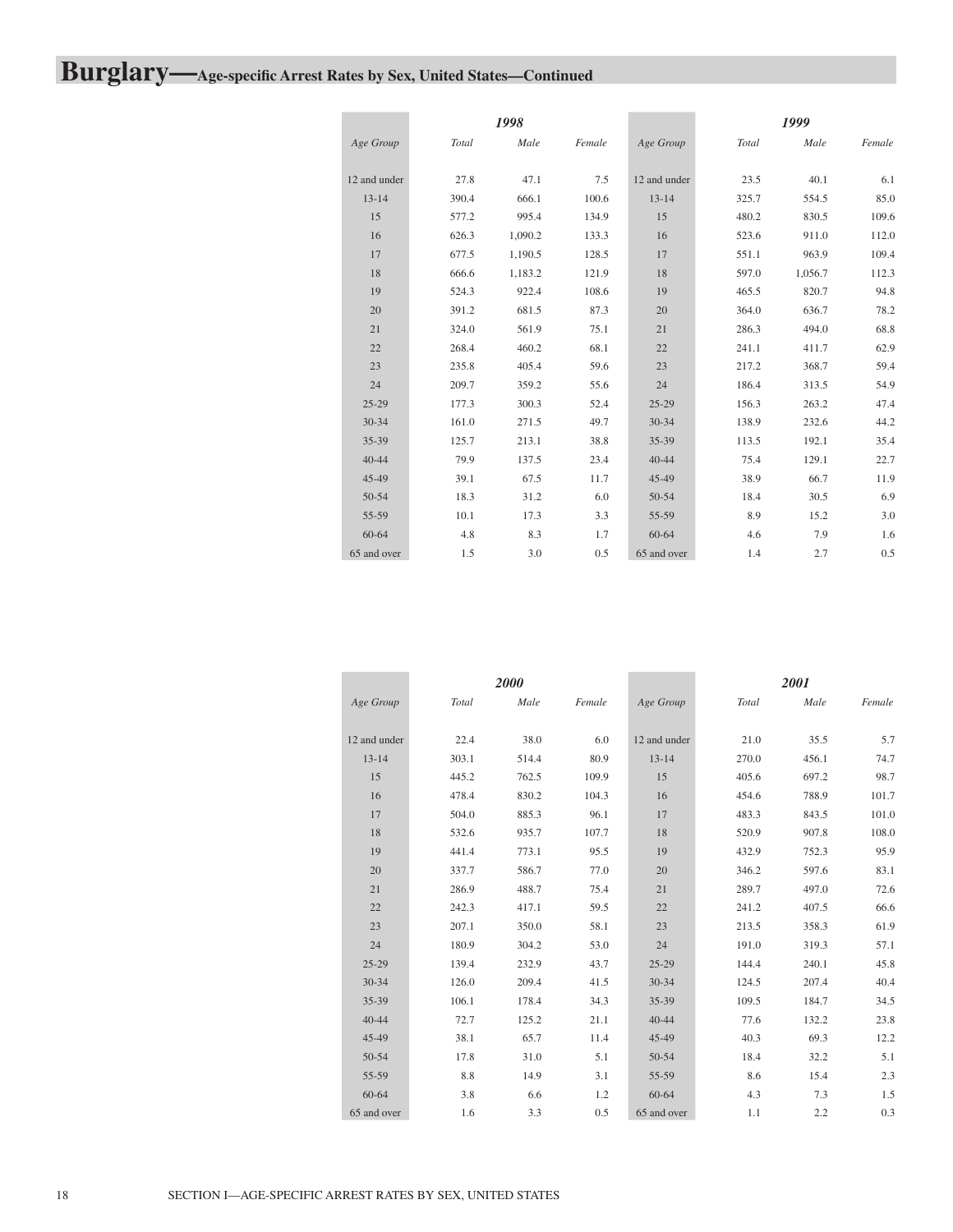#### **Larceny-theft—Age-specific Arrest Rates by Sex, United States**

|              |         | 1993    |         |              |         | 1994    |         |              |         | 1995    |         |
|--------------|---------|---------|---------|--------------|---------|---------|---------|--------------|---------|---------|---------|
| Age Group    | Total   | Male    | Female  | Age Group    | Total   | Male    | Female  | Age Group    | Total   | Male    | Female  |
|              |         |         |         |              |         |         |         |              |         |         |         |
| 12 and under | 148.3   | 213.2   | 80.4    | 12 and under | 154.3   | 219.5   | 85.8    | 12 and under | 149.9   | 210.3   | 86.6    |
| $13 - 14$    | 1,934.9 | 2,529.0 | 1,311.0 | $13 - 14$    | 2,091.3 | 2,719.1 | 1,431.1 | $13 - 14$    | 1,987.6 | 2,553.2 | 1,393.1 |
| 15           | 2,494.2 | 3,269.6 | 1,677.2 | 15           | 2,648.4 | 3,414.3 | 1,838.1 | 15           | 2,533.4 | 3,299.9 | 1,722.8 |
| 16           | 2,591.8 | 3,448.7 | 1,683.3 | 16           | 2,751.5 | 3,614.5 | 1,834.1 | 16           | 2,710.1 | 3,555.7 | 1,810.4 |
| 17           | 2,428.9 | 3,306.4 | 1,494.6 | 17           | 2,565.3 | 3,417.5 | 1,654.6 | 17           | 2,596.9 | 3,448.8 | 1,685.8 |
| 18           | 2,236.2 | 3,102.8 | 1,325.2 | 18           | 2,326.9 | 3,168.1 | 1,441.3 | 18           | 2,327.9 | 3,166.0 | 1,444.8 |
| 19           | 1,750.2 | 2,383.0 | 1,090.3 | 19           | 1,742.0 | 2,342.9 | 1,114.7 | 19           | 1,780.3 | 2,378.0 | 1,156.2 |
| 20           | 1,400.0 | 1,844.4 | 936.2   | 20           | 1,419.3 | 1,827.9 | 992.6   | 20           | 1,394.9 | 1,808.8 | 961.5   |
| 21           | 1,232.5 | 1,616.2 | 832.1   | 21           | 1,234.2 | 1,573.5 | 880.5   | 21           | 1,216.1 | 1,556.3 | 860.7   |
| 22           | 1,141.0 | 1,474.0 | 796.5   | 22           | 1,102.9 | 1,382.4 | 812.7   | 22           | 1,094.0 | 1,381.6 | 795.1   |
| 23           | 1,070.4 | 1,372.2 | 759.2   | 23           | 1,030.1 | 1,303.5 | 749.4   | 23           | 1,016.0 | 1,280.0 | 743.4   |
| 24           | 1,029.3 | 1,317.3 | 733.8   | 24           | 975.8   | 1,225.4 | 719.8   | 24           | 961.2   | 1,229.0 | 687.7   |
| $25-29$      | 957.7   | 1,244.8 | 668.4   | $25-29$      | 899.6   | 1,144.9 | 651.1   | $25 - 29$    | 893.9   | 1,152.2 | 632.1   |
| $30 - 34$    | 823.0   | 1,100.9 | 546.6   | $30 - 34$    | 794.7   | 1,043.7 | 544.7   | $30 - 34$    | 807.3   | 1,067.3 | 545.9   |
| $35 - 39$    | 645.1   | 894.0   | 398.9   | 35-39        | 629.0   | 854.6   | 405.4   | 35-39        | 657.9   | 901.3   | 416.5   |
| $40 - 44$    | 440.2   | 624.4   | 260.4   | $40 - 44$    | 441.6   | 621.4   | 266.1   | $40 - 44$    | 465.5   | 656.8   | 278.7   |
| 45-49        | 278.0   | 383.1   | 176.7   | $45 - 49$    | 272.7   | 373.5   | 175.4   | 45-49        | 280.2   | 392.6   | 171.6   |
| $50 - 54$    | 188.9   | 255.9   | 125.5   | $50 - 54$    | 173.9   | 228.4   | 122.0   | 50-54        | 172.3   | 229.8   | 117.5   |
| 55-59        | 128.8   | 164.5   | 95.8    | 55-59        | 118.2   | 153.0   | 86.0    | 55-59        | 114.5   | 153.8   | 78.1    |
| $60 - 64$    | 93.2    | 116.5   | 72.5    | $60 - 64$    | 85.6    | 109.2   | 64.5    | $60 - 64$    | 79.1    | 102.4   | 58.4    |
| 65 and over  | 49.1    | 70.4    | 34.5    | 65 and over  | 43.5    | 61.2    | 31.4    | 65 and over  | 38.4    | 55.3    | 26.8    |

|              |         | 1996    |         |              |         | 1997    |         |
|--------------|---------|---------|---------|--------------|---------|---------|---------|
| Age Group    | Total   | Male    | Female  | Age Group    | Total   | Male    | Female  |
|              |         |         |         |              |         |         |         |
| 12 and under | 141.1   | 193.1   | 86.6    | 12 and under | 138.5   | 186.7   | 88.0    |
| $13 - 14$    | 1,891.9 | 2,375.1 | 1,384.2 | $13 - 14$    | 1,835.6 | 2,300.6 | 1,346.7 |
| 15           | 2,556.8 | 3,263.1 | 1,809.7 | 15           | 2,391.3 | 3,015.3 | 1,731.8 |
| 16           | 2,726.8 | 3,526.5 | 1,876.3 | 16           | 2,645.0 | 3,375.7 | 1,868.1 |
| 17           | 2,662.7 | 3,497.5 | 1,768.8 | 17           | 2,529.8 | 3,268.9 | 1,738.7 |
| 18           | 2,431.9 | 3,271.5 | 1,546.8 | 18           | 2,339.4 | 3,084.2 | 1,553.4 |
| 19           | 1,842.1 | 2,449.7 | 1,207.5 | 19           | 1,809.6 | 2,374.1 | 1,220.3 |
| 20           | 1,454.9 | 1,890.5 | 999.0   | 20           | 1,418.1 | 1,798.9 | 1,019.7 |
| 21           | 1,227.0 | 1,553.3 | 885.7   | 21           | 1,219.6 | 1,525.9 | 899.1   |
| 22           | 1,099.9 | 1,381.2 | 807.2   | 22           | 1,067.9 | 1,316.8 | 808.4   |
| 23           | 1,001.8 | 1,241.7 | 754.0   | 23           | 959.9   | 1,156.6 | 756.3   |
| 24           | 913.4   | 1,125.0 | 696.2   | 24           | 870.6   | 1066.1  | 669.9   |
| $25 - 29$    | 828.1   | 1,047.8 | 605.5   | $25 - 29$    | 790.9   | 990.6   | 588.3   |
| $30 - 34$    | 747.4   | 975.5   | 517.9   | 30-34        | 738.7   | 956.0   | 520.1   |
| 35-39        | 623.3   | 840.1   | 408.0   | 35-39        | 625.8   | 835.9   | 417.0   |
| $40 - 44$    | 444.9   | 619.0   | 274.7   | $40 - 44$    | 456.3   | 631.5   | 284.7   |
| 45-49        | 274.1   | 385.1   | 166.9   | 45-49        | 285.6   | 400.5   | 174.7   |
| $50 - 54$    | 169.7   | 226.4   | 115.7   | 50-54        | 168.0   | 225.7   | 113.0   |
| 55-59        | 109.9   | 146.6   | 75.9    | 55-59        | 107.6   | 143.8   | 73.8    |
| $60 - 64$    | 75.0    | 98.2    | 54.3    | 60-64        | 70.9    | 94.0    | 50.1    |
| 65 and over  | 34.6    | 50.5    | 23.6    | 65 and over  | 31.0    | 46.0    | 20.7    |

*Larceny-theft is the unlawful taking, carrying, leading, or riding away of property from the possession or constructive possession of another. It includes crimes such as shoplifting, pocket-picking, pursesnatching, thefts from motor vehicles, thefts of motor vehicle parts and accessories, bicycle thefts, etc., in which no use of force, violence, or fraud occurs. In the Uniform Crime Reporting Program, this crime category does not include embezzlement, confidence games, forgery, and worthless checks. Motor vehicle theft is also excluded from this category inasmuch as it is a separate Part I offense.*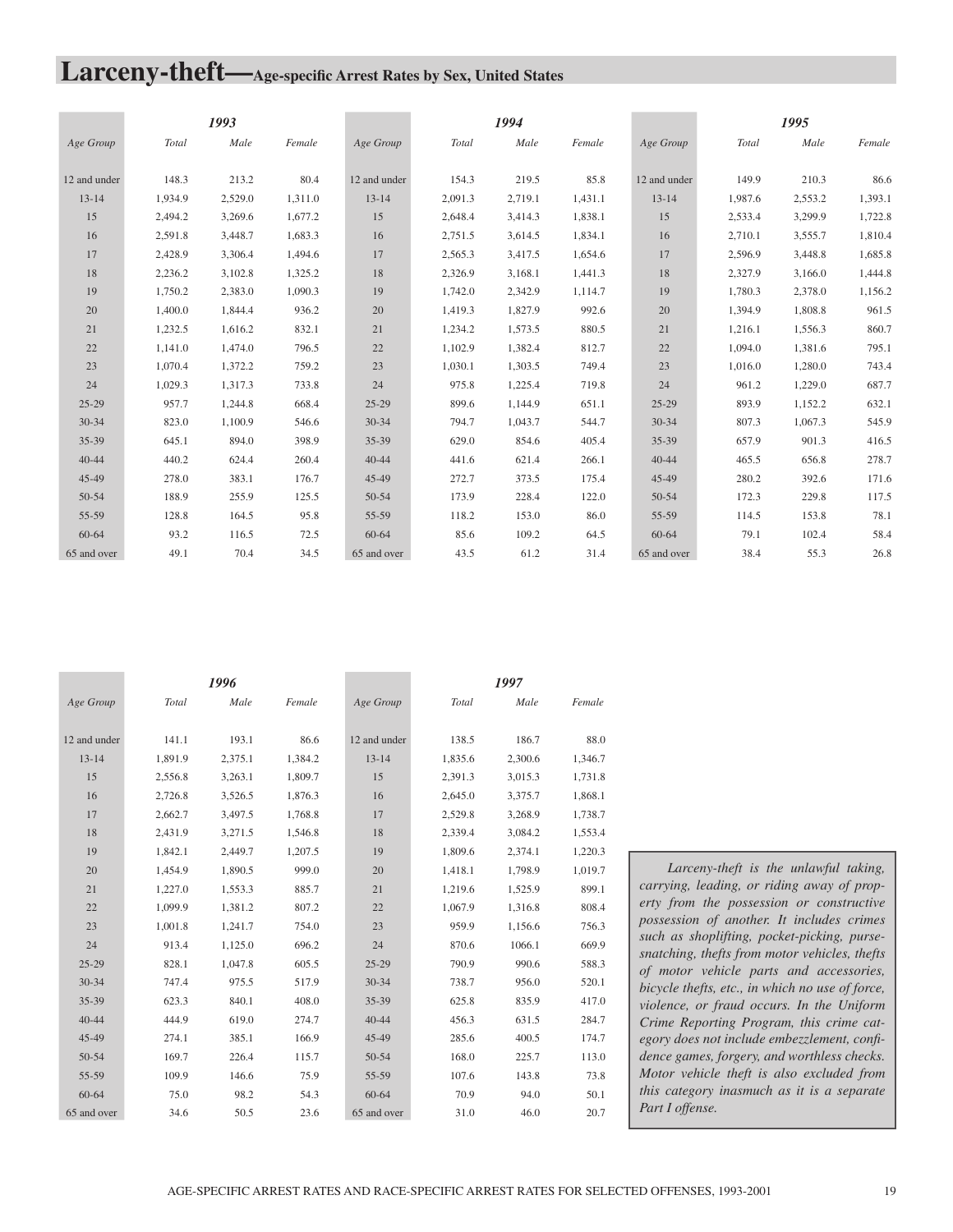### **Larceny-theft—Age-specific Arrest Rates by Sex, United States—Continued**

|              |         | 1998    |         |              |         |         |         |
|--------------|---------|---------|---------|--------------|---------|---------|---------|
| Age Group    | Total   | Male    | Female  | Age Group    | Total   | Male    | Female  |
| 12 and under | 115.0   | 156.1   | 71.9    | 12 and under | 99.4    | 133.8   | 63.4    |
| $13 - 14$    | 1,547.3 | 1,922.5 | 1,152.9 | $13 - 14$    | 1,321.3 | 1,619.5 | 1,007.7 |
| 15           | 2,056.0 | 2,546.0 | 1,537.8 | 15           | 1,818.3 | 2,235.4 | 1,377.0 |
| 16           | 2,245.6 | 2,846.4 | 1,607.3 | 16           | 2,005.2 | 2,488.0 | 1,492.1 |
| 17           | 2,260.4 | 2,897.9 | 1,578.1 | 17           | 2,008.9 | 2,533.0 | 1,448.1 |
| 18           | 2,089.0 | 2,749.0 | 1,393.1 | 18           | 1,913.8 | 2,506.3 | 1,289.2 |
| 19           | 1,661.2 | 2,160.8 | 1,139.4 | 19           | 1,514.5 | 1,972.4 | 1,036.8 |
| 20           | 1,330.4 | 1,695.1 | 948.8   | 20           | 1,211.7 | 1,530.6 | 877.4   |
| 21           | 1,112.1 | 1,393.0 | 818.5   | 21           | 1,030.1 | 1,284.0 | 764.4   |
| 22           | 996.4   | 1,217.1 | 766.0   | 22           | 894.6   | 1,106.8 | 672.9   |
| 23           | 881.8   | 1,064.5 | 692.0   | 23           | 791.5   | 965.4   | 610.3   |
| 24           | 817.2   | 983.8   | 645.6   | 24           | 718.1   | 854.3   | 577.2   |
| $25 - 29$    | 718.4   | 896.6   | 537.5   | $25 - 29$    | 629.0   | 773.5   | 481.8   |
| $30 - 34$    | 678.2   | 880.1   | 474.8   | $30 - 34$    | 596.7   | 761.0   | 430.6   |
| 35-39        | 582.5   | 775.7   | 390.5   | 35-39        | 523.5   | 687.5   | 360.5   |
| $40 - 44$    | 434.7   | 599.0   | 273.5   | $40 - 44$    | 399.3   | 542.0   | 259.0   |
| 45-49        | 272.4   | 380.4   | 168.1   | $45 - 49$    | 259.3   | 358.7   | 163.0   |
| $50 - 54$    | 159.5   | 215.6   | 105.8   | $50 - 54$    | 149.3   | 198.2   | 102.5   |
| 55-59        | 101.5   | 134.3   | 70.9    | 55-59        | 93.2    | 122.8   | 65.4    |
| 60-64        | 65.4    | 85.4    | 47.3    | $60 - 64$    | 58.0    | 72.8    | 44.5    |
| 65 and over  | 26.9    | 39.4    | 18.3    | 65 and over  | 25.6    | 37.0    | 17.7    |

|              |         | 2000    |         | 2001         |         |         |         |  |  |
|--------------|---------|---------|---------|--------------|---------|---------|---------|--|--|
| Age Group    | Total   | Male    | Female  | Age Group    | Total   | Male    | Female  |  |  |
| 12 and under | 91.6    | 123.1   | 58.6    | 12 and under | 81.1    | 104.3   | 56.8    |  |  |
| $13 - 14$    | 1,214.8 | 1,447.8 | 969.7   | $13 - 14$    | 1,113.1 | 1,283.8 | 933.9   |  |  |
| 15           | 1,696.9 | 2,005.3 | 1,370.9 | 15           | 1,589.6 | 1,827.9 | 1,338.8 |  |  |
| 16           | 1,877.5 | 2,252.3 | 1,479.0 | 16           | 1,787.0 | 2,088.7 | 1,468.6 |  |  |
| 17           | 1,906.1 | 2,371.8 | 1,407.9 | 17           | 1,813.4 | 2,211.4 | 1,390.9 |  |  |
| 18           | 1,788.7 | 2,301.5 | 1,248.3 | 18           | 1,764.4 | 2,237.3 | 1,259.6 |  |  |
| 19           | 1,447.4 | 1,872.3 | 1,004.3 | 19           | 1,449.6 | 1,854.0 | 1,022.8 |  |  |
| 20           | 1,176.8 | 1,478.0 | 861.3   | 20           | 1,166.4 | 1,479.4 | 838.8   |  |  |
| 21           | 1,000.8 | 1,249.3 | 740.4   | 21           | 982.8   | 1,242.4 | 710.8   |  |  |
| 22           | 843.8   | 1047.4  | 630.8   | 22           | 869.3   | 1,072.0 | 656.5   |  |  |
| 23           | 747.1   | 905.4   | 582.1   | 23           | 755.4   | 925.4   | 577.4   |  |  |
| 24           | 689.0   | 836.8   | 535.8   | 24           | 688.7   | 832.1   | 539.2   |  |  |
| $25 - 29$    | 560.4   | 687.1   | 430.8   | $25 - 29$    | 565.0   | 684.2   | 442.3   |  |  |
| $30 - 34$    | 539.9   | 689.3   | 388.5   | $30 - 34$    | 527.5   | 670.2   | 382.8   |  |  |
| 35-39        | 485.9   | 642.0   | 330.7   | 35-39        | 485.0   | 636.3   | 334.0   |  |  |
| $40 - 44$    | 376.2   | 511.3   | 243.2   | $40 - 44$    | 383.1   | 518.2   | 250.1   |  |  |
| 45-49        | 245.0   | 335.5   | 157.2   | 45-49        | 253.3   | 350.1   | 159.3   |  |  |
| 50-54        | 144.5   | 194.2   | 96.8    | 50-54        | 146.1   | 199.3   | 95.1    |  |  |
| 55-59        | 84.4    | 109.1   | 61.3    | 55-59        | 83.8    | 110.4   | 58.9    |  |  |
| 60-64        | 53.2    | 68.9    | 38.9    | 60-64        | 52.4    | 69.0    | 37.4    |  |  |
| 65 and over  | 21.7    | 31.6    | 14.8    | 65 and over  | 18.4    | 27.1    | 12.3    |  |  |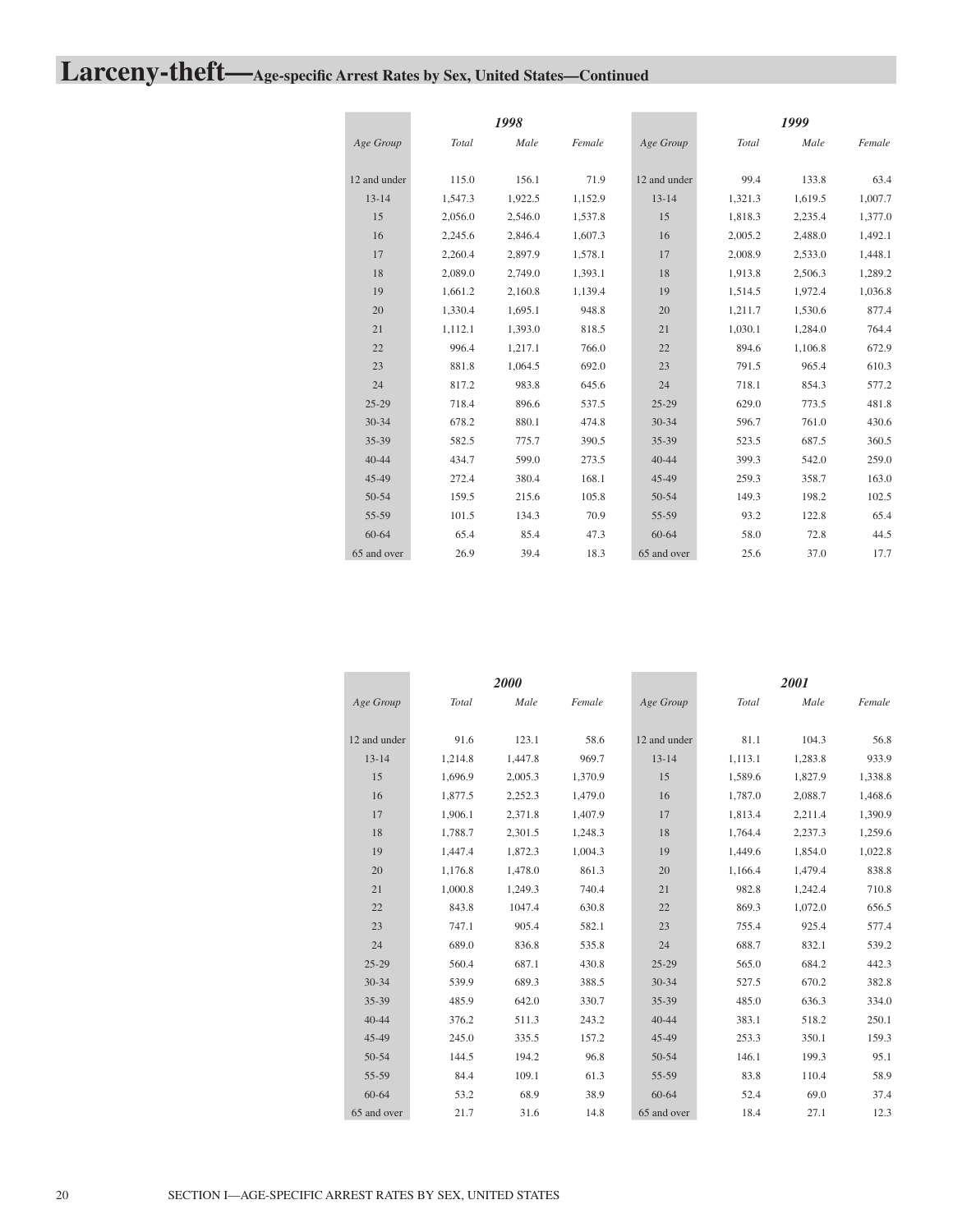### **Motor Vehicle Theft—Age-specific Arrest Rates by Sex, United States**

|              |       | 1993    |        |              |       | 1994    |        |              |       | 1995  |        |
|--------------|-------|---------|--------|--------------|-------|---------|--------|--------------|-------|-------|--------|
| Age Group    | Total | Male    | Female | Age Group    | Total | Male    | Female | Age Group    | Total | Male  | Female |
|              |       |         |        |              |       |         |        |              |       |       |        |
| 12 and under | 7.5   | 12.5    | 2.3    | 12 and under | 7.1   | 11.6    | 2.2    | 12 and under | 6.3   | 10.1  | 2.3    |
| $13 - 14$    | 337.1 | 540.1   | 123.9  | $13 - 14$    | 318.7 | 505.5   | 122.3  | $13 - 14$    | 279.5 | 437.3 | 113.6  |
| 15           | 667.9 | 1,114.4 | 197.3  | 15           | 622.3 | 1,031.1 | 189.7  | 15           | 567.1 | 936.3 | 176.7  |
| 16           | 683.2 | 1,179.1 | 157.4  | 16           | 641.3 | 1,100.0 | 153.6  | 16           | 588.3 | 998.4 | 151.9  |
| 17           | 576.8 | 1,015.2 | 110.1  | 17           | 540.5 | 943.5   | 109.7  | 17           | 526.0 | 919.5 | 105.3  |
| 18           | 442.6 | 796.0   | 70.9   | 18           | 432.9 | 780.0   | 67.4   | 18           | 415.2 | 744.2 | 68.6   |
| 19           | 325.5 | 584.5   | 55.4   | 19           | 304.9 | 549.3   | 49.7   | 19           | 303.8 | 546.7 | 50.1   |
| 20           | 253.3 | 456.2   | 41.6   | 20           | 234.0 | 418.9   | 41.0   | 20           | 230.7 | 408.5 | 44.6   |
| 21           | 202.3 | 359.8   | 37.8   | 21           | 197.3 | 352.2   | 35.8   | 21           | 198.4 | 349.5 | 40.6   |
| 22           | 177.8 | 315.4   | 35.4   | 22           | 172.0 | 303.4   | 35.6   | 22           | 173.2 | 300.8 | 40.5   |
| 23           | 155.0 | 269.0   | 37.5   | 23           | 149.6 | 264.4   | 31.6   | 23           | 151.9 | 262.8 | 37.3   |
| 24           | 140.6 | 246.8   | 31.5   | 24           | 134.3 | 234.4   | 31.7   | 24           | 135.9 | 233.2 | 36.4   |
| $25-29$      | 111.8 | 195.2   | 27.8   | $25-29$      | 110.1 | 189.7   | 29.4   | $25 - 29$    | 112.7 | 190.8 | 33.6   |
| $30 - 34$    | 74.6  | 129.8   | 19.8   | $30 - 34$    | 77.5  | 132.0   | 22.7   | $30 - 34$    | 81.3  | 136.3 | 26.0   |
| 35-39        | 44.6  | 78.7    | 10.9   | 35-39        | 47.7  | 83.3    | 12.5   | 35-39        | 52.1  | 88.9  | 15.7   |
| $40 - 44$    | 25.3  | 45.4    | 5.7    | $40 - 44$    | 26.6  | 47.8    | 6.0    | $40 - 44$    | 30.0  | 52.8  | 7.7    |
| 45-49        | 12.6  | 23.3    | 2.4    | 45-49        | 13.9  | 25.4    | 2.9    | $45 - 49$    | 15.5  | 27.8  | 3.6    |
| 50-54        | 7.1   | 13.5    | 1.1    | $50 - 54$    | 7.2   | 13.3    | 1.4    | $50 - 54$    | 7.1   | 13.4  | 1.2    |
| 55-59        | 3.4   | 6.6     | 0.5    | 55-59        | 3.5   | 6.8     | 0.5    | 55-59        | 4.2   | 8.0   | 0.7    |
| 60-64        | 1.7   | 3.4     | 0.2    | $60 - 64$    | 1.7   | 3.3     | 0.2    | 60-64        | 2.3   | 4.7   | 0.3    |
| 65 and over  | 0.8   | 1.8     | 0.1    | 65 and over  | 0.8   | 1.9     | 0.1    | 65 and over  | 0.6   | 1.2   | 0.1    |

|              | 1996  |       |        |              | 1997  |       |        |  |  |
|--------------|-------|-------|--------|--------------|-------|-------|--------|--|--|
| Age Group    | Total | Male  | Female | Age Group    | Total | Male  | Female |  |  |
| 12 and under | 5.2   | 8.5   | 1.7    | 12 and under | 4.8   | 7.7   | 1.8    |  |  |
|              |       |       |        |              |       |       |        |  |  |
| $13 - 14$    | 224.1 | 350.1 | 91.7   | $13 - 14$    | 199.9 | 310.1 | 84.0   |  |  |
| 15           | 484.0 | 788.9 | 161.6  | 15           | 407.4 | 651.9 | 149.1  |  |  |
| 16           | 512.2 | 861.3 | 140.9  | 16           | 476.8 | 795.5 | 137.9  |  |  |
| 17           | 479.1 | 827.6 | 105.9  | 17           | 435.8 | 743.1 | 106.8  |  |  |
| 18           | 389.0 | 688.1 | 73.8   | 18           | 375.2 | 655.6 | 79.3   |  |  |
| 19           | 278.3 | 499.6 | 47.2   | 19           | 279.7 | 491.0 | 59.0   |  |  |
| 20           | 220.0 | 392.1 | 39.9   | 20           | 217.1 | 380.9 | 45.6   |  |  |
| 21           | 174.2 | 307.5 | 34.7   | 21           | 177.4 | 307.1 | 41.8   |  |  |
| 22           | 150.0 | 259.2 | 36.4   | 22           | 149.8 | 257.8 | 37.3   |  |  |
| 23           | 132.9 | 231.6 | 30.9   | 23           | 130.5 | 221.2 | 36.5   |  |  |
| 24           | 118.2 | 202.8 | 31.4   | 24           | 117.6 | 202.4 | 30.6   |  |  |
| $25-29$      | 94.8  | 159.6 | 29.1   | 25-29        | 93.2  | 155.8 | 29.7   |  |  |
| 30-34        | 70.1  | 117.3 | 22.6   | $30 - 34$    | 71.1  | 117.5 | 24.3   |  |  |
| 35-39        | 48.7  | 82.2  | 15.4   | 35-39        | 49.2  | 81.4  | 17.3   |  |  |
| $40 - 44$    | 26.9  | 46.9  | 7.5    | $40 - 44$    | 27.6  | 47.5  | 8.2    |  |  |
| 45-49        | 14.8  | 26.8  | 3.1    | 45-49        | 14.6  | 26.4  | 3.2    |  |  |
| 50-54        | 7.2   | 13.2  | 1.4    | $50 - 54$    | 7.2   | 13.2  | 1.5    |  |  |
| 55-59        | 3.6   | 6.7   | 0.8    | 55-59        | 3.4   | 6.4   | 0.6    |  |  |
| 60-64        | 2.2   | 4.3   | 0.3    | $60 - 64$    | 1.5   | 2.8   | 0.3    |  |  |
| 65 and over  | 0.7   | 1.5   | 0.1    | 65 and over  | 0.5   | 1.2   | 0.1    |  |  |

*The Uniform Crime Reporting (UCR) Program defines motor vehicle theft as the theft or attempted theft of a motor vehicle. This offense includes the stealing of automobiles, trucks, buses, motorcycles, motorscooters, snowmobiles, etc. The taking of a motor vehicle for temporary use by persons having lawful access is excluded from this definition.*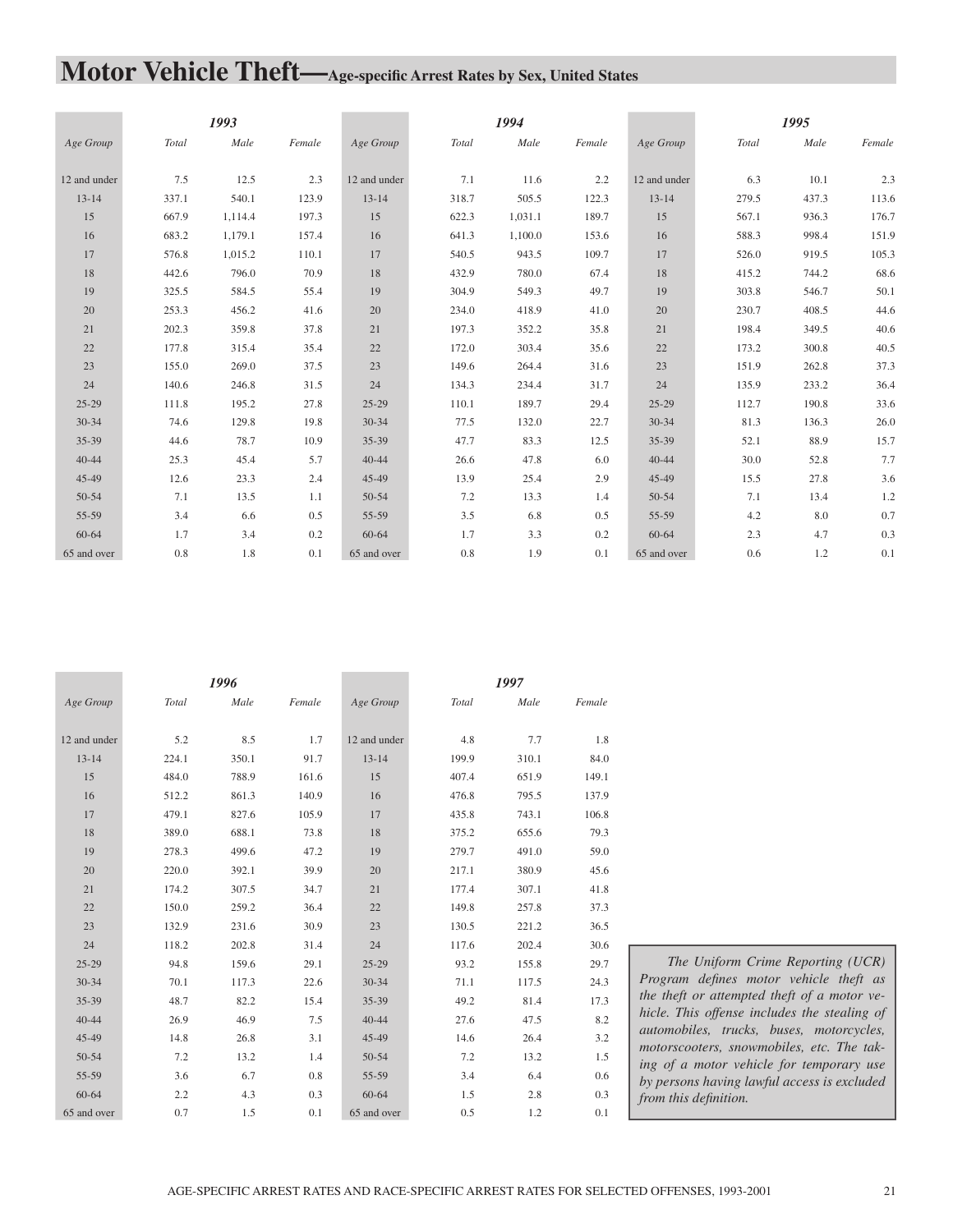# **Motor Vehicle Theft—Age-specific Arrest Rates by Sex, United States—Continued**

|              |       | 1998  |        |              | 1999  |       |        |
|--------------|-------|-------|--------|--------------|-------|-------|--------|
| Age Group    | Total | Male  | Female | Age Group    | Total | Male  | Female |
|              |       |       |        |              |       |       |        |
| 12 and under | 3.9   | 6.2   | 1.6    | 12 and under | 3.5   | 5.7   | 1.3    |
| $13 - 14$    | 156.5 | 236.6 | 72.4   | $13 - 14$    | 144.8 | 222.0 | 63.6   |
| 15           | 322.3 | 509.8 | 123.9  | 15           | 306.8 | 492.4 | 110.4  |
| 16           | 368.4 | 607.6 | 114.2  | 16           | 343.4 | 568.7 | 103.9  |
| 17           | 362.7 | 615.2 | 92.4   | 17           | 339.3 | 577.7 | 84.1   |
| 18           | 323.8 | 561.7 | 72.9   | 18           | 301.2 | 521.6 | 68.9   |
| 19           | 257.6 | 449.0 | 57.7   | 19           | 241.3 | 417.8 | 57.3   |
| 20           | 195.6 | 340.0 | 44.6   | 20           | 188.1 | 325.0 | 44.6   |
| 21           | 165.9 | 285.1 | 41.2   | 21           | 155.6 | 261.4 | 44.9   |
| 22           | 141.6 | 242.1 | 36.7   | 22           | 138.1 | 230.7 | 41.4   |
| 23           | 119.2 | 202.5 | 32.7   | 23           | 113.6 | 192.4 | 31.4   |
| 24           | 107.2 | 179.5 | 32.7   | 24           | 96.2  | 161.5 | 28.7   |
| $25 - 29$    | 87.7  | 145.3 | 29.1   | $25-29$      | 80.4  | 131.5 | 28.3   |
| $30 - 34$    | 69.9  | 113.5 | 26.1   | $30 - 34$    | 65.2  | 105.0 | 25.1   |
| 35-39        | 49.1  | 80.5  | 17.9   | 35-39        | 47.0  | 78.6  | 15.6   |
| $40 - 44$    | 28.7  | 48.8  | 9.0    | $40 - 44$    | 28.2  | 47.6  | 9.0    |
| 45-49        | 14.4  | 25.5  | 3.8    | 45-49        | 14.7  | 26.0  | 3.8    |
| 50-54        | 7.4   | 13.2  | 1.8    | 50-54        | 6.3   | 11.7  | 1.1    |
| 55-59        | 3.9   | 7.2   | 0.8    | 55-59        | 3.3   | 6.2   | 0.7    |
| $60 - 64$    | 1.6   | 3.2   | 0.2    | $60 - 64$    | 1.7   | 3.2   | 0.3    |
| 65 and over  | 0.5   | 1.0   | 0.1    | 65 and over  | 0.6   | 1.2   | 0.1    |

|              |       | 2000  |        |              |       |       |        |  |  |  |  |
|--------------|-------|-------|--------|--------------|-------|-------|--------|--|--|--|--|
| Age Group    | Total | Male  | Female | Age Group    | Total | Male  | Female |  |  |  |  |
| 12 and under | 3.1   | 5.1   | 1.1    | 12 and under | 3.0   | 4.8   | 1.1    |  |  |  |  |
| $13 - 14$    | 139.1 | 213.5 | 60.8   | $13 - 14$    | 128.4 | 196.8 | 56.6   |  |  |  |  |
| 15           | 300.7 | 488.2 | 102.6  | 15           | 282.4 | 449.2 | 106.8  |  |  |  |  |
| 16           | 322.2 | 532.4 | 98.7   | 16           | 314.4 | 523.1 | 93.9   |  |  |  |  |
| 17           | 313.6 | 524.7 | 87.8   | 17           | 294.8 | 499.4 | 77.7   |  |  |  |  |
| 18           | 291.0 | 502.3 | 68.3   | 18           | 274.7 | 467.4 | 69.1   |  |  |  |  |
| 19           | 229.2 | 395.2 | 56.2   | 19           | 234.4 | 401.0 | 58.7   |  |  |  |  |
| 20           | 194.8 | 334.2 | 48.9   | 20           | 182.5 | 306.8 | 52.4   |  |  |  |  |
| 21           | 160.3 | 272.7 | 42.5   | 21           | 161.9 | 271.3 | 47.3   |  |  |  |  |
| 22           | 135.1 | 228.2 | 37.7   | 22           | 136.0 | 226.9 | 40.6   |  |  |  |  |
| 23           | 116.8 | 197.2 | 32.9   | 23           | 118.6 | 197.3 | 36.1   |  |  |  |  |
| 24           | 99.1  | 165.1 | 30.6   | 24           | 104.5 | 171.0 | 35.1   |  |  |  |  |
| $25 - 29$    | 77.4  | 126.6 | 27.1   | $25-29$      | 79.2  | 128.6 | 28.3   |  |  |  |  |
| 30-34        | 62.5  | 100.2 | 24.2   | 30-34        | 63.4  | 101.7 | 24.5   |  |  |  |  |
| 35-39        | 46.6  | 76.8  | 16.5   | 35-39        | 46.3  | 75.4  | 17.3   |  |  |  |  |
| $40 - 44$    | 28.3  | 47.7  | 9.2    | $40 - 44$    | 29.8  | 49.8  | 10.2   |  |  |  |  |
| 45-49        | 14.1  | 24.5  | 4.0    | 45-49        | 15.0  | 25.8  | 4.6    |  |  |  |  |
| 50-54        | 6.6   | 11.6  | 1.7    | 50-54        | 7.3   | 13.0  | 1.9    |  |  |  |  |
| 55-59        | 3.2   | 5.9   | 0.7    | 55-59        | 3.3   | 6.2   | 0.6    |  |  |  |  |
| $60 - 64$    | 1.6   | 2.9   | 0.4    | 60-64        | 1.5   | 2.9   | 0.3    |  |  |  |  |
| 65 and over  | 0.5   | 1.2   | 0.1    | 65 and over  | 0.4   | 0.9   | 0.1    |  |  |  |  |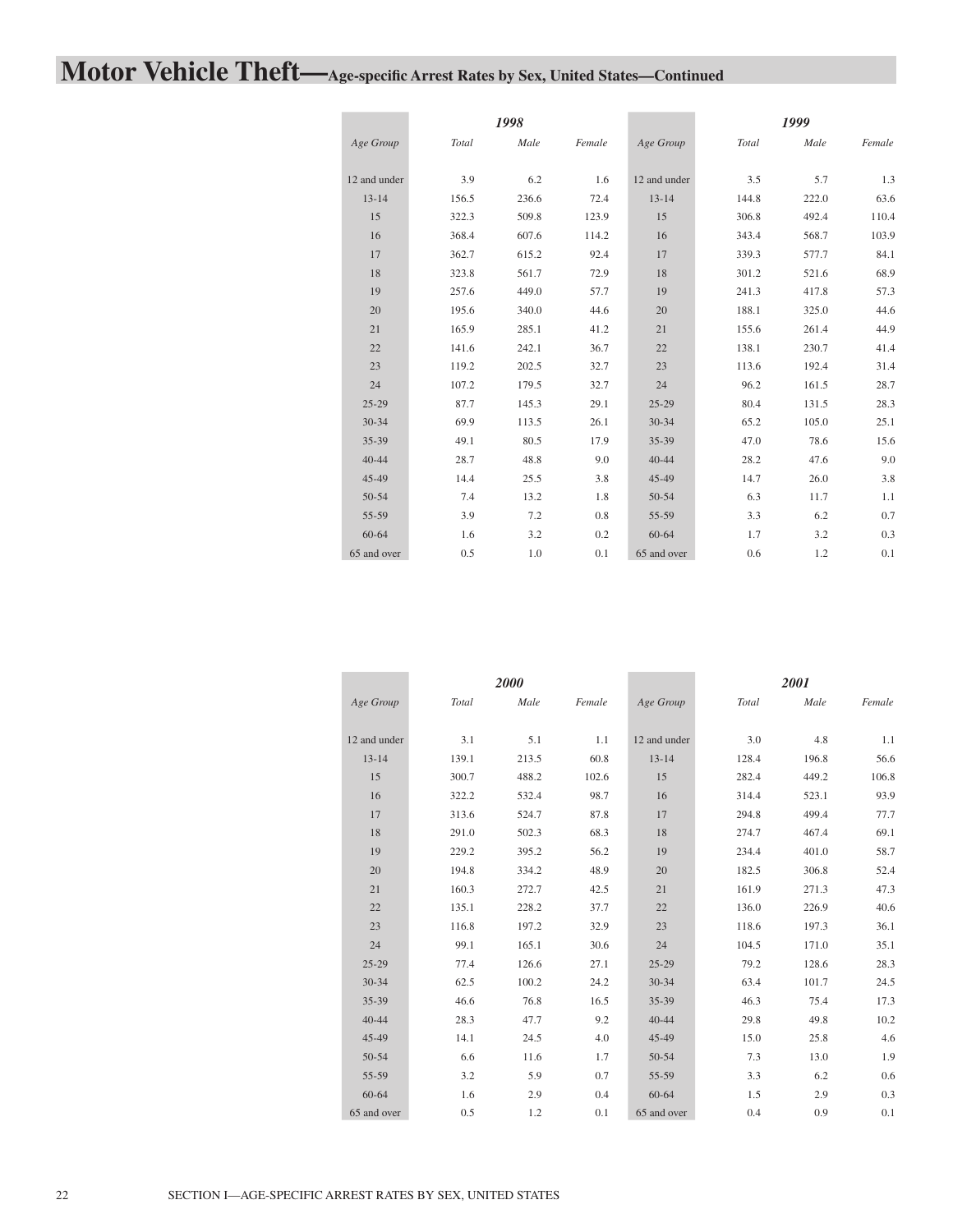#### **Arson—Age-specific Arrest Rates by Sex, United States**

|              |       | 1993 |        |              |       | 1994 |        |              |       | 1995 |         |
|--------------|-------|------|--------|--------------|-------|------|--------|--------------|-------|------|---------|
| Age Group    | Total | Male | Female | Age Group    | Total | Male | Female | Age Group    | Total | Male | Female  |
| 12 and under | 6.4   | 11.1 | 1.4    | 12 and under | 8.0   | 14.0 | 1.7    | 12 and under | 7.3   | 13.0 | 1.4     |
|              |       |      |        |              |       |      |        |              |       |      |         |
| $13 - 14$    | 43.7  | 72.9 | 13.1   | $13 - 14$    | 51.2  | 85.2 | 15.5   | $13 - 14$    | 44.6  | 74.1 | 13.6    |
| 15           | 40.5  | 68.6 | 10.9   | 15           | 42.1  | 71.3 | 11.2   | 15           | 39.0  | 66.5 | 9.9     |
| 16           | 30.5  | 51.9 | 7.8    | 16           | 33.7  | 58.1 | 7.8    | 16           | 30.9  | 51.9 | 8.5     |
| 17           | 25.5  | 45.3 | 4.5    | 17           | 27.5  | 46.9 | 6.8    | 17           | 25.3  | 42.7 | 6.7     |
| 18           | 21.3  | 37.5 | 4.2    | 18           | 19.5  | 33.8 | 4.5    | 18           | 20.8  | 36.2 | $4.6\,$ |
| 19           | 16.5  | 29.3 | 3.2    | 19           | 17.0  | 30.3 | 3.1    | 19           | 17.3  | 29.8 | 4.2     |
| 20           | 13.4  | 23.7 | 2.6    | 20           | 12.0  | 21.1 | 2.4    | $20\,$       | 12.9  | 20.9 | 4.6     |
| 21           | 11.9  | 21.0 | 2.4    | 21           | 10.1  | 17.3 | 2.6    | 21           | 11.4  | 18.8 | 3.6     |
| 22           | 10.7  | 17.8 | 3.4    | 22           | 8.9   | 15.0 | 2.6    | $22\,$       | 11.3  | 17.7 | 4.6     |
| 23           | 9.6   | 16.5 | 2.4    | 23           | 8.5   | 14.9 | 1.8    | 23           | 9.7   | 15.3 | 3.8     |
| 24           | 8.5   | 14.5 | 2.4    | 24           | 7.8   | 13.1 | 2.3    | 24           | 7.7   | 12.0 | $3.2\,$ |
| $25-29$      | 8.0   | 13.1 | 2.9    | $25-29$      | 7.5   | 12.1 | 2.9    | $25 - 29$    | 7.4   | 11.8 | $3.0\,$ |
| $30 - 34$    | 7.8   | 12.3 | 3.4    | $30 - 34$    | 7.0   | 10.9 | 3.2    | $30 - 34$    | 6.8   | 10.4 | 3.2     |
| $35 - 39$    | 6.1   | 9.7  | 2.6    | 35-39        | 6.1   | 9.6  | 2.6    | $35 - 39$    | 5.8   | 8.7  | 2.9     |
| $40 - 44$    | 4.5   | 7.2  | 1.8    | $40 - 44$    | 4.2   | 7.0  | 1.6    | $40 - 44$    | 4.6   | 7.4  | 1.8     |
| $45 - 49$    | 2.7   | 4.4  | 1.1    | 45-49        | 3.1   | 4.9  | 1.3    | $45 - 49$    | 3.5   | 5.6  | 1.6     |
| $50 - 54$    | 2.4   | 4.1  | 0.7    | 50-54        | 2.3   | 3.7  | 0.9    | $50 - 54$    | 2.0   | 3.4  | 0.7     |
| 55-59        | 1.4   | 2.3  | 0.7    | 55-59        | 1.1   | 1.9  | 0.5    | 55-59        | 1.5   | 2.5  | 0.5     |
| 60-64        | 0.9   | 1.8  | 0.2    | 60-64        | 1.0   | 1.9  | 0.2    | 60-64        | 1.0   | 1.7  | 0.4     |
| 65 and over  | 0.4   | 0.8  | 0.1    | 65 and over  | 0.3   | 0.7  | 0.1    | 65 and over  | 0.4   | 0.7  | 0.1     |

|              | 1996  |      |        |              | 1997  |      |        |  |
|--------------|-------|------|--------|--------------|-------|------|--------|--|
| Age Group    | Total | Male | Female | Age Group    | Total | Male | Female |  |
|              |       |      |        |              |       |      |        |  |
| 12 and under | 7.1   | 12.4 | 1.6    | 12 and under | 7.0   | 12.4 | 1.3    |  |
| $13 - 14$    | 42.1  | 72.2 | 10.4   | $13 - 14$    | 40.5  | 69.1 | 10.5   |  |
| 15           | 35.3  | 60.3 | 8.9    | 15           | 33.5  | 58.2 | 7.5    |  |
| 16           | 28.6  | 50.3 | 5.5    | 16           | 30.0  | 49.0 | 9.7    |  |
| 17           | 24.3  | 42.1 | 5.2    | 17           | 22.0  | 37.9 | 5.0    |  |
| 18           | 20.7  | 36.8 | 3.6    | 18           | 19.7  | 34.3 | 4.3    |  |
| 19           | 15.3  | 26.9 | 3.1    | 19           | 16.5  | 28.2 | 4.2    |  |
| 20           | 13.7  | 23.3 | 3.6    | 20           | 11.7  | 19.9 | 3.0    |  |
| 21           | 10.7  | 17.2 | 3.9    | 21           | 11.0  | 18.8 | 2.8    |  |
| 22           | 11.2  | 17.3 | 4.8    | 22           | 10.2  | 16.7 | 3.5    |  |
| 23           | 9.2   | 15.0 | 3.2    | 23           | 8.6   | 14.2 | 2.8    |  |
| 24           | 8.5   | 13.4 | 3.5    | 24           | 8.3   | 14.2 | 2.3    |  |
| $25 - 29$    | 6.3   | 10.2 | 2.4    | $25 - 29$    | 6.8   | 11.1 | 2.5    |  |
| $30 - 34$    | 6.7   | 10.2 | 3.2    | $30 - 34$    | 6.0   | 8.9  | 3.0    |  |
| 35-39        | 5.3   | 8.1  | 2.5    | 35-39        | 5.7   | 8.8  | 2.6    |  |
| $40 - 44$    | 4.1   | 6.4  | 1.9    | $40 - 44$    | 4.2   | 6.7  | 1.7    |  |
| 45-49        | 2.6   | 4.1  | 1.1    | 45-49        | 2.8   | 4.7  | 1.0    |  |
| 50-54        | 2.1   | 3.6  | 0.6    | 50-54        | 1.9   | 3.1  | 0.8    |  |
| 55-59        | 1.4   | 2.3  | 0.6    | 55-59        | 1.3   | 2.2  | 0.4    |  |
| $60 - 64$    | 1.0   | 1.8  | 0.3    | 60-64        | 0.7   | 1.2  | 0.4    |  |
| 65 and over  | 0.3   | 0.5  | 0.1    | 65 and over  | 0.3   | 0.6  | a      |  |

*The Uniform Crime Reporting (UCR) Program defines arson as any willful or malicious burning or attempt to burn, with or without intent to defraud, a dwelling house, public building, motor vehicle or aircraft, personal property of another, etc. Only fires determined through investigation to have been willfully or maliciously set are classified as arsons. Fires of suspicious or unknown origins are excluded.*

a Rate is less than 0.05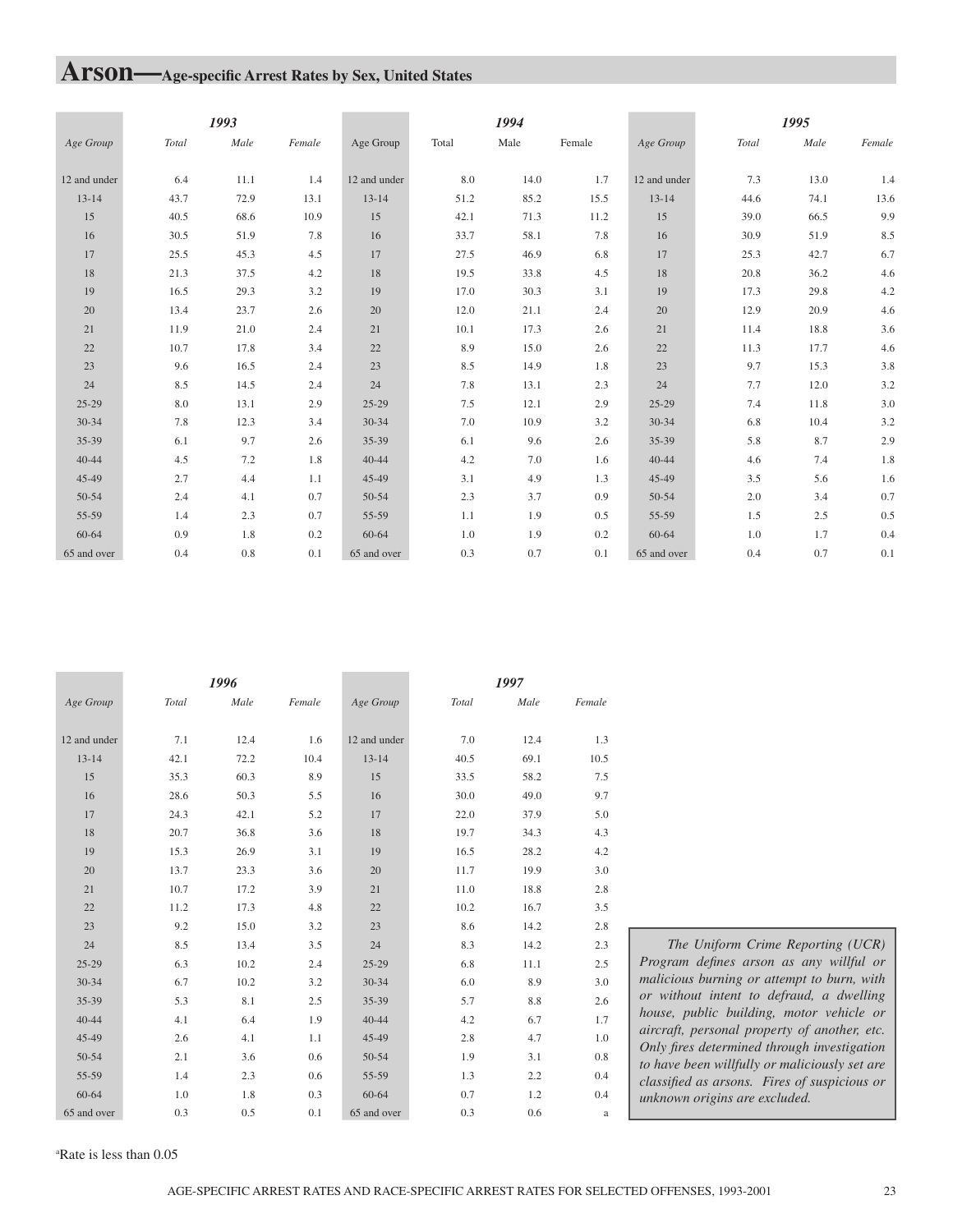### **Arson—Age-specific Arrest Rates by Sex, United States—Continued**

|              |       | 1998 |        |              | 1999  |      |         |
|--------------|-------|------|--------|--------------|-------|------|---------|
| Age Group    | Total | Male | Female | Age Group    | Total | Male | Female  |
| 12 and under | 6.1   | 10.8 | 1.1    | 12 and under | 6.0   | 10.6 | 1.3     |
| $13 - 14$    | 36.9  | 63.4 | 9.0    | $13 - 14$    | 35.9  | 60.8 | 9.6     |
| 15           | 31.9  | 54.2 | 8.4    | 15           | 33.5  | 56.5 | 9.1     |
| 16           | 24.4  | 41.8 | 6.0    | 16           | 21.8  | 37.2 | 5.4     |
| 17           | 20.3  | 35.1 | 4.5    | 17           | 20.4  | 35.4 | 4.3     |
|              |       |      |        |              |       |      |         |
| 18           | 19.4  | 34.5 | 3.5    | 18           | 16.9  | 29.8 | 3.2     |
| 19           | 15.2  | 26.1 | 3.8    | 19           | 13.4  | 23.5 | 2.8     |
| 20           | 10.0  | 17.5 | 2.1    | 20           | 12.0  | 20.4 | 3.2     |
| 21           | 9.9   | 16.8 | 2.7    | 21           | 9.3   | 15.7 | $2.6\,$ |
| $22\,$       | 8.2   | 13.9 | 2.4    | $22\,$       | 9.4   | 16.6 | 2.0     |
| 23           | 8.4   | 13.2 | 3.4    | 23           | 7.5   | 12.7 | 2.0     |
| 24           | 7.0   | 11.1 | 2.7    | 24           | 6.8   | 11.1 | 2.5     |
| $25-29$      | 5.4   | 8.4  | 2.4    | $25 - 29$    | 5.1   | 8.3  | 1.9     |
| $30 - 34$    | 5.4   | 8.2  | 2.6    | $30 - 34$    | 5.3   | 7.9  | 2.7     |
| 35-39        | 5.4   | 8.3  | 2.5    | 35-39        | 4.7   | 7.1  | 2.2     |
| $40 - 44$    | 4.1   | 6.4  | 1.8    | $40 - 44$    | 3.9   | 5.9  | 1.9     |
| 45-49        | 2.7   | 4.4  | 1.1    | 45-49        | 2.7   | 4.4  | 1.0     |
| $50 - 54$    | 1.9   | 2.9  | 1.0    | 50-54        | 1.8   | 3.1  | 0.6     |
| 55-59        | 1.3   | 2.0  | 0.5    | 55-59        | 1.1   | 2.0  | $0.2\,$ |
| $60 - 64$    | 0.8   | 1.4  | 0.3    | 60-64        | 0.8   | 1.4  | 0.2     |
| 65 and over  | 0.3   | 0.6  | 0.1    | 65 and over  | 0.3   | 0.6  | 0.1     |

|              |       | 2000 |        |              |       | 2001 |         |
|--------------|-------|------|--------|--------------|-------|------|---------|
| Age Group    | Total | Male | Female | Age Group    | Total | Male | Female  |
| 12 and under | 5.6   | 9.8  | 1.3    | 12 and under | 5.7   | 10.2 | 1.0     |
| $13 - 14$    | 31.7  | 52.7 | 9.6    | $13 - 14$    | 33.7  | 56.0 | 10.3    |
| 15           | 29.7  | 51.1 | 7.0    | 15           | 32.4  | 54.9 | 8.6     |
| 16           | 24.0  | 42.0 | 4.9    | 16           | 26.5  | 44.4 | 7.7     |
| 17           | 20.0  | 35.1 | 3.8    | 17           | 21.6  | 36.9 | 5.4     |
| 18           | 18.1  | 31.8 | 3.6    | 18           | 19.8  | 32.9 | 5.8     |
| 19           | 15.6  | 27.1 | 3.7    | 19           | 14.5  | 24.0 | 4.5     |
| 20           | 11.6  | 20.2 | 2.5    | 20           | 11.5  | 17.9 | $4.8\,$ |
| 21           | 11.0  | 18.9 | 2.8    | 21           | 11.7  | 19.8 | 3.3     |
| 22           | 8.5   | 14.2 | 2.6    | 22           | 11.3  | 19.4 | 2.7     |
| 23           | 7.9   | 12.9 | 2.7    | 23           | 9.0   | 14.8 | 3.0     |
| 24           | 6.8   | 10.5 | 2.9    | 24           | 7.9   | 12.9 | 2.7     |
| $25-29$      | 5.3   | 8.5  | 2.0    | $25 - 29$    | 6.3   | 10.1 | 2.3     |
| $30 - 34$    | 4.6   | 7.1  | 2.1    | $30 - 34$    | 5.8   | 8.7  | 2.9     |
| 35-39        | 4.5   | 6.7  | 2.2    | 35-39        | 5.1   | 7.6  | 2.5     |
| $40 - 44$    | 3.7   | 5.4  | 2.0    | $40 - 44$    | 4.8   | 7.4  | $2.2\,$ |
| 45-49        | 2.6   | 4.1  | 1.1    | 45-49        | 3.1   | 5.0  | 1.3     |
| 50-54        | 1.8   | 2.8  | 0.8    | 50-54        | 2.0   | 3.0  | $1.0\,$ |
| 55-59        | 1.2   | 2.0  | 0.4    | 55-59        | 1.2   | 2.0  | 0.4     |
| 60-64        | 0.8   | 1.3  | 0.3    | 60-64        | 0.7   | 1.2  | $0.2\,$ |
| 65 and over  | 0.2   | 0.4  | 0.1    | 65 and over  | 0.2   | 0.4  | 0.1     |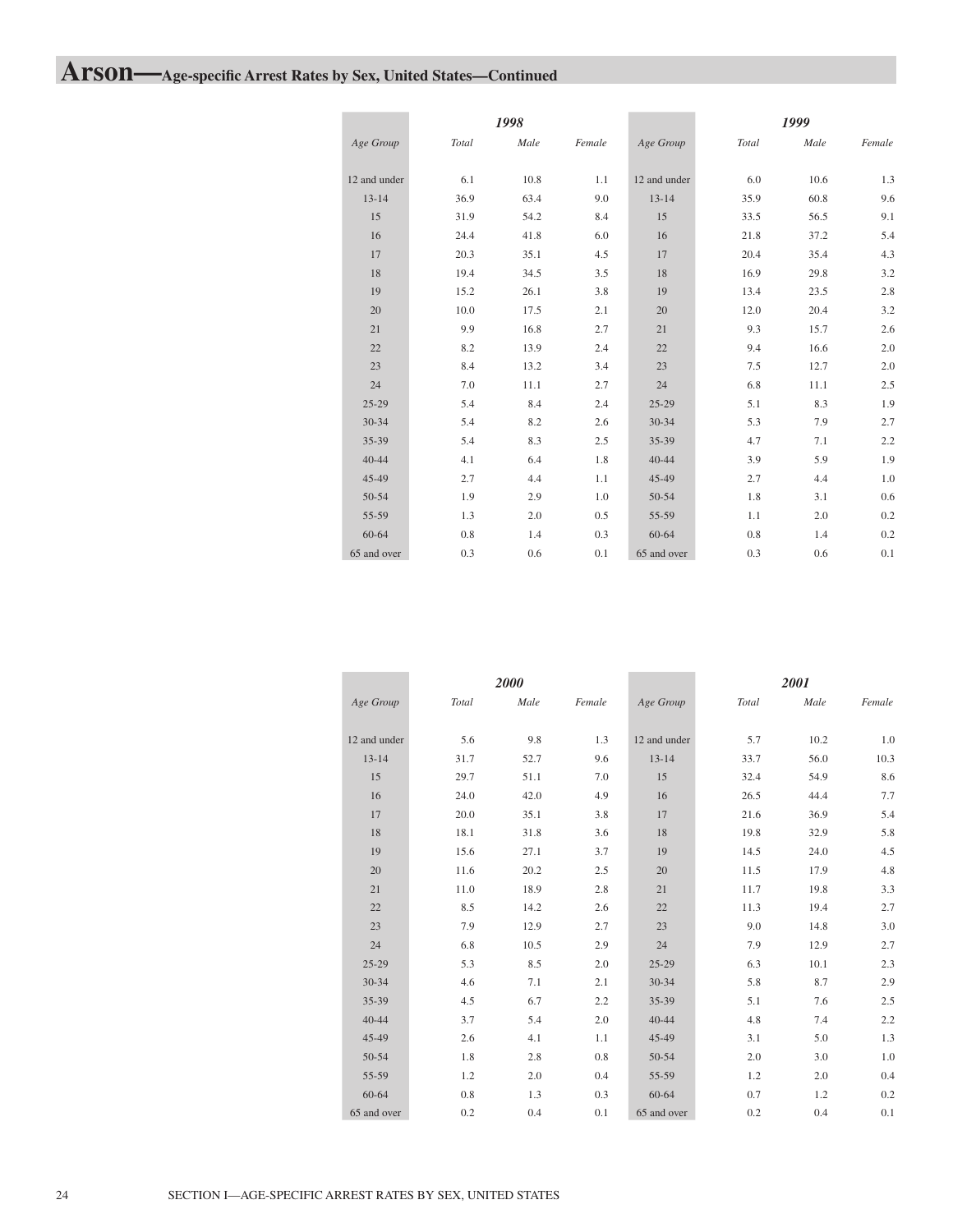### **Section One—Age-specific Arrest Rates by Sex—Part II Offenses**

*Part II Offenses* Forgery and Counterfeiting Fraud Embezzlement Stolen Property Weapons Violations Sex Offenses Gambling Drug Abuse Violations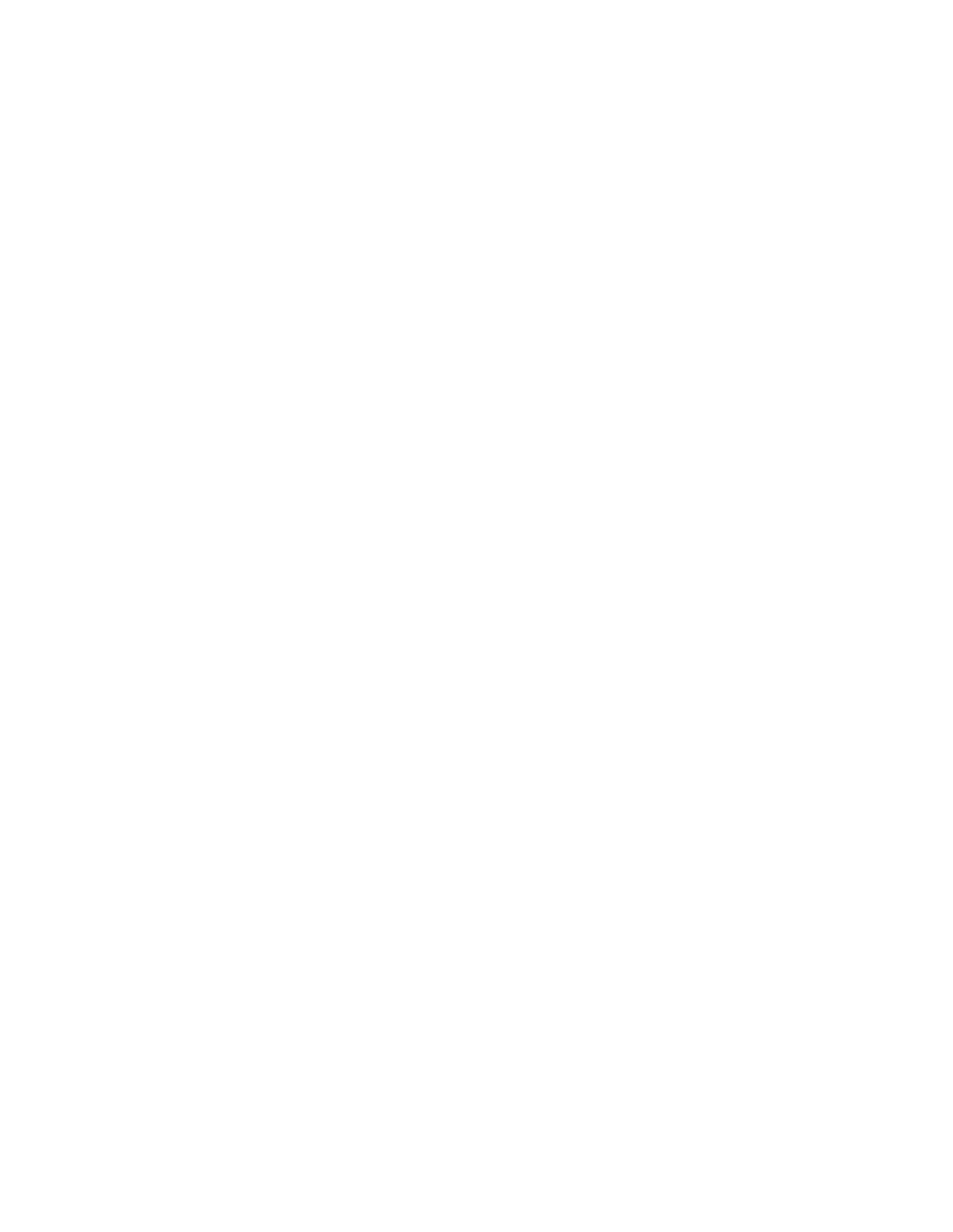#### **Forgery and Counterfeiting—Age-specific Arrest Rates by Sex, United States**

|              | 1993  |       |        | 1994         |       |       |        | 1995         |       |       |        |
|--------------|-------|-------|--------|--------------|-------|-------|--------|--------------|-------|-------|--------|
| Age Group    | Total | Male  | Female | Age Group    | Total | Male  | Female | Age Group    | Total | Male  | Female |
|              |       |       |        |              |       |       |        |              |       |       |        |
| 12 and under | 0.6   | 0.8   | 0.4    | 12 and under | 0.6   | 0.8   | 0.4    | 12 and under | 0.4   | 0.5   | 0.3    |
| $13 - 14$    | 13.3  | 16.3  | 10.2   | $13 - 14$    | 12.0  | 14.0  | 9.9    | $13 - 14$    | 11.2  | 12.5  | 9.9    |
| 15           | 35.3  | 42.6  | 27.5   | 15           | 34.0  | 40.7  | 27.0   | 15           | 32.8  | 40.3  | 24.7   |
| 16           | 59.0  | 76.4  | 40.6   | 16           | 73.1  | 92.9  | 51.9   | 16           | 67.5  | 84.3  | 49.6   |
| 17           | 95.6  | 123.8 | 65.6   | 17           | 108.0 | 132.8 | 81.4   | 17           | 109.3 | 142.5 | 73.8   |
| 18           | 140.1 | 184.9 | 93.0   | 18           | 156.0 | 200.3 | 109.3  | 18           | 161.3 | 203.9 | 116.5  |
| 19           | 152.0 | 197.8 | 104.2  | 19           | 158.8 | 210.9 | 104.5  | 19           | 169.7 | 214.4 | 123.1  |
| 20           | 151.9 | 203.1 | 98.4   | 20           | 155.4 | 200.8 | 108.1  | 20           | 162.4 | 213.2 | 109.2  |
| 21           | 135.1 | 176.0 | 92.3   | 21           | 149.2 | 186.0 | 111.0  | 21           | 152.7 | 203.4 | 99.7   |
| 22           | 132.3 | 163.1 | 100.3  | 22           | 142.2 | 181.8 | 101.1  | $22\,$       | 149.1 | 193.3 | 103.2  |
| 23           | 132.9 | 172.2 | 92.3   | 23           | 132.1 | 166.6 | 96.7   | 23           | 136.3 | 172.1 | 99.3   |
| 24           | 123.2 | 153.9 | 91.7   | 24           | 130.3 | 163.0 | 96.7   | 24           | 134.8 | 167.8 | 101.1  |
| $25 - 29$    | 106.7 | 135.2 | 77.9   | $25 - 29$    | 114.5 | 141.8 | 86.8   | $25 - 29$    | 116.1 | 145.5 | 86.3   |
| $30 - 34$    | 82.5  | 104.3 | 60.8   | $30 - 34$    | 91.1  | 113.6 | 68.6   | $30 - 34$    | 95.4  | 116.7 | 73.9   |
| 35-39        | 60.3  | 80.1  | 40.7   | 35-39        | 64.4  | 84.3  | 44.6   | 35-39        | 69.4  | 87.1  | 51.8   |
| $40 - 44$    | 35.3  | 47.9  | 23.0   | $40 - 44$    | 39.1  | 51.6  | 27.0   | $40 - 44$    | 42.1  | 55.4  | 29.1   |
| 45-49        | 19.7  | 27.7  | 11.9   | 45-49        | 21.5  | 29.9  | 13.5   | 45-49        | 22.3  | 30.9  | 14.0   |
| $50 - 54$    | 10.6  | 16.1  | 5.4    | $50 - 54$    | 11.6  | 16.7  | 6.8    | $50 - 54$    | 12.0  | 17.2  | 7.1    |
| 55-59        | 5.8   | 9.1   | 2.8    | 55-59        | 6.2   | 9.4   | 3.3    | 55-59        | 6.7   | 10.1  | 3.6    |
| 60-64        | 3.2   | 5.2   | 1.4    | 60-64        | 3.2   | 5.5   | 1.2    | 60-64        | 3.2   | 4.9   | 1.6    |
| 65 and over  | 1.0   | 1.8   | 0.4    | 65 and over  | 1.1   | 2.1   | 0.4    | 65 and over  | 1.0   | 1.8   | 0.4    |

|              | 1996  |       |        |              | 1997  |       |        |  |
|--------------|-------|-------|--------|--------------|-------|-------|--------|--|
| Age Group    | Total | Male  | Female | Age Group    | Total | Male  | Female |  |
|              |       |       |        |              |       |       |        |  |
| 12 and under | 0.4   | 0.5   | 0.3    | 12 and under | 0.4   | 0.5   | 0.3    |  |
| $13 - 14$    | 11.3  | 12.5  | 9.9    | $13 - 14$    | 10.9  | 12.7  | 8.9    |  |
| 15           | 33.3  | 41.2  | 24.9   | 15           | 30.3  | 33.3  | 27.3   |  |
| 16           | 64.7  | 77.6  | 51.0   | 16           | 66.2  | 77.1  | 54.5   |  |
| 17           | 107.2 | 137.5 | 74.8   | 17           | 100.6 | 122.9 | 76.7   |  |
| 18           | 165.8 | 215.5 | 113.5  | 18           | 156.7 | 202.2 | 108.7  |  |
| 19           | 170.3 | 221.3 | 117.1  | 19           | 177.6 | 229.4 | 123.6  |  |
| 20           | 166.7 | 213.9 | 117.3  | 20           | 173.8 | 218.9 | 126.6  |  |
| 21           | 151.9 | 199.2 | 102.4  | 21           | 157.9 | 204.5 | 109.3  |  |
| 22           | 158.5 | 204.8 | 110.3  | 22           | 145.6 | 180.3 | 109.4  |  |
| 23           | 150.6 | 197.3 | 102.3  | 23           | 140.6 | 176.5 | 103.4  |  |
| 24           | 134.1 | 170.7 | 96.6   | 24           | 135.9 | 163.3 | 107.8  |  |
| $25 - 29$    | 117.3 | 147.3 | 86.9   | $25 - 29$    | 119.9 | 146.6 | 92.9   |  |
| $30 - 34$    | 97.1  | 121.1 | 73.0   | $30 - 34$    | 97.8  | 118.2 | 77.2   |  |
| 35-39        | 69.3  | 88.5  | 50.3   | 35-39        | 71.8  | 90.7  | 53.1   |  |
| $40 - 44$    | 44.8  | 59.9  | 30.0   | $40 - 44$    | 45.6  | 61.6  | 29.9   |  |
| 45-49        | 24.7  | 34.1  | 15.6   | 45-49        | 25.5  | 34.5  | 16.9   |  |
| 50-54        | 12.2  | 18.0  | 6.8    | 50-54        | 13.1  | 19.1  | 7.3    |  |
| 55-59        | 7.2   | 10.8  | 3.9    | 55-59        | 6.8   | 10.1  | 3.7    |  |
| 60-64        | 3.4   | 5.7   | 1.3    | 60-64        | 4.3   | 6.6   | 2.2    |  |
| 65 and over  | 1.0   | 1.5   | 0.7    | 65 and over  | 0.9   | 1.6   | 0.3    |  |

*By Uniform Crime Reporting Program definition, forgery and counterfeiting are the making, altering, uttering, or possessing, with intent to defraud, anything false in the semblance of that which is true. Attempts are included.*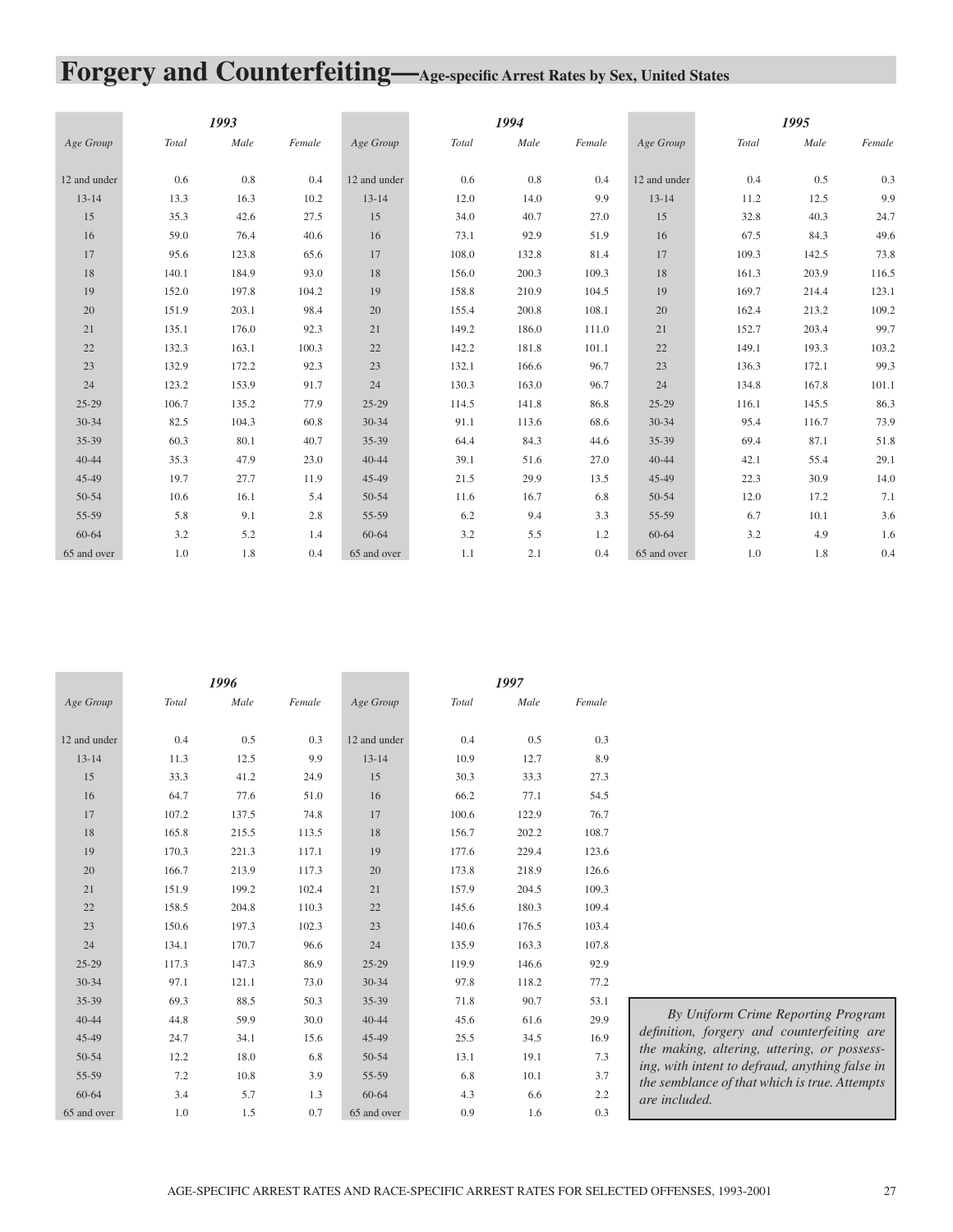### **Forgery and Counterfeiting—Age-specific Arrest Rates by Sex, United States—Continued**

|              | 1998  |       |        |              | 1999  |       |        |  |
|--------------|-------|-------|--------|--------------|-------|-------|--------|--|
| Age Group    | Total | Male  | Female | Age Group    | Total | Male  | Female |  |
| 12 and under | 0.4   | 0.5   | 0.3    | 12 and under | 0.3   | 0.4   | 0.2    |  |
| $13 - 14$    | 9.1   | 11.7  | 6.3    | $13 - 14$    | 8.9   | 11.2  | 6.5    |  |
| 15           | 25.6  | 32.0  | 18.8   | 15           | 26.3  | 29.9  | 22.6   |  |
| 16           | 48.9  | 62.7  | 34.1   | 16           | 49.5  | 61.3  | 36.9   |  |
| 17           | 87.8  | 110.5 | 63.4   | 17           | 79.2  | 103.0 | 53.7   |  |
| 18           | 141.7 | 180.2 | 101.1  | 18           | 133.7 | 165.4 | 100.3  |  |
| 19           | 165.3 | 209.5 | 119.2  | 19           | 149.5 | 194.6 | 102.5  |  |
| 20           | 163.5 | 204.9 | 120.2  | 20           | 157.8 | 194.3 | 119.5  |  |
| 21           | 148.8 | 182.7 | 113.3  | 21           | 140.3 | 176.4 | 102.5  |  |
| 22           | 142.7 | 182.5 | 101.2  | 22           | 130.5 | 163.5 | 96.1   |  |
| 23           | 135.7 | 169.5 | 100.6  | 23           | 122.3 | 154.1 | 89.2   |  |
| 24           | 133.4 | 161.3 | 104.6  | 24           | 116.5 | 142.7 | 89.3   |  |
| $25 - 29$    | 113.5 | 140.1 | 86.5   | $25 - 29$    | 103.2 | 127.9 | 78.1   |  |
| $30 - 34$    | 96.9  | 116.9 | 76.7   | $30 - 34$    | 87.9  | 106.5 | 69.1   |  |
| 35-39        | 71.4  | 86.3  | 56.6   | 35-39        | 67.2  | 83.2  | 51.2   |  |
| $40 - 44$    | 47.6  | 59.9  | 35.5   | $40 - 44$    | 44.8  | 56.7  | 33.1   |  |
| 45-49        | 26.1  | 36.8  | 15.9   | 45-49        | 26.5  | 37.3  | 15.9   |  |
| 50-54        | 12.7  | 18.1  | 7.6    | $50 - 54$    | 13.5  | 19.2  | 8.0    |  |
| 55-59        | 6.9   | 10.2  | 3.8    | 55-59        | 7.2   | 11.3  | 3.3    |  |
| $60 - 64$    | 3.5   | 5.5   | 1.6    | $60 - 64$    | 3.4   | 5.5   | 1.6    |  |
| 65 and over  | 1.1   | 1.8   | 0.6    | 65 and over  | 0.9   | 1.7   | 0.3    |  |

|              |       | 2000  |        |              | 2001  |       |        |
|--------------|-------|-------|--------|--------------|-------|-------|--------|
| Age Group    | Total | Male  | Female | Age Group    | Total | Male  | Female |
| 12 and under | 0.3   | 0.4   | 0.3    | 12 and under | 0.3   | 0.4   | 0.2    |
| $13 - 14$    | 8.4   | 10.7  | 5.9    | $13 - 14$    | 5.9   | 7.5   | 4.2    |
| 15           | 22.9  | 30.1  | 15.2   | 15           | 18.9  | 24.3  | 13.3   |
| 16           | 43.5  | 54.8  | 31.6   | 16           | 41.4  | 53.5  | 28.7   |
| 17           | 75.9  | 102.8 | 47.1   | 17           | 71.8  | 90.7  | 51.7   |
| 18           | 137.2 | 171.9 | 100.8  | 18           | 127.5 | 158.8 | 94.1   |
| 19           | 151.3 | 194.3 | 106.4  | 19           | 156.4 | 196.6 | 113.9  |
| 20           | 157.1 | 197.4 | 114.9  | 20           | 154.0 | 187.2 | 119.2  |
| 21           | 136.2 | 173.2 | 97.5   | 21           | 146.0 | 179.1 | 111.4  |
| 22           | 131.0 | 161.2 | 99.3   | 22           | 146.0 | 176.3 | 114.1  |
| 23           | 125.1 | 155.5 | 93.4   | 23           | 130.6 | 159.5 | 100.5  |
| 24           | 120.5 | 149.8 | 90.0   | 24           | 119.9 | 140.7 | 98.1   |
| $25 - 29$    | 100.9 | 121.0 | 80.3   | $25 - 29$    | 106.8 | 130.0 | 82.9   |
| $30 - 34$    | 84.3  | 101.7 | 66.6   | $30 - 34$    | 90.2  | 106.3 | 73.9   |
| 35-39        | 65.9  | 80.3  | 51.5   | 35-39        | 69.5  | 85.1  | 53.9   |
| $40 - 44$    | 42.9  | 54.7  | 31.3   | $40 - 44$    | 46.4  | 57.8  | 35.2   |
| 45-49        | 25.7  | 35.8  | 15.9   | $45 - 49$    | 27.8  | 38.6  | 17.4   |
| 50-54        | 12.2  | 17.2  | 7.5    | $50 - 54$    | 13.2  | 18.3  | 8.4    |
| 55-59        | 6.5   | 9.6   | 3.7    | 55-59        | 6.4   | 10.0  | 3.1    |
| 60-64        | 3.6   | 6.0   | 1.4    | $60 - 64$    | 3.2   | 5.0   | 1.7    |
| 65 and over  | 1.0   | 1.7   | 0.5    | 65 and over  | 0.8   | 1.5   | 0.3    |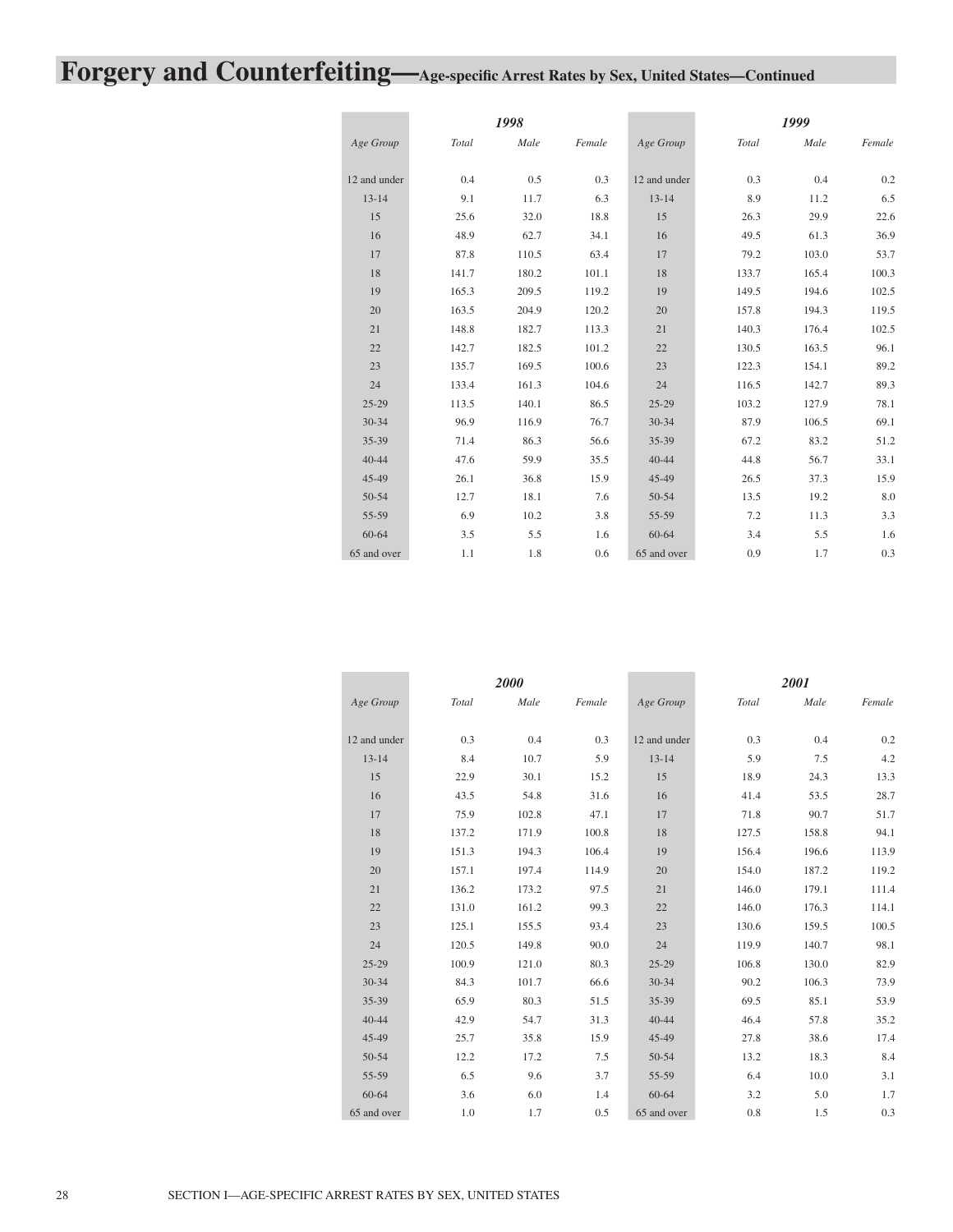### **Fraud—Age-specific Arrest Rates by Sex, United States**

| 1993         |       |       | 1994   |              |       |       |        |              | 1995  |       |        |
|--------------|-------|-------|--------|--------------|-------|-------|--------|--------------|-------|-------|--------|
| Age Group    | Total | Male  | Female | Age Group    | Total | Male  | Female | Age Group    | Total | Male  | Female |
| 12 and under | 1.9   | 2.5   | 1.3    | 12 and under | 2.0   | 2.5   | 1.4    | 12 and under | 2.0   | 2.9   | 1.1    |
|              |       |       |        |              |       |       |        |              |       |       |        |
| $13 - 14$    | 55.8  | 75.3  | 35.4   | $13 - 14$    | 60.5  | 83.2  | 36.7   | $13 - 14$    | 67.0  | 94.0  | 38.5   |
| 15           | 127.9 | 185.9 | 66.9   | 15           | 140.9 | 198.8 | 79.6   | 15           | 154.3 | 229.9 | 74.2   |
| 16           | 120.1 | 177.2 | 59.6   | 16           | 145.9 | 217.9 | 69.3   | 16           | 133.1 | 192.2 | 70.3   |
| 17           | 171.8 | 248.3 | 90.4   | 17           | 210.6 | 307.9 | 106.6  | 17           | 193.4 | 266.9 | 114.8  |
| 18           | 295.9 | 381.5 | 205.8  | 18           | 331.9 | 432.7 | 225.9  | 18           | 329.0 | 411.2 | 242.5  |
| 19           | 389.2 | 480.5 | 293.9  | 19           | 416.3 | 524.0 | 303.9  | 19           | 424.4 | 496.5 | 349.2  |
| 20           | 445.0 | 524.9 | 361.6  | 20           | 473.8 | 562.3 | 381.4  | 20           | 460.0 | 531.7 | 385.0  |
| 21           | 466.7 | 534.4 | 395.9  | 21           | 485.2 | 566.3 | 400.7  | 21           | 487.3 | 542.9 | 429.3  |
| 22           | 473.8 | 528.6 | 417.2  | 22           | 488.1 | 564.5 | 408.9  | $22\,$       | 500.7 | 564.3 | 434.7  |
| 23           | 475.1 | 536.5 | 411.7  | 23           | 475.9 | 537.5 | 412.6  | 23           | 473.1 | 525.3 | 419.2  |
| 24           | 465.6 | 520.8 | 408.8  | 24           | 464.7 | 534.2 | 393.5  | 24           | 457.8 | 501.4 | 413.3  |
| $25-29$      | 405.5 | 462.4 | 348.1  | $25 - 29$    | 404.6 | 466.8 | 341.7  | $25-29$      | 407.6 | 454.7 | 359.7  |
| $30 - 34$    | 319.2 | 369.5 | 269.1  | $30 - 34$    | 322.3 | 378.0 | 266.4  | $30 - 34$    | 326.1 | 370.4 | 281.6  |
| 35-39        | 249.2 | 291.7 | 207.2  | 35-39        | 248.1 | 299.6 | 197.1  | 35-39        | 253.1 | 295.5 | 211.0  |
| $40 - 44$    | 176.3 | 210.4 | 142.9  | $40 - 44$    | 176.6 | 216.4 | 137.7  | $40 - 44$    | 180.5 | 220.8 | 141.0  |
| $45 - 49$    | 114.4 | 145.1 | 84.7   | $45 - 49$    | 114.6 | 143.0 | 87.1   | $45 - 49$    | 112.8 | 140.3 | 86.3   |
| 50-54        | 70.1  | 90.7  | 50.7   | 50-54        | 69.0  | 90.8  | 48.2   | $50 - 54$    | 69.3  | 88.7  | 51.0   |
| 55-59        | 41.9  | 55.0  | 29.8   | 55-59        | 39.6  | 54.4  | 25.8   | 55-59        | 40.5  | 55.3  | 26.7   |
| 60-64        | 23.5  | 33.4  | 14.7   | 60-64        | 23.7  | 33.7  | 14.8   | 60-64        | 22.8  | 32.2  | 14.4   |
| 65 and over  | 7.2   | 11.2  | 4.5    | 65 and over  | 7.9   | 12.4  | 4.8    | 65 and over  | 8.2   | 12.6  | 5.2    |

|              |       | 1996  |        |              | 1997  |       |        |  |
|--------------|-------|-------|--------|--------------|-------|-------|--------|--|
| Age Group    | Total | Male  | Female | Age Group    | Total | Male  | Female |  |
|              |       |       |        |              |       |       |        |  |
| 12 and under | 2.3   | 3.3   | 1.3    | 12 and under | 2.2   | 3.2   | 1.2    |  |
| $13 - 14$    | 75.8  | 106.8 | 43.1   | $13 - 14$    | 67.0  | 98.3  | 34.1   |  |
| 15           | 167.1 | 255.5 | 73.5   | 15           | 132.7 | 197.2 | 64.4   |  |
| 16           | 117.5 | 170.1 | 61.5   | 16           | 134.1 | 200.7 | 63.3   |  |
| 17           | 183.4 | 257.3 | 104.2  | 17           | 196.6 | 276.9 | 110.5  |  |
| 18           | 337.2 | 415.0 | 255.3  | 18           | 354.1 | 446.3 | 256.9  |  |
| 19           | 447.4 | 532.0 | 359.2  | 19           | 463.9 | 555.2 | 368.7  |  |
| 20           | 496.1 | 566.2 | 422.6  | 20           | 483.5 | 560.1 | 403.4  |  |
| 21           | 530.0 | 603.6 | 453.1  | 21           | 508.9 | 574.4 | 440.3  |  |
| 22           | 542.5 | 590.5 | 492.6  | 22           | 516.4 | 574.4 | 456.0  |  |
| 23           | 531.9 | 575.1 | 487.3  | 23           | 500.1 | 553.6 | 444.8  |  |
| 24           | 497.7 | 545.4 | 448.8  | 24           | 499.7 | 549.8 | 448.3  |  |
| $25-29$      | 434.5 | 466.3 | 402.3  | $25-29$      | 417.4 | 453.2 | 381.1  |  |
| 30-34        | 347.6 | 390.3 | 304.7  | 30-34        | 350.7 | 390.5 | 310.6  |  |
| 35-39        | 275.5 | 311.5 | 239.7  | 35-39        | 273.7 | 312.6 | 235.1  |  |
| $40 - 44$    | 191.6 | 226.0 | 157.9  | $40 - 44$    | 195.5 | 232.2 | 159.7  |  |
| 45-49        | 122.5 | 151.6 | 94.4   | 45-49        | 122.6 | 151.8 | 94.3   |  |
| 50-54        | 74.3  | 92.7  | 56.8   | 50-54        | 75.2  | 93.5  | 57.7   |  |
| 55-59        | 43.6  | 57.8  | 30.4   | 55-59        | 43.6  | 56.7  | 31.4   |  |
| 60-64        | 24.2  | 33.7  | 15.7   | $60 - 64$    | 26.2  | 36.4  | 17.0   |  |
| 65 and over  | 8.5   | 12.5  | 5.7    | 65 and over  | 8.5   | 12.8  | 5.5    |  |

*Fraud, according to the Uniform Crime Reporting Program definition, is the fraudulent conversion and obtaining money or property by false pretenses. Confidence games and bad checks, except forgeries and counterfeiting, are included.*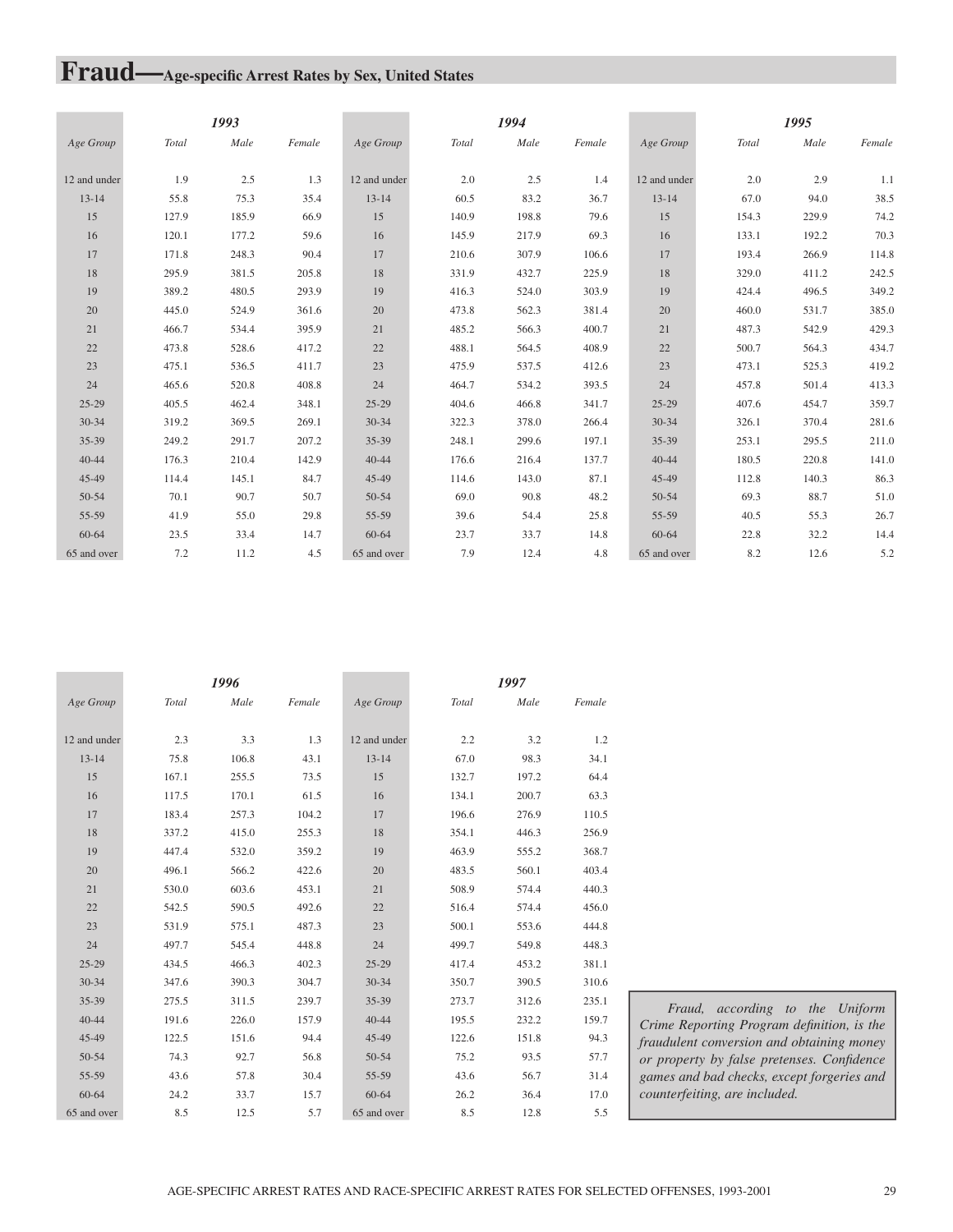# **Fraud—Age-specific Arrest Rates by Sex, United States—Continued**

|              |       | 1998  |        |              |       | 1999  |        |
|--------------|-------|-------|--------|--------------|-------|-------|--------|
| Age Group    | Total | Male  | Female | Age Group    | Total | Male  | Female |
| 12 and under | 2.3   | 3.2   | 1.3    | 12 and under | 2.8   | 4.0   | 1.6    |
|              |       |       |        |              |       |       |        |
| $13 - 14$    | 63.6  | 88.8  | 37.0   | $13 - 14$    | 67.7  | 97.6  | 36.4   |
| 15           | 137.4 | 201.5 | 69.5   | 15           | 137.9 | 198.2 | 74.0   |
| 16           | 120.0 | 177.1 | 59.2   | 16           | 113.6 | 169.6 | 54.0   |
| 17           | 187.0 | 267.5 | 100.8  | 17           | 168.6 | 245.1 | 86.7   |
| 18           | 326.1 | 416.4 | 230.8  | 18           | 301.9 | 384.4 | 215.0  |
| 19           | 428.7 | 519.4 | 333.9  | 19           | 403.2 | 485.2 | 317.8  |
| 20           | 466.3 | 542.2 | 386.9  | 20           | 450.0 | 518.1 | 378.7  |
| 21           | 474.0 | 529.5 | 416.0  | 21           | 454.0 | 510.3 | 395.0  |
| 22           | 478.9 | 531.9 | 423.5  | 22           | 456.0 | 506.1 | 403.6  |
| 23           | 457.9 | 502.5 | 411.6  | 23           | 435.5 | 483.3 | 385.8  |
| 24           | 451.9 | 496.1 | 406.3  | 24           | 415.0 | 445.6 | 383.3  |
| $25 - 29$    | 398.3 | 424.9 | 371.2  | $25 - 29$    | 373.2 | 402.0 | 343.8  |
| 30-34        | 342.6 | 372.2 | 312.7  | 30-34        | 327.8 | 363.2 | 292.1  |
| 35-39        | 273.8 | 315.5 | 232.5  | 35-39        | 266.8 | 305.1 | 228.7  |
| $40 - 44$    | 191.4 | 228.8 | 154.7  | $40 - 44$    | 188.2 | 226.6 | 150.6  |
| 45-49        | 123.0 | 150.3 | 96.6   | 45-49        | 121.6 | 150.7 | 93.5   |
| 50-54        | 75.4  | 95.1  | 56.6   | 50-54        | 73.5  | 93.2  | 54.7   |
| 55-59        | 44.4  | 57.2  | 32.6   | 55-59        | 44.7  | 59.2  | 31.3   |
| $60 - 64$    | 27.1  | 37.1  | 18.0   | $60 - 64$    | 25.0  | 33.5  | 17.4   |
| 65 and over  | 7.8   | 11.4  | 5.3    | 65 and over  | 8.2   | 12.6  | 5.2    |

|              |       | <b>2000</b> |        |              | 2001  |       |        |  |
|--------------|-------|-------------|--------|--------------|-------|-------|--------|--|
| Age Group    | Total | Male        | Female | Age Group    | Total | Male  | Female |  |
| 12 and under | 2.0   | 2.6         | 1.3    | 12 and under | 1.6   | 2.0   | 1.1    |  |
| $13 - 14$    | 58.4  | 79.8        | 36.0   | $13 - 14$    | 48.8  | 64.9  | 32.0   |  |
| 15           | 126.5 | 173.7       | 76.6   | 15           | 101.5 | 138.0 | 63.2   |  |
| 16           | 93.7  | 138.4       | 46.3   | 16           | 77.0  | 108.7 | 43.6   |  |
| 17           | 143.5 | 206.2       | 76.4   | 17           | 122.8 | 175.6 | 66.7   |  |
| 18           | 264.2 | 334.3       | 190.4  | 18           | 237.7 | 294.8 | 176.7  |  |
| 19           | 366.5 | 423.9       | 306.7  | 19           | 320.9 | 375.5 | 263.3  |  |
| 20           | 398.0 | 461.5       | 331.5  | 20           | 363.3 | 408.9 | 315.6  |  |
| 21           | 411.5 | 460.1       | 360.5  | 21           | 367.9 | 403.2 | 330.8  |  |
| 22           | 400.5 | 439.0       | 360.2  | 22           | 371.6 | 409.9 | 331.4  |  |
| 23           | 384.9 | 399.8       | 369.4  | 23           | 355.5 | 378.0 | 332.1  |  |
| 24           | 369.4 | 396.1       | 341.6  | 24           | 359.2 | 376.2 | 341.5  |  |
| $25-29$      | 328.1 | 344.3       | 311.6  | $25 - 29$    | 309.1 | 318.5 | 299.4  |  |
| 30-34        | 286.3 | 308.7       | 263.6  | 30-34        | 266.8 | 282.5 | 250.9  |  |
| 35-39        | 232.5 | 260.5       | 204.7  | 35-39        | 215.9 | 235.9 | 196.0  |  |
| $40 - 44$    | 168.2 | 199.7       | 137.2  | $40 - 44$    | 157.1 | 183.8 | 130.9  |  |
| 45-49        | 107.6 | 131.7       | 84.2   | 45-49        | 103.4 | 122.8 | 84.6   |  |
| 50-54        | 68.7  | 85.8        | 52.4   | 50-54        | 61.8  | 75.3  | 48.7   |  |
| 55-59        | 40.2  | 51.9        | 29.3   | 55-59        | 36.1  | 46.6  | 26.3   |  |
| $60 - 64$    | 24.2  | 32.3        | 16.8   | $60 - 64$    | 20.6  | 27.8  | 14.1   |  |
| 65 and over  | 8.0   | 12.1        | 5.2    | 65 and over  | 6.7   | 9.9   | 4.5    |  |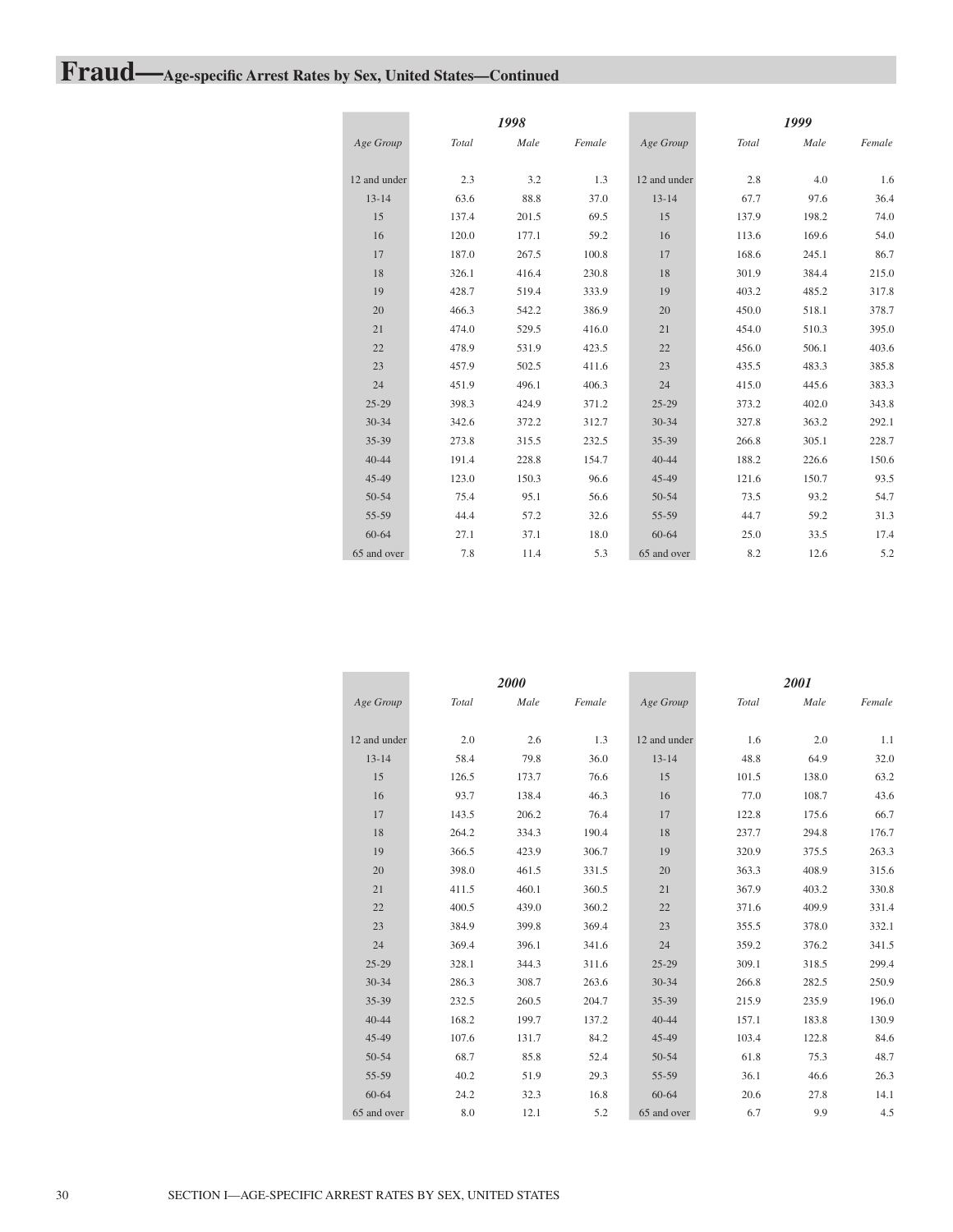## **Embezzlement—Age-specific Arrest Rates by Sex, United States**

| 1993         |       |      | 1994     |              |       |      | 1995   |              |       |      |          |
|--------------|-------|------|----------|--------------|-------|------|--------|--------------|-------|------|----------|
| Age Group    | Total | Male | Female   | Age Group    | Total | Male | Female | Age Group    | Total | Male | Female   |
| 12 and under | 0.1   | 0.1  |          | 12 and under | 0.1   | 0.1  | 0.1    | 12 and under | 0.1   | 0.1  | $\rm{a}$ |
| $13 - 14$    | 0.8   | 1.3  | a<br>0.2 | $13 - 14$    | 1.0   | 1.4  | 0.6    | $13 - 14$    | 1.2   | 1.7  | 0.7      |
|              |       |      |          | 15           | 2.1   | 2.9  | 1.2    | 15           | 1.7   | 2.2  | $1.2\,$  |
| 15           | 1.9   | 2.1  | 1.6      | 16           | 7.5   | 8.7  | 6.2    | 16           | 9.7   | 10.2 | 9.1      |
| 16           | 5.6   | 6.3  | 4.9      | 17           | 15.5  | 19.4 | 11.3   | 17           | 19.1  | 20.9 | 17.2     |
| 17           | 11.5  | 12.4 | 10.6     | 18           | 21.3  | 23.3 | 19.2   | 18           | 22.3  | 23.4 |          |
| 18           | 17.5  | 19.1 | 15.8     |              |       |      |        |              |       |      | 21.2     |
| 19           | 20.0  | 21.2 | 18.6     | 19           | 22.1  | 21.6 | 22.6   | 19           | 24.0  | 26.7 | 21.3     |
| 20           | 19.6  | 21.3 | 17.7     | 20           | 21.5  | 22.1 | 20.8   | 20           | 20.9  | 21.9 | 19.9     |
| 21           | 18.2  | 20.1 | 16.3     | 21           | 19.9  | 19.7 | 20.0   | 21           | 21.9  | 21.5 | 22.4     |
| 22           | 18.7  | 21.2 | 16.2     | 22           | 19.1  | 21.4 | 16.7   | 22           | 20.3  | 20.3 | 20.3     |
| 23           | 14.8  | 16.1 | 13.5     | 23           | 16.1  | 18.0 | 14.1   | 23           | 19.3  | 18.1 | 20.5     |
| 24           | 14.3  | 17.2 | 11.4     | 24           | 16.5  | 19.2 | 13.8   | 24           | 15.9  | 17.7 | 14.1     |
| $25 - 29$    | 12.1  | 14.5 | 9.7      | $25-29$      | 13.1  | 15.1 | 11.1   | $25-29$      | 13.0  | 14.8 | 11.2     |
| $30 - 34$    | 9.1   | 11.3 | 7.0      | $30 - 34$    | 9.6   | 11.8 | 7.5    | $30 - 34$    | 9.9   | 11.7 | 8.1      |
| 35-39        | 6.6   | 8.1  | 5.2      | 35-39        | 7.4   | 8.9  | 5.9    | 35-39        | 7.2   | 8.7  | 5.8      |
| $40 - 44$    | 5.1   | 6.2  | 4.1      | $40 - 44$    | 5.2   | 6.5  | 3.9    | $40 - 44$    | 4.9   | 5.8  | 4.1      |
| 45-49        | 3.5   | 4.5  | 2.5      | 45-49        | 3.9   | 4.8  | 2.9    | 45-49        | 3.3   | 4.0  | 2.7      |
| 50-54        | 2.3   | 2.9  | 1.7      | 50-54        | 2.5   | 3.4  | 1.6    | 50-54        | 2.7   | 2.6  | 2.8      |
| 55-59        | 1.3   | 1.9  | 0.8      | 55-59        | 1.4   | 2.0  | 0.9    | 55-59        | 1.2   | 1.7  | $0.8\,$  |
| 60-64        | 1.0   | 1.3  | 0.6      | 60-64        | 0.8   | 1.2  | 0.4    | 60-64        | 0.6   | 0.8  | 0.4      |
| 65 and over  | 0.2   | 0.3  | 0.1      | 65 and over  | 0.3   | 0.5  | 0.1    | 65 and over  | 0.2   | 0.3  | 0.1      |

|              |              | 1996 |          |              | 1997     |      |        |  |  |
|--------------|--------------|------|----------|--------------|----------|------|--------|--|--|
| Age Group    | Total        | Male | Female   | Age Group    | Total    | Male | Female |  |  |
|              |              |      |          |              |          |      |        |  |  |
| 12 and under | $\mathbf{a}$ | 0.1  | $\rm{a}$ | 12 and under | $\rm{a}$ | 0.1  | a      |  |  |
| $13 - 14$    | 0.9          | 1.2  | 0.6      | $13 - 14$    | 0.6      | 0.8  | 0.3    |  |  |
| 15           | 2.1          | 2.7  | 1.4      | 15           | 2.4      | 2.9  | 2.0    |  |  |
| 16           | 11.8         | 12.3 | 11.1     | 16           | 9.8      | 11.1 | 8.5    |  |  |
| 17           | 18.9         | 19.7 | 17.9     | 17           | 20.4     | 20.4 | 20.3   |  |  |
| 18           | 28.3         | 28.9 | 27.7     | 18           | 29.6     | 29.8 | 29.5   |  |  |
| 19           | 26.0         | 27.2 | 24.7     | 19           | 29.7     | 27.4 | 32.1   |  |  |
| 20           | 25.6         | 26.1 | 25.0     | 20           | 27.5     | 27.2 | 27.9   |  |  |
| 21           | 23.1         | 24.5 | 21.6     | 21           | 24.8     | 24.0 | 25.6   |  |  |
| 22           | 21.4         | 22.0 | 20.8     | 22           | 21.3     | 22.5 | 20.1   |  |  |
| 23           | 19.0         | 18.6 | 19.4     | 23           | 20.7     | 19.7 | 21.8   |  |  |
| 24           | 16.1         | 17.0 | 15.2     | 24           | 19.4     | 19.4 | 19.3   |  |  |
| $25 - 29$    | 13.5         | 14.6 | 12.4     | $25 - 29$    | 14.8     | 15.5 | 14.1   |  |  |
| 30-34        | 10.2         | 11.8 | 8.6      | 30-34        | 11.0     | 12.0 | 10.0   |  |  |
| 35-39        | 7.5          | 8.8  | 6.1      | 35-39        | 8.2      | 9.1  | 7.3    |  |  |
| $40 - 44$    | 5.5          | 6.5  | 4.6      | $40 - 44$    | 6.5      | 7.1  | 5.9    |  |  |
| 45-49        | 3.3          | 3.9  | 2.7      | 45-49        | 3.8      | 4.6  | 3.1    |  |  |
| 50-54        | 2.3          | 2.7  | 1.9      | 50-54        | 2.8      | 3.1  | 2.5    |  |  |
| 55-59        | 1.3          | 1.7  | 1.0      | 55-59        | 1.3      | 1.7  | 0.9    |  |  |
| $60 - 64$    | 0.8          | 1.2  | 0.4      | 60-64        | 0.9      | 1.5  | 0.3    |  |  |
| 65 and over  | 0.2          | 0.4  | $\rm{a}$ | 65 and over  | 0.3      | 0.5  | 0.1    |  |  |

*The Uniform Crime Reporting Program defintion of embezzlement is the misappropriation or misapplication of money or property entrusted to one's care, custody, or control. Attempts are included.*

a Rate is less than 0.05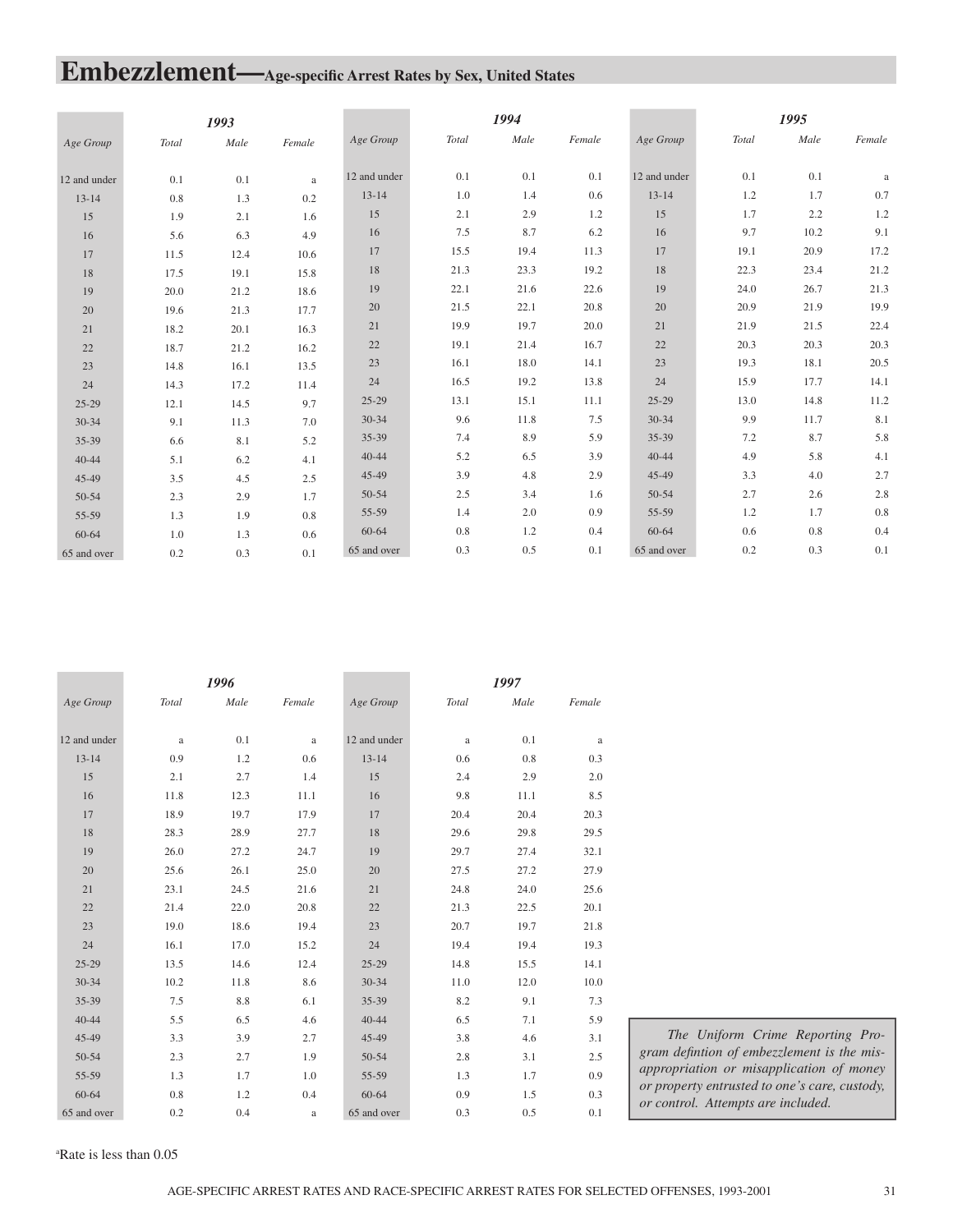# **Embezzlement—Age-specific Arrest Rates by Sex, United States—Continued**

|              | 1998  |          |          |              | 1999         |      |        |  |
|--------------|-------|----------|----------|--------------|--------------|------|--------|--|
| Age Group    | Total | Male     | Female   | Age Group    | Total        | Male | Female |  |
| 12 and under | a     | $\rm{a}$ | $\rm{a}$ | 12 and under | $\mathbf{a}$ | a    | a      |  |
| $13 - 14$    | 0.9   | 1.3      | 0.4      | $13 - 14$    | 1.1          | 1.2  | 0.9    |  |
| 15           | 2.6   | 3.5      | 1.6      | 15           | 2.5          | 3.1  | 1.9    |  |
| 16           | 13.0  | 14.8     | 11.1     | 16           | 14.7         | 15.0 | 14.4   |  |
| 17           | 23.2  | 24.0     | 22.3     | 17           | 24.7         | 23.9 | 25.5   |  |
| 18           | 30.1  | 30.3     | 29.8     | 18           | 32.8         | 33.8 | 31.8   |  |
| 19           | 28.6  | 26.8     | 30.5     | 19           | 30.1         | 30.9 | 29.3   |  |
| 20           | 27.6  | 25.8     | 29.5     | 20           | 26.6         | 25.4 | 27.8   |  |
| 21           | 23.0  | 21.5     | 24.6     | 21           | 24.6         | 23.8 | 25.6   |  |
| 22           | 20.4  | 18.5     | 22.4     | 22           | 22.5         | 20.7 | 24.4   |  |
| 23           | 20.5  | 18.8     | 22.3     | 23           | 18.6         | 15.8 | 21.5   |  |
| 24           | 16.8  | 14.6     | 19.1     | 24           | 20.5         | 18.7 | 22.3   |  |
| $25-29$      | 14.9  | 14.3     | 15.5     | $25 - 29$    | 15.6         | 16.3 | 14.9   |  |
| 30-34        | 11.6  | 13.1     | 10.2     | 30-34        | 11.2         | 11.5 | 11.0   |  |
| 35-39        | 8.7   | 8.9      | 8.5      | 35-39        | 9.0          | 8.7  | 9.2    |  |
| $40 - 44$    | 6.4   | 6.7      | 6.1      | $40 - 44$    | 5.8          | 6.3  | 5.4    |  |
| 45-49        | 3.8   | 4.3      | 3.4      | 45-49        | 4.0          | 4.3  | 3.7    |  |
| 50-54        | 2.1   | 2.4      | 1.9      | 50-54        | 2.4          | 2.7  | 2.0    |  |
| 55-59        | 1.5   | 1.9      | 1.1      | 55-59        | 1.3          | 1.5  | 1.0    |  |
| 60-64        | 0.7   | 0.9      | 0.6      | 60-64        | 0.7          | 0.8  | 0.5    |  |
| 65 and over  | 0.1   | 0.2      | a        | 65 and over  | 0.2          | 0.3  | 0.1    |  |

|              |       | 2000 |        |              | 2001  |      |         |  |
|--------------|-------|------|--------|--------------|-------|------|---------|--|
| Age Group    | Total | Male | Female | Age Group    | Total | Male | Female  |  |
| 12 and under | 0.1   | 0.1  | a      | 12 and under | 0.1   | 0.1  | a       |  |
| $13 - 14$    | 1.1   | 1.6  | 0.7    | $13 - 14$    | 1.6   | 2.2  | $1.0\,$ |  |
| 15           | 2.4   | 2.5  | 2.2    | 15           | 3.7   | 5.1  | 2.2     |  |
| 16           | 16.4  | 16.8 | 15.9   | 16           | 14.2  | 14.8 | 13.5    |  |
| 17           | 28.3  | 27.4 | 29.2   | 17           | 26.0  | 27.8 | 24.0    |  |
| 18           | 37.5  | 38.6 | 36.3   | 18           | 33.7  | 33.7 | 33.6    |  |
| 19           | 34.8  | 33.3 | 36.3   | 19           | 35.5  | 34.9 | 36.3    |  |
| 20           | 29.9  | 27.8 | 32.1   | 20           | 30.8  | 27.7 | 34.1    |  |
| 21           | 26.3  | 23.5 | 29.4   | 21           | 29.1  | 25.5 | 32.8    |  |
| 22           | 22.8  | 21.3 | 24.4   | 22           | 23.4  | 21.6 | 25.3    |  |
| 23           | 21.4  | 20.1 | 22.8   | 23           | 20.4  | 19.4 | 21.4    |  |
| 24           | 17.4  | 14.6 | 20.4   | 24           | 19.6  | 17.7 | 21.6    |  |
| $25-29$      | 14.7  | 14.3 | 15.2   | $25 - 29$    | 15.5  | 15.3 | 15.7    |  |
| 30-34        | 11.8  | 11.7 | 12.0   | 30-34        | 12.6  | 12.8 | 12.4    |  |
| 35-39        | 8.7   | 8.9  | 8.5    | 35-39        | 9.5   | 10.1 | 8.9     |  |
| $40 - 44$    | 6.3   | 6.6  | 6.0    | $40 - 44$    | 7.0   | 7.0  | 6.9     |  |
| 45-49        | 4.1   | 5.0  | 3.3    | 45-49        | 3.9   | 4.1  | 3.7     |  |
| 50-54        | 2.8   | 3.8  | 1.9    | 50-54        | 2.7   | 2.9  | 2.5     |  |
| 55-59        | 1.6   | 1.6  | 1.5    | 55-59        | 1.7   | 2.2  | 1.2     |  |
| 60-64        | 0.8   | 1.1  | 0.5    | 60-64        | 0.6   | 0.6  | 0.7     |  |
| 65 and over  | 0.2   | 0.3  | 0.2    | 65 and over  | 0.2   | 0.2  | 0.1     |  |

a Rate is less than 0.05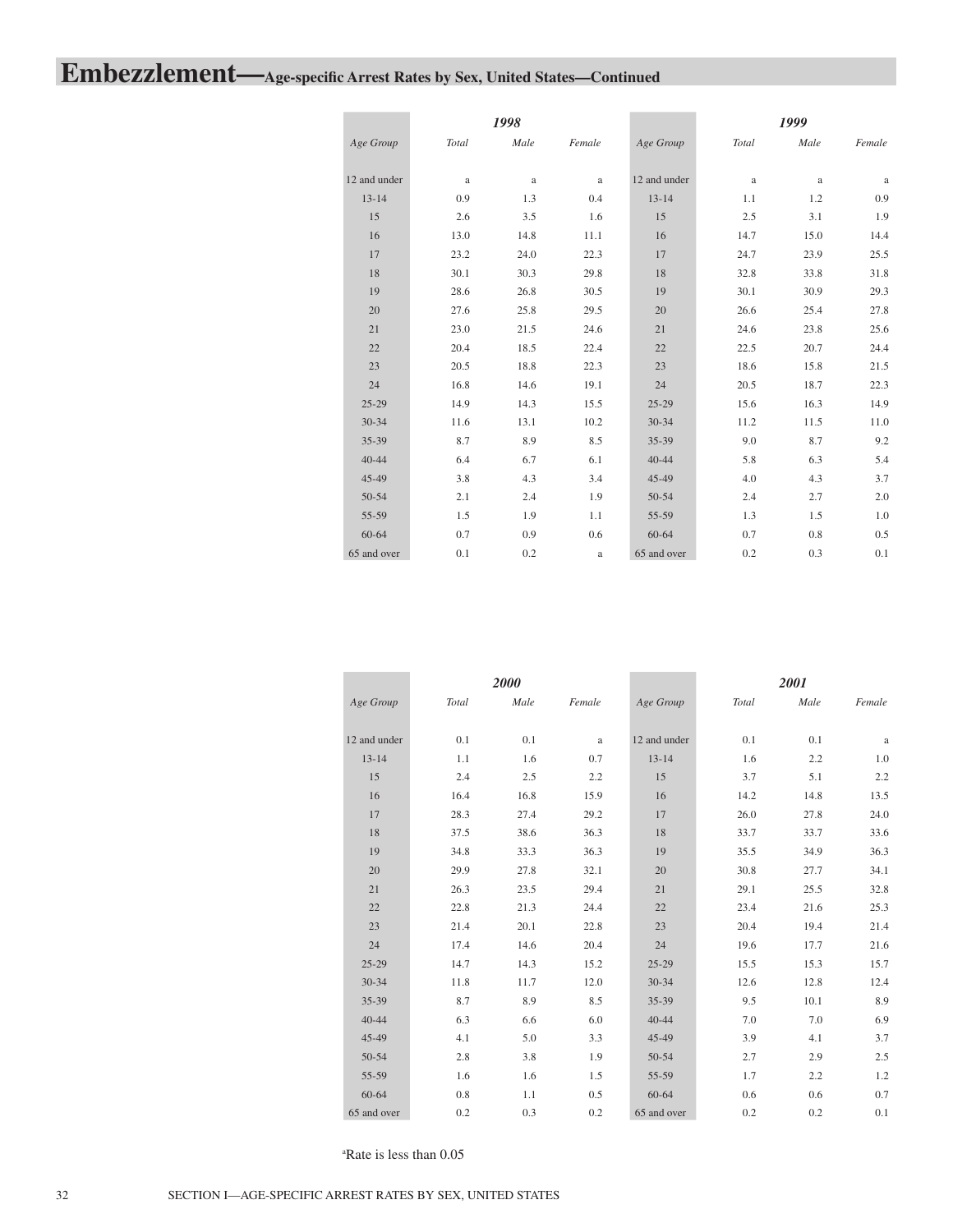## **Stolen Property—Age-specific Arrest Rates by Sex, United States**

|              |       | 1993  |        |              |       | 1994  |        |              |       | 1995  |        |
|--------------|-------|-------|--------|--------------|-------|-------|--------|--------------|-------|-------|--------|
| Age Group    | Total | Male  | Female | Age Group    | Total | Male  | Female | Age Group    | Total | Male  | Female |
| 12 and under | 5.4   | 9.1   | 1.4    | 12 and under | 5.4   | 9.3   | 1.3    | 12 and under | 4.9   | 8.2   | 1.4    |
| $13 - 14$    | 137.7 | 231.4 | 39.3   | $13 - 14$    | 144.1 | 243.8 | 39.3   | $13 - 14$    | 124.9 | 208.0 | 37.5   |
| 15           | 264.9 | 457.2 | 62.2   | 15           | 255.3 | 435.9 | 64.3   | 15           | 233.0 | 393.3 | 63.6   |
| 16           | 313.0 | 547.3 | 64.6   | 16           | 309.1 | 535.6 | 68.4   | 16           | 300.4 | 518.7 | 68.2   |
| 17           | 334.8 | 591.0 | 62.1   | 17           | 330.7 | 581.5 | 62.8   | 17           | 332.3 | 580.4 | 66.8   |
| 18           | 352.5 | 628.9 | 61.9   | 18           | 358.4 | 631.2 | 71.2   | 18           | 351.7 | 616.1 | 73.2   |
| 19           | 285.4 | 505.7 | 55.6   | 19           | 283.0 | 497.5 | 59.0   | 19           | 286.1 | 500.1 | 62.7   |
| 20           | 236.2 | 414.1 | 50.5   | 20           | 231.5 | 403.2 | 52.2   | 20           | 225.9 | 391.8 | 52.1   |
| 21           | 197.8 | 342.9 | 46.3   | 21           | 205.6 | 356.2 | 48.6   | 21           | 199.9 | 344.0 | 49.4   |
| 22           | 171.3 | 294.7 | 43.7   | 22           | 177.9 | 305.8 | 45.1   | 22           | 177.7 | 301.0 | 49.6   |
| 23           | 150.2 | 256.4 | 40.7   | 23           | 155.7 | 266.0 | 42.4   | 23           | 153.3 | 254.7 | 48.5   |
| 24           | 140.2 | 237.4 | 40.4   | 24           | 143.3 | 242.7 | 41.4   | 24           | 142.2 | 237.3 | 45.2   |
| $25-29$      | 110.1 | 185.1 | 34.5   | $25 - 29$    | 115.8 | 193.8 | 36.9   | $25 - 29$    | 116.0 | 191.4 | 39.5   |
| $30 - 34$    | 79.7  | 133.6 | 26.0   | $30 - 34$    | 83.3  | 137.1 | 29.3   | $30 - 34$    | 88.1  | 143.1 | 32.9   |
| 35-39        | 55.0  | 91.8  | 18.6   | 35-39        | 59.6  | 98.6  | 21.0   | 35-39        | 62.9  | 104.4 | 21.8   |
| $40 - 44$    | 33.6  | 58.1  | 9.6    | $40 - 44$    | 37.1  | 63.2  | 11.5   | $40 - 44$    | 39.3  | 67.4  | 11.9   |
| 45-49        | 20.1  | 35.3  | 5.4    | $45 - 49$    | 20.4  | 35.5  | 6.0    | $45 - 49$    | 20.7  | 36.3  | 5.7    |
| 50-54        | 11.2  | 20.3  | 2.5    | $50 - 54$    | 11.7  | 21.2  | 2.7    | $50 - 54$    | 11.6  | 20.9  | 2.7    |
| 55-59        | 6.4   | 12.3  | 0.9    | 55-59        | 7.1   | 13.1  | 1.5    | 55-59        | 7.1   | 13.3  | 1.4    |
| 60-64        | 3.9   | 7.5   | 0.6    | 60-64        | 3.5   | 6.9   | 0.6    | 60-64        | 3.6   | 6.6   | 0.9    |
| 65 and over  | 1.1   | 2.5   | 0.2    | 65 and over  | 1.2   | 2.5   | 0.3    | 65 and over  | 1.0   | 2.1   | 0.2    |

|              |       | 1996  |        |              | 1997  |       |        |  |  |
|--------------|-------|-------|--------|--------------|-------|-------|--------|--|--|
| Age Group    | Total | Male  | Female | Age Group    | Total | Male  | Female |  |  |
|              |       |       |        |              |       |       |        |  |  |
| 12 and under | 4.6   | 7.8   | 1.3    | 12 and under | 4.4   | 7.4   | 1.2    |  |  |
| $13 - 14$    | 120.0 | 196.5 | 39.6   | $13 - 14$    | 107.7 | 177.6 | 34.2   |  |  |
| 15           | 233.0 | 391.2 | 65.6   | 15           | 198.5 | 333.2 | 56.1   |  |  |
| 16           | 277.2 | 474.7 | 67.2   | 16           | 258.5 | 441.1 | 64.3   |  |  |
| 17           | 324.3 | 557.9 | 74.1   | 17           | 292.2 | 501.8 | 67.9   |  |  |
| 18           | 348.4 | 609.7 | 73.0   | 18           | 332.2 | 575.4 | 75.6   |  |  |
| 19           | 275.4 | 482.6 | 59.1   | 19           | 274.0 | 472.8 | 66.4   |  |  |
| 20           | 225.8 | 388.9 | 55.0   | 20           | 220.7 | 374.5 | 59.7   |  |  |
| 21           | 190.9 | 329.4 | 46.1   | 21           | 184.9 | 310.3 | 53.7   |  |  |
| 22           | 160.2 | 268.7 | 47.4   | 22           | 160.6 | 267.0 | 49.7   |  |  |
| 23           | 142.4 | 238.7 | 42.8   | 23           | 143.2 | 239.3 | 43.7   |  |  |
| 24           | 121.7 | 197.5 | 43.9   | 24           | 126.4 | 208.8 | 41.8   |  |  |
| $25-29$      | 99.8  | 163.5 | 35.1   | $25 - 29$    | 102.4 | 165.2 | 38.6   |  |  |
| $30 - 34$    | 78.5  | 127.1 | 29.6   | $30 - 34$    | 79.7  | 127.6 | 31.4   |  |  |
| 35-39        | 56.7  | 92.1  | 21.5   | 35-39        | 60.4  | 97.6  | 23.4   |  |  |
| $40 - 44$    | 36.4  | 60.4  | 12.8   | $40 - 44$    | 38.7  | 63.5  | 14.4   |  |  |
| 45-49        | 19.7  | 33.8  | 6.0    | 45-49        | 22.0  | 37.4  | 7.1    |  |  |
| 50-54        | 10.6  | 18.7  | 2.8    | $50 - 54$    | 10.5  | 18.6  | 2.8    |  |  |
| 55-59        | 6.5   | 12.1  | 1.3    | 55-59        | 6.5   | 12.0  | 1.3    |  |  |
| 60-64        | 4.0   | 6.4   | 1.8    | $60 - 64$    | 3.7   | 7.0   | 0.8    |  |  |
| 65 and over  | 1.1   | 2.2   | 0.3    | 65 and over  | 1.1   | 2.3   | 0.2    |  |  |

*The offense of stolen property—buying, receiving, possessing is, according to Uniform Crime Reporting Program definition, the buying, receiving, and possessing of stolen property. Attempts are included.*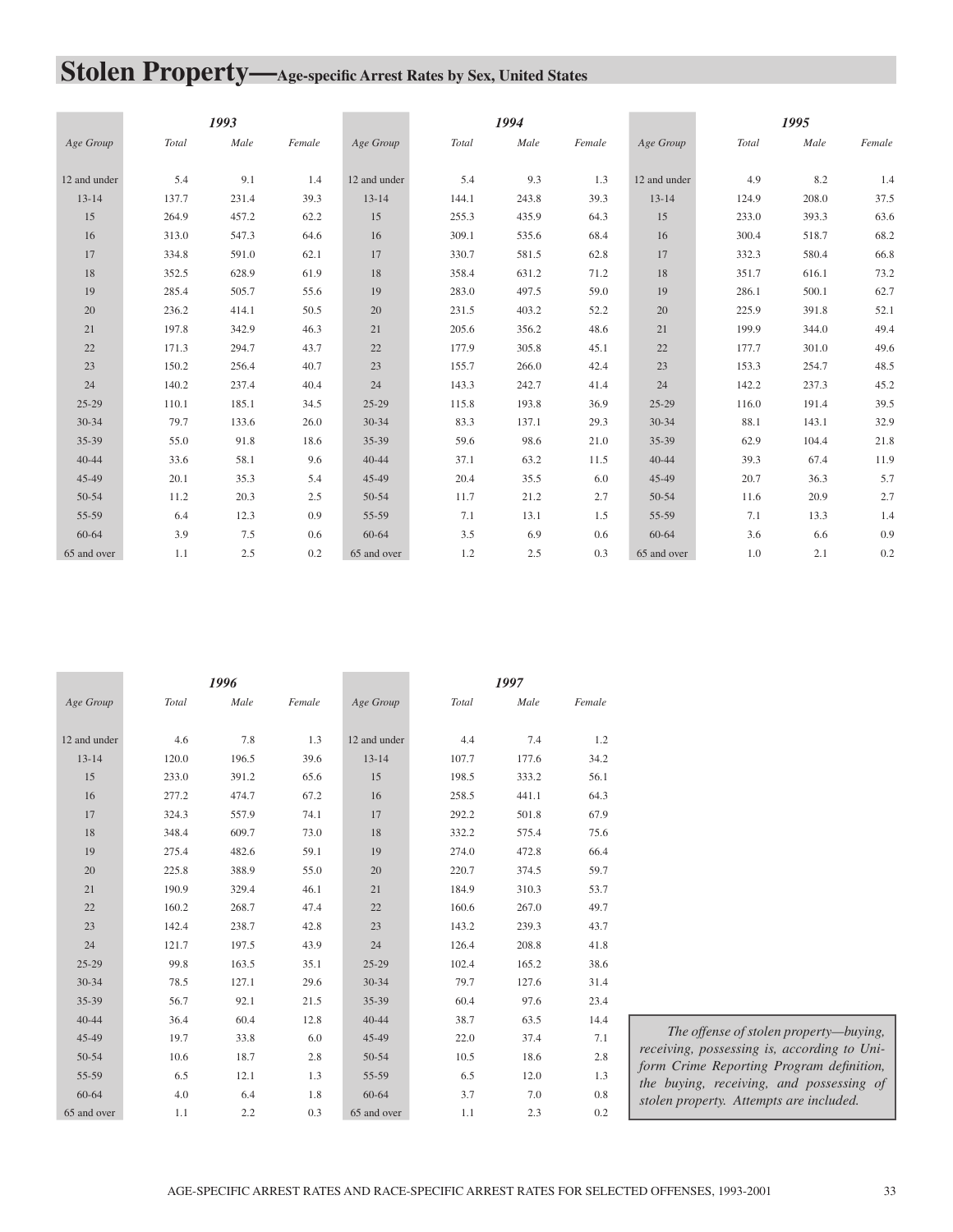# **Stolen Property—Age-specific Arrest Rates by Sex, United States—Continued**

|              |       | 1998  |        |              | 1999  |       |        |  |
|--------------|-------|-------|--------|--------------|-------|-------|--------|--|
| Age Group    | Total | Male  | Female | Age Group    | Total | Male  | Female |  |
|              |       |       |        |              |       |       |        |  |
| 12 and under | 3.8   | 6.4   | 1.0    | 12 and under | 3.0   | 4.9   | 1.0    |  |
| $13 - 14$    | 92.7  | 153.5 | 28.7   | $13 - 14$    | 75.8  | 125.6 | 23.3   |  |
| 15           | 173.1 | 288.3 | 51.2   | 15           | 137.5 | 229.5 | 40.0   |  |
| 16           | 217.6 | 371.0 | 54.6   | 16           | 174.2 | 296.9 | 43.8   |  |
| 17           | 272.5 | 469.4 | 61.8   | 17           | 216.0 | 370.9 | 50.2   |  |
| 18           | 289.5 | 498.3 | 69.4   | 18           | 250.3 | 429.5 | 61.3   |  |
| 19           | 250.5 | 428.8 | 64.4   | 19           | 210.0 | 361.9 | 51.6   |  |
| 20           | 200.1 | 339.2 | 54.5   | 20           | 178.6 | 304.2 | 47.0   |  |
| 21           | 170.6 | 289.5 | 46.3   | 21           | 148.7 | 250.4 | 42.1   |  |
| 22           | 148.8 | 248.7 | 44.5   | 22           | 130.2 | 218.5 | 38.0   |  |
| 23           | 126.7 | 208.1 | 42.1   | 23           | 110.4 | 181.7 | 36.0   |  |
| 24           | 114.6 | 190.2 | 36.8   | 24           | 97.3  | 155.0 | 37.6   |  |
| $25 - 29$    | 91.6  | 148.2 | 34.2   | $25 - 29$    | 76.6  | 122.9 | 29.4   |  |
| 30-34        | 73.2  | 115.7 | 30.4   | $30 - 34$    | 63.2  | 100.6 | 25.4   |  |
| 35-39        | 57.1  | 91.6  | 22.8   | 35-39        | 50.0  | 81.4  | 18.7   |  |
| $40 - 44$    | 38.6  | 63.8  | 13.8   | $40 - 44$    | 33.6  | 55.3  | 12.3   |  |
| 45-49        | 21.5  | 37.6  | 6.0    | 45-49        | 18.6  | 32.0  | 5.7    |  |
| 50-54        | 11.3  | 20.1  | 2.8    | $50 - 54$    | 9.8   | 17.3  | 2.6    |  |
| 55-59        | 6.4   | 11.9  | 1.3    | 55-59        | 5.7   | 10.2  | 1.5    |  |
| $60 - 64$    | 3.4   | 6.3   | 0.8    | $60 - 64$    | 3.4   | 6.4   | 0.6    |  |
| 65 and over  | 0.9   | 1.9   | 0.3    | 65 and over  | 0.9   | 1.9   | 0.2    |  |

|              |       | <b>2000</b> |        | 2001         |       |       |        |  |
|--------------|-------|-------------|--------|--------------|-------|-------|--------|--|
| Age Group    | Total | Male        | Female | Age Group    | Total | Male  | Female |  |
| 12 and under | 3.4   | 5.3         | 1.4    | 12 and under | 3.0   | 5.0   | 1.0    |  |
| $13 - 14$    | 73.5  | 118.2       | 26.6   | $13 - 14$    | 65.4  | 103.1 | 25.8   |  |
| 15           | 131.7 | 216.5       | 42.2   | 15           | 126.4 | 203.5 | 45.2   |  |
| 16           | 168.2 | 278.8       | 50.7   | 16           | 160.7 | 263.4 | 52.2   |  |
| 17           | 201.2 | 335.7       | 57.4   | 17           | 194.7 | 325.6 | 55.8   |  |
| 18           | 235.3 | 397.0       | 64.9   | 18           | 227.3 | 383.6 | 60.3   |  |
| 19           | 213.5 | 364.4       | 56.1   | 19           | 201.3 | 337.0 | 58.1   |  |
| 20           | 177.8 | 295.7       | 54.4   | 20           | 178.1 | 297.3 | 53.3   |  |
| 21           | 153.4 | 252.9       | 49.0   | 21           | 154.8 | 251.2 | 53.7   |  |
| 22           | 132.6 | 217.7       | 43.7   | 22           | 130.2 | 210.9 | 45.5   |  |
| 23           | 113.4 | 184.0       | 39.7   | 23           | 118.4 | 191.2 | 42.3   |  |
| 24           | 99.0  | 161.2       | 34.5   | 24           | 104.9 | 167.6 | 39.6   |  |
| $25 - 29$    | 77.2  | 121.9       | 31.6   | $25 - 29$    | 77.5  | 121.1 | 32.7   |  |
| $30 - 34$    | 64.7  | 100.8       | 28.1   | $30 - 34$    | 63.5  | 99.2  | 27.3   |  |
| 35-39        | 50.7  | 79.7        | 21.8   | 35-39        | 51.7  | 81.1  | 22.5   |  |
| $40 - 44$    | 35.6  | 58.7        | 12.8   | $40 - 44$    | 36.0  | 58.9  | 13.5   |  |
| 45-49        | 20.4  | 34.7        | 6.6    | 45-49        | 20.9  | 35.2  | 7.1    |  |
| 50-54        | 10.3  | 17.8        | 3.2    | 50-54        | 10.5  | 18.0  | 3.3    |  |
| 55-59        | 5.8   | 10.6        | 1.3    | 55-59        | 5.2   | 9.4   | 1.3    |  |
| $60 - 64$    | 3.0   | 5.4         | 0.8    | $60 - 64$    | 2.8   | 5.4   | 0.4    |  |
| 65 and over  | 1.0   | 2.2         | 0.2    | 65 and over  | 0.7   | 1.5   | 0.2    |  |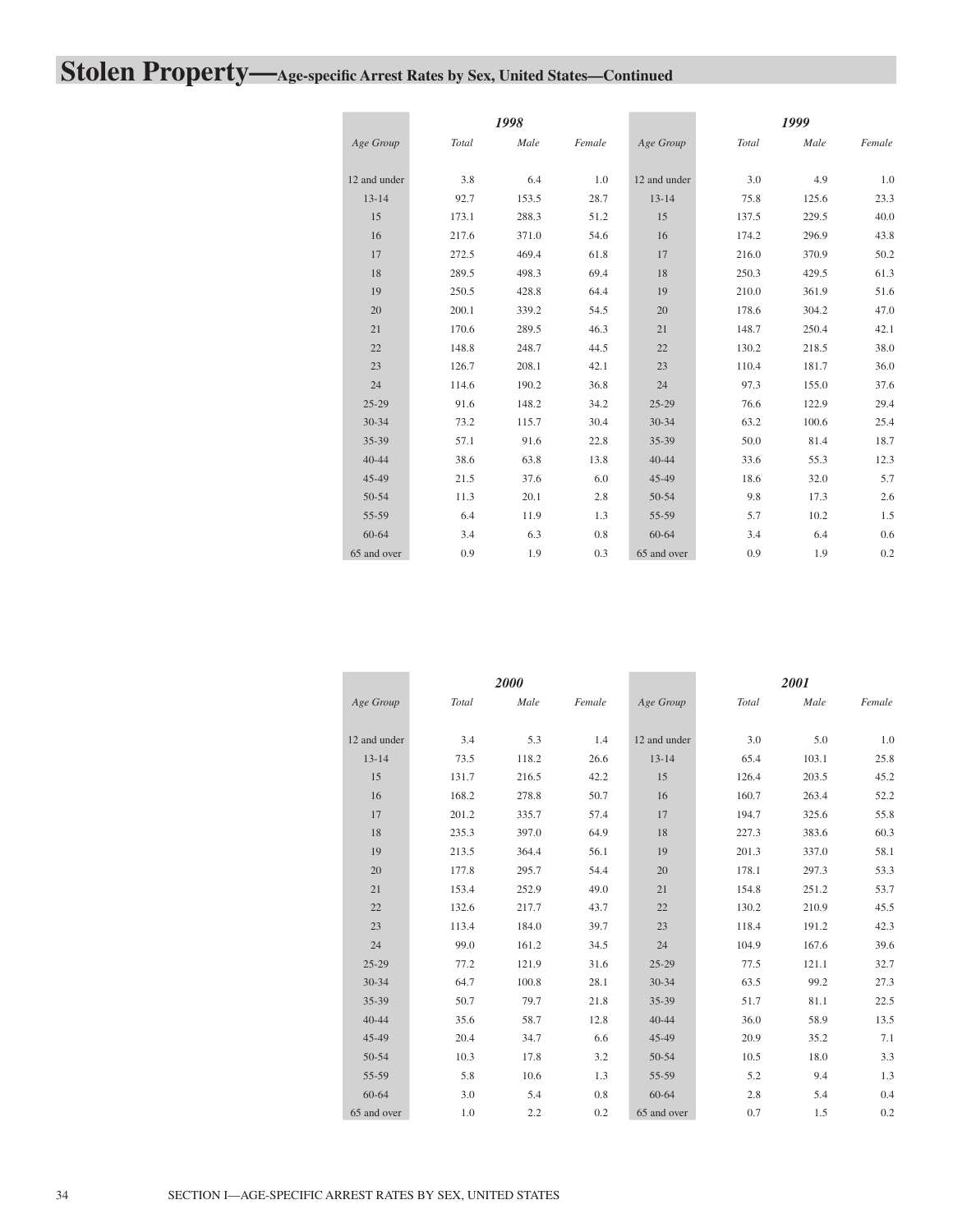## **Weapons Violations—Age-specific Arrest Rates by Sex, United States**

|              | 1993  |         |        | 1994         |       |       |        | 1995         |       |       |        |
|--------------|-------|---------|--------|--------------|-------|-------|--------|--------------|-------|-------|--------|
| Age Group    | Total | Male    | Female | Age Group    | Total | Male  | Female | Age Group    | Total | Male  | Female |
| 12 and under | 9.3   | 16.0    | 2.2    | 12 and under | 10.2  | 17.7  | 2.3    | 12 and under | 9.1   | 15.9  | 2.0    |
| $13 - 14$    | 208.7 | 360.6   | 49.2   | $13 - 14$    | 211.0 | 364.5 | 49.6   | $13 - 14$    | 173.5 | 298.8 | 41.8   |
| 15           | 361.9 | 647.5   | 61.0   | 15           | 344.8 | 611.9 | 62.4   | 15           | 302.8 | 535.3 | 57.0   |
| 16           | 455.4 | 827.2   | 61.1   | 16           | 433.7 | 787.9 | 57.1   | 16           | 379.1 | 685.6 | 53.1   |
| 17           | 510.6 | 938.1   | 55.5   | 17           | 472.4 | 867.7 | 50.0   | 17           | 448.2 | 819.8 | 50.7   |
| 18           | 567.0 | 1,058.2 | 50.6   | 18           | 526.8 | 975.7 | 54.2   | 18           | 478.9 | 889.2 | 46.7   |
| 19           | 481.9 | 900.6   | 45.3   | 19           | 439.9 | 821.0 | 42.0   | 19           | 405.9 | 759.0 | 37.2   |
| 20           | 419.7 | 782.2   | 41.3   | 20           | 374.1 | 693.2 | 40.7   | 20           | 352.0 | 653.3 | 36.5   |
| 21           | 394.8 | 730.0   | 45.0   | 21           | 375.9 | 697.3 | 41.0   | 21           | 335.4 | 621.0 | 37.0   |
| 22           | 349.1 | 646.6   | 41.3   | 22           | 327.4 | 601.7 | 42.7   | 22           | 300.9 | 556.8 | 35.0   |
| 23           | 309.4 | 566.3   | 44.6   | 23           | 280.6 | 515.4 | 39.4   | 23           | 265.8 | 486.6 | 37.7   |
| 24           | 256.9 | 470.4   | 37.8   | 24           | 250.6 | 458.0 | 38.1   | 24           | 223.0 | 408.3 | 33.8   |
| $25 - 29$    | 192.0 | 350.0   | 32.9   | $25-29$      | 181.1 | 328.8 | 31.5   | $25 - 29$    | 167.9 | 304.7 | 29.3   |
| $30 - 34$    | 125.2 | 225.0   | 26.0   | $30 - 34$    | 122.9 | 218.1 | 27.4   | $30 - 34$    | 120.9 | 215.3 | 26.0   |
| $35 - 39$    | 89.4  | 160.4   | 19.2   | $35 - 39$    | 88.4  | 157.3 | 20.1   | $35 - 39$    | 90.4  | 161.3 | 20.2   |
| $40 - 44$    | 62.4  | 113.7   | 12.2   | $40 - 44$    | 62.7  | 113.4 | 13.3   | $40 - 44$    | 64.0  | 116.3 | 13.0   |
| $45 - 49$    | 45.9  | 84.8    | 8.5    | $45 - 49$    | 43.2  | 79.0  | 8.6    | $45 - 49$    | 43.9  | 82.2  | 7.0    |
| $50 - 54$    | 32.7  | 61.3    | 5.7    | $50 - 54$    | 31.4  | 58.6  | 5.6    | $50 - 54$    | 30.6  | 57.4  | 5.1    |
| $55 - 59$    | 22.5  | 43.3    | 3.3    | 55-59        | 20.2  | 38.7  | 3.1    | 55-59        | 21.5  | 41.7  | 2.8    |
| 60-64        | 14.7  | 29.5    | 1.5    | 60-64        | 13.2  | 26.1  | 1.7    | $60 - 64$    | 15.0  | 29.8  | 1.9    |
| 65 and over  | 5.8   | 13.1    | 0.8    | 65 and over  | 4.9   | 11.2  | 0.6    | 65 and over  | 4.8   | 11.0  | 0.6    |

|              |       | 1996  |        |              | 1997  |       |        |  |  |
|--------------|-------|-------|--------|--------------|-------|-------|--------|--|--|
| Age Group    | Total | Male  | Female | Age Group    | Total | Male  | Female |  |  |
|              |       |       |        |              |       |       |        |  |  |
| 12 and under | 8.8   | 15.4  | 1.9    | 12 and under | 9.1   | 15.7  | 2.2    |  |  |
| $13 - 14$    | 153.6 | 265.5 | 36.0   | $13 - 14$    | 156.8 | 267.1 | 40.9   |  |  |
| 15           | 276.9 | 485.9 | 55.9   | 15           | 257.7 | 448.3 | 56.3   |  |  |
| 16           | 340.9 | 613.7 | 50.8   | 16           | 332.4 | 593.5 | 54.7   |  |  |
| 17           | 394.1 | 720.9 | 44.2   | 17           | 379.4 | 687.5 | 49.6   |  |  |
| 18           | 419.5 | 779.0 | 40.7   | 18           | 429.7 | 788.8 | 50.8   |  |  |
| 19           | 358.0 | 668.3 | 34.0   | 19           | 371.8 | 687.0 | 42.7   |  |  |
| 20           | 306.6 | 570.3 | 30.5   | 20           | 314.8 | 582.3 | 34.8   |  |  |
| 21           | 286.9 | 531.5 | 31.0   | 21           | 296.7 | 548.8 | 32.9   |  |  |
| 22           | 262.6 | 487.3 | 28.9   | 22           | 259.0 | 476.2 | 32.6   |  |  |
| 23           | 231.5 | 428.9 | 27.7   | 23           | 238.1 | 436.0 | 33.2   |  |  |
| 24           | 192.8 | 352.2 | 29.1   | 24           | 210.4 | 388.8 | 27.2   |  |  |
| $25 - 29$    | 143.0 | 260.9 | 23.6   | $25 - 29$    | 146.1 | 266.2 | 24.3   |  |  |
| 30-34        | 101.7 | 181.1 | 21.8   | $30 - 34$    | 101.0 | 178.8 | 22.8   |  |  |
| 35-39        | 77.5  | 137.6 | 17.9   | 35-39        | 81.0  | 143.6 | 18.8   |  |  |
| $40 - 44$    | 56.9  | 103.5 | 11.3   | $40 - 44$    | 59.0  | 106.3 | 12.7   |  |  |
| $45 - 49$    | 39.1  | 73.0  | 6.3    | 45-49        | 40.5  | 74.9  | 7.2    |  |  |
| 50-54        | 27.3  | 51.1  | 4.6    | 50-54        | 28.3  | 53.5  | 4.2    |  |  |
| 55-59        | 19.9  | 38.6  | 2.5    | 55-59        | 19.2  | 37.2  | 2.5    |  |  |
| $60 - 64$    | 12.6  | 25.3  | 1.3    | 60-64        | 12.7  | 25.2  | 1.5    |  |  |
| 65 and over  | 4.5   | 10.4  | 0.4    | 65 and over  | 4.6   | 10.6  | 0.5    |  |  |

*Weapons—carrying, possessing, etc., is defined by the Uniform Crime Reporting Program as offenses involving all violations of regulations or statutes controlling the carrying, using, possessing, furnishing, and manufacturing of deadly weapons or silencers. Attempts are included.*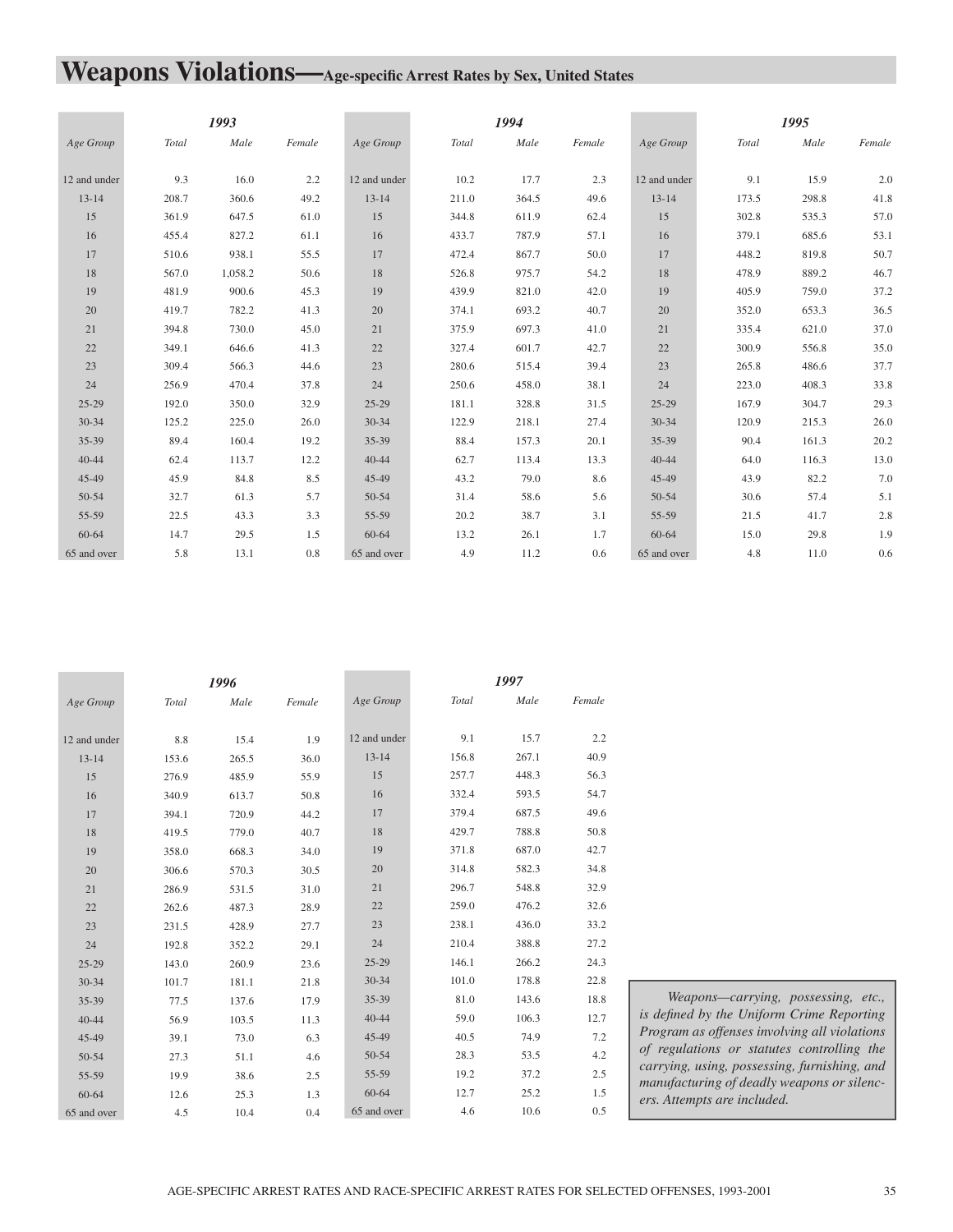# **Weapons Violations—Age-specific Arrest Rates by Sex, United States—Continued**

|              |       | 1998  |        |              |       | 1999  |        |
|--------------|-------|-------|--------|--------------|-------|-------|--------|
| Age Group    | Total | Male  | Female | Age Group    | Total | Male  | Female |
| 12 and under | 8.6   | 14.9  | 1.9    | 12 and under | 7.9   | 13.6  | 2.0    |
| $13 - 14$    | 137.9 | 235.0 | 35.8   | $13 - 14$    | 129.7 | 220.5 | 34.2   |
| 15           | 221.3 | 383.4 | 49.9   | 15           | 205.4 | 356.4 | 45.6   |
| 16           | 277.8 | 494.9 | 47.1   | 16           | 254.4 | 453.5 | 42.7   |
| 17           | 333.1 | 603.6 | 43.6   | 17           | 294.9 | 531.4 | 41.9   |
| 18           | 367.1 | 681.3 | 35.9   | 18           | 333.2 | 615.9 | 35.2   |
| 19           | 332.8 | 619.2 | 33.7   | 19           | 300.2 | 558.0 | 31.3   |
| 20           | 285.9 | 531.0 | 29.5   | 20           | 254.5 | 471.8 | 26.7   |
| 21           | 267.5 | 496.7 | 27.9   | 21           |       |       |        |
| 22           | 231.8 | 428.4 | 26.6   |              | 246.2 | 453.8 | 28.9   |
|              |       |       |        | 22           | 211.3 | 385.5 | 29.4   |
| 23           | 203.0 | 373.3 | 26.1   | 23           | 183.2 | 334.0 | 26.1   |
| 24           | 183.8 | 337.2 | 25.9   | 24           | 157.2 | 288.0 | 21.8   |
| $25 - 29$    | 131.4 | 241.0 | 20.3   | $25 - 29$    | 112.8 | 205.9 | 18.1   |
| $30 - 34$    | 90.2  | 160.6 | 19.3   | 30-34        | 77.0  | 137.8 | 15.5   |
| 35-39        | 73.3  | 130.2 | 16.8   | 35-39        | 64.0  | 113.7 | 14.6   |
| $40 - 44$    | 53.5  | 96.7  | 11.2   | $40 - 44$    | 47.2  | 84.9  | 10.1   |
| 45-49        | 37.4  | 69.9  | 5.9    | 45-49        | 33.1  | 61.7  | 5.5    |
| 50-54        | 24.5  | 46.4  | 3.5    | 50-54        | 22.1  | 42.2  | 2.8    |
| 55-59        | 17.8  | 34.8  | 2.0    | 55-59        | 15.7  | 30.4  | 2.0    |
| $60 - 64$    | 11.6  | 22.8  | 1.5    | $60 - 64$    | 9.7   | 19.3  | 1.1    |
| 65 and over  | 3.8   | 8.9   | 0.3    | 65 and over  | 3.6   | 8.3   | 0.4    |

|              | 2000  |       |        |              | 2001  |       |        |  |
|--------------|-------|-------|--------|--------------|-------|-------|--------|--|
| Age Group    | Total | Male  | Female | Age Group    | Total | Male  | Female |  |
| 12 and under | 7.3   | 12.4  | 1.9    | 12 and under | 7.8   | 13.3  | 2.0    |  |
| $13 - 14$    | 114.3 | 189.4 | 35.2   | $13 - 14$    | 112.2 | 185.7 | 35.2   |  |
| 15           | 184.6 | 317.9 | 43.7   | 15           | 175.7 | 302.0 | 42.7   |  |
| 16           | 215.7 | 382.0 | 39.0   | 16           | 208.7 | 366.4 | 42.3   |  |
| 17           | 250.6 | 452.0 | 35.1   | 17           | 247.8 | 447.0 | 36.5   |  |
| 18           | 287.7 | 529.2 | 33.2   | 18           | 284.9 | 520.6 | 33.2   |  |
| 19           | 263.3 | 487.8 | 29.3   | 19           | 265.8 | 488.5 | 30.7   |  |
| 20           | 237.8 | 439.2 | 26.9   | 20           | 234.1 | 432.0 | 26.9   |  |
| 21           | 231.6 | 423.6 | 30.4   | 21           | 227.7 | 421.6 | 24.5   |  |
| 22           | 198.9 | 366.0 | 24.2   | 22           | 204.9 | 374.4 | 26.9   |  |
| 23           | 175.4 | 322.9 | 21.5   | 23           | 178.2 | 326.8 | 22.7   |  |
| 24           | 149.9 | 274.4 | 20.8   | 24           | 159.5 | 292.7 | 20.5   |  |
| $25 - 29$    | 106.3 | 193.8 | 16.9   | $25 - 29$    | 110.3 | 200.5 | 17.6   |  |
| $30 - 34$    | 70.6  | 126.3 | 14.3   | $30 - 34$    | 72.2  | 129.3 | 14.2   |  |
| 35-39        | 55.9  | 99.3  | 12.7   | 35-39        | 56.1  | 99.6  | 12.7   |  |
| $40 - 44$    | 43.1  | 77.7  | 9.1    | 40-44        | 44.8  | 80.2  | 9.9    |  |
| 45-49        | 30.5  | 56.5  | 5.3    | 45-49        | 30.3  | 55.4  | 5.9    |  |
| 50-54        | 20.5  | 38.5  | 3.3    | $50 - 54$    | 21.2  | 39.8  | 3.4    |  |
| 55-59        | 14.2  | 27.4  | 1.8    | 55-59        | 14.2  | 27.4  | 1.8    |  |
| $60 - 64$    | 9.1   | 18.1  | 1.0    | 60-64        | 8.9   | 17.5  | 1.1    |  |
| 65 and over  | 3.1   | 7.1   | 0.3    | 65 and over  | 3.0   | 6.7   | 0.3    |  |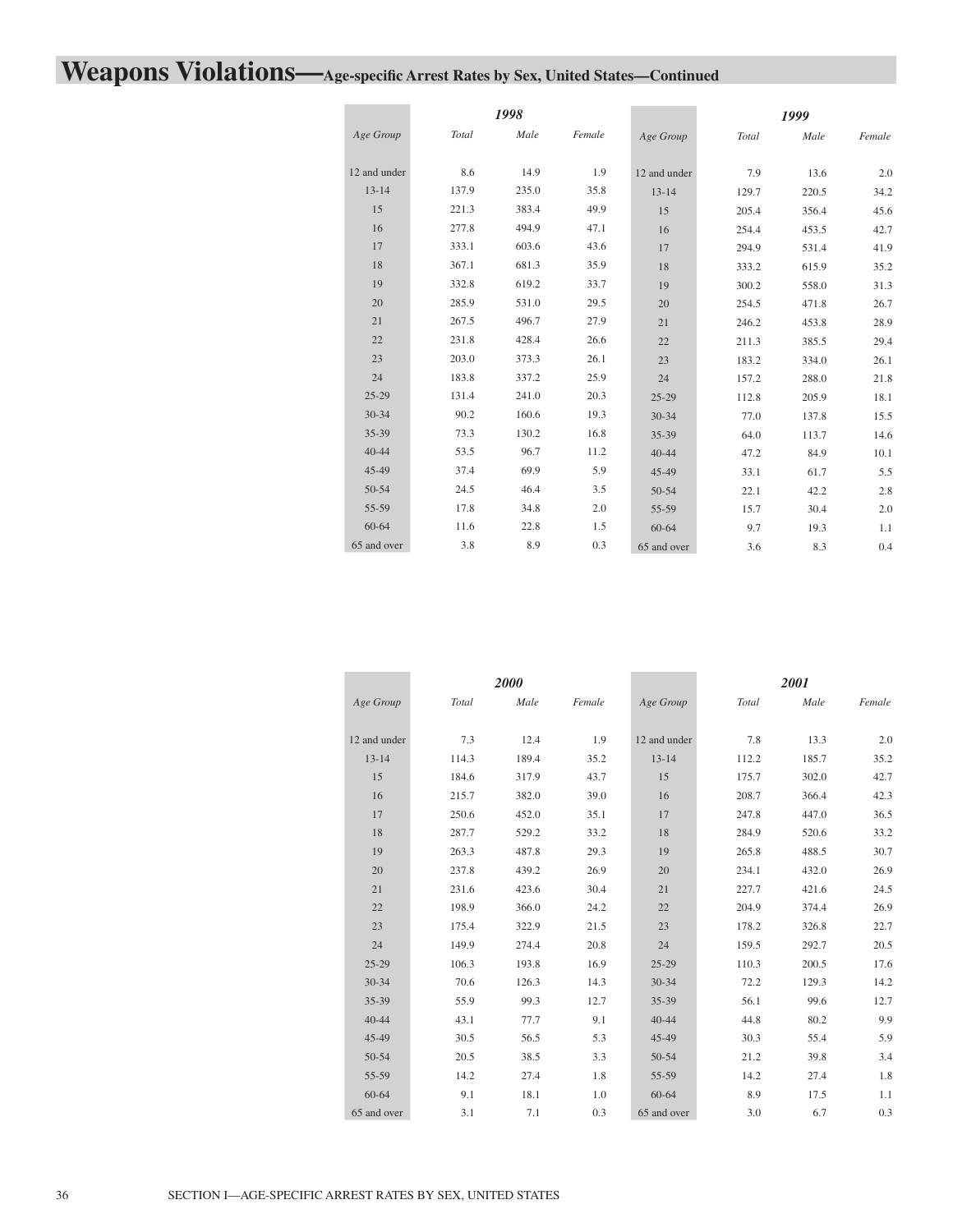# **Sex Offenses—Age-specific Arrest Rates by Sex, United States**

|              |       | 1993  |        |              |       | 1994  |        |              |       | 1995  |         |
|--------------|-------|-------|--------|--------------|-------|-------|--------|--------------|-------|-------|---------|
| Age Group    | Total | Male  | Female | Age Group    | Total | Male  | Female | Age Group    | Total | Male  | Female  |
| 12 and under | 7.6   | 13.2  | 1.7    | 12 and under | 6.9   | 12.3  | 1.3    | 12 and under | 6.0   | 10.7  | 1.2     |
| $13 - 14$    | 92.5  | 164.3 | 17.2   | $13 - 14$    | 79.8  | 144.0 | 12.3   | $13 - 14$    | 72.2  | 130.3 | 11.1    |
| 15           | 99.0  | 177.3 | 16.4   | 15           | 84.5  | 151.5 | 13.6   | 15           | 76.9  | 138.9 | 11.2    |
| 16           | 93.1  | 167.5 | 14.3   | 16           | 79.1  | 143.4 | 10.7   | 16           | 69.1  | 126.6 | $8.0\,$ |
| 17           | 88.2  | 159.1 | 12.7   | 17           | 79.0  | 142.7 | 11.0   | 17           | 71.7  | 131.1 | 8.1     |
| 18           | 91.6  | 164.8 | 14.5   | 18           | 81.9  | 145.1 | 15.3   | 18           | 79.0  | 140.8 | 13.9    |
| 19           | 78.2  | 138.2 | 15.6   | 19           | 76.5  | 132.6 | 17.8   | 19           | 74.9  | 133.0 | 14.1    |
| 20           | 79.5  | 139.6 | 16.8   | 20           | 74.1  | 129.6 | 16.1   | 20           | 73.3  | 129.9 | 14.1    |
| 21           | 79.7  | 136.0 | 20.9   | 21           | 76.1  | 130.6 | 19.3   | 21           | 72.9  | 127.9 | 15.4    |
| 22           | 81.0  | 139.8 | 20.3   | 22           | 77.4  | 132.5 | 20.2   | 22           | 72.2  | 126.6 | 15.8    |
| 23           | 79.3  | 136.5 | 20.4   | 23           | 71.8  | 125.7 | 16.6   | 23           | 66.2  | 116.0 | 14.6    |
| 24           | 81.3  | 140.9 | 20.2   | 24           | 69.1  | 119.3 | 17.7   | 24           | 64.0  | 112.1 | 14.9    |
| $25 - 29$    | 77.8  | 136.0 | 19.1   | $25-29$      | 71.0  | 124.5 | 16.9   | $25 - 29$    | 65.3  | 115.5 | 14.5    |
| $30 - 34$    | 71.7  | 129.4 | 14.3   | $30 - 34$    | 68.5  | 123.0 | 13.7   | $30 - 34$    | 65.5  | 117.7 | 13.1    |
| 35-39        | 58.5  | 109.1 | 8.4    | 35-39        | 56.8  | 104.9 | 9.0    | $35 - 39$    | 55.7  | 103.3 | 8.5     |
| $40 - 44$    | 43.6  | 83.1  | 5.2    | $40 - 44$    | 43.1  | 82.3  | 4.9    | $40 - 44$    | 43.1  | 81.9  | 5.3     |
| 45-49        | 35.1  | 69.0  | 2.3    | $45 - 49$    | 33.9  | 66.1  | 2.8    | $45 - 49$    | 32.1  | 62.5  | $2.8\,$ |
| $50 - 54$    | 27.6  | 55.4  | 1.3    | $50-54$      | 27.1  | 54.3  | 1.2    | 50-54        | 25.5  | 51.0  | 1.2     |
| 55-59        | 21.4  | 44.1  | 0.5    | 55-59        | 21.3  | 43.5  | 0.7    | 55-59        | 20.2  | 41.2  | 0.6     |
| 60-64        | 16.7  | 35.2  | 0.4    | 60-64        | 16.7  | 35.1  | 0.3    | 60-64        | 15.0  | 31.6  | 0.2     |
| 65 and over  | 7.2   | 17.7  | 0.1    | 65 and over  | 7.2   | 17.5  | 0.2    | 65 and over  | 6.5   | 15.7  | 0.1     |

|              | 1996  |       |        |              | 1997  |       |        |  |  |
|--------------|-------|-------|--------|--------------|-------|-------|--------|--|--|
| Age Group    | Total | Male  | Female | Age Group    | Total | Male  | Female |  |  |
|              |       |       |        |              |       |       |        |  |  |
| 12 and under | 6.9   | 12.0  | 1.4    | 12 and under | 7.3   | 13.0  | 1.3    |  |  |
| $13 - 14$    | 73.2  | 132.0 | 11.5   | $13 - 14$    | 80.4  | 143.3 | 14.2   |  |  |
| 15           | 82.4  | 148.0 | 13.1   | 15           | 82.6  | 146.0 | 15.6   |  |  |
| 16           | 74.4  | 134.8 | 10.1   | 16           | 81.2  | 145.3 | 13.0   |  |  |
| 17           | 83.1  | 150.9 | 10.4   | 17           | 79.7  | 143.0 | 11.9   |  |  |
| 18           | 89.0  | 158.1 | 16.2   | 18           | 88.2  | 153.3 | 19.5   |  |  |
| 19           | 80.7  | 141.2 | 17.5   | 19           | 88.2  | 154.9 | 18.6   |  |  |
| 20           | 75.0  | 131.0 | 16.3   | 20           | 80.4  | 139.8 | 18.1   |  |  |
| 21           | 78.2  | 139.0 | 14.6   | 21           | 80.7  | 141.4 | 17.2   |  |  |
| 22           | 74.7  | 131.7 | 15.4   | 22           | 74.7  | 130.5 | 16.5   |  |  |
| 23           | 70.0  | 123.1 | 15.1   | 23           | 71.6  | 123.2 | 18.2   |  |  |
| 24           | 67.1  | 119.9 | 12.9   | 24           | 68.6  | 119.7 | 16.1   |  |  |
| $25-29$      | 63.7  | 113.3 | 13.6   | 25-29        | 65.6  | 115.6 | 15.0   |  |  |
| $30 - 34$    | 63.3  | 113.9 | 12.3   | $30 - 34$    | 66.6  | 119.1 | 13.8   |  |  |
| 35-39        | 55.7  | 103.1 | 8.7    | 35-39        | 59.4  | 108.0 | 11.2   |  |  |
| $40 - 44$    | 42.0  | 79.5  | 5.3    | $40 - 44$    | 45.5  | 85.4  | 6.4    |  |  |
| 45-49        | 31.0  | 60.7  | 2.4    | 45-49        | 32.6  | 63.2  | 3.0    |  |  |
| 50-54        | 26.5  | 53.1  | 1.2    | $50 - 54$    | 26.3  | 52.2  | 1.5    |  |  |
| 55-59        | 20.8  | 42.6  | 0.6    | 55-59        | 20.4  | 41.6  | 0.7    |  |  |
| 60-64        | 15.5  | 32.2  | 0.5    | $60 - 64$    | 17.4  | 36.2  | 0.5    |  |  |
| 65 and over  | 6.2   | 15.0  | 0.1    | 65 and over  | 6.6   | 15.9  | 0.1    |  |  |

*Sex offenses in the Uniform Crime Reporting Program include the offenses of statutory rape and offenses against chastity, common decency, morals, and the like. Attempts are included. This offense category excludes forcible rape, prostitution, and commercialized vice.*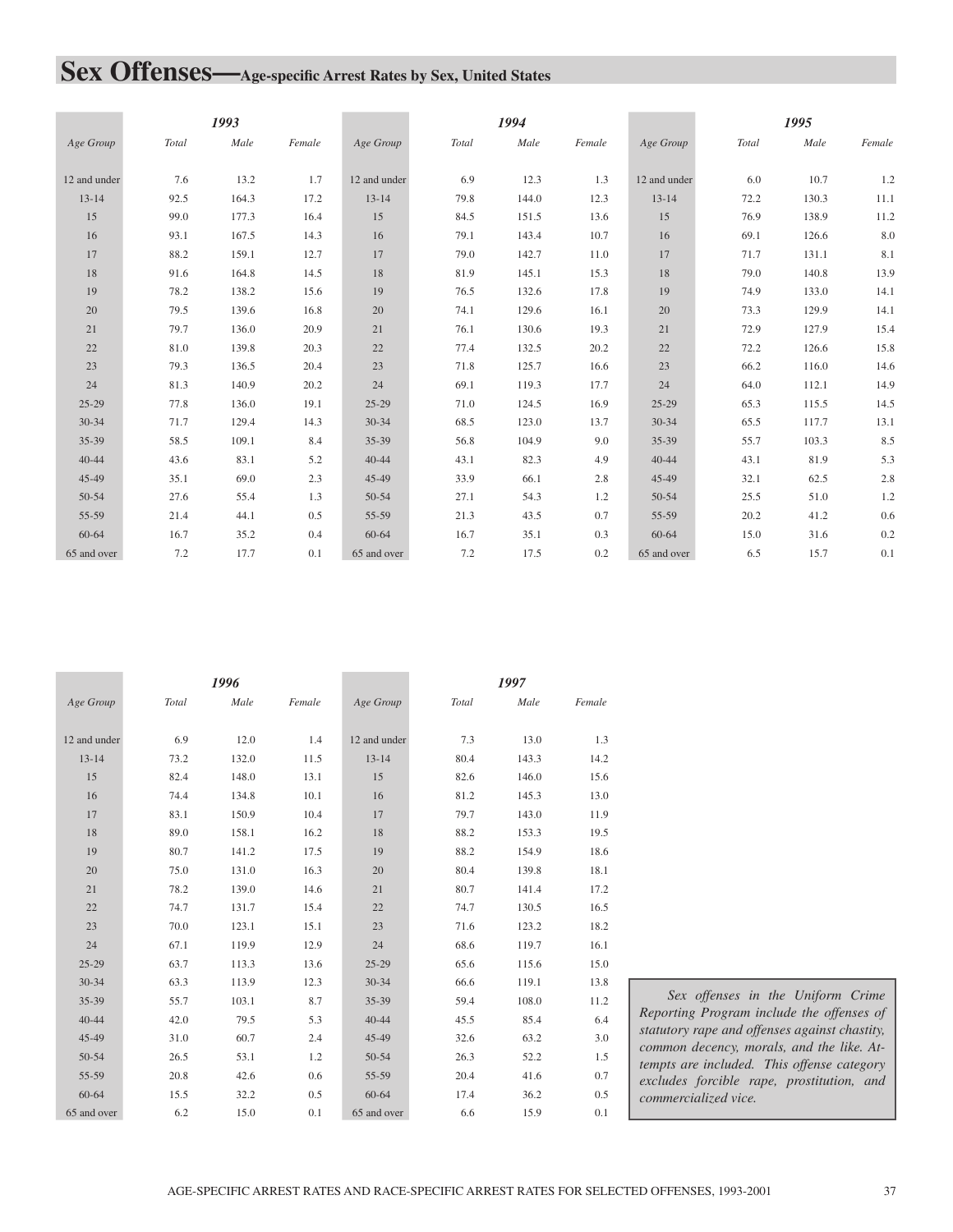# **Sex Offenses—Age-specific Arrest Rates by Sex, United States—Continued**

|              | 1998  |       |        |              | 1999  |       |         |  |
|--------------|-------|-------|--------|--------------|-------|-------|---------|--|
| Age Group    | Total | Male  | Female | Age Group    | Total | Male  | Female  |  |
|              |       |       |        |              |       |       |         |  |
| 12 and under | 6.4   | 11.4  | 1.1    | 12 and under | 6.5   | 11.6  | 1.1     |  |
| $13 - 14$    | 67.8  | 123.3 | 9.4    | $13 - 14$    | 67.4  | 122.2 | 9.8     |  |
| 15           | 70.0  | 126.3 | 10.4   | 15           | 74.8  | 134.8 | 11.2    |  |
| 16           | 67.9  | 123.1 | 9.3    | 16           | 67.1  | 120.9 | 9.8     |  |
| 17           | 72.4  | 131.1 | 9.7    | 17           | 68.9  | 125.1 | 8.7     |  |
| 18           | 85.5  | 150.3 | 17.3   | 18           | 82.1  | 149.4 | 11.2    |  |
| 19           | 85.8  | 151.1 | 17.6   | 19           | 79.7  | 144.7 | 12.0    |  |
| 20           | 85.2  | 151.2 | 16.3   | 20           | 79.0  | 143.9 | 11.0    |  |
| 21           | 75.5  | 133.2 | 15.2   | 21           | 76.9  | 137.5 | 13.4    |  |
| 22           | 73.2  | 127.3 | 16.8   | 22           | 67.7  | 120.4 | 12.7    |  |
| 23           | 68.2  | 121.1 | 13.3   | 23           | 63.9  | 113.7 | 12.0    |  |
| 24           | 67.6  | 121.3 | 12.3   | 24           | 60.3  | 109.4 | 9.4     |  |
| $25 - 29$    | 59.8  | 106.1 | 12.8   | $25 - 29$    | 54.7  | 98.9  | 9.6     |  |
| 30-34        | 63.1  | 114.4 | 11.4   | 30-34        | 56.4  | 103.1 | 9.1     |  |
| 35-39        | 56.1  | 102.7 | 9.9    | 35-39        | 53.8  | 100.0 | 7.9     |  |
| $40 - 44$    | 44.7  | 84.0  | 6.2    | $40 - 44$    | 41.6  | 78.7  | 5.2     |  |
| 45-49        | 33.2  | 64.7  | 2.7    | 45-49        | 32.1  | 62.6  | 2.5     |  |
| 50-54        | 25.3  | 50.3  | 1.3    | $50 - 54$    | 24.3  | 48.4  | 1.2     |  |
| 55-59        | 20.7  | 42.4  | 0.5    | 55-59        | 19.9  | 40.2  | $1.0\,$ |  |
| $60 - 64$    | 15.8  | 33.1  | 0.2    | $60 - 64$    | 14.5  | 30.2  | 0.3     |  |
| 65 and over  | 6.2   | 15.0  | 0.1    | 65 and over  | 6.2   | 15.0  | 0.1     |  |

|              |       | <b>2000</b> |        |              |       |       |         |  |  |
|--------------|-------|-------------|--------|--------------|-------|-------|---------|--|--|
| Age Group    | Total | Male        | Female | Age Group    | Total | Male  | Female  |  |  |
| 12 and under | 6.5   | 11.7        | 1.1    | 12 and under | 7.5   | 13.4  | 1.2     |  |  |
| $13 - 14$    | 72.7  | 132.9       | 9.3    | $13 - 14$    | 77.3  | 140.7 | 10.7    |  |  |
| 15           | 73.4  | 132.0       | 11.5   | 15           | 73.3  | 130.9 | 12.7    |  |  |
| 16           | 66.9  | 120.5       | 10.0   | 16           | 67.4  | 121.8 | 10.0    |  |  |
| 17           | 68.7  | 125.9       | 7.4    | 17           | 70.2  | 127.0 | 10.1    |  |  |
| 18           | 80.6  | 147.3       | 10.4   | 18           | 79.5  | 142.6 | 12.1    |  |  |
| 19           | 83.3  | 150.4       | 13.4   | 19           | 78.6  | 140.5 | 13.3    |  |  |
| 20           | 79.2  | 142.9       | 12.5   | 20           | 74.5  | 132.1 | 14.3    |  |  |
| 21           | 77.9  | 140.1       | 12.6   | 21           | 71.2  | 127.4 | 12.4    |  |  |
| 22           | 65.7  | 115.7       | 13.5   | 22           | 66.9  | 119.2 | 12.0    |  |  |
| 23           | 64.5  | 114.9       | 11.8   | 23           | 61.0  | 107.4 | 12.4    |  |  |
| 24           | 61.6  | 110.9       | 10.5   | 24           | 58.4  | 103.6 | 11.2    |  |  |
| $25 - 29$    | 53.8  | 97.2        | 9.5    | $25 - 29$    | 50.0  | 89.3  | 9.6     |  |  |
| $30 - 34$    | 54.4  | 98.4        | 9.9    | $30 - 34$    | 50.5  | 91.6  | $8.8\,$ |  |  |
| 35-39        | 52.3  | 96.5        | 8.3    | 35-39        | 49.3  | 89.4  | 9.2     |  |  |
| $40 - 44$    | 42.1  | 79.0        | 5.8    | $40 - 44$    | 39.8  | 74.6  | 5.5     |  |  |
| 45-49        | 30.5  | 59.0        | 2.8    | 45-49        | 29.8  | 56.9  | 3.5     |  |  |
| 50-54        | 21.8  | 43.5        | 1.0    | 50-54        | 21.5  | 42.8  | 1.1     |  |  |
| 55-59        | 19.2  | 39.0        | 0.7    | 55-59        | 16.6  | 33.7  | 0.5     |  |  |
| $60 - 64$    | 14.9  | 31.2        | 0.2    | $60 - 64$    | 14.0  | 29.1  | 0.3     |  |  |
| 65 and over  | 5.9   | 14.0        | 0.2    | 65 and over  | 5.1   | 12.3  | 0.1     |  |  |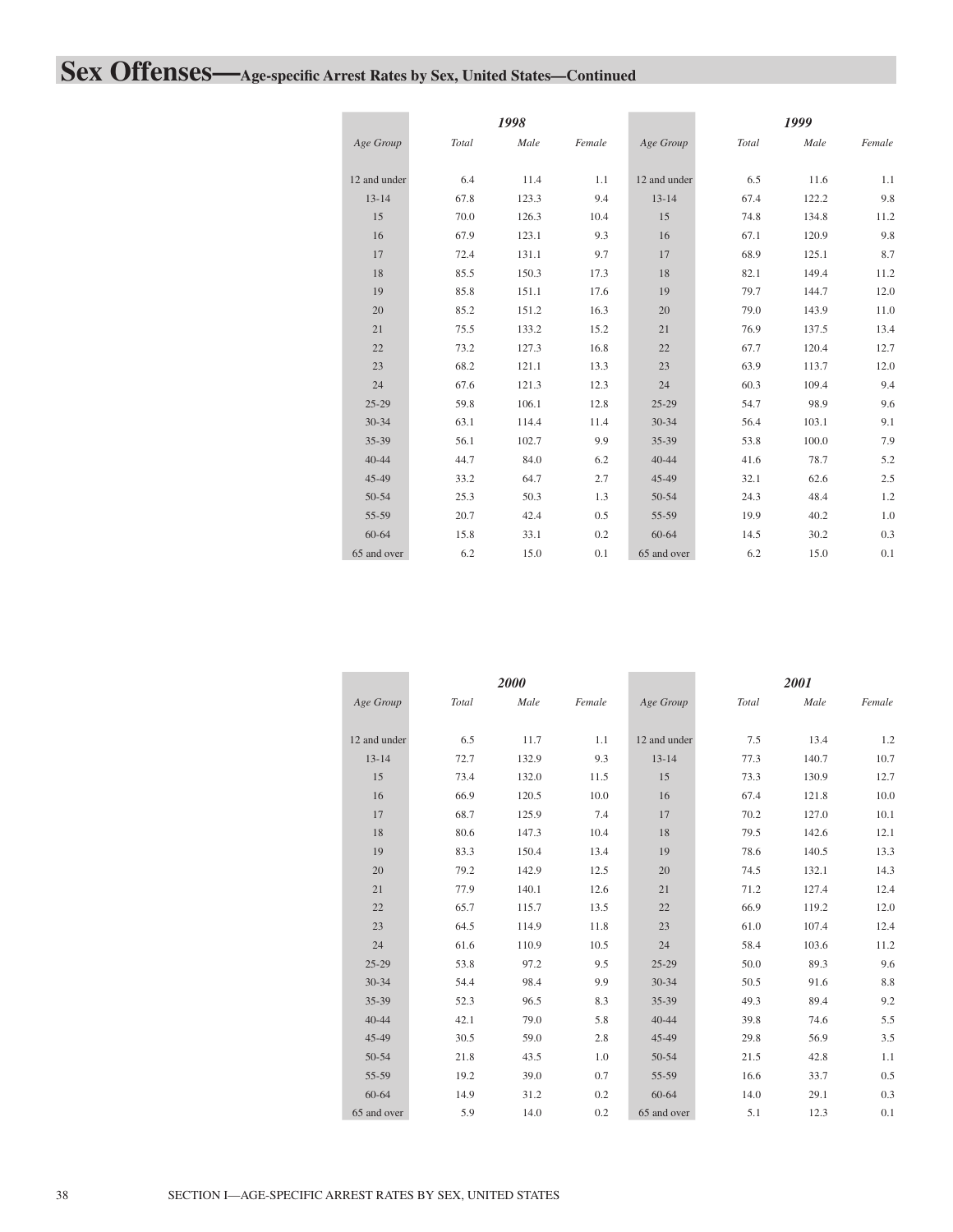## **Gambling—Age-specific Arrest Rates by Sex, United States**

|              |       | 1993 |        |              |       | 1994 |        |              |       | 1995 |        |
|--------------|-------|------|--------|--------------|-------|------|--------|--------------|-------|------|--------|
| Age Group    | Total | Male | Female | Age Group    | Total | Male | Female | Age Group    | Total | Male | Female |
| 12 and under | 0.1   | 0.2  | a      | 12 and under | 0.1   | 0.1  | a      | 12 and under | 0.1   | 0.2  | a      |
| $13 - 14$    | 5.3   | 9.7  | 0.6    | $13 - 14$    | 3.6   | 6.7  | 0.3    | $13 - 14$    | 4.8   | 9.0  | 0.4    |
| 15           | 15.1  | 28.8 | 0.6    | 15           | 10.3  | 19.1 | 1.1    | 15           | 13.6  | 25.8 | 0.6    |
| 16           | 21.6  | 40.7 | 1.2    | 16           | 15.0  | 27.5 | 1.8    | 16           | 21.9  | 41.1 | 1.4    |
| 17           | 25.6  | 47.9 | 1.9    | 17           | 18.6  | 34.6 | 1.5    | 17           | 28.2  | 53.3 | 1.2    |
| 18           | 27.8  | 51.6 | 2.8    | 18           | 19.6  | 36.1 | 2.3    | 18           | 28.8  | 53.5 | 2.7    |
| 19           | 21.9  | 41.1 | 2.0    | 19           | 18.9  | 34.8 | 2.3    | 19           | 28.3  | 52.9 | 2.6    |
| 20           | 20.1  | 37.6 | 1.9    | 20           | 19.1  | 35.3 | 2.2    | $20\,$       | 28.0  | 50.4 | 4.6    |
| 21           | 18.5  | 33.4 | 2.9    | 21           | 16.6  | 29.5 | 3.2    | 21           | 21.2  | 38.6 | 2.9    |
| 22           | 15.1  | 27.3 | 2.5    | 22           | 13.4  | 24.1 | 2.3    | $22\,$       | 21.6  | 38.6 | 3.9    |
| 23           | 14.4  | 25.5 | 3.0    | 23           | 13.9  | 23.8 | 3.9    | 23           | 18.7  | 32.0 | 4.9    |
| 24           | 12.3  | 21.2 | 3.1    | 24           | 12.4  | 21.1 | 3.4    | 24           | 15.9  | 27.8 | 3.7    |
| $25 - 29$    | 11.7  | 19.6 | 3.7    | $25-29$      | 11.3  | 18.8 | 3.8    | $25 - 29$    | 13.7  | 22.7 | 4.6    |
| $30 - 34$    | 9.6   | 15.8 | 3.3    | $30 - 34$    | 10.5  | 17.0 | 4.0    | $30 - 34$    | 11.7  | 18.5 | 4.8    |
| $35 - 39$    | 9.9   | 16.5 | 3.5    | 35-39        | 10.2  | 16.1 | 4.3    | $35-39$      | 11.2  | 17.8 | 4.6    |
| $40 - 44$    | 9.8   | 16.3 | 3.4    | $40 - 44$    | 10.0  | 16.2 | 4.0    | $40 - 44$    | 9.7   | 15.7 | 3.9    |
| 45-49        | 10.0  | 17.1 | 3.3    | 45-49        | 9.0   | 14.9 | 3.3    | 45-49        | 10.1  | 16.7 | 3.6    |
| 50-54        | 10.6  | 18.1 | 3.6    | 50-54        | 9.2   | 15.5 | 3.2    | $50 - 54$    | 8.1   | 13.8 | 2.6    |
| 55-59        | 9.2   | 16.6 | 2.4    | 55-59        | 8.3   | 14.7 | 2.4    | 55-59        | 8.8   | 15.4 | 2.7    |
| 60-64        | 7.4   | 14.1 | 1.4    | 60-64        | 7.5   | 14.0 | 1.7    | 60-64        | 6.2   | 11.9 | 1.2    |
| 65 and over  | 2.7   | 5.9  | 0.4    | 65 and over  | 2.3   | 5.0  | 0.4    | 65 and over  | 2.0   | 4.5  | 0.3    |

|              | 1996  |      |        |              | 1997  |      |        |  |  |
|--------------|-------|------|--------|--------------|-------|------|--------|--|--|
| Age Group    | Total | Male | Female | Age Group    | Total | Male | Female |  |  |
|              |       |      |        |              |       |      |        |  |  |
| 12 and under | 0.1   | 0.2  | a      | 12 and under | 0.1   | 0.2  | a      |  |  |
| $13 - 14$    | 4.5   | 8.5  | 0.4    | $13 - 14$    | 4.3   | 7.9  | 0.4    |  |  |
| 15           | 15.0  | 28.2 | 1.1    | 15           | 13.0  | 24.4 | 0.9    |  |  |
| 16           | 24.1  | 45.8 | 1.2    | 16           | 22.0  | 41.5 | 1.3    |  |  |
| 17           | 32.1  | 60.3 | 1.9    | 17           | 31.5  | 58.7 | 2.4    |  |  |
| 18           | 32.5  | 60.4 | 3.2    | 18           | 37.0  | 70.2 | 1.9    |  |  |
| 19           | 31.1  | 57.7 | 3.3    | 19           | 34.6  | 64.9 | 2.9    |  |  |
| 20           | 27.0  | 49.0 | 4.1    | 20           | 31.4  | 57.6 | 4.0    |  |  |
| 21           | 24.4  | 44.3 | 3.5    | 21           | 26.6  | 48.7 | 3.5    |  |  |
| 22           | 21.0  | 37.4 | 4.0    | 22           | 26.5  | 48.0 | 4.0    |  |  |
| 23           | 16.9  | 30.0 | 3.3    | 23           | 22.4  | 40.9 | 3.2    |  |  |
| 24           | 17.8  | 31.9 | 3.3    | 24           | 20.7  | 37.3 | 3.7    |  |  |
| $25 - 29$    | 13.2  | 21.6 | 4.7    | $25 - 29$    | 15.6  | 27.0 | 4.0    |  |  |
| $30 - 34$    | 11.4  | 18.2 | 4.5    | $30 - 34$    | 11.8  | 19.8 | 3.9    |  |  |
| 35-39        | 9.9   | 15.4 | 4.5    | 35-39        | 10.2  | 16.1 | 4.4    |  |  |
| $40 - 44$    | 9.1   | 14.5 | 3.8    | $40 - 44$    | 10.4  | 16.3 | 4.5    |  |  |
| $45 - 49$    | 8.4   | 14.0 | 3.1    | 45-49        | 10.5  | 16.8 | 4.4    |  |  |
| 50-54        | 8.6   | 14.5 | 3.1    | 50-54        | 9.6   | 16.2 | 3.2    |  |  |
| 55-59        | 7.7   | 13.5 | 2.3    | 55-59        | 9.4   | 16.5 | 2.8    |  |  |
| $60 - 64$    | 6.7   | 12.3 | 1.6    | 60-64        | 7.8   | 14.6 | 1.6    |  |  |
| 65 and over  | 2.2   | 4.7  | 0.4    | 65 and over  | 2.1   | 4.7  | 0.4    |  |  |

*The offense of gambling, by Uniform Crime Reporting definition, is the promoting, permitting, or engaging in illegal gambling. This includes bookmaking (both horse and sport book), numbers and lottery, and all other illegal gambling.*

a Rate is less than 0.05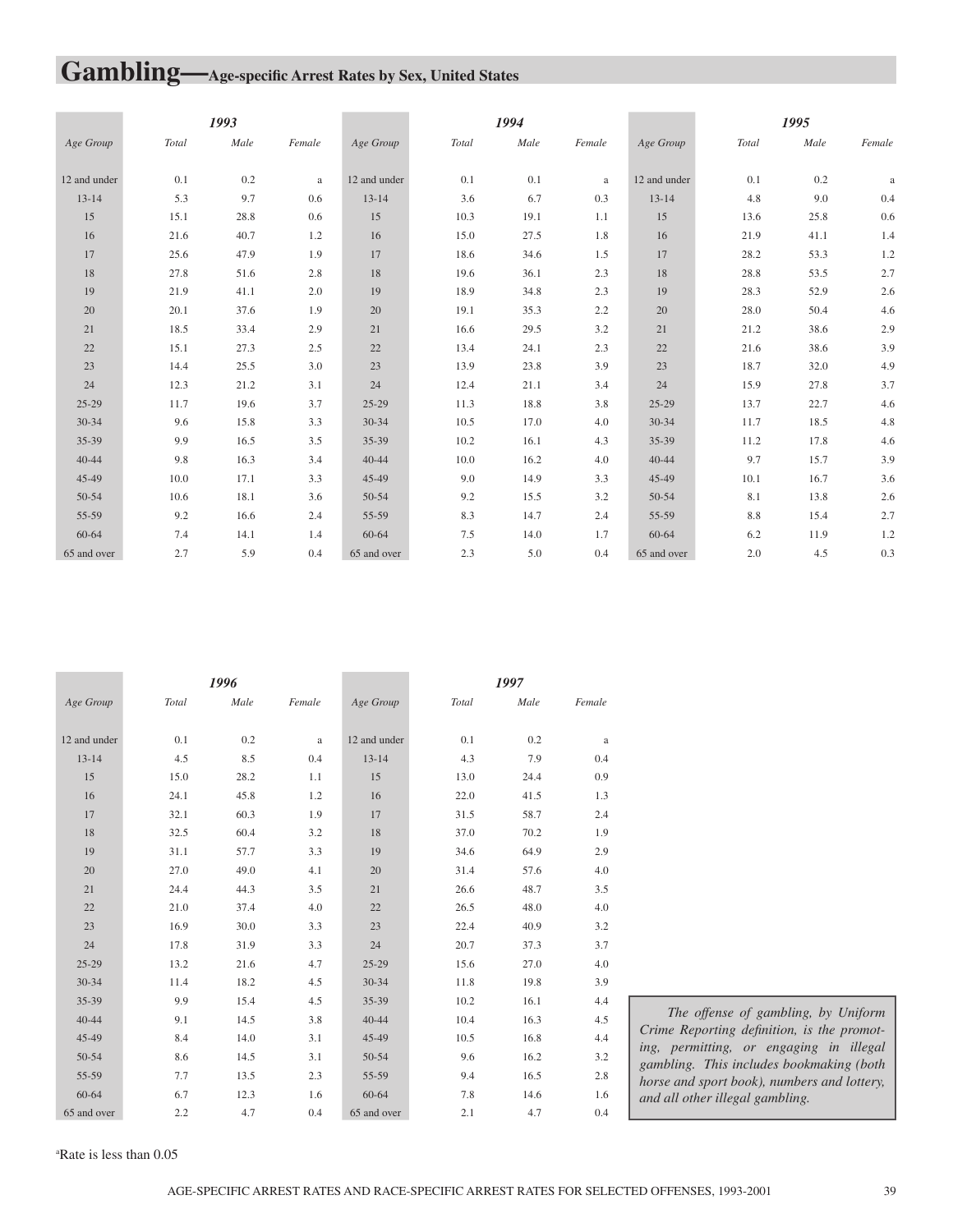## **Gambling—Age-specific Arrest Rates by Sex, United States—Continued**

|              |       | 1998 |        |              |       | 1999 |          |
|--------------|-------|------|--------|--------------|-------|------|----------|
| Age Group    | Total | Male | Female | Age Group    | Total | Male | Female   |
| 12 and under | 0.1   | 0.1  | a      | 12 and under | 0.1   | 0.1  | $\rm{a}$ |
| $13 - 14$    | 3.1   | 5.8  | 0.2    | $13 - 14$    | 2.0   | 3.6  | $0.2\,$  |
|              |       |      |        |              |       |      |          |
| 15           | 8.9   | 16.8 | 0.6    | 15           | 7.7   | 14.0 | $1.0\,$  |
| 16           | 14.3  | 27.2 | 0.6    | 16           | 12.0  | 22.5 | $0.8\,$  |
| 17           | 20.8  | 39.1 | 1.1    | 17           | 20.1  | 37.6 | 1.3      |
| 18           | 26.8  | 50.9 | 1.5    | 18           | 24.3  | 45.4 | 2.0      |
| 19           | 24.5  | 46.3 | 1.8    | 19           | 23.6  | 44.4 | 1.9      |
| 20           | 25.5  | 46.9 | 3.1    | 20           | 21.8  | 40.0 | 2.7      |
| 21           | 21.5  | 39.7 | 2.4    | 21           | 21.4  | 39.6 | 2.3      |
| 22           | 22.5  | 42.0 | 2.1    | 22           | 19.1  | 35.3 | 2.1      |
| 23           | 19.5  | 36.0 | 2.5    | 23           | 16.1  | 29.8 | 1.9      |
| 24           | 19.2  | 35.1 | 2.8    | 24           | 16.4  | 31.1 | 1.3      |
| $25-29$      | 12.7  | 21.8 | 3.4    | $25 - 29$    | 10.1  | 17.9 | 2.2      |
| $30 - 34$    | 9.3   | 15.7 | 2.7    | $30 - 34$    | 8.0   | 12.9 | 2.9      |
| 35-39        | 9.2   | 14.8 | 3.6    | 35-39        | 6.9   | 11.1 | 2.7      |
| $40 - 44$    | 7.9   | 12.9 | 3.0    | $40 - 44$    | 6.8   | 10.9 | 2.7      |
| 45-49        | 9.7   | 15.4 | 4.1    | 45-49        | 8.6   | 12.9 | 4.4      |
| 50-54        | 7.8   | 13.1 | 2.8    | $50 - 54$    | 6.3   | 10.6 | 2.1      |
| 55-59        | 7.3   | 12.5 | 2.4    | 55-59        | 6.3   | 10.4 | 2.5      |
| 60-64        | 6.6   | 12.1 | 1.7    | $60 - 64$    | 5.3   | 9.8  | 1.1      |
| 65 and over  | 2.0   | 4.3  | 0.5    | 65 and over  | 2.1   | 4.4  | 0.5      |

|              |          | 2000 |          |              | 2001  |      |             |  |
|--------------|----------|------|----------|--------------|-------|------|-------------|--|
| Age Group    | Total    | Male | Female   | Age Group    | Total | Male | Female      |  |
|              |          |      |          |              |       |      |             |  |
| 12 and under | $\rm{a}$ | 0.1  | $\rm{a}$ | 12 and under | a     | 0.1  | $\mathbf b$ |  |
| $13 - 14$    | 3.2      | 5.9  | 0.4      | $13 - 14$    | 2.4   | 4.1  | 0.5         |  |
| 15           | 7.4      | 14.0 | 0.5      | 15           | 7.4   | 14.0 | 0.4         |  |
| 16           | 14.4     | 27.2 | 0.8      | 16           | 11.6  | 22.0 | 0.5         |  |
| 17           | 16.4     | 30.1 | 1.7      | 17           | 18.3  | 34.6 | $1.0\,$     |  |
| 18           | 19.5     | 36.5 | 1.5      | 18           | 20.3  | 37.9 | 1.6         |  |
| 19           | 22.0     | 40.9 | 2.2      | 19           | 20.6  | 37.6 | 2.5         |  |
| 20           | 21.5     | 39.6 | 2.6      | 20           | 20.9  | 38.4 | 2.5         |  |
| 21           | 20.1     | 36.5 | 2.9      | 21           | 20.7  | 38.2 | 2.3         |  |
| 22           | 17.7     | 33.2 | 1.5      | 22           | 19.2  | 35.5 | 2.2         |  |
| 23           | 16.1     | 29.7 | 2.1      | 23           | 20.1  | 36.3 | 3.0         |  |
| 24           | 16.4     | 30.1 | 2.3      | 24           | 17.1  | 31.8 | 1.7         |  |
| $25-29$      | 10.3     | 18.5 | 1.9      | $25 - 29$    | 10.4  | 18.7 | 1.8         |  |
| $30 - 34$    | 7.5      | 12.6 | 2.4      | $30 - 34$    | 8.3   | 14.2 | 2.2         |  |
| 35-39        | 6.4      | 10.3 | 2.4      | 35-39        | 6.9   | 11.4 | 2.3         |  |
| $40 - 44$    | 6.1      | 9.4  | 2.8      | $40 - 44$    | 6.8   | 10.7 | 3.0         |  |
| 45-49        | 6.3      | 10.4 | 2.3      | 45-49        | 5.6   | 9.0  | 2.3         |  |
| 50-54        | 7.2      | 11.9 | 2.7      | 50-54        | 6.5   | 11.6 | 1.7         |  |
| 55-59        | 6.1      | 10.6 | 1.9      | 55-59        | 4.7   | 8.2  | 1.4         |  |
| $60 - 64$    | 6.0      | 10.9 | 1.6      | $60 - 64$    | 4.8   | 8.5  | 1.5         |  |
| 65 and over  | 2.0      | 4.4  | 0.4      | 65 and over  | 1.7   | 3.6  | 0.3         |  |

a Rate is less than 0.05 b Zero reported arrests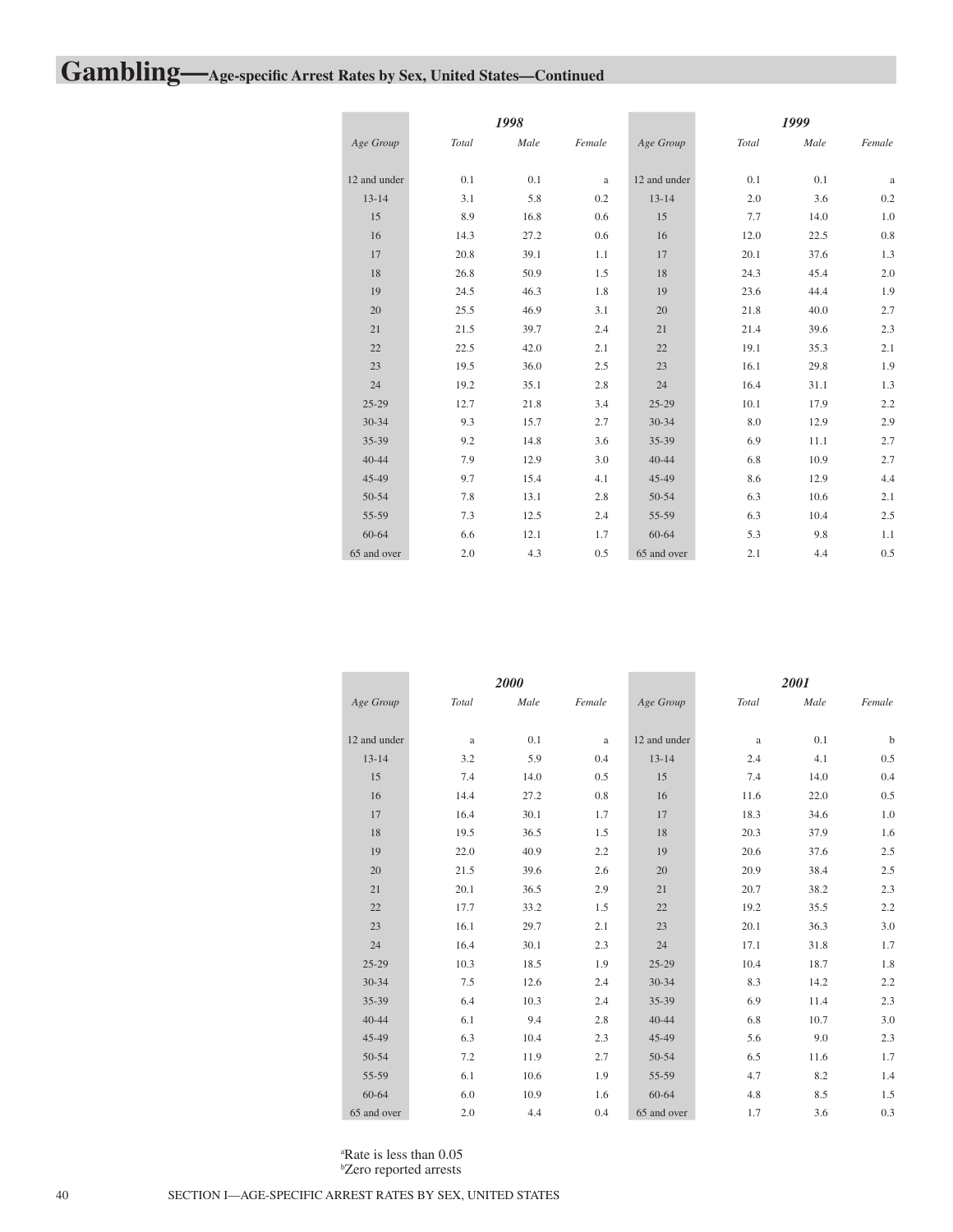## **Drug Abuse Violations—Age-specific Arrest Rates by Sex, United States**

|              |         | 1993    |        |              |         | 1994    |        |              |         | 1995    |        |
|--------------|---------|---------|--------|--------------|---------|---------|--------|--------------|---------|---------|--------|
| Age Group    | Total   | Male    | Female | Age Group    | Total   | Male    | Female | Age Group    | Total   | Male    | Female |
|              |         |         |        |              |         |         |        |              |         |         |        |
| 12 and under | 4.3     | 6.8     | 1.7    | 12 and under | 6.4     | 10.0    | 2.7    | 12 and under | 7.9     | 12.1    | 3.5    |
| $13 - 14$    | 237.2   | 391.5   | 75.1   | $13 - 14$    | 322.3   | 519.1   | 115.3  | $13 - 14$    | 396.9   | 635.4   | 146.2  |
| 15           | 633.0   | 1,094.7 | 146.6  | 15           | 833.9   | 1,415.1 | 219.1  | 15           | 1,023.5 | 1,727.2 | 279.4  |
| 16           | 1,015.6 | 1,786.1 | 198.6  | 16           | 1.304.7 | 2,266.0 | 282.7  | 16           | 1,591.7 | 2,756.2 | 352.5  |
| 17           | 1,331.4 | 2,347.5 | 249.5  | 17           | 1,713.5 | 3,001.6 | 337.0  | 17           | 2,088.9 | 3,642.7 | 427.3  |
| 18           | 1,788.1 | 3,155.4 | 350.6  | 18           | 2,227.7 | 3,920.0 | 446.2  | 18           | 2,564.9 | 4,492.3 | 534.2  |
| 19           | 1,683.4 | 2,960.4 | 351.7  | 19           | 2,023.7 | 3,566.1 | 413.1  | 19           | 2,331.1 | 4,089.2 | 495.4  |
| 20           | 1,598.6 | 2,787.8 | 357.2  | 20           | 1,846.2 | 3,216.3 | 415.2  | 20           | 2,051.7 | 3,581.4 | 449.8  |
| 21           | 1,478.0 | 2,537.1 | 372.6  | 21           | 1,721.9 | 2,968.9 | 422.0  | 21           | 1,891.6 | 3,276.0 | 445.3  |
| 22           | 1,420.6 | 2,427.2 | 379.1  | 22           | 1,572.8 | 2,683.9 | 419.4  | 22           | 1,769.0 | 3,028.2 | 460.7  |
| 23           | 1,377.2 | 2,318.7 | 406.7  | 23           | 1,467.5 | 2,471.3 | 436.4  | 23           | 1,588.6 | 2,683.7 | 457.7  |
| 24           | 1,271.7 | 2,108.5 | 412.9  | 24           | 1,396.6 | 2,308.8 | 461.6  | 24           | 1,474.1 | 2,458.2 | 469.0  |
| $25 - 29$    | 1,144.7 | 1,858.2 | 425.9  | $25-29$      | 1,221.9 | 1,961.5 | 472.8  | $25 - 29$    | 1,288.7 | 2,078.4 | 488.1  |
| $30 - 34$    | 915.8   | 1,457.5 | 377.1  | $30 - 34$    | 1,029.8 | 1,609.9 | 447.4  | $30 - 34$    | 1,101.7 | 1,705.3 | 495.1  |
| 35-39        | 652.8   | 1,045.9 | 264.0  | 35-39        | 762.0   | 1,209.9 | 318.3  | 35-39        | 860.0   | 1,349.7 | 374.3  |
| $40 - 44$    | 395.2   | 656.7   | 140.0  | $40 - 44$    | 472.3   | 780.7   | 171.5  | $40 - 44$    | 544.5   | 888.0   | 209.2  |
| 45-49        | 201.3   | 345.3   | 62.4   | $45 - 49$    | 244.4   | 418.6   | 76.3   | $45 - 49$    | 291.1   | 496.9   | 92.3   |
| $50 - 54$    | 107.4   | 190.6   | 28.7   | 50-54        | 121.0   | 214.1   | 32.5   | $50 - 54$    | 140.0   | 248.8   | 36.4   |
| 55-59        | 53.2    | 97.3    | 12.5   | 55-59        | 59.5    | 109.8   | 12.9   | 55-59        | 69.2    | 126.7   | 15.9   |
| $60 - 64$    | 26.1    | 48.7    | 6.2    | $60 - 64$    | 28.3    | 52.9    | 6.4    | $60 - 64$    | 33.5    | 63.7    | 6.5    |
| 65 and over  | 6.4     | 13.7    | 1.4    | 65 and over  | 7.0     | 15.2    | 1.4    | 65 and over  | 7.7     | 16.5    | 1.6    |

|              | 1996    |         |        |              | 1997    |         |        |  |  |
|--------------|---------|---------|--------|--------------|---------|---------|--------|--|--|
| Age Group    | Total   | Male    | Female | Age Group    | Total   | Male    | Female |  |  |
|              |         |         |        |              |         |         |        |  |  |
| 12 and under | 8.9     | 13.7    | 3.8    | 12 and under | 9.3     | 14.2    | 4.1    |  |  |
| $13 - 14$    | 419.2   | 663.4   | 162.6  | $13 - 14$    | 423.9   | 674.4   | 160.6  |  |  |
| 15           | 1,055.0 | 1,776.2 | 292.1  | 15           | 1,042.9 | 1,741.8 | 304.1  |  |  |
| 16           | 1,606.5 | 2,749.0 | 391.5  | 16           | 1,691.7 | 2,893.5 | 413.9  |  |  |
| 17           | 2,214.7 | 3,836.3 | 478.1  | 17           | 2,272.2 | 3,901.0 | 528.7  |  |  |
| 18           | 2,717.0 | 4,738.2 | 586.5  | 18           | 2,914.5 | 5,027.1 | 685.2  |  |  |
| 19           | 2,429.0 | 4,250.7 | 526.8  | 19           | 2,667.0 | 4,627.3 | 620.5  |  |  |
| 20           | 2,138.3 | 3,721.0 | 481.4  | 20           | 2,358.2 | 4,076.4 | 559.8  |  |  |
| 21           | 1,890.3 | 3,270.9 | 446.4  | 21           | 2,122.5 | 3,654.0 | 520.3  |  |  |
| 22           | 1,729.5 | 2,964.8 | 444.6  | 22           | 1,869.8 | 3,186.9 | 496.6  |  |  |
| 23           | 1,595.0 | 2,706.3 | 447.0  | 23           | 1,726.5 | 2,932.7 | 477.7  |  |  |
| 24           | 1,434.6 | 2,411.8 | 431.8  | 24           | 1,569.6 | 2,636.8 | 473.2  |  |  |
| $25 - 29$    | 1,209.2 | 1,959.5 | 448.8  | $25 - 29$    | 1,295.5 | 2,098.2 | 481.3  |  |  |
| 30-34        | 1,039.0 | 1,599.0 | 475.5  | 30-34        | 1,118.9 | 1,718.3 | 515.7  |  |  |
| 35-39        | 843.5   | 1,309.2 | 381.2  | 35-39        | 929.1   | 1,427.5 | 433.9  |  |  |
| $40 - 44$    | 559.9   | 896.7   | 230.7  | $40 - 44$    | 632.3   | 1,007.7 | 264.9  |  |  |
| 45-49        | 304.3   | 517.1   | 98.8   | 45-49        | 350.0   | 587.7   | 120.5  |  |  |
| 50-54        | 146.6   | 258.6   | 39.9   | 50-54        | 164.1   | 289.0   | 44.8   |  |  |
| 55-59        | 74.7    | 136.3   | 17.4   | 55-59        | 81.8    | 149.5   | 18.9   |  |  |
| 60-64        | 35.0    | 66.3    | 7.1    | $60 - 64$    | 38.8    | 72.8    | 8.3    |  |  |
| 65 and over  | 7.9     | 17.1    | 1.5    | 65 and over  | 8.1     | 17.4    | 1.6    |  |  |

*Drug abuse violations, defined by the Uniform Crime Reporting Program, are violations of state and/or local offenses relating to the unlawful possession, sale, use, growing, and manufacturing of narcotic drugs. The following drug categories are specified: opium or cocaine and their derivatives (morphine, heroin, codeine); marijuana; synthetic narcotics—manufactured narcotics that can cause true addiction (demerol, methadone); and dangerous nonnarcotic drugs (barbiturates, benzedrine).*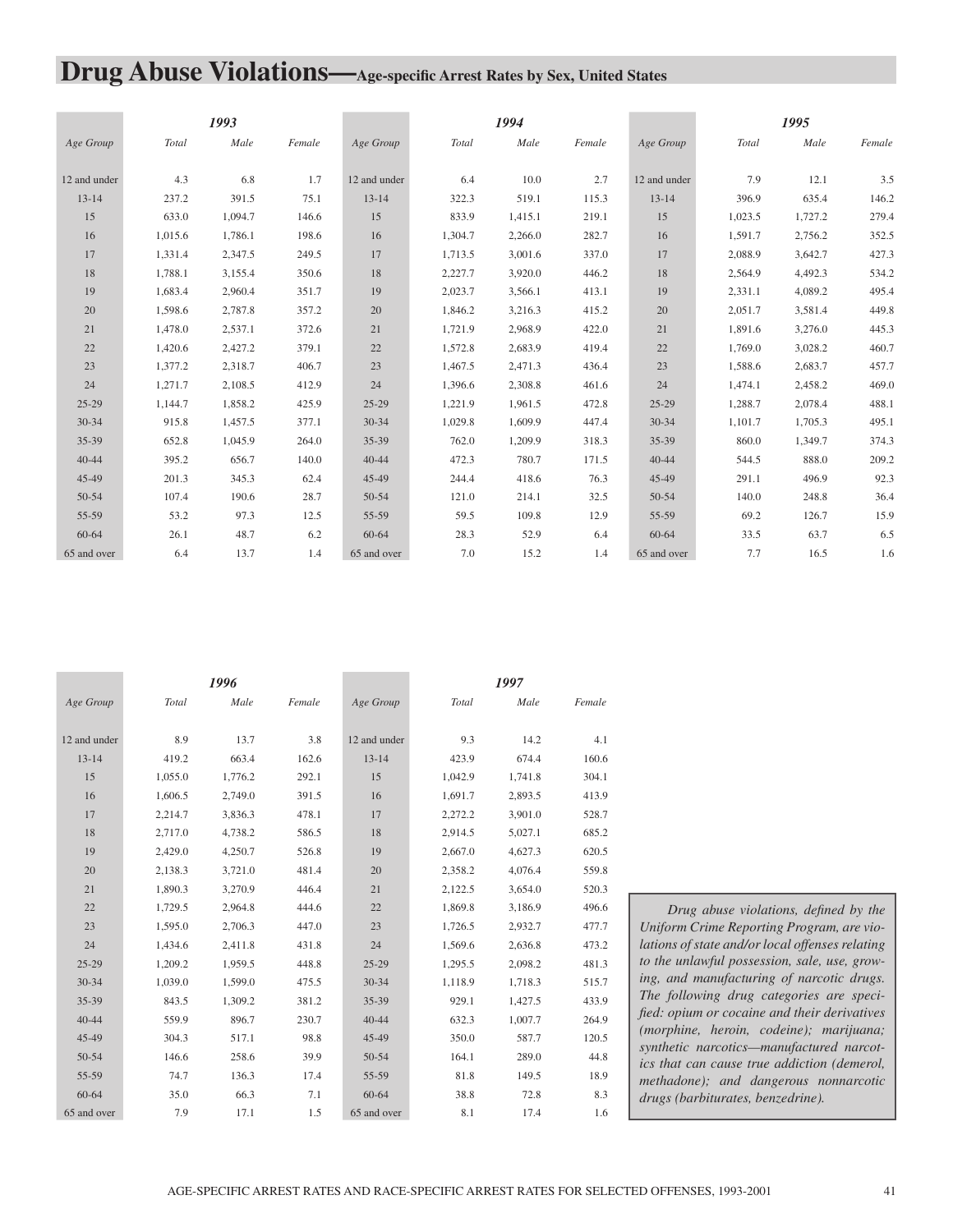# **Drug Abuse Violations—Age-specific Arrest Rates by Sex, United States—Continued**

|              |         | 1998    |        |              |         | 1999    |        |
|--------------|---------|---------|--------|--------------|---------|---------|--------|
| Age Group    | Total   | Male    | Female | Age Group    | Total   | Male    | Female |
| 12 and under | 8.2     | 12.6    | 3.5    | 12 and under | 8.0     | 12.4    | 3.4    |
| $13 - 14$    | 379.7   | 603.8   | 144.1  | $13 - 14$    | 356.5   | 561.8   | 140.6  |
| 15           | 995.4   | 1,658.3 | 294.3  | 15           | 933.0   | 1,545.1 | 285.4  |
|              |         |         |        |              |         |         |        |
| 16           | 1,613.4 | 2,737.8 | 418.7  | 16           | 1,508.7 | 2,546.5 | 405.8  |
| 17           | 2,266.5 | 3,885.5 | 533.5  | 17           | 2,103.3 | 3,574.2 | 529.7  |
| 18           | 2,884.4 | 4,965.3 | 690.3  | 18           | 2,834.4 | 4,868.4 | 690.0  |
| 19           | 2,744.0 | 4,750.5 | 648.3  | 19           | 2,669.9 | 4,612.4 | 643.2  |
| 20           | 2,469.9 | 4,245.7 | 611.7  | 20           | 2,428.3 | 4,171.1 | 601.6  |
| 21           | 2,169.8 | 3,722.1 | 546.8  | 21           | 2,196.8 | 3,758.9 | 561.3  |
| 22           | 1,942.0 | 3,323.7 | 499.5  | 22           | 1,940.2 | 3,307.6 | 511.8  |
| 23           | 1,710.0 | 2,911.9 | 461.8  | 23           | 1,722.4 | 2,916.3 | 478.6  |
| 24           | 1,577.9 | 2,655.2 | 468.2  | 24           | 1,533.0 | 2,585.7 | 443.8  |
| $25 - 29$    | 1,275.4 | 2,075.4 | 463.3  | $25-29$      | 1,210.5 | 1,977.6 | 428.8  |
| $30 - 34$    | 1,115.8 | 1,714.6 | 512.7  | $30 - 34$    | 1,039.5 | 1,596.8 | 476.5  |
| 35-39        | 964.1   | 1,470.5 | 461.0  | 35-39        | 915.3   | 1,387.2 | 446.0  |
| $40 - 44$    | 681.9   | 1,076.6 | 294.8  | $40 - 44$    | 670.6   | 1,046.5 | 301.4  |
| 45-49        | 392.5   | 654.5   | 139.3  | 45-49        | 394.7   | 649.3   | 148.2  |
| 50-54        | 184.9   | 321.6   | 54.2   | 50-54        | 191.4   | 331.2   | 57.5   |
| 55-59        | 88.1    | 159.6   | 21.5   | 55-59        | 89.7    | 161.1   | 23.1   |
| $60 - 64$    | 41.4    | 78.8    | 7.6    | $60 - 64$    | 41.8    | 77.9    | 9.0    |
| 65 and over  | 8.7     | 19.0    | 1.6    | 65 and over  | 10.0    | 21.5    | 2.0    |

|              |         | <b>2000</b> |        |              |         | 2001    |        |
|--------------|---------|-------------|--------|--------------|---------|---------|--------|
| Age Group    | Total   | Male        | Female | Age Group    | Total   | Male    | Female |
| 12 and under | 7.8     | 12.0        | 3.4    | 12 and under | 8.9     | 13.4    | 4.2    |
| $13 - 14$    | 370.8   | 580.2       | 150.6  | $13 - 14$    | 368.1   | 566.1   | 160.2  |
| 15           | 928.3   | 1,527.8     | 294.9  | 15           | 910.0   | 1,489.3 | 300.3  |
| 16           | 1,476.4 | 2,485.6     | 403.2  | 16           | 1,439.6 | 2,415.1 | 409.5  |
| 17           | 2,113.6 | 3,591.4     | 532.4  | 17           | 1,965.3 | 3,334.8 | 512.2  |
| 18           | 2,804.3 | 4,774.6     | 728.0  | 18           | 2,676.3 | 4,521.8 | 706.2  |
| 19           | 2,748.3 | 4,714.1     | 698.4  | 19           | 2,618.2 | 4,430.5 | 705.3  |
| 20           | 2,501.2 | 4,272.3     | 646.8  | 20           | 2,394.7 | 4,067.4 | 644.0  |
| 21           | 2,247.4 | 3,836.6     | 581.7  | 21           | 2,146.5 | 3,632.4 | 589.7  |
| 22           | 1,997.1 | 3,387.4     | 542.9  | 22           | 1,922.3 | 3,246.9 | 531.6  |
| 23           | 1,770.2 | 3,000.5     | 487.1  | 23           | 1,713.5 | 2,879.9 | 492.8  |
| 24           | 1,565.6 | 2,641.4     | 449.6  | 24           | 1,567.5 | 2,636.5 | 452.6  |
| $25-29$      | 1,182.3 | 1,940.7     | 406.8  | $25 - 29$    | 1,137.4 | 1,874.4 | 379.1  |
| 30-34        | 981.3   | 1,515.4     | 440.2  | 30-34        | 903.4   | 1,402.3 | 397.6  |
| 35-39        | 875.7   | 1,327.2     | 427.1  | 35-39        | 813.7   | 1,230.8 | 397.6  |
| $40 - 44$    | 665.8   | 1034.4      | 303.1  | $40 - 44$    | 635.1   | 980.0   | 295.7  |
| 45-49        | 402.6   | 663.9       | 149.3  | 45-49        | 383.7   | 622.6   | 151.9  |
| $50 - 54$    | 198.9   | 343.6       | 60.2   | $50 - 54$    | 194.1   | 336.1   | 58.1   |
| 55-59        | 94.1    | 168.8       | 24.3   | 55-59        | 88.0    | 157.1   | 23.3   |
| $60 - 64$    | 45.0    | 85.0        | 8.8    | $60 - 64$    | 41.7    | 77.8    | 9.0    |
| 65 and over  | 11.5    | 24.4        | 2.5    | 65 and over  | 8.6     | 18.5    | 1.5    |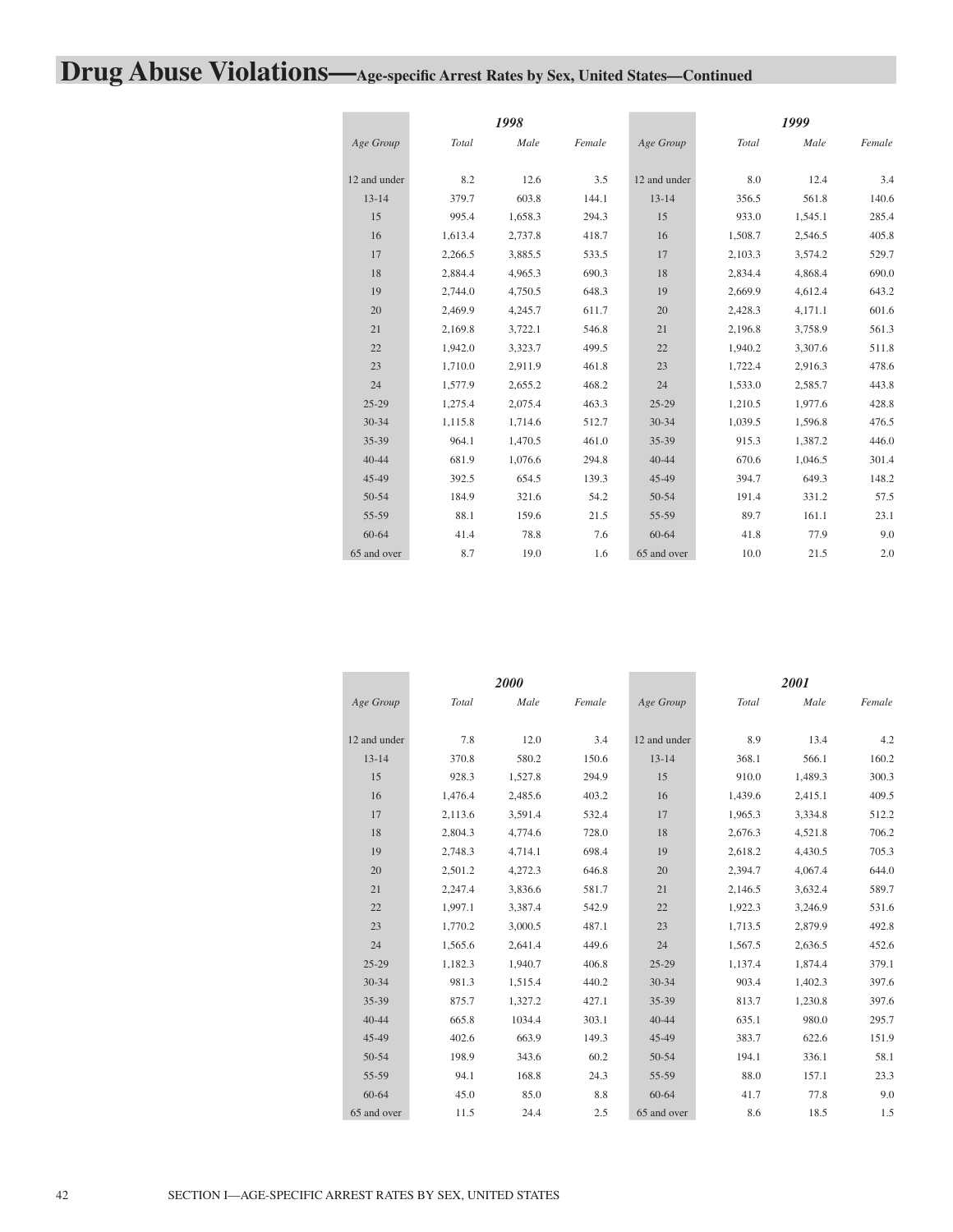## **Section One—Juvenile vs. Adult, Age-specific Arrest Rates by Sex, United States**

| <b>Crime Index</b> |         |          |        |             |             |        |  |
|--------------------|---------|----------|--------|-------------|-------------|--------|--|
|                    |         |          |        | Age and Sex |             |        |  |
|                    |         | Under 18 |        |             | 18 and over |        |  |
| Year               | Total   | Male     | Female | Total       | Male        | Female |  |
| 1993               | 1,279.5 | 1,934.3  | 591.7  | 1,098.9     | 1,774.5     | 476.1  |  |
| 1994               | 1,343.4 | 2,005.7  | 647.1  | 1,069.8     | 1,704.9     | 482.9  |  |
| 1995               | 1,303.8 | 1,932.2  | 642.9  | 1,076.6     | 1,712.0     | 488.4  |  |
| 1996               | 1,259.4 | 1,836.8  | 652.1  | 1,004.8     | 1,580.9     | 470.8  |  |
| 1997               | 1,204.2 | 1,738.7  | 642.0  | 998.0       | 1,555.5     | 480.3  |  |
| 1998               | 1,044.7 | 1,497.3  | 568.6  | 932.1       | 1,446.7     | 453.5  |  |
| 1999               | 918.9   | 1,306.9  | 510.8  | 848.2       | 1,309.5     | 418.1  |  |
| 2000               | 853.9   | 1,195.7  | 494.3  | 797.6       | 1,230.0     | 393.7  |  |
| 2001               | 802.3   | 1,105.5  | 483.9  | 789.2       | 1,213.2     | 392.0  |  |

*Violent Crime*

|      |       | Age and Sex |        |       |             |        |  |  |
|------|-------|-------------|--------|-------|-------------|--------|--|--|
|      |       | Under 18    |        |       | 18 and over |        |  |  |
| Year | Total | Male        | Female | Total | Male        | Female |  |  |
| 1993 | 220.1 | 372.0       | 60.5   | 338.8 | 614.4       | 84.8   |  |  |
| 1994 | 231.0 | 387.3       | 66.7   | 338.7 | 606.5       | 91.3   |  |  |
| 1995 | 228.5 | 379.8       | 69.4   | 346.3 | 612.8       | 99.6   |  |  |
| 1996 | 204.9 | 339.1       | 63.7   | 314.2 | 554.5       | 91.4   |  |  |
| 1997 | 197.8 | 325.2       | 63.8   | 321.7 | 560.3       | 100.1  |  |  |
| 1998 | 179.0 | 290.2       | 62.0   | 302.9 | 523.3       | 98.0   |  |  |
| 1999 | 162.3 | 261.9       | 57.4   | 280.7 | 483.0       | 92.1   |  |  |
| 2000 | 149.0 | 238.6       | 54.8   | 267.8 | 459.1       | 89.2   |  |  |
| 2001 | 143.1 | 229.0       | 52.9   | 261.3 | 447.1       | 87.2   |  |  |

| <b>Murder</b> |             |          |        |             |      |        |  |  |  |
|---------------|-------------|----------|--------|-------------|------|--------|--|--|--|
|               | Age and Sex |          |        |             |      |        |  |  |  |
|               |             | Under 18 |        | 18 and over |      |        |  |  |  |
| Year          | Total       | Male     | Female | Total       | Male | Female |  |  |  |
| 1993          | 6.2         | 11.5     | 0.7    | 11.2        | 21.0 | 2.2    |  |  |  |
| 1994          | 5.7         | 10.5     | 0.7    | 10.0        | 18.6 | 2.1    |  |  |  |
| 1995          | 5.2         | 9.6      | 0.6    | 10.0        | 18.7 | 1.9    |  |  |  |
| 1996          | 4.3         | 7.8      | 0.6    | 8.6         | 16.0 | 1.8    |  |  |  |
| 1997          | 3.7         | 6.8      | 0.5    | 8.5         | 15.9 | 1.8    |  |  |  |
| 1998          | 3.2         | 5.7      | 0.5    | 8.1         | 15.0 | 1.8    |  |  |  |
| 1999          | 2.2         | 4.0      | 0.4    | 7.3         | 13.4 | 1.6    |  |  |  |
| 2000          | 2.0         | 3.4      | 0.5    | 6.8         | 12.5 | 1.4    |  |  |  |
| 2001          | 2.0         | 3.4      | 0.4    | 6.4         | 11.6 | 1.5    |  |  |  |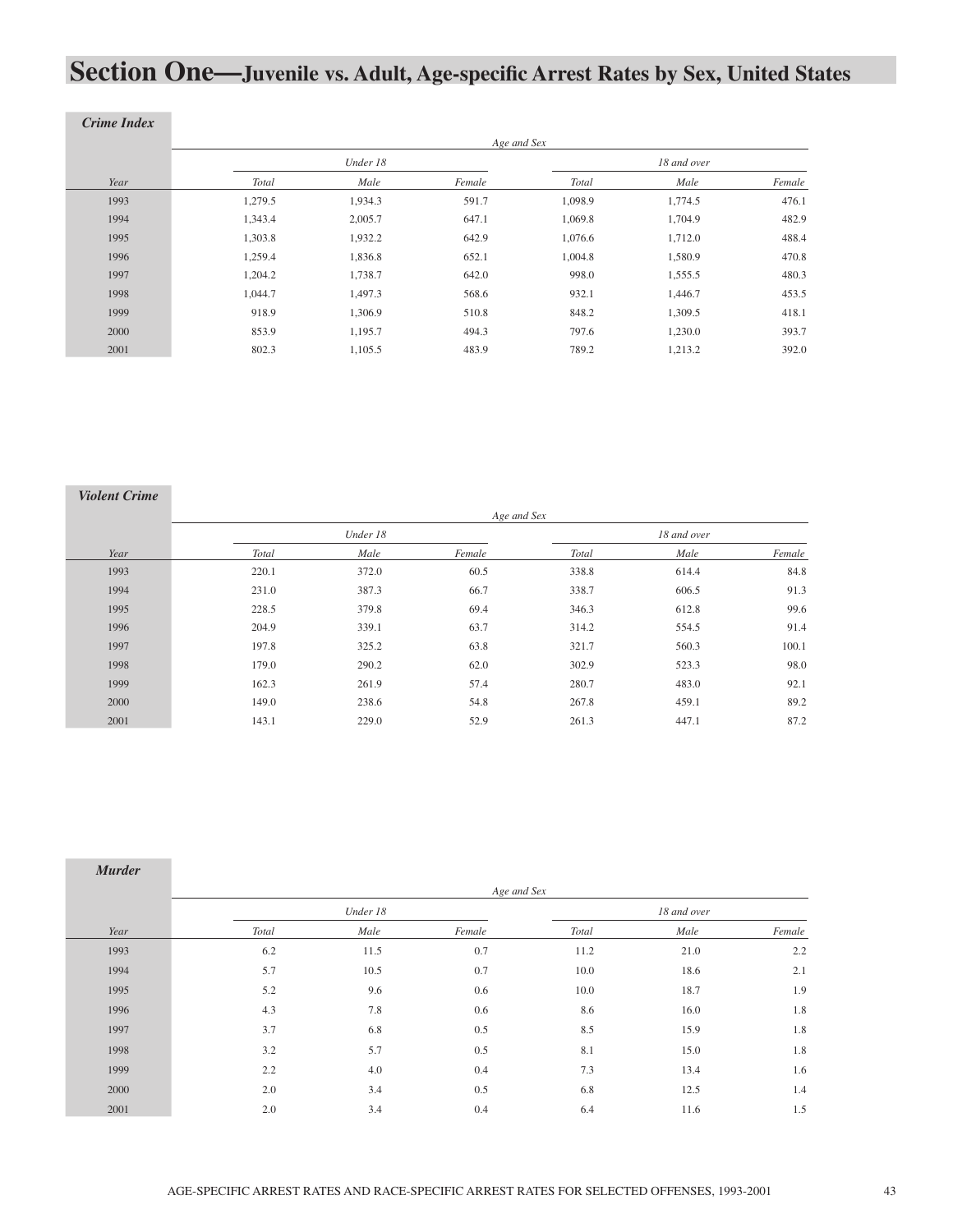| <b>Forcible Rape</b> |       |          |        |             |             |        |  |
|----------------------|-------|----------|--------|-------------|-------------|--------|--|
|                      |       |          |        | Age and Sex |             |        |  |
|                      |       | Under 18 |        |             | 18 and over |        |  |
| Year                 | Total | Male     | Female | Total       | Male        | Female |  |
| 1993                 | 9.9   | 18.9     | 0.3    | 17.5        | 36.0        | 0.4    |  |
| 1994                 | 9.0   | 17.2     | 0.4    | 16.3        | 33.6        | 0.3    |  |
| 1995                 | 8.5   | 16.2     | 0.4    | 15.4        | 31.7        | 0.3    |  |
| 1996                 | 8.3   | 15.9     | 0.3    | 14.3        | 29.4        | 0.3    |  |
| 1997                 | 8.1   | 15.6     | 0.3    | 14.0        | 28.8        | 0.3    |  |
| 1998                 | 7.9   | 15.2     | 0.3    | 13.5        | 27.6        | 0.3    |  |
| 1999                 | 7.0   | 13.5     | 0.3    | 12.4        | 25.4        | 0.3    |  |
| 2000                 | 6.5   | 12.5     | 0.2    | 11.6        | 23.7        | 0.3    |  |
| 2001                 | 6.4   | 12.3     | 0.2    | 11.0        | 22.4        | 0.2    |  |

| <b>Robbery</b> |       |             |        |       |             |        |  |  |  |  |
|----------------|-------|-------------|--------|-------|-------------|--------|--|--|--|--|
|                |       | Age and Sex |        |       |             |        |  |  |  |  |
|                |       | Under 18    |        |       | 18 and over |        |  |  |  |  |
| Year           | Total | Male        | Female | Total | Male        | Female |  |  |  |  |
| 1993           | 80.2  | 142.6       | 14.6   | 71.1  | 135.4       | 11.8   |  |  |  |  |
| 1994           | 86.9  | 154.0       | 16.3   | 65.1  | 122.9       | 11.6   |  |  |  |  |
| 1995           | 87.6  | 155.0       | 16.7   | 64.3  | 121.2       | 11.6   |  |  |  |  |
| 1996           | 78.0  | 137.5       | 15.4   | 58.4  | 109.5       | 11.0   |  |  |  |  |
| 1997           | 71.8  | 126.9       | 14.0   | 57.8  | 108.1       | 11.1   |  |  |  |  |
| 1998           | 59.5  | 105.0       | 11.7   | 52.8  | 98.1        | 10.6   |  |  |  |  |
| 1999           | 51.9  | 91.6        | 10.1   | 47.6  | 88.5        | 9.6    |  |  |  |  |
| 2000           | 46.0  | 81.4        | 8.7    | 44.7  | 83.2        | 8.8    |  |  |  |  |
| 2001           | 42.7  | 75.8        | 7.9    | 44.5  | 82.6        | 8.9    |  |  |  |  |

| <b>Aggravated</b><br><b>Assault</b> |       |             |        |       |             |        |  |  |
|-------------------------------------|-------|-------------|--------|-------|-------------|--------|--|--|
|                                     |       | Age and Sex |        |       |             |        |  |  |
|                                     |       | Under 18    |        |       | 18 and over |        |  |  |
| Year                                | Total | Male        | Female | Total | Male        | Female |  |  |
| 1993                                | 123.8 | 199.0       | 44.8   | 239.1 | 422.0       | 70.4   |  |  |
| 1994                                | 129.4 | 205.6       | 49.3   | 247.4 | 431.4       | 77.3   |  |  |
| 1995                                | 127.2 | 199.0       | 51.7   | 256.5 | 441.1       | 85.7   |  |  |
| 1996                                | 114.3 | 177.9       | 47.5   | 232.8 | 399.5       | 78.3   |  |  |
| 1997                                | 114.1 | 175.9       | 49.0   | 241.3 | 407.6       | 87.0   |  |  |
| 1998                                | 108.4 | 164.4       | 49.6   | 228.6 | 382.6       | 85.4   |  |  |
| 1999                                | 101.1 | 152.8       | 46.7   | 213.4 | 355.7       | 80.7   |  |  |
| 2000                                | 94.6  | 141.3       | 45.5   | 204.8 | 339.7       | 78.7   |  |  |
| 2001                                | 92.1  | 137.5       | 44.4   | 199.4 | 330.5       | 76.6   |  |  |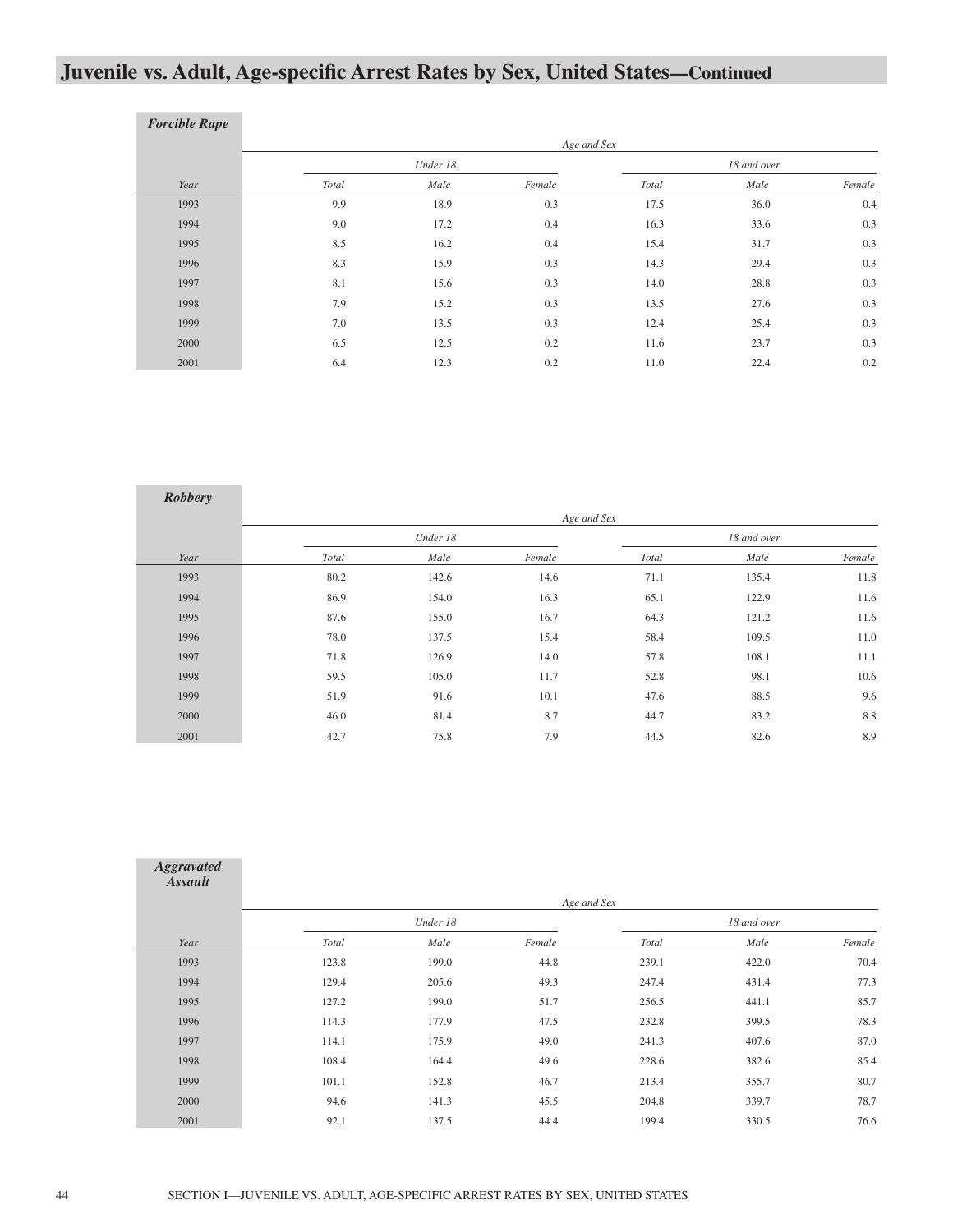| <b>Property Crime</b> |         |             |        |       |             |        |  |  |  |
|-----------------------|---------|-------------|--------|-------|-------------|--------|--|--|--|
|                       |         | Age and Sex |        |       |             |        |  |  |  |
|                       |         | Under 18    |        |       | 18 and over |        |  |  |  |
| Year                  | Total   | Male        | Female | Total | Male        | Female |  |  |  |
| 1993                  | 1,059.4 | 1,562.3     | 531.2  | 760.1 | 1,160.1     | 391.3  |  |  |  |
| 1994                  | 1,112.4 | 1,618.4     | 580.4  | 731.1 | 1,098.5     | 391.6  |  |  |  |
| 1995                  | 1,075.3 | 1,552.5     | 573.5  | 730.4 | 1,099.2     | 388.9  |  |  |  |
| 1996                  | 1,054.5 | 1,497.7     | 588.4  | 690.6 | 1,026.4     | 379.4  |  |  |  |
| 1997                  | 1,006.4 | 1,413.6     | 578.3  | 676.3 | 995.2       | 380.2  |  |  |  |
| 1998                  | 865.7   | 1,207.1     | 506.6  | 629.2 | 923.4       | 355.5  |  |  |  |
| 1999                  | 756.7   | 1,045.0     | 453.4  | 567.5 | 826.6       | 326.0  |  |  |  |
| 2000                  | 704.9   | 957.1       | 439.5  | 529.7 | 770.9       | 304.5  |  |  |  |
| 2001                  | 659.2   | 876.5       | 430.9  | 527.9 | 766.1       | 304.8  |  |  |  |

*Burglary Year Age and Sex Under 18 18 and over Total Male Female Total Male Female* 1993 211.3 373.1 41.3 142.6 267.7 27.3 1994 214.3 214.3 378.4 41.8 133.3 247.1 28.1 1995 199.1 199.1 350.7 39.8 130.1 239.4 28.9 1996 197.8 346.7 41.1 118.3 216.7 27.2 1997 185.6 324.6 39.5 115.5 209.7 28.0 1998 167.8 290.8 38.5 111.1 200.0 28.4 1999 139.7 242.0 32.2 99.6 178.5 26.0 2000 129.2 223.1 30.5 92.8 165.6 24.8 2001 120.3 207.0 29.3 93.6 166.5 25.3

*Larceny-theft*

|      |       | Age and Sex |        |       |             |        |  |  |
|------|-------|-------------|--------|-------|-------------|--------|--|--|
|      |       | Under 18    |        |       | 18 and over |        |  |  |
| Year | Total | Male        | Female | Total | Male        | Female |  |  |
| 1993 | 706.6 | 950.1       | 450.8  | 555.7 | 777.2       | 351.4  |  |  |
| 1994 | 762.9 | 1,013.2     | 499.7  | 537.2 | 739.2       | 350.6  |  |  |
| 1995 | 750.3 | 991.9       | 496.2  | 538.8 | 747.7       | 345.4  |  |  |
| 1996 | 747.4 | 969.6       | 513.6  | 517.8 | 710.6       | 339.1  |  |  |
| 1997 | 722.0 | 927.0       | 506.5  | 506.9 | 688.7       | 338.0  |  |  |
| 1998 | 619.1 | 788.7       | 440.7  | 467.2 | 633.2       | 312.8  |  |  |
| 1999 | 543.3 | 682.6       | 396.7  | 420.2 | 563.9       | 286.2  |  |  |
| 2000 | 505.9 | 620.3       | 385.5  | 390.2 | 523.0       | 266.1  |  |  |
| 2001 | 472.6 | 561.7       | 379.0  | 387.7 | 518.3       | 265.2  |  |  |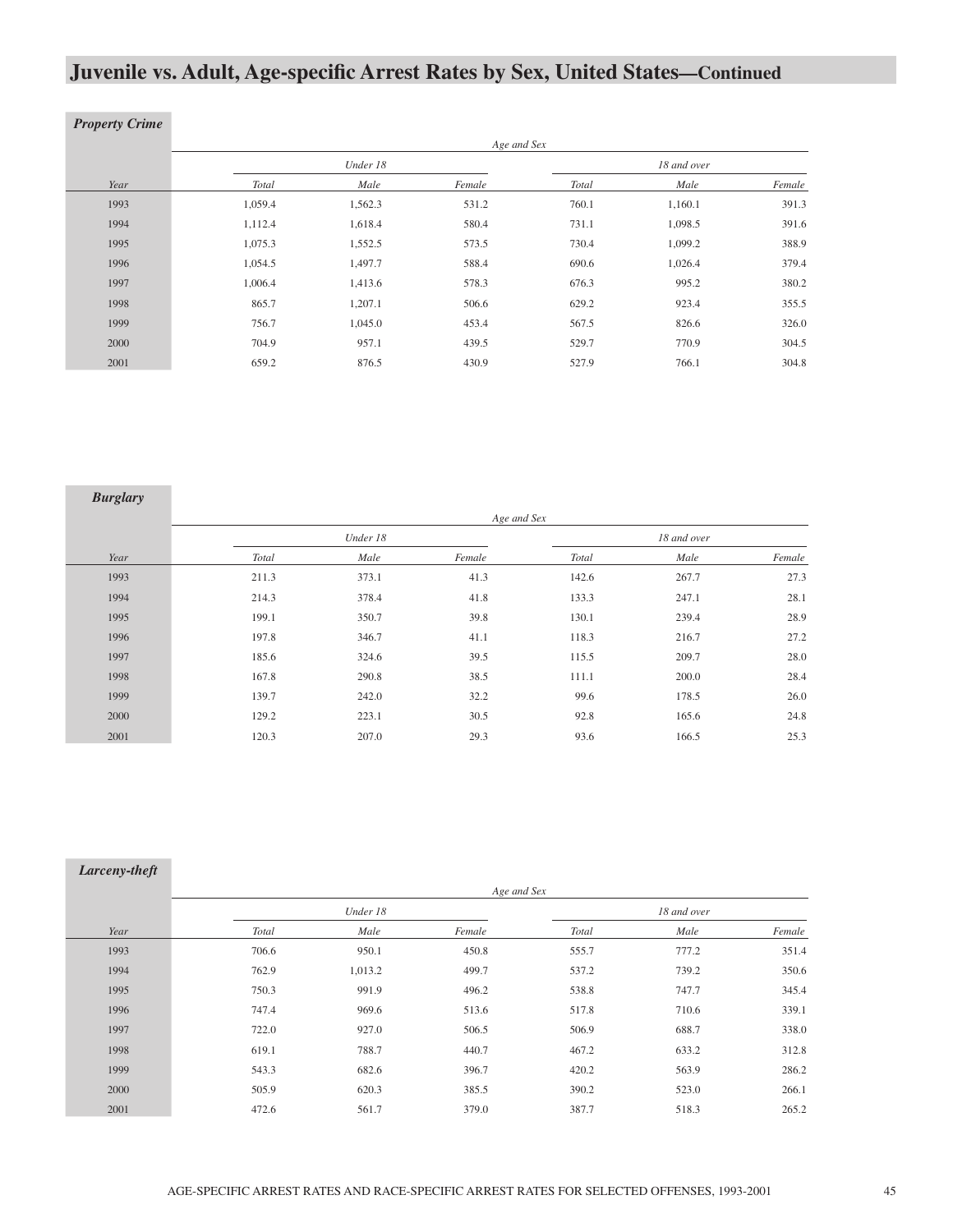| <b>Motor Vehicle</b><br><b>Theft</b> |       |          |        |             |       |        |  |
|--------------------------------------|-------|----------|--------|-------------|-------|--------|--|
|                                      |       |          |        | Age and Sex |       |        |  |
|                                      |       | Under 18 |        | 18 and over |       |        |  |
| Year                                 | Total | Male     | Female | Total       | Male  | Female |  |
| 1993                                 | 141.5 | 239.1    | 39.0   | 61.8        | 115.2 | 12.6   |  |
| 1994                                 | 135.3 | 226.9    | 38.9   | 60.6        | 112.2 | 12.9   |  |
| 1995                                 | 125.9 | 209.9    | 37.6   | 61.5        | 112.1 | 14.6   |  |
| 1996                                 | 109.4 | 181.4    | 33.7   | 54.5        | 99.1  | 13.1   |  |
| 1997                                 | 98.8  | 162.0    | 32.3   | 53.9        | 96.8  | 14.2   |  |
| 1998                                 | 78.8  | 127.6    | 27.4   | 50.8        | 90.2  | 14.3   |  |
| 1999                                 | 73.7  | 120.5    | 24.5   | 47.7        | 84.2  | 13.7   |  |
| 2000                                 | 69.8  | 113.7    | 23.6   | 46.8        | 82.3  | 13.6   |  |
| 2001                                 | 66.3  | 107.8    | 22.6   | 46.7        | 81.3  | 14.3   |  |

| <b>Arson</b> |       |             |        |       |             |        |  |  |  |  |
|--------------|-------|-------------|--------|-------|-------------|--------|--|--|--|--|
|              |       | Age and Sex |        |       |             |        |  |  |  |  |
|              |       | Under 18    |        |       | 18 and over |        |  |  |  |  |
| Year         | Total | Male        | Female | Total | Male        | Female |  |  |  |  |
| 1993         | 14.4  | 24.7        | 3.6    | 5.2   | 9.0         | 1.7    |  |  |  |  |
| 1994         | 16.9  | 28.9        | 4.3    | 4.9   | 8.3         | 1.6    |  |  |  |  |
| 1995         | 15.4  | 26.4        | 3.9    | 5.0   | 8.3         | 1.9    |  |  |  |  |
| 1996         | 14.7  | 25.4        | 3.4    | 4.6   | 7.7         | 1.7    |  |  |  |  |
| 1997         | 14.3  | 24.7        | 3.3    | 4.5   | 7.7         | 1.6    |  |  |  |  |
| 1998         | 12.7  | 22.1        | 2.8    | 4.1   | 6.9         | 1.5    |  |  |  |  |
| 1999         | 12.5  | 21.6        | 3.0    | 3.9   | 6.6         | 1.4    |  |  |  |  |
| 2000         | 11.7  | 20.1        | 2.9    | 3.9   | 6.5         | 1.4    |  |  |  |  |
| 2001         | 12.4  | 21.2        | 3.1    | 4.4   | 7.3         | 1.7    |  |  |  |  |

| <b>Forgery</b> and<br><b>Counterfeiting</b> |       |          |        |             |             |        |
|---------------------------------------------|-------|----------|--------|-------------|-------------|--------|
|                                             |       |          |        | Age and Sex |             |        |
|                                             |       | Under 18 |        |             | 18 and over |        |
| Year                                        | Total | Male     | Female | Total       | Male        | Female |
| 1993                                        | 11.6  | 14.9     | 8.3    | 52.6        | 71.6        | 35.0   |
| 1994                                        | 13.0  | 16.1     | 9.7    | 56.1        | 75.2        | 38.5   |
| 1995                                        | 12.7  | 16.1     | 9.1    | 57.9        | 77.1        | 40.2   |
| 1996                                        | 12.7  | 15.8     | 9.5    | 58.8        | 79.2        | 40.0   |
| 1997                                        | 12.4  | 14.8     | 9.9    | 59.0        | 77.9        | 41.5   |
| 1998                                        | 10.3  | 13.2     | 7.3    | 57.1        | 74.3        | 41.0   |
| 1999                                        | 9.9   | 12.5     | 7.2    | 52.7        | 69.2        | 37.3   |
| 2000                                        | 9.1   | 12.0     | 6.0    | 51.5        | 67.0        | 37.0   |
| 2001                                        | 8.2   | 10.5     | 5.8    | 53.6        | 69.0        | 39.2   |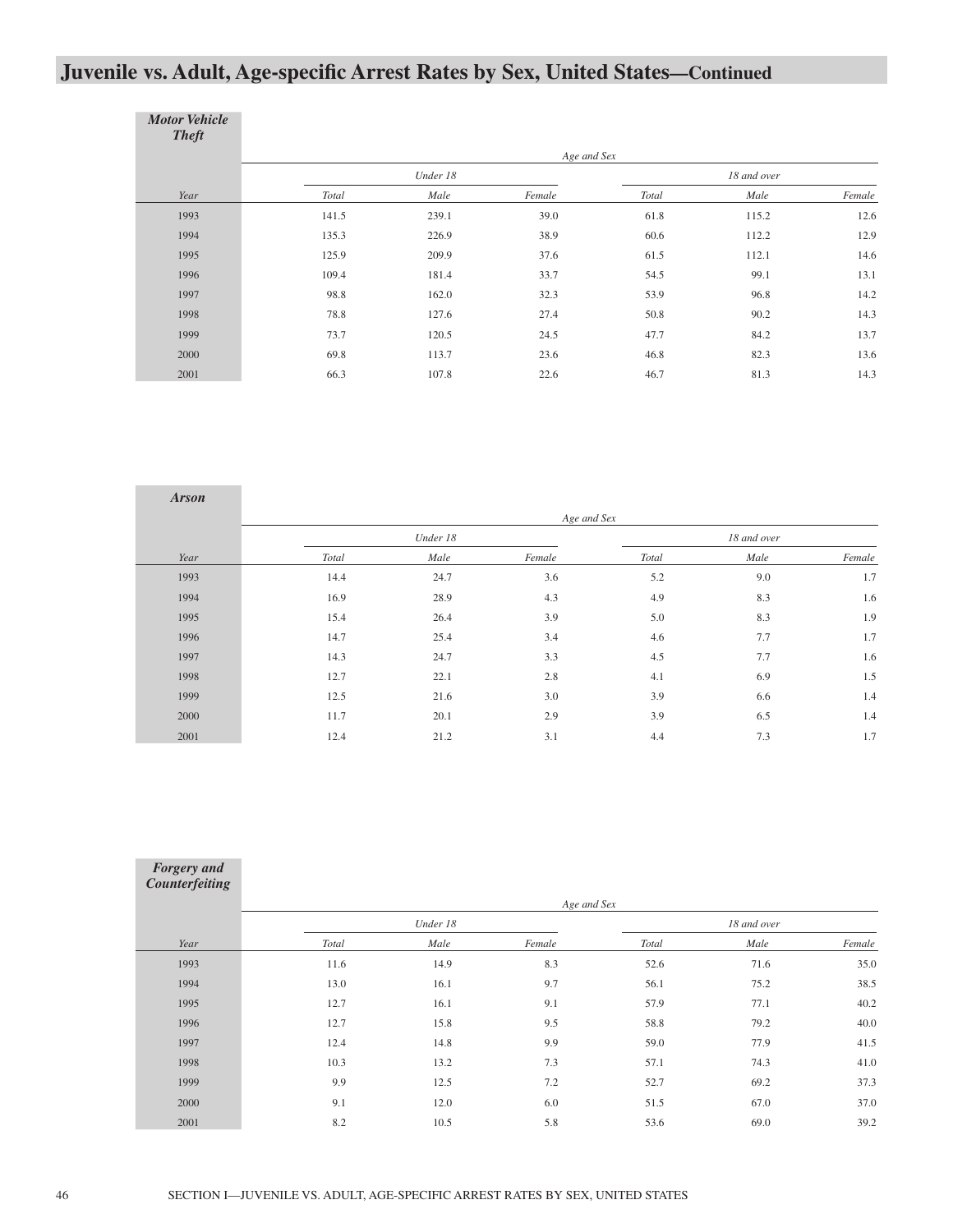| <b>Fraud</b> |       |          |        |             |             |        |
|--------------|-------|----------|--------|-------------|-------------|--------|
|              |       |          |        | Age and Sex |             |        |
|              |       | Under 18 |        |             | 18 and over |        |
| Year         | Total | Male     | Female | Total       | Male        | Female |
| 1993         | 29.1  | 41.6     | 15.9   | 202.2       | 247.6       | 160.5  |
| 1994         | 34.3  | 49.3     | 18.4   | 203.4       | 253.4       | 157.3  |
| 1995         | 34.7  | 49.7     | 18.9   | 203.1       | 245.6       | 163.7  |
| 1996         | 35.6  | 51.7     | 18.7   | 216.3       | 256.1       | 179.4  |
| 1997         | 34.7  | 50.8     | 17.8   | 212.6       | 253.5       | 174.6  |
| 1998         | 33.4  | 48.3     | 17.7   | 203.7       | 241.6       | 168.4  |
| 1999         | 32.9  | 48.0     | 17.0   | 194.1       | 231.6       | 159.2  |
| 2000         | 28.1  | 39.7     | 15.9   | 171.1       | 200.3       | 143.9  |
| 2001         | 23.4  | 32.3     | 14.0   | 157.7       | 181.6       | 135.3  |

| Embezzlement |       |          |        |             |             |        |
|--------------|-------|----------|--------|-------------|-------------|--------|
|              |       |          |        | Age and Sex |             |        |
|              |       | Under 18 |        |             | 18 and over |        |
| Year         | Total | Male     | Female | Total       | Male        | Female |
| 1993         | 1.1   | 1.3      | 0.9    | 6.5         | 8.1         | 5.1    |
| 1994         | 1.5   | 1.9      | 1.1    | 7.0         | 8.6         | 5.6    |
| 1995         | 1.8   | 2.0      | 1.5    | 7.0         | 8.2         | 5.9    |
| 1996         | 1.9   | 2.1      | 1.7    | 7.4         | 8.5         | 6.4    |
| 1997         | 1.9   | 2.1      | 1.7    | 8.1         | 9.0         | 7.3    |
| 1998         | 2.3   | 2.5      | 2.0    | 8.0         | 8.5         | 7.7    |
| 1999         | 2.5   | 2.5      | 2.4    | 8.2         | 8.7         | 7.8    |
| 2000         | 2.8   | 2.8      | 2.7    | 8.5         | 8.9         | 8.2    |
| 2001         | 2.7   | 3.0      | 2.3    | $8.8\,$     | 9.1         | 8.5    |

*Stolen Property*

|      |       |          | Age and Sex |       |             |        |  |
|------|-------|----------|-------------|-------|-------------|--------|--|
|      |       | Under 18 |             |       | 18 and over |        |  |
| Year | Total | Male     | Female      | Total | Male        | Female |  |
| 1993 | 65.9  | 114.3    | 15.0        | 62.5  | 112.7       | 16.1   |  |
| 1994 | 66.9  | 115.8    | 15.5        | 64.3  | 114.9       | 17.5   |  |
| 1995 | 63.7  | 109.3    | 15.8        | 64.5  | 114.3       | 18.5   |  |
| 1996 | 62.3  | 105.7    | 16.6        | 58.9  | 103.5       | 17.4   |  |
| 1997 | 56.6  | 96.1     | 15.0        | 59.4  | 103.3       | 18.6   |  |
| 1998 | 49.9  | 84.8     | 13.1        | 54.6  | 94.7        | 17.2   |  |
| 1999 | 40.0  | 67.8     | 10.7        | 46.9  | 81.4        | 14.8   |  |
| 2000 | 38.5  | 63.4     | 12.3        | 47.5  | 81.0        | 16.2   |  |
| 2001 | 36.3  | 59.4     | 12.1        | 47.0  | 79.7        | 16.4   |  |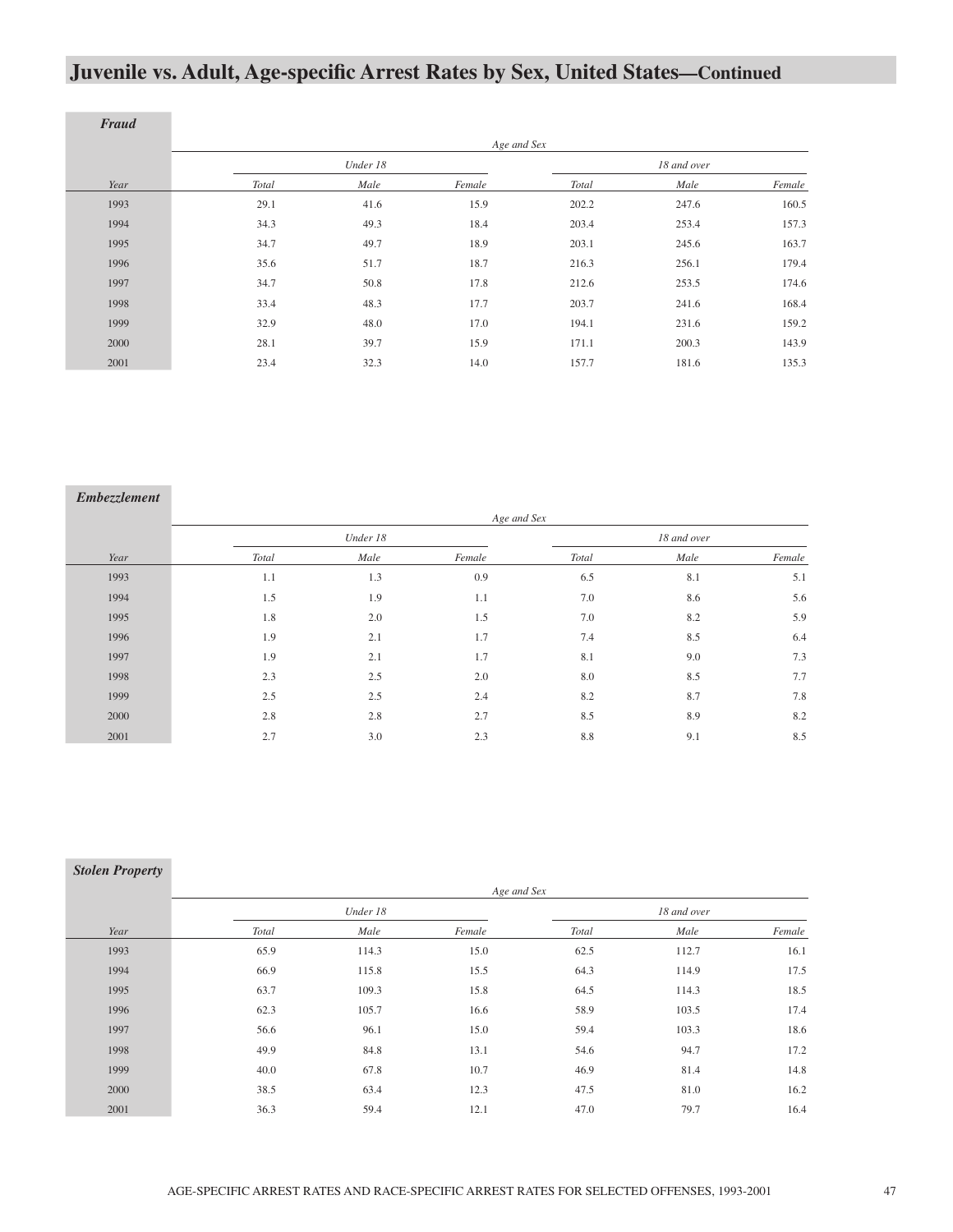| <b>Weapons</b> |       |          |             |       |             |        |
|----------------|-------|----------|-------------|-------|-------------|--------|
|                |       |          | Age and Sex |       |             |        |
|                |       | Under 18 |             |       | 18 and over |        |
| Year           | Total | Male     | Female      | Total | Male        | Female |
| 1993           | 97.8  | 175.6    | 16.1        | 112.7 | 217.1       | 16.5   |
| 1994           | 96.5  | 173.0    | 16.0        | 105.7 | 202.3       | 16.4   |
| 1995           | 86.3  | 154.4    | 14.7        | 99.8  | 191.3       | 15.1   |
| 1996           | 78.7  | 140.6    | 13.6        | 85.8  | 164.6       | 12.7   |
| 1997           | 77.6  | 137.2    | 14.9        | 87.6  | 167.2       | 13.6   |
| 1998           | 67.7  | 119.6    | 13.1        | 78.1  | 149.8       | 11.4   |
| 1999           | 62.2  | 109.4    | 12.4        | 68.9  | 131.8       | 10.2   |
| 2000           | 54.2  | 94.4     | 11.8        | 62.9  | 120.2       | 9.4    |
| 2001           | 53.4  | 92.7     | 12.2        | 63.6  | 121.2       | 9.6    |

| <b>Sex Offenses</b> |       |          |        |             |             |        |
|---------------------|-------|----------|--------|-------------|-------------|--------|
|                     |       |          |        | Age and Sex |             |        |
|                     |       | Under 18 |        |             | 18 and over |        |
| Year                | Total | Male     | Female | Total       | Male        | Female |
| 1993                | 30.1  | 53.6     | 5.3    | 46.5        | 88.6        | 7.6    |
| 1994                | 26.6  | 48.0     | 4.2    | 44.0        | 83.8        | 7.3    |
| 1995                | 24.1  | 43.6     | 3.5    | 41.8        | 79.9        | 6.5    |
| 1996                | 26.2  | 47.2     | 4.1    | 41.6        | 79.7        | 6.3    |
| 1997                | 27.6  | 49.4     | 4.8    | 43.3        | 82.2        | 7.3    |
| 1998                | 23.8  | 43.1     | 3.5    | 41.4        | 79.2        | 6.3    |
| 1999                | 23.9  | 43.3     | 3.5    | 38.7        | 74.8        | 5.0    |
| 2000                | 24.4  | 44.4     | 3.4    | 37.8        | 72.8        | 5.2    |
| 2001                | 25.8  | 46.7     | 3.9    | 35.5        | 67.9        | 5.2    |

| <b>Gambling</b> |       |          |             |       |             |        |  |
|-----------------|-------|----------|-------------|-------|-------------|--------|--|
|                 |       |          | Age and Sex |       |             |        |  |
|                 |       | Under 18 |             |       | 18 and over |        |  |
| Year            | Total | Male     | Female      | Total | Male        | Female |  |
| 1993            | 3.9   | 7.3      | 0.3         | 9.8   | 17.7        | 2.6    |  |
| 1994            | 2.8   | 5.1      | 0.3         | 9.3   | 16.4        | 2.8    |  |
| 1995            | 4.0   | 7.6      | 0.3         | 10.6  | 18.7        | 3.1    |  |
| 1996            | 4.5   | 8.5      | 0.3         | 10.3  | 18.2        | 3.0    |  |
| 1997            | 4.2   | 8.0      | 0.3         | 11.7  | 20.9        | 3.1    |  |
| 1998            | 2.8   | 5.4      | 0.2         | 9.6   | 17.3        | 2.5    |  |
| 1999            | 2.5   | 4.6      | 0.2         | 8.2   | 14.7        | 2.2    |  |
| 2000            | 2.5   | 4.7      | 0.2         | 7.8   | 14.0        | 1.9    |  |
| 2001            | 2.4   | 4.5      | 0.2         | 7.7   | 14.1        | 1.8    |  |

48 SECTION I—JUVENILE VS. ADULT, AGE-SPECIFIC ARREST RATES BY SEX, UNITED STATES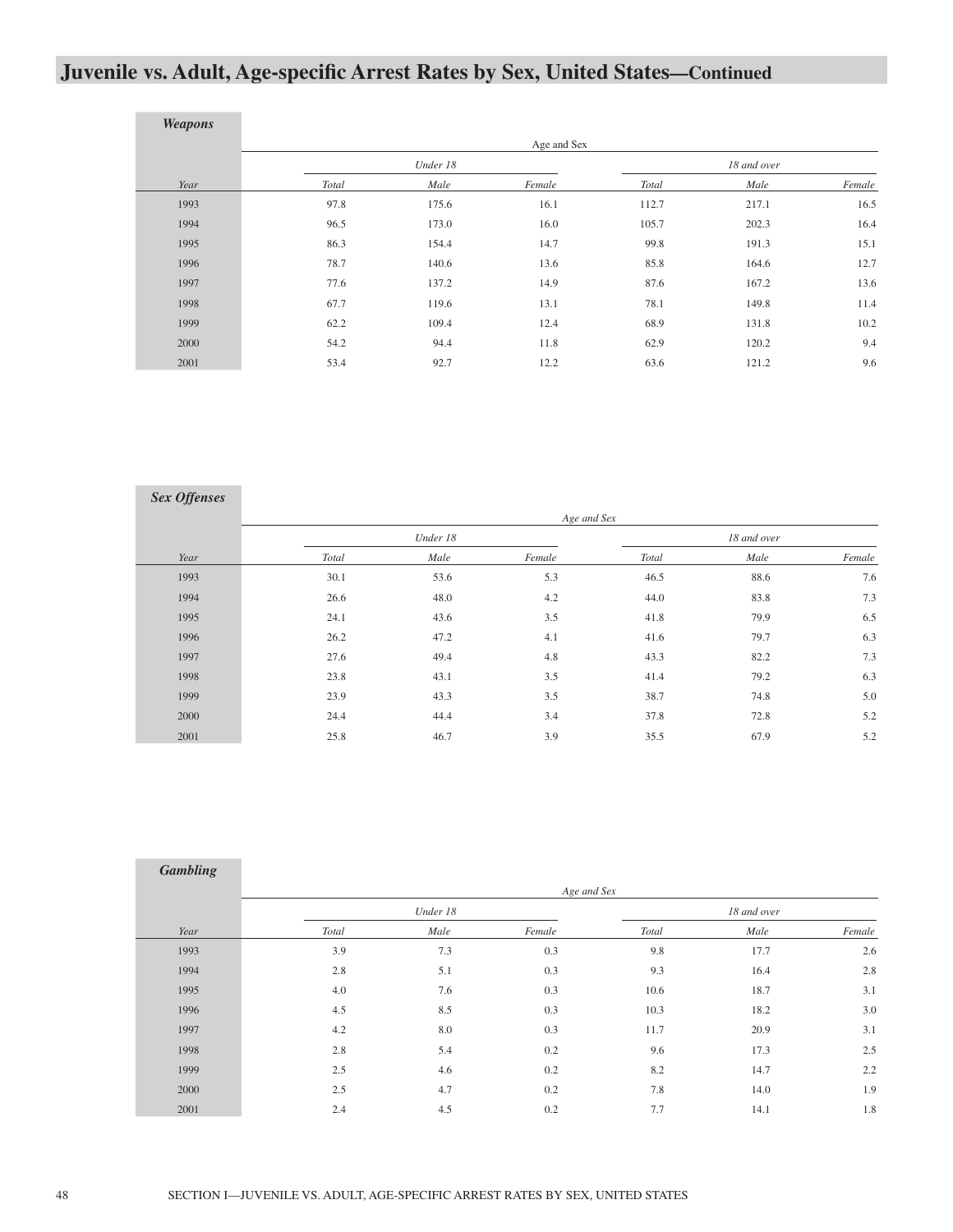| <b>Drug Abuse</b><br><b>Violations</b> |       |          |             |       |             |        |
|----------------------------------------|-------|----------|-------------|-------|-------------|--------|
|                                        |       |          | Age and Sex |       |             |        |
|                                        |       | Under 18 |             |       | 18 and over |        |
| Year                                   | Total | Male     | Female      | Total | Male        | Female |
| 1993                                   | 182.0 | 317.4    | 39.8        | 571.0 | 991.8       | 183.1  |
| 1994                                   | 242.4 | 417.4    | 58.5        | 643.3 | 1,110.5     | 211.5  |
| 1995                                   | 300.6 | 515.0    | 75.0        | 703.0 | 1,210.7     | 233.0  |
| 1996                                   | 318.7 | 542.0    | 83.8        | 689.3 | 1,184.9     | 229.9  |
| 1997                                   | 331.3 | 561.2    | 89.4        | 748.7 | 1,280.6     | 254.8  |
| 1998                                   | 319.0 | 539.2    | 87.3        | 764.0 | 1,304.5     | 261.2  |
| 1999                                   | 298.8 | 501.4    | 85.7        | 738.1 | 1,258.2     | 253.2  |
| 2000                                   | 298.1 | 498.6    | 87.2        | 730.6 | 1,246.5     | 248.8  |
| 2001                                   | 287.9 | 477.5    | 88.8        | 690.3 | 1175.0      | 236.2  |

#### *Defintions of Part I and selected Part II offenses:*

*Murder and nonnegligent manslaughter—the willful (nonnegligent) killing of one human being by another. Deaths caused by negligence, attempts to kill, assaults to kill, suicides, and accidental deaths are excluded. The Program classifies justifiable homicides separately*  and limits the definition to: (1) the killing of a felon by a law enforcement officer in the line of duty; or (2) the killing of a felon, during the *commission of a felony, by a private citizen.* 

*Forcible rape—The carnal knowledge of a female forcibly and against her will. Rapes by force and attempts or assaults to rape regardless of the age of the victim are included. Statutory offenses (no force used—victim under age of consent) are excluded.* 

*Robbery—The taking or attempting to take anything of value from the care, custody, or control of a person or persons by force or threat of force or violence and/or by putting the victim in fear.* 

*Aggravated assault—An unlawful attack by one person upon another for the purpose of inflicting severe or aggravated bodily injury. This type of assault usually is accompanied by the use of a weapon or by means likely to produce death or great bodily harm. Simple assaults are excluded.* 

*Burglary (breaking or entering)—The unlawful entry of a structure to commit a felony or a theft. Attempted forcible entry is included.* 

*Larceny-theft (except motor vehicle theft)—The unlawful taking, carrying, leading, or riding away of property from the possession or constructive possession of another. Examples are thefts of bicycles or automobile accessories, shoplifting, pocket-picking, or the stealing of any property or article which is not taken by force and violence or by fraud. Attempted larcenies are included. Embezzlement, confidence games, forgery, worthless checks, etc., are excluded.* 

*Motor vehicle theft—The theft or attempted theft of a motor vehicle. A motor vehicle is self-propelled and runs on the surface and not on rails. Motorboats, construction equipment, airplanes, and farming equipment are specifically excluded from this category.* 

*Arson—Any willful or malicious burning or attempt to burn, with or without intent to defraud, a dwelling house, public building, motor vehicle or aircraft, personal property of another, etc.* 

*Forgery and counterfeiting—Making, altering, uttering, or possessing, with intent to defraud, anything false in the semblance of that which is true. Attempts are included.* 

*Fraud—Fraudulent conversion and obtaining money or property by false pretenses. Confidence games and bad checks, except forgeries and counterfeiting, are included.* 

*Embezzlement—Misappropriation or misapplication of money or property entrusted to one's care, custody, or control.* 

*Stolen property–buying, receiving, possessing—Buying, receiving, and possessing stolen property, including attempts.* 

*Weapons–carrying, possessing, etc.—All violations of regulations or statutes controlling the carrying, using, possessing, furnishing, and manufacturing of deadly weapons or silencers. Attempts are included.* 

*Sex offenses (except forcible rape, prostitution, and commercialized vice)—Statutory rape and offenses against chastity, common decency, morals, and the like. Attempts are included.* 

*Gambling—Promoting, permitting, or engaging in illegal gambling.* 

*Drug abuse violations—State and/or local offenses relating to the unlawful possession, sale, use, growing, and manufacturing of narcotic drugs. The following drug categories are specified: opium or cocaine and their derivatives (morphine, heroin, codeine); marijuana; synthetic narcotics—manufactured narcotics that can cause true addiction (demerol, methadone); and dangerous nonnarcotic drugs (barbiturates, benzedrine).*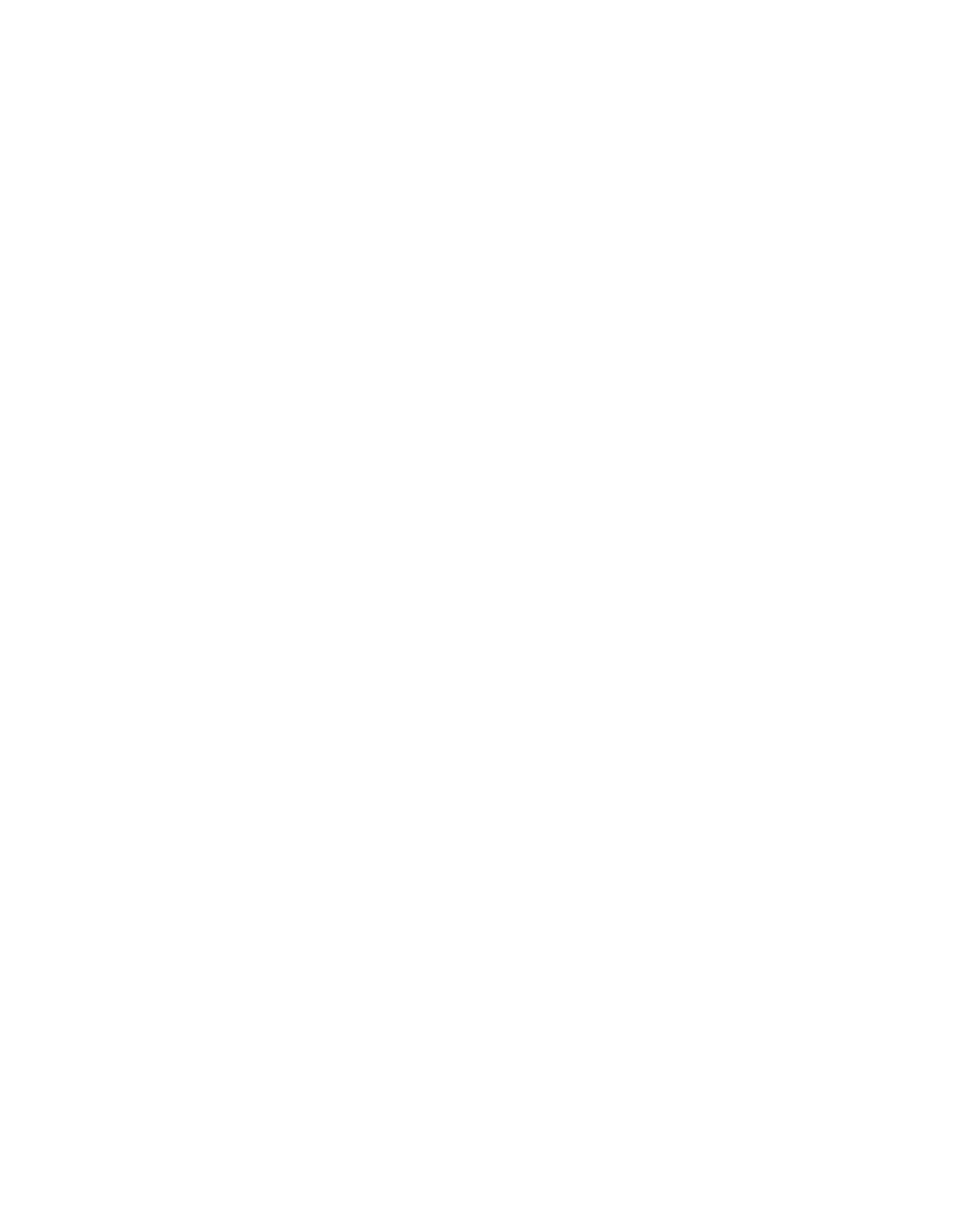# **Average Age of Arrestees, United States—Part I & Part II Offenses**

| Year | Crime Index | Violent Crime | Murder | Forcible Rape | Robbery |
|------|-------------|---------------|--------|---------------|---------|
| 1993 | 26.29       | 28.02         | 26.66  | 28.69         | 24.26   |
| 1994 | 26.13       | 28.13         | 26.55  | 28.93         | 23.89   |
| 1995 | 26.44       | 28.52         | 26.78  | 29.09         | 23.95   |
| 1996 | 26.31       | 28.60         | 26.93  | 28.68         | 24.01   |
| 1997 | 26.58       | 28.93         | 27.02  | 28.92         | 24.21   |
| 1998 | 26.95       | 29.18         | 27.28  | 28.90         | 24.70   |
| 1999 | 27.18       | 29.35         | 27.59  | 29.09         | 24.88   |
| 2000 | 27.25       | 29.56         | 27.81  | 29.06         | 25.00   |
| 2001 | 27.51       | 29.64         | 27.90  | 29.01         | 25.31   |

| Year | Aggravated<br>Assault | <b>Property Crime</b> | Burglary | Larceny-theft | Motor Vehicle Theft |
|------|-----------------------|-----------------------|----------|---------------|---------------------|
|      |                       |                       |          |               |                     |
| 1993 | 29.25                 | 25.65                 | 24.00    | 26.58         | 21.99               |
| 1994 | 29.43                 | 25.38                 | 23.97    | 26.14         | 22.26               |
| 1995 | 29.88                 | 25.63                 | 24.36    | 26.31         | 22.74               |
| 1996 | 29.97                 | 25.47                 | 23.94    | 26.13         | 22.87               |
| 1997 | 30.26                 | 25.68                 | 24.20    | 26.30         | 23.18               |
| 1998 | 30.36                 | 26.07                 | 24.49    | 26.68         | 23.92               |
| 1999 | 30.46                 | 26.29                 | 24.83    | 26.89         | 23.98               |
| 2000 | 30.66                 | 26.28                 | 24.91    | 26.87         | 24.05               |
| 2001 | 30.70                 | 26.61                 | 25.30    | 27.19         | 24.36               |

| Year | Arson | Forgery and<br>Counterfeiting | Fraud | Embezzlement | <b>Stolen Property</b> |
|------|-------|-------------------------------|-------|--------------|------------------------|
|      |       |                               |       |              |                        |
| 1993 | 22.72 | 29.24                         | 31.33 | 29.09        | 25.09                  |
| 1994 | 21.81 | 29.38                         | 31.21 | 29.03        | 25.30                  |
| 1995 | 22.37 | 29.59                         | 31.35 | 28.54        | 25.63                  |
| 1996 | 22.06 | 29.75                         | 31.49 | 28.41        | 25.41                  |
| 1997 | 22.21 | 29.92                         | 31.70 | 28.84        | 25.89                  |
| 1998 | 22.49 | 30.29                         | 31.95 | 28.58        | 26.22                  |
| 1999 | 22.26 | 30.43                         | 32.12 | 28.36        | 26.44                  |
| 2000 | 22.39 | 30.34                         | 32.25 | 28.41        | 26.72                  |
| 2001 | 22.96 | 30.59                         | 32.34 | 28.61        | 26.88                  |

| Year | <b>Weapons Violations</b> | Sex Offenses | Gambling | Drug Abuse<br><b>Violations</b> |  |
|------|---------------------------|--------------|----------|---------------------------------|--|
| 1993 | 26.17                     | 31.00        | 34.21    | 28.82                           |  |
| 1994 | 26.18                     | 31.53        | 34.72    | 28.74                           |  |
| 1995 | 26.73                     | 31.77        | 32.97    | 28.72                           |  |
| 1996 | 26.68                     | 31.48        | 32.53    | 28.69                           |  |
| 1997 | 26.80                     | 31.61        | 33.01    | 28.88                           |  |
| 1998 | 26.90                     | 32.04        | 33.45    | 29.20                           |  |
| 1999 | 26.76                     | 32.01        | 33.39    | 29.29                           |  |
| 2000 | 26.84                     | 31.79        | 33.44    | 29.25                           |  |
| 2001 | 26.95                     | 31.41        | 32.74    | 29.15                           |  |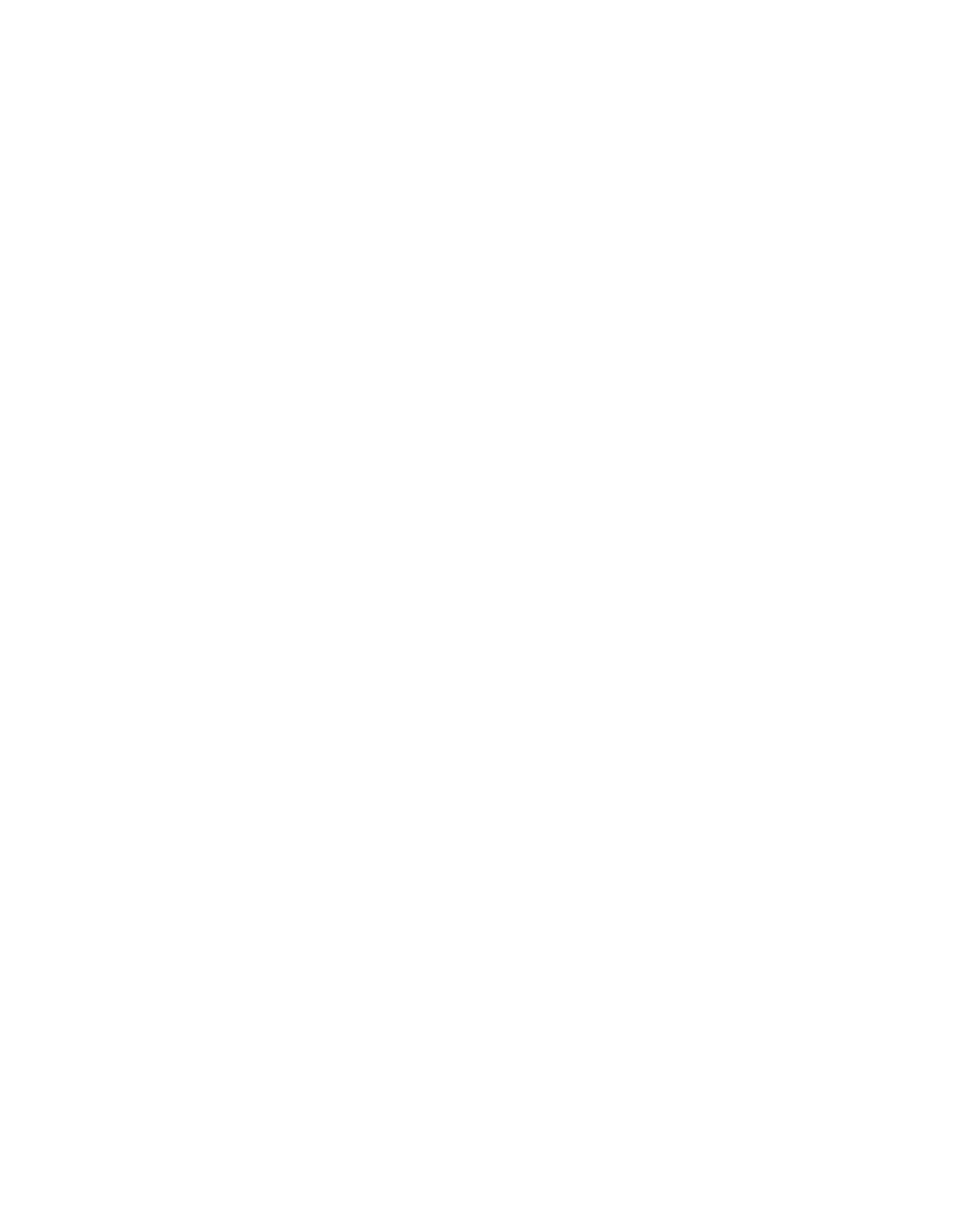## **Section Two—Race-specific Arrest Rates, United States—Part I and II Offenses**

## *Offenses Included:*

*Part I Offenses* Crime Index Violent Crime Murder Forcible Rape Robbery Aggravated Asssault Property Crime Burglary Larceny-theft Motor Vehicle Theft Arson

### *Part II Offenses*

Forgery and Counterfeiting Fraud Embezzlement Stolen Property Weapons Violations Sex Offenses Gambling Drug Abuse Violations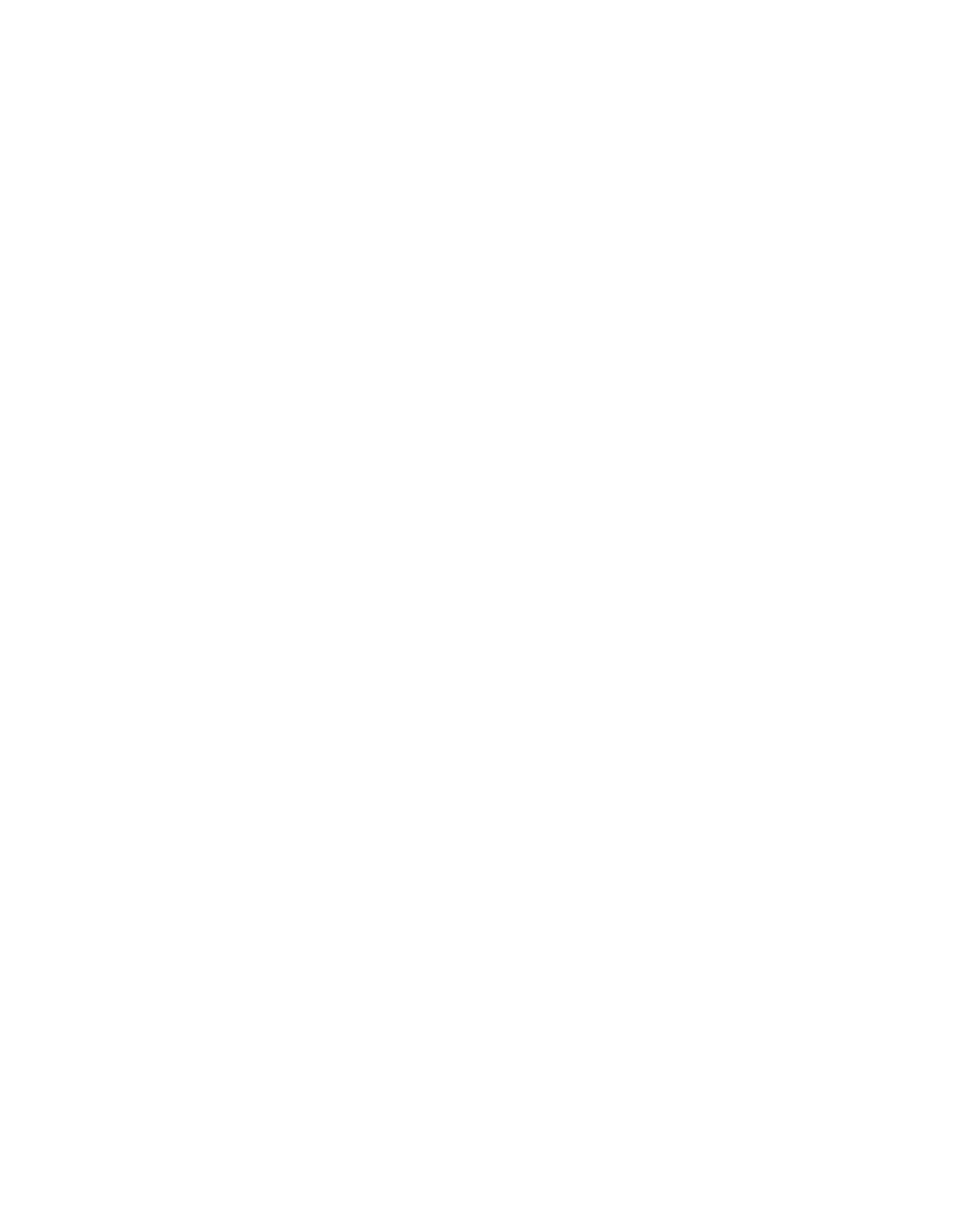# **Race-specific Arrest Rates—Part I and II Offenses**

|      | <b>Crime Index</b> |       |           |      | <b>Violent Crime</b> |       |           |      | <b>Murder</b> |       |           |
|------|--------------------|-------|-----------|------|----------------------|-------|-----------|------|---------------|-------|-----------|
|      |                    |       | All other |      |                      |       | All other |      |               |       | All other |
| Year | All races          | White | races     | Year | All races            | White | races     | Year | All races     | White | races     |
| 1993 | 1,144.5            | 827.8 | 2,721.0   | 1993 | 307.5                | 192.1 | 881.8     | 1993 | 9.9           | 4.7   | 35.5      |
| 1994 | 1,140.1            | 841.3 | 2,610.8   | 1994 | 310.3                | 199.3 | 856.7     | 1994 | 8.9           | 4.5   | 30.7      |
| 1995 | 1,134.5            | 832.3 | 2,606.1   | 1995 | 315.3                | 203.6 | 858.7     | 1995 | 8.7           | 4.5   | 29.4      |
| 1996 | 1,069.5            | 801.6 | 2,360.2   | 1996 | 285.4                | 188.4 | 752.7     | 1996 | 7.5           | 3.9   | 24.9      |
| 1997 | 1,050.0            | 780.2 | 2,335.8   | 1997 | 289.0                | 191.6 | 753.2     | 1997 | 7.3           | 3.7   | 24.6      |
| 1998 | 956.9              | 722.1 | 2,064.1   | 1998 | 270.0                | 183.4 | 678.8     | 1998 | 6.8           | 3.7   | 21.7      |
| 1999 | 864.8              | 655.2 | 1,844.0   | 1999 | 249.8                | 172.4 | 611.3     | 1999 | 6.0           | 3.2   | 19.0      |
| 2000 | 809.0              | 616.7 | 1,698.6   | 2000 | 236.7                | 164.4 | 570.9     | 2000 | 5.5           | 2.9   | 17.5      |
| 2001 | 791.3              | 615.1 | 1,534.9   | 2001 | 230.9                | 164.7 | 510.2     | 2001 | 5.2           | 3.0   | 14.8      |

|      | <b>Forcible Rape</b><br>All other |       |       | <b>Robbery</b> |           |       |                    | <b>Aggravated Assault</b> |           |       |                    |
|------|-----------------------------------|-------|-------|----------------|-----------|-------|--------------------|---------------------------|-----------|-------|--------------------|
| Year | All races                         | White | races | Year           | All races | White | All other<br>races | Year                      | All races | White | All other<br>races |
| 1993 | 15.5                              | 10.4  | 40.5  | 1993           | 73.3      | 31.8  | 280.1              | 1993                      | 208.8     | 145.1 | 525.8              |
| 1994 | 14.4                              | 9.7   | 37.3  | 1994           | 70.7      | 31.9  | 261.7              | 1994                      | 216.4     | 153.3 | 526.9              |
| 1995 | 13.6                              | 9.0   | 35.8  | 1995           | 70.4      | 32.4  | 255.5              | 1995                      | 222.6     | 157.8 | 538.0              |
| 1996 | 12.7                              | 8.6   | 32.5  | 1996           | 63.5      | 30.4  | 222.6              | 1996                      | 201.7     | 145.4 | 472.8              |
| 1997 | 12.5                              | 8.5   | 31.3  | 1997           | 61.4      | 29.2  | 214.9              | 1997                      | 207.9     | 150.2 | 482.4              |
| 1998 | 11.9                              | 8.5   | 27.9  | 1998           | 54.4      | 27.3  | 182.6              | 1998                      | 196.9     | 143.9 | 446.6              |
| 1999 | 11.0                              | 8.0   | 24.9  | 1999           | 48.7      | 24.4  | 162.3              | 1999                      | 184.2     | 136.9 | 405.1              |
| 2000 | 10.2                              | 7.5   | 22.7  | 2000           | 44.9      | 22.7  | 147.9              | 2000                      | 176.0     | 131.3 | 382.8              |
| 2001 | 9.8                               | 7.3   | 20.3  | 2001           | 44.0      | 23.0  | 132.8              | 2001                      | 171.8     | 131.5 | 342.3              |

|      | <b>Property Crime</b> |       |                    |      | <b>Burglary</b> |       |                    |      | Larceny-theft |       |                    |
|------|-----------------------|-------|--------------------|------|-----------------|-------|--------------------|------|---------------|-------|--------------------|
| Year | All races             | White | All other<br>races | Year | All races       | White | All other<br>races | Year | All races     | White | All other<br>races |
| 1993 | 837.0                 | 635.7 | 1,770.7            | 1993 | 160.3           | 128.0 | 320.8              | 1993 | 594.3         | 452.8 | 1,298.4            |
| 1994 | 829.8                 | 642.0 | 1,754.1            | 1994 | 154.2           | 125.1 | 297.9              | 1994 | 595.5         | 461.8 | 1,253.9            |
| 1995 | 819.3                 | 628.6 | 1,747.3            | 1995 | 147.9           | 118.7 | 290.1              | 1995 | 593.1         | 456.4 | 1,258.8            |
| 1996 | 784.1                 | 613.2 | 1,607.4            | 1996 | 138.8           | 114.2 | 257.4              | 1996 | 576.5         | 452.1 | 1,175.6            |
| 1997 | 761.0                 | 588.5 | 1,582.6            | 1997 | 133.5           | 108.6 | 252.6              | 1997 | 561.9         | 435.1 | 1,165.9            |
| 1998 | 686.9                 | 538.8 | 1,385.4            | 1998 | 125.4           | 102.9 | 231.5              | 1998 | 503.5         | 395.3 | 1,014.2            |
| 1999 | 615.0                 | 482.8 | 1,232.7            | 1999 | 109.8           | 89.7  | 203.7              | 1999 | 451.0         | 357.6 | 887.0              |
| 2000 | 572.3                 | 452.3 | 1,127.7            | 2000 | 101.8           | 84.1  | 183.4              | 2000 | 418.1         | 333.2 | 810.9              |
| 2001 | 560.4                 | 450.4 | 1,024.7            | 2001 | 100.3           | 84.7  | 165.9              | 2001 | 408.5         | 329.6 | 741.4              |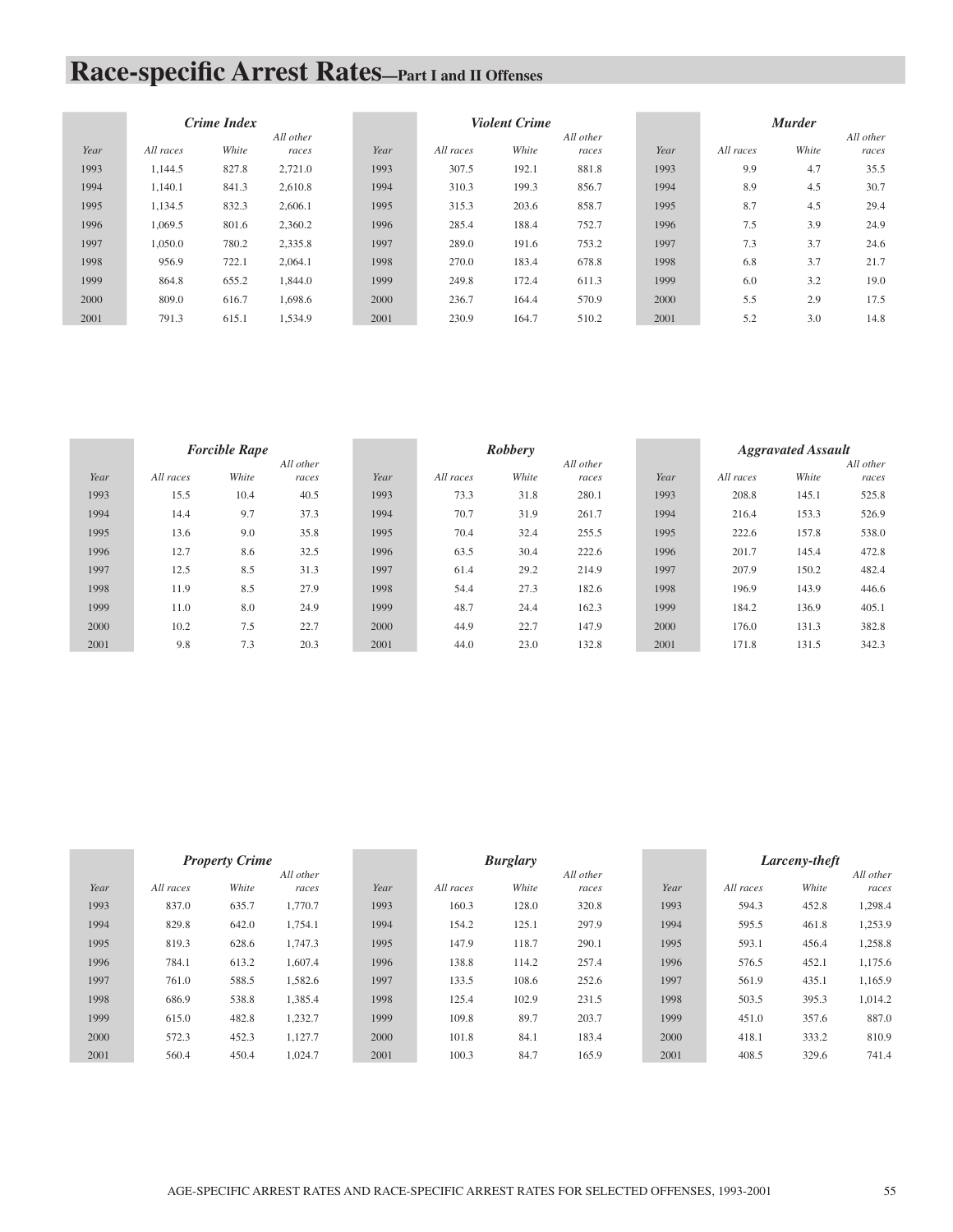# **Race-specific Arrest Rates—Part I and II Offenses—Continued**

|      |           | <b>Motor Vehicle Theft</b><br>All other |       |      |           | <b>Arson</b> | All other |      | <b>Forgery and Counterfeiting</b><br>All other |       |       |  |
|------|-----------|-----------------------------------------|-------|------|-----------|--------------|-----------|------|------------------------------------------------|-------|-------|--|
| Year | All races | White                                   | races | Year | All races | White        | races     | Year | All races                                      | White | races |  |
| 1993 | 82.5      | 54.9                                    | 219.9 | 1993 | 7.6       | 6.7          | 11.7      | 1993 | 41.9                                           | 31.7  | 92.7  |  |
| 1994 | 80.0      | 55.2                                    | 202.3 | 1994 | 8.0       | 7.2          | 11.8      | 1994 | 44.8                                           | 34.3  | 96.5  |  |
| 1995 | 78.2      | 53.5                                    | 198.4 | 1995 | 7.7       | 6.8          | 11.8      | 1995 | 46.0                                           | 36.1  | 94.6  |  |
| 1996 | 68.8      | 46.8                                    | 174.4 | 1996 | 7.2       | 6.4          | 10.9      | 1996 | 46.7                                           | 36.2  | 97.0  |  |
| 1997 | 65.5      | 44.9                                    | 164.0 | 1997 | 7.1       | 6.3          | 10.8      | 1997 | 46.9                                           | 36.5  | 96.2  |  |
| 1998 | 57.9      | 40.6                                    | 139.7 | 1998 | 6.3       | 5.6          | 9.7       | 1998 | 44.8                                           | 35.4  | 89.5  |  |
| 1999 | 54.3      | 35.5                                    | 142.1 | 1999 | 6.1       | 5.5          | 9.0       | 1999 | 41.5                                           | 32.5  | 83.8  |  |
| 2000 | 52.5      | 35.0                                    | 133.4 | 2000 | 5.8       | 5.3          | 8.5       | 2000 | 40.3                                           | 31.9  | 78.8  |  |
| 2001 | 51.6      | 36.0                                    | 117.4 | 2001 | 6.4       | 6.0          | 8.1       | 2001 | 42.0                                           | 33.8  | 76.6  |  |

|      | Fraud     |       |           |      | <b>Embezzlement</b> |       |           |      | <b>Stolen Property</b> |       |           |
|------|-----------|-------|-----------|------|---------------------|-------|-----------|------|------------------------|-------|-----------|
|      |           |       | All other |      |                     |       | All other |      |                        |       | All other |
| Year | All races | White | races     | Year | All races           | White | races     | Year | All races              | White | races     |
| 1993 | 156.9     | 117.3 | 354.5     | 1993 | 5.1                 | 4.2   | 10.0      | 1993 | 63.2                   | 42.6  | 166.1     |
| 1994 | 159.1     | 119.1 | 356.2     | 1994 | 5.6                 | 4.4   | 11.4      | 1994 | 64.9                   | 45.0  | 162.5     |
| 1995 | 158.8     | 123.0 | 333.5     | 1995 | 5.7                 | 4.4   | 11.7      | 1995 | 64.2                   | 45.2  | 156.8     |
| 1996 | 168.9     | 130.6 | 353.3     | 1996 | 6.0                 | 4.6   | 12.6      | 1996 | 59.6                   | 41.8  | 145.5     |
| 1997 | 166.1     | 129.1 | 342.1     | 1997 | 6.5                 | 4.9   | 13.9      | 1997 | 58.5                   | 40.1  | 146.4     |
| 1998 | 159.1     | 123.0 | 329.8     | 1998 | 6.5                 | 5.0   | 13.9      | 1998 | 53.2                   | 36.9  | 130.1     |
| 1999 | 152.2     | 114.5 | 328.5     | 1999 | 6.7                 | 5.1   | 14.2      | 1999 | 45.0                   | 30.3  | 113.8     |
| 2000 | 133.4     | 103.1 | 273.7     | 2000 | 7.0                 | 5.3   | 14.8      | 2000 | 45.0                   | 30.2  | 113.6     |
| 2001 | 123.0     | 99.7  | 221.3     | 2001 | 7.2                 | 5.8   | 13.2      | 2001 | 44.2                   | 30.8  | 101.1     |

|      |           | <b>Weapons Violations</b> |           |      | <b>Sex Offenses</b> |       |           |      | <b>Gambling</b> |       |           |
|------|-----------|---------------------------|-----------|------|---------------------|-------|-----------|------|-----------------|-------|-----------|
|      |           |                           | All other |      |                     |       | All other |      |                 |       | All other |
| Year | All races | White                     | races     | Year | All races           | White | races     | Year | All races       | White | races     |
| 1993 | 108.6     | 70.6                      | 298.2     | 1993 | 42.1                | 38.3  | 61.2      | 1993 | 8.3             | 4.3   | 27.8      |
| 1994 | 103.1     | 70.9                      | 261.5     | 1994 | 39.4                | 36.2  | 55.5      | 1994 | 7.6             | 4.5   | 22.8      |
| 1995 | 96.2      | 67.2                      | 237.1     | 1995 | 37.1                | 33.1  | 56.6      | 1995 | 8.9             | 5.1   | 27.2      |
| 1996 | 83.9      | 58.8                      | 204.5     | 1996 | 37.6                | 33.7  | 56.2      | 1996 | 8.8             | 4.8   | 27.8      |
| 1997 | 84.9      | 58.9                      | 209.0     | 1997 | 39.2                | 34.5  | 61.8      | 1997 | 9.7             | 5.3   | 31.1      |
| 1998 | 75.2      | 53.0                      | 179.8     | 1998 | 36.8                | 32.7  | 56.3      | 1998 | 7.9             | 4.0   | 25.9      |
| 1999 | 67.0      | 47.6                      | 157.7     | 1999 | 34.8                | 31.4  | 50.6      | 1999 | 6.7             | 3.6   | 21.6      |
| 2000 | 60.5      | 42.9                      | 141.5     | 2000 | 34.3                | 30.1  | 53.3      | 2000 | 6.3             | 3.4   | 20.2      |
| 2001 | 60.9      | 43.9                      | 133.0     | 2001 | 33.0                | 29.1  | 49.5      | 2001 | 6.4             | 3.1   | 20.0      |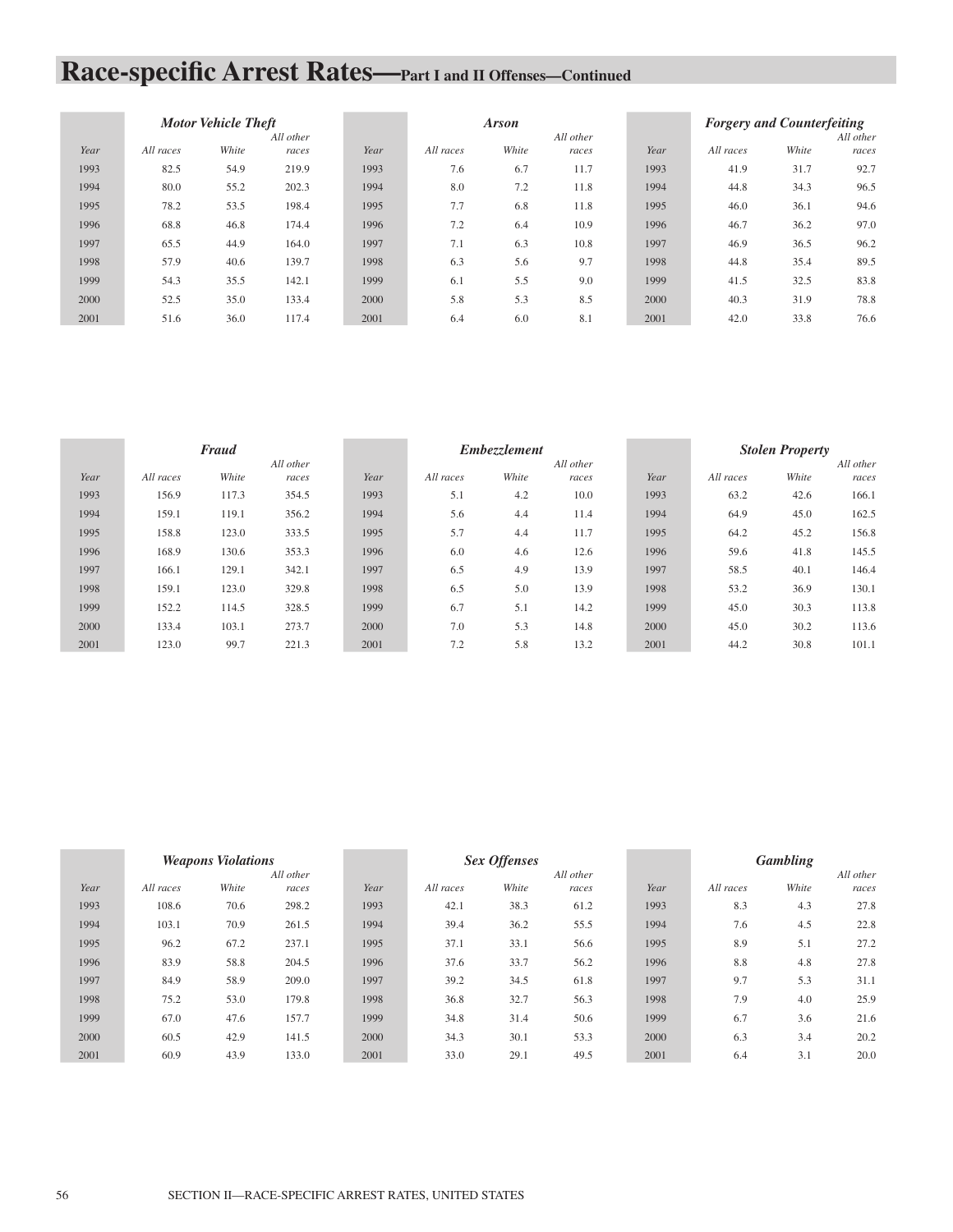## **Race-specific Arrest Rates—Part I and II Offenses—Continued**

|      | <b>Drug Abuse Violations</b> |       |           |  |  |  |  |  |
|------|------------------------------|-------|-----------|--|--|--|--|--|
|      |                              |       | All other |  |  |  |  |  |
| Year | All races                    | White | races     |  |  |  |  |  |
| 1993 | 469.5                        | 328.1 | 1.173.3   |  |  |  |  |  |
| 1994 | 538.4                        | 392.5 | 1.256.4   |  |  |  |  |  |
| 1995 | 597.5                        | 431.5 | 1,405.9   |  |  |  |  |  |
| 1996 | 592.0                        | 432.2 | 1,362.0   |  |  |  |  |  |
| 1997 | 639.4                        | 466.6 | 1.463.1   |  |  |  |  |  |
| 1998 | 647.0                        | 469.6 | 1.484.3   |  |  |  |  |  |
| 1999 | 624.0                        | 462.9 | 1.376.5   |  |  |  |  |  |
| 2000 | 617.5                        | 462.9 | 1.333.2   |  |  |  |  |  |
| 2001 | 587.2                        | 450.2 | 1.165.6   |  |  |  |  |  |

#### *Defintions of Part I and selected Part II offenses:*

*Murder and nonnegligent manslaughter—the willful (nonnegligent) killing of one human being by another. Deaths caused by negligence, attempts to kill, assaults to kill, suicides, and accidental deaths are excluded. The Program classifies justifiable homicides separately and limits the definition to: (1) the killing of a felon by a law enforcement officer in the line of duty; or (2) the killing of a felon, during the commission of a felony, by a private citizen.* 

*Forcible rape—The carnal knowledge of a female forcibly and against her will. Rapes by force and attempts or assaults to rape regardless of the age of the victim are included. Statutory offenses (no force used—victim under age of consent) are excluded.* 

*Robbery—The taking or attempting to take anything of value from the care, custody, or control of a person or persons by force or threat of force or violence and/or by putting the victim in fear.* 

*Aggravated assault—An unlawful attack by one person upon another for the purpose of inflicting severe or aggravated bodily injury. This type of assault usually is accompanied by the use of a weapon or by means likely to produce death or great bodily harm. Simple assaults are excluded.* 

*Burglary (breaking or entering)—The unlawful entry of a structure to commit a felony or a theft. Attempted forcible entry is included.* 

*Larceny-theft (except motor vehicle theft)—The unlawful taking, carrying, leading, or riding away of property from the possession or constructive possession of another. Examples are thefts of bicycles or automobile accessories, shoplifting, pocket-picking, or the stealing of any property or article which is not taken by force and violence or by fraud. Attempted larcenies are included. Embezzlement, confidence games, forgery, worthless checks, etc., are excluded.* 

*Motor vehicle theft—The theft or attempted theft of a motor vehicle. A motor vehicle is self-propelled and runs on the surface and not on rails. Motorboats, construction equipment, airplanes, and farming equipment are specifically excluded from this category.* 

*Arson—Any willful or malicious burning or attempt to burn, with or without intent to defraud, a dwelling house, public building, motor vehicle or aircraft, personal property of another, etc.* 

*Forgery and counterfeiting—Making, altering, uttering, or possessing, with intent to defraud, anything false in the semblance of that which is true. Attempts are included.* 

*Fraud—Fraudulent conversion and obtaining money or property by false pretenses. Confidence games and bad checks, except forgeries and counterfeiting, are included.* 

*Embezzlement—Misappropriation or misapplication of money or property entrusted to one's care, custody, or control.* 

*Stolen property–buying, receiving, possessing—Buying, receiving, and possessing stolen property, including attempts.* 

*Weapons–carrying, possessing, etc.—All violations of regulations or statutes controlling the carrying, using, possessing, furnishing, and manufacturing of deadly weapons or silencers. Attempts are included.* 

*Sex offenses (except forcible rape, prostitution, and commercialized vice)—Statutory rape and offenses against chastity, common decency, morals, and the like. Attempts are included.* 

*Gambling—Promoting, permitting, or engaging in illegal gambling.* 

*Drug abuse violations—State and/or local offenses relating to the unlawful possession, sale, use, growing, and manufacturing of narcotic drugs. The following drug categories are specified: opium or cocaine and their derivatives (morphine, heroin, codeine); marijuana; synthetic narcotics—manufactured narcotics that can cause true addiction (demerol, methadone); and dangerous nonnarcotic drugs (barbiturates, benzedrine).*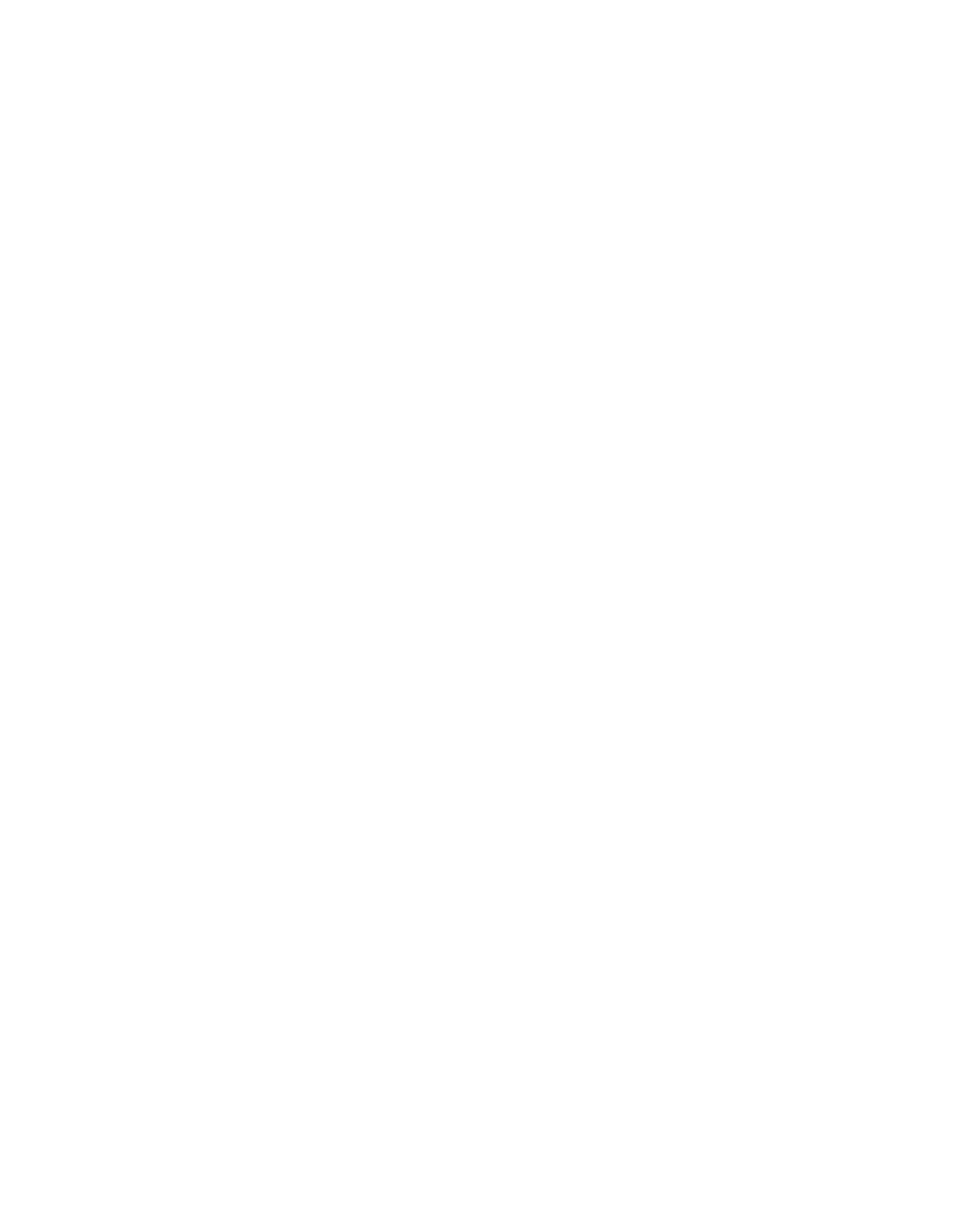| <b>Crime Index</b> |         |          |                 |              |             |                 |
|--------------------|---------|----------|-----------------|--------------|-------------|-----------------|
|                    |         |          |                 | Age and Race |             |                 |
|                    |         | Under 18 |                 |              | 18 and over |                 |
| Year               | Total   | White    | All other races | Total        | White       | All other races |
| 1993               | 1,277.7 | 1,045.9  | 2,177.2         | 1,097.6      | 755.7       | 2,975.6         |
| 1994               | 1,341.6 | 1,100.2  | 2,273.0         | 1,069.0      | 755.4       | 2,768.3         |
| 1995               | 1,302.1 | 1,063.9  | 2,215.4         | 1,075.4      | 755.3       | 2,787.2         |
| 1996               | 1,257.8 | 1,061.0  | 2,008.0         | 1,003.2      | 715.5       | 2,522.0         |
| 1997               | 1,202.9 | 1,004.0  | 1,957.6         | 996.3        | 706.0       | 2,507.8         |
| 1998               | 1.039.8 | 874.9    | 1,662.4         | 927.9        | 671.8       | 2,244.3         |
| 1999               | 918.6   | 760.9    | 1,510.8         | 846.2        | 620.5       | 1,991.6         |
| 2000               | 853.9   | 706.9    | 1,403.0         | 793.5        | 587.3       | 1,827.8         |
| 2001               | 800.7   | 675.3    | 1,213.6         | 788.1        | 595.9       | 1,678.8         |

#### *Violent Crime*

|      | Age and Race |          |                 |             |       |                 |  |  |  |  |  |
|------|--------------|----------|-----------------|-------------|-------|-----------------|--|--|--|--|--|
|      |              | Under 18 |                 | 18 and over |       |                 |  |  |  |  |  |
| Year | Total        | White    | All other races | Total       | White | All other races |  |  |  |  |  |
| 1993 | 219.8        | 130.2    | 567.6           | 338.4       | 212.6 | 1,028.9         |  |  |  |  |  |
| 1994 | 230.6        | 138.6    | 585.8           | 338.4       | 219.5 | 983.0           |  |  |  |  |  |
| 1995 | 228.3        | 136.8    | 579.0           | 346.0       | 225.8 | 988.4           |  |  |  |  |  |
| 1996 | 204.7        | 130.2    | 489.0           | 313.8       | 207.7 | 874.0           |  |  |  |  |  |
| 1997 | 197.7        | 126.2    | 468.8           | 321.1       | 213.3 | 882.5           |  |  |  |  |  |
| 1998 | 178.6        | 118.4    | 405.8           | 301.9       | 204.8 | 801.2           |  |  |  |  |  |
| 1999 | 162.3        | 108.5    | 364.4           | 280.1       | 193.3 | 720.7           |  |  |  |  |  |
| 2000 | 149.2        | 99.1     | 336.5           | 266.7       | 185.7 | 673.3           |  |  |  |  |  |
| 2001 | 142.9        | 97.4     | 292.5           | 260.9       | 186.1 | 607.7           |  |  |  |  |  |

#### *Murder*

|      |       | Age and Race |                 |             |       |                 |  |  |  |  |  |  |  |
|------|-------|--------------|-----------------|-------------|-------|-----------------|--|--|--|--|--|--|--|
|      |       | Under 18     |                 | 18 and over |       |                 |  |  |  |  |  |  |  |
| Year | Total | White        | All other races | Total       | White | All other races |  |  |  |  |  |  |  |
| 1993 | 6.2   | 2.8          | 19.7            | 11.2        | 5.4   | 42.8            |  |  |  |  |  |  |  |
| 1994 | 5.7   | 2.8          | 17.1            | 10.0        | 5.0   | 37.1            |  |  |  |  |  |  |  |
| 1995 | 5.2   | 2.5          | 15.4            | 10.0        | 5.1   | 35.9            |  |  |  |  |  |  |  |
| 1996 | 4.3   | 2.1          | 12.5            | 8.6         | 4.5   | 30.6            |  |  |  |  |  |  |  |
| 1997 | 3.7   | 1.9          | 10.6            | 8.5         | 4.2   | 31.0            |  |  |  |  |  |  |  |
| 1998 | 3.2   | 1.8          | 8.2             | 8.1         | 4.3   | 27.7            |  |  |  |  |  |  |  |
| 1999 | 2.2   | 1.2          | 6.1             | 7.3         | 3.8   | 24.7            |  |  |  |  |  |  |  |
| 2000 | 1.9   | 1.1          | 5.2             | 6.8         | 3.5   | 22.8            |  |  |  |  |  |  |  |
| 2001 | 1.9   | 1.1          | 4.9             | 6.4         | 3.6   | 19.2            |  |  |  |  |  |  |  |

#### *Forcible Rape*

|      |  |       | Under 18 |                 |       | 18 and over |                 |
|------|--|-------|----------|-----------------|-------|-------------|-----------------|
| Year |  | Total | White    | All other races | Total | White       | All other races |
| 1993 |  | 9.8   | 6.7      | 22.3            | 17.5  | 11.7        | 49.1            |
| 1994 |  | 9.0   | 6.2      | 19.5            | 16.3  | 10.8        | 45.6            |
| 1995 |  | 8.4   | 5.6      | 19.4            | 15.4  | 10.1        | 43.4            |
| 1996 |  | 8.3   | 5.8      | 17.7            | 14.3  | 9.6         | 39.2            |
| 1997 |  | 8.1   | 5.6      | 17.6            | 14.0  | 9.5         | 37.5            |
| 1998 |  | 7.8   | 5.7      | 15.5            | 13.3  | 9.4         | 33.4            |
| 1999 |  | 7.0   | 5.5      | 13.0            | 12.4  | 8.8         | 30.3            |
| 2000 |  | 6.5   | 5.0      | 12.1            | 11.5  | 8.4         | 27.4            |
| 2001 |  | 6.4   | 4.9      | 11.4            | 11.0  | 8.1         | 24.3            |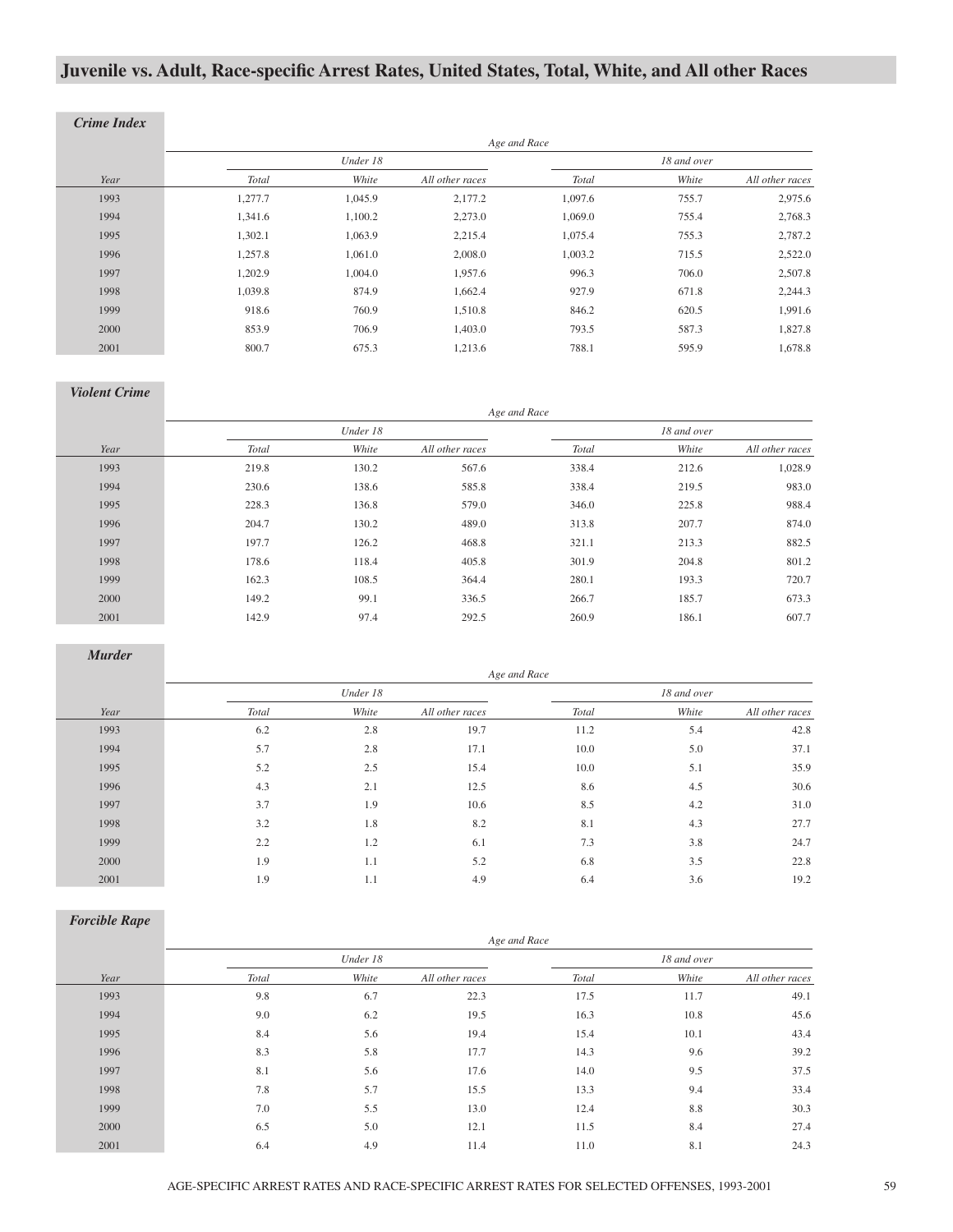| <b>Robbery</b> |       |          |                 |              |             |                 |
|----------------|-------|----------|-----------------|--------------|-------------|-----------------|
|                |       |          |                 | Age and Race |             |                 |
|                |       | Under 18 |                 |              | 18 and over |                 |
| Year           | Total | White    | All other races | Total        | White       | All other races |
| 1993           | 80.0  | 36.1     | 250.4           | 71.0         | 30.4        | 294.0           |
| 1994           | 86.7  | 39.8     | 267.6           | 65.0         | 29.2        | 258.9           |
| 1995           | 87.6  | 40.8     | 267.0           | 64.3         | 29.6        | 250.1           |
| 1996           | 78.0  | 38.8     | 227.4           | 58.3         | 27.7        | 220.3           |
| 1997           | 71.8  | 35.2     | 210.6           | 57.7         | 27.2        | 216.9           |
| 1998           | 59.5  | 29.8     | 171.6           | 52.7         | 26.4        | 187.5           |
| 1999           | 51.9  | 25.2     | 152.1           | 47.6         | 24.1        | 166.8           |
| 2000           | 46.1  | 22.2     | 135.0           | 44.6         | 22.8        | 153.5           |
| 2001           | 42.7  | 20.5     | 115.7           | 44.5         | 23.8        | 140.4           |

#### *Aggravated Assault Age and Race*

| --   |       |          |                 |       |             |                 |  |
|------|-------|----------|-----------------|-------|-------------|-----------------|--|
|      |       | Under 18 |                 |       | 18 and over |                 |  |
| Year | Total | White    | All other races | Total | White       | All other races |  |
| 1993 | 123.7 | 84.6     | 275.3           | 238.8 | 165.2       | 643.0           |  |
| 1994 | 129.2 | 89.7     | 281.5           | 247.1 | 174.4       | 641.3           |  |
| 1995 | 127.0 | 87.9     | 277.1           | 256.3 | 181.0       | 659.0           |  |
| 1996 | 114.2 | 83.5     | 231.4           | 232.6 | 166.0       | 583.8           |  |
| 1997 | 114.0 | 83.4     | 229.9           | 240.8 | 172.4       | 597.2           |  |
| 1998 | 108.1 | 81.1     | 210.4           | 227.8 | 164.7       | 552.6           |  |
| 1999 | 101.1 | 76.6     | 193.2           | 212.9 | 156.6       | 498.9           |  |
| 2000 | 94.7  | 70.8     | 184.2           | 203.9 | 150.9       | 469.6           |  |
| 2001 | 91.9  | 71.0     | 160.6           | 199.2 | 150.7       | 423.8           |  |

#### *Property Crime*

|      |         | Age and Race |                 |       |             |                 |  |
|------|---------|--------------|-----------------|-------|-------------|-----------------|--|
|      |         | Under 18     |                 |       | 18 and over |                 |  |
| Year | Total   | White        | All other races | Total | White       | All other races |  |
| 1993 | 1,057.9 | 915.7        | 1,609.6         | 759.3 | 543.1       | 1,946.6         |  |
| 1994 | 1,110.9 | 961.6        | 1,687.3         | 730.5 | 535.9       | 1,785.3         |  |
| 1995 | 1,073.8 | 927.0        | 1,636.4         | 729.4 | 529.5       | 1,798.8         |  |
| 1996 | 1,053.0 | 930.8        | 1,519.0         | 689.3 | 507.7       | 1,648.1         |  |
| 1997 | 1,005.2 | 877.7        | 1,488.8         | 675.2 | 492.7       | 1,625.2         |  |
| 1998 | 861.2   | 756.5        | 1,256.6         | 626.0 | 467.0       | 1,443.1         |  |
| 1999 | 756.3   | 652.4        | 1,146.4         | 566.1 | 427.2       | 1,270.9         |  |
| 2000 | 704.7   | 607.9        | 1,066.5         | 526.8 | 401.6       | 1,154.5         |  |
| 2001 | 657.8   | 577.9        | 921.1           | 527.1 | 409.8       | 1,071.1         |  |

#### *Burglary*

|      |       | Under 18 |                 |       | 18 and over |                 |  |
|------|-------|----------|-----------------|-------|-------------|-----------------|--|
| Year | Total | White    | All other races | Total | White       | All other races |  |
| 1993 | 210.9 | 195.1    | 272.4           | 142.4 | 105.8       | 343.5           |  |
| 1994 | 214.0 | 198.0    | 275.8           | 133.1 | 100.8       | 308.2           |  |
| 1995 | 198.8 | 181.8    | 264.2           | 130.0 | 97.8        | 302.1           |  |
| 1996 | 197.5 | 184.4    | 247.6           | 118.2 | 90.9        | 261.9           |  |
| 1997 | 185.5 | 170.0    | 244.2           | 115.3 | 88.2        | 256.5           |  |
| 1998 | 167.3 | 154.0    | 217.6           | 110.8 | 86.1        | 237.8           |  |
| 1999 | 139.7 | 126.5    | 189.3           | 99.4  | 77.6        | 210.1           |  |
| 2000 | 129.3 | 117.7    | 172.7           | 92.3  | 73.2        | 188.1           |  |
| 2001 | 120.1 | 112.1    | 146.4           | 93.5  | 76.0        | 174.6           |  |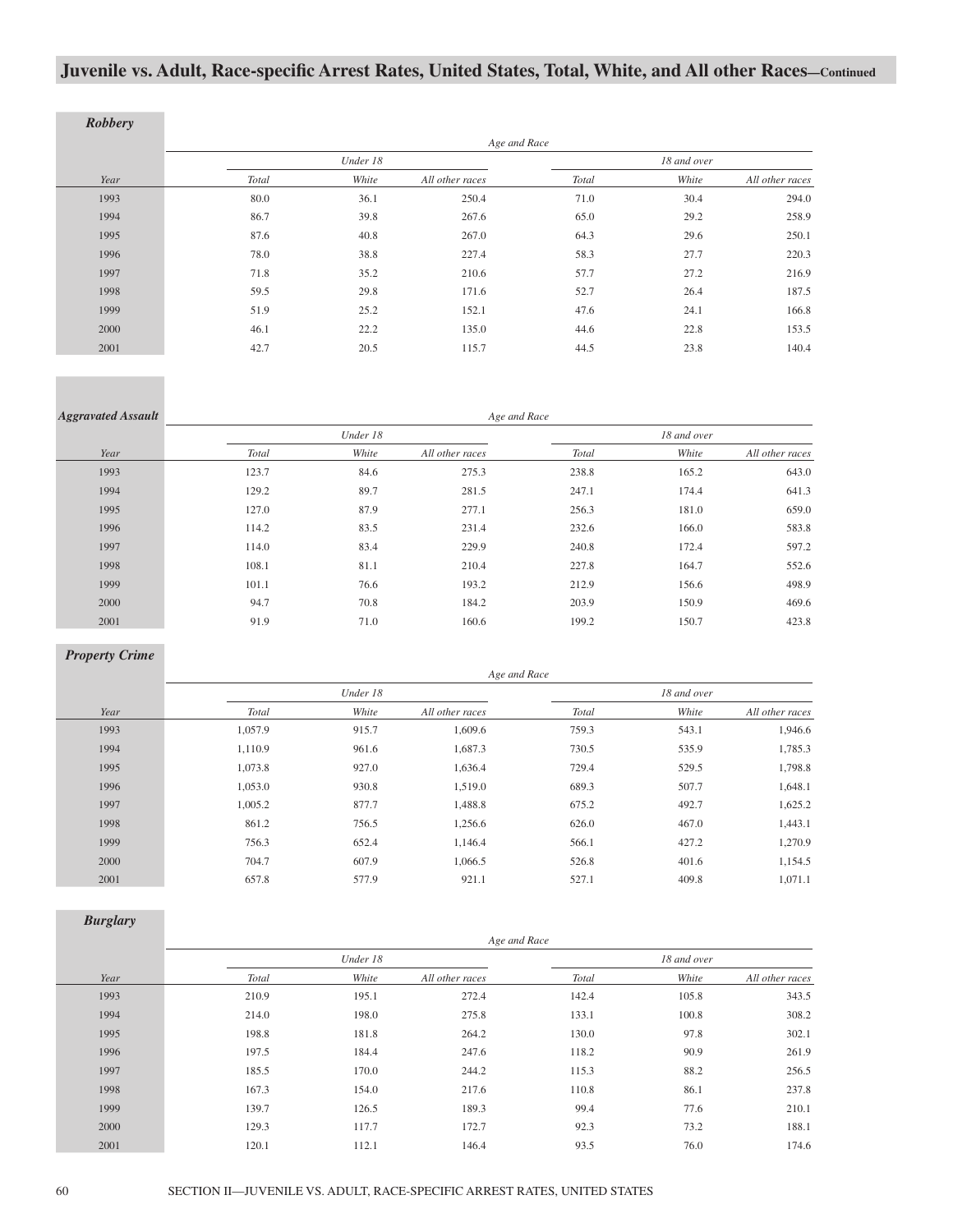| Larceny-theft |       |          |                 |              |             |                 |
|---------------|-------|----------|-----------------|--------------|-------------|-----------------|
|               |       |          |                 | Age and Race |             |                 |
|               |       | Under 18 |                 |              | 18 and over |                 |
| Year          | Total | White    | All other races | Total        | White       | All other races |
| 1993          | 705.6 | 623.7    | 1,023.3         | 555.1        | 396.3       | 1,427.2         |
| 1994          | 761.8 | 668.1    | 1,123.4         | 536.8        | 393.3       | 1,314.8         |
| 1995          | 749.2 | 656.2    | 1,105.5         | 538.0        | 390.0       | 1,329.9         |
| 1996          | 746.1 | 666.7    | 1,049.0         | 516.7        | 380.9       | 1,233.8         |
| 1997          | 721.0 | 635.6    | 1,045.1         | 506.0        | 368.7       | 1,220.8         |
| 1998          | 615.3 | 542.2    | 891.7           | 464.5        | 346.9       | 1,069.1         |
| 1999          | 542.9 | 474.1    | 801.4           | 419.1        | 319.4       | 924.9           |
| 2000          | 505.6 | 441.7    | 744.2           | 387.9        | 297.8       | 840.0           |
| 2001          | 471.5 | 418.2    | 647.1           | 387.0        | 301.4       | 783.7           |

#### *Motor Vehicle Theft*

|      |       |          | Age and Race    |       |             |                 |
|------|-------|----------|-----------------|-------|-------------|-----------------|
|      |       | Under 18 |                 |       | 18 and over |                 |
| Year | Total | White    | All other races | Total | White       | All other races |
| 1993 | 141.4 | 96.9     | 313.9           | 61.8  | 41.0        | 175.9           |
| 1994 | 135.2 | 95.5     | 288.1           | 60.5  | 41.8        | 162.3           |
| 1995 | 125.8 | 89.0     | 266.7           | 61.4  | 41.7        | 166.8           |
| 1996 | 109.4 | 79.7     | 222.4           | 54.5  | 35.9        | 152.3           |
| 1997 | 98.7  | 72.2     | 199.4           | 53.9  | 35.8        | 148.0           |
| 1998 | 78.5  | 60.3     | 147.3           | 50.7  | 34.1        | 136.2           |
| 1999 | 73.7  | 51.8     | 155.7           | 47.6  | 30.2        | 136.0           |
| 2000 | 69.8  | 48.5     | 149.6           | 46.5  | 30.6        | 126.4           |
| 2001 | 66.1  | 47.5     | 127.6           | 46.6  | 32.4        | 112.8           |

#### *Arson*

|      |       | Age and Race |                 |       |             |                 |  |
|------|-------|--------------|-----------------|-------|-------------|-----------------|--|
|      |       | Under 18     |                 |       | 18 and over |                 |  |
| Year | Total | White        | All other races | Total | White       | All other races |  |
| 1993 | 14.4  | 14.4         | 14.4            | 5.2   | 4.2         | 10.5            |  |
| 1994 | 16.9  | 17.0         | 16.5            | 4.8   | 4.0         | 9.6             |  |
| 1995 | 15.4  | 15.2         | 16.0            | 5.0   | 4.0         | 9.9             |  |
| 1996 | 14.6  | 14.8         | 14.2            | 4.6   | 3.7         | 9.4             |  |
| 1997 | 14.2  | 14.1         | 14.8            | 4.5   | 3.7         | 9.0             |  |
| 1998 | 12.6  | 12.7         | 12.5            | 4.1   | 3.3         | 8.4             |  |
| 1999 | 12.5  | 12.5         | 12.4            | 3.9   | 3.2         | 7.5             |  |
| 2000 | 11.7  | 11.6         | 11.9            | 3.8   | 3.2         | 7.1             |  |
| 2001 | 12.4  | 13.1         | 10.1            | 4.4   | 3.8         | 7.2             |  |

### *Forgery and*

*Counterfeiting*

|      | Age and Race |          |                 |       |             |                 |
|------|--------------|----------|-----------------|-------|-------------|-----------------|
|      |              | Under 18 |                 |       | 18 and over |                 |
| Year | Total        | White    | All other races | Total | White       | All other races |
| 1993 | 11.6         | 11.7     | 11.2            | 52.5  | 38.2        | 130.8           |
| 1994 | 13.0         | 13.0     | 12.9            | 56.1  | 41.4        | 135.4           |
| 1995 | 12.7         | 12.6     | 12.9            | 57.8  | 43.9        | 132.4           |
| 1996 | 12.7         | 12.5     | 13.4            | 58.6  | 44.1        | 135.4           |
| 1997 | 12.4         | 12.0     | 14.1            | 58.9  | 44.6        | 133.5           |
| 1998 | 10.3         | 9.9      | 11.6            | 56.9  | 43.8        | 124.4           |
| 1999 | 9.9          | 9.6      | 10.9            | 52.5  | 40.0        | 116.1           |
| 2000 | 9.0          | 8.6      | 10.7            | 51.0  | 39.5        | 108.6           |
| 2001 | 8.2          | 8.0      | 9.1             | 53.5  | 42.0        | 106.8           |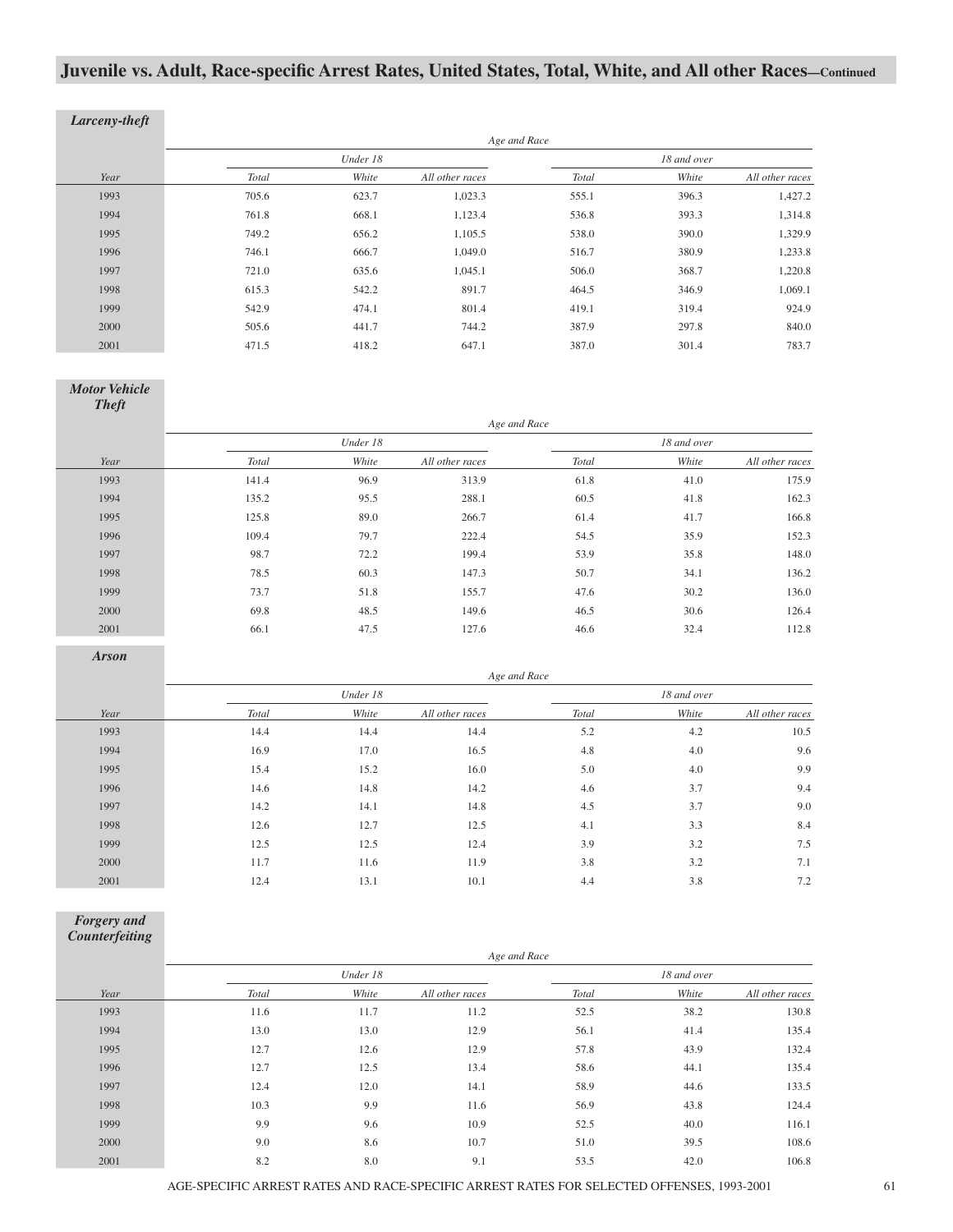| Fraud |       |          |                 |             |       |                 |
|-------|-------|----------|-----------------|-------------|-------|-----------------|
|       |       |          |                 |             |       |                 |
|       |       | Under 18 |                 | 18 and over |       |                 |
| Year  | Total | White    | All other races | Total       | White | All other races |
| 1993  | 29.1  | 19.9     | 64.6            | 202.0       | 149.5 | 490.1           |
| 1994  | 34.3  | 22.9     | 78.2            | 203.2       | 151.1 | 485.7           |
| 1995  | 34.7  | 24.3     | 74.4            | 202.7       | 155.7 | 453.6           |
| 1996  | 35.6  | 24.1     | 79.5            | 215.8       | 166.0 | 479.1           |
| 1997  | 34.7  | 23.9     | 75.7            | 212.2       | 164.0 | 463.2           |
| 1998  | 33.3  | 22.0     | 75.8            | 203.1       | 156.2 | 443.7           |
| 1999  | 32.9  | 21.1     | 77.5            | 193.6       | 145.1 | 439.6           |
| 2000  | 28.2  | 18.8     | 63.4            | 169.6       | 130.6 | 365.6           |
| 2001  | 23.4  | 16.2     | 47.1            | 157.0       | 126.4 | 299.3           |

#### *Embezzlement*

|      |       |          | Age and Race    |       |             |                 |  |
|------|-------|----------|-----------------|-------|-------------|-----------------|--|
|      |       | Under 18 |                 |       | 18 and over |                 |  |
| Year | Total | White    | All other races | Total | White       | All other races |  |
| 1993 | 1.1   | 1.0      | 1.4             | 6.5   | 5.2         | 14.0            |  |
| 1994 | 1.5   | 1.3      | 2.3             | 7.0   | 5.5         | 15.7            |  |
| 1995 | 1.8   | 1.4      | 3.1             | 7.0   | 5.4         | 15.7            |  |
| 1996 | 1.9   | 1.5      | 3.4             | 7.4   | 5.6         | 16.8            |  |
| 1997 | 1.9   | 1.5      | 3.4             | 8.1   | 6.1         | 18.6            |  |
| 1998 | 2.3   | 1.8      | 4.2             | 8.0   | 6.0         | 18.2            |  |
| 1999 | 2.5   | 1.9      | 4.6             | 8.2   | 6.2         | 18.4            |  |
| 2000 | 2.8   | 2.1      | 5.3             | 8.5   | 6.4         | 19.0            |  |
| 2001 | 2.7   | 2.4      | 3.4             | 8.8   | 6.9         | 17.6            |  |

### *Stolen Property*

|      |       | Age and Race |                 |       |             |                 |  |
|------|-------|--------------|-----------------|-------|-------------|-----------------|--|
|      |       | Under 18     |                 |       | 18 and over |                 |  |
| Year | Total | White        | All other races | Total | White       | All other races |  |
| 1993 | 65.8  | 47.3         | 137.8           | 62.3  | 41.0        | 179.4           |  |
| 1994 | 66.8  | 49.3         | 134.6           | 64.2  | 43.6        | 175.6           |  |
| 1995 | 63.6  | 47.9         | 123.8           | 64.4  | 44.3        | 172.0           |  |
| 1996 | 62.2  | 47.8         | 117.2           | 58.7  | 39.8        | 158.5           |  |
| 1997 | 56.5  | 42.6         | 109.1           | 59.3  | 39.3        | 163.4           |  |
| 1998 | 49.8  | 37.6         | 95.9            | 54.4  | 36.7        | 145.4           |  |
| 1999 | 39.9  | 29.7         | 78.5            | 46.8  | 30.5        | 129.4           |  |
| 2000 | 38.5  | 28.3         | 76.7            | 47.2  | 30.8        | 129.7           |  |
| 2001 | 36.2  | 26.6         | 68.0            | 47.0  | 32.1        | 115.9           |  |

### *Weapons*

|      |       | Age and Race |                 |       |             |                 |  |
|------|-------|--------------|-----------------|-------|-------------|-----------------|--|
|      |       | Under 18     |                 |       | 18 and over |                 |  |
| Year | Total | White        | All other races | Total | White       | All other races |  |
| 1993 | 97.8  | 73.7         | 191.0           | 112.5 | 69.5        | 348.4           |  |
| 1994 | 96.4  | 75.0         | 179.2           | 105.5 | 69.6        | 299.9           |  |
| 1995 | 86.2  | 66.8         | 160.7           | 99.7  | 67.4        | 272.5           |  |
| 1996 | 78.7  | 62.9         | 138.8           | 85.7  | 57.5        | 234.6           |  |
| 1997 | 77.6  | 61.8         | 137.6           | 87.5  | 57.9        | 241.5           |  |
| 1998 | 67.5  | 55.1         | 114.4           | 77.8  | 52.3        | 209.1           |  |
| 1999 | 62.2  | 51.1         | 103.9           | 68.7  | 46.5        | 181.6           |  |
| 2000 | 54.2  | 44.1         | 91.8            | 62.6  | 42.6        | 163.2           |  |
| 2001 | 53.4  | 44.2         | 83.7            | 63.5  | 43.7        | 155.0           |  |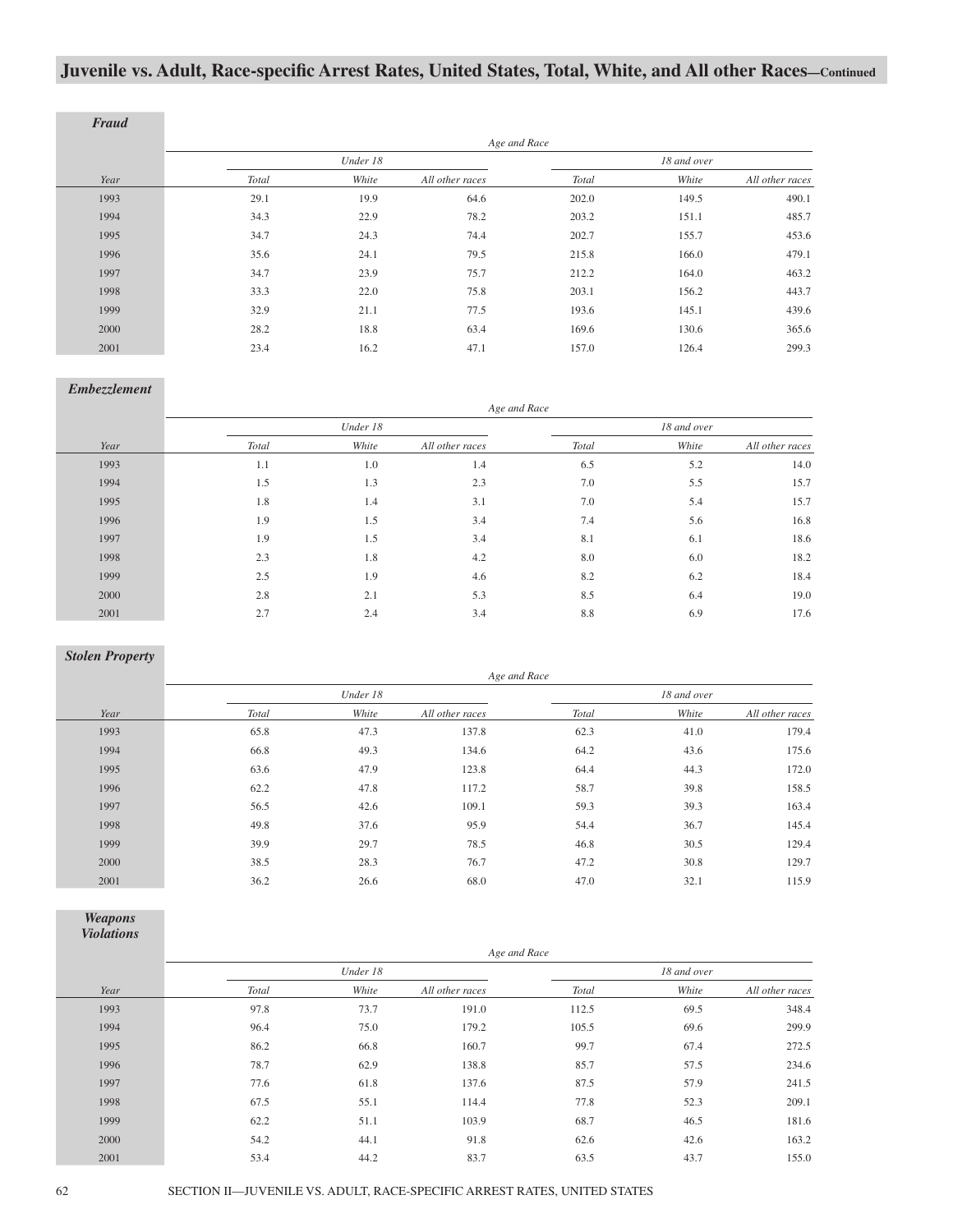| <b>Sex Offenses</b> |                         |              |                 |       |       |                 |  |
|---------------------|-------------------------|--------------|-----------------|-------|-------|-----------------|--|
|                     |                         | Age and Race |                 |       |       |                 |  |
|                     | Under 18<br>18 and over |              |                 |       |       |                 |  |
| Year                | Total                   | White        | All other races | Total | White | All other races |  |
| 1993                | 29.9                    | 26.5         | 43.3            | 46.4  | 42.2  | 69.5            |  |
| 1994                | 26.5                    | 23.6         | 37.7            | 44.0  | 40.3  | 63.8            |  |
| 1995                | 24.0                    | 20.9         | 36.0            | 41.7  | 37.1  | 66.1            |  |
| 1996                | 26.2                    | 23.3         | 37.5            | 41.6  | 37.2  | 64.8            |  |
| 1997                | 27.6                    | 24.1         | 41.0            | 43.3  | 37.9  | 71.2            |  |
| 1998                | 23.8                    | 20.8         | 35.3            | 41.4  | 36.7  | 65.7            |  |
| 1999                | 23.9                    | 21.2         | 34.0            | 38.6  | 34.8  | 58.0            |  |
| 2000                | 24.4                    | 21.2         | 36.3            | 37.7  | 33.1  | 60.8            |  |
| 2001                | 25.8                    | 22.6         | 36.3            | 35.5  | 31.2  | 55.4            |  |

#### *Gambling*

|      |       | Age and Race |                 |       |             |                 |  |
|------|-------|--------------|-----------------|-------|-------------|-----------------|--|
|      |       | Under 18     |                 |       | 18 and over |                 |  |
| Year | Total | White        | All other races | Total | White       | All other races |  |
| 1993 | 3.9   | 0.7          | 16.2            | 9.8   | 5.5         | 33.2            |  |
| 1994 | 2.8   | 0.8          | 10.2            | 9.3   | 5.8         | 28.6            |  |
| 1995 | 4.0   | 0.7          | 16.8            | 10.6  | 6.6         | 32.0            |  |
| 1996 | 4.5   | 0.8          | 18.4            | 10.3  | 6.2         | 32.2            |  |
| 1997 | 4.2   | 0.8          | 17.3            | 11.7  | 6.7         | 37.4            |  |
| 1998 | 2.8   | 0.6          | 11.2            | 9.6   | 5.2         | 32.4            |  |
| 1999 | 2.5   | 0.7          | 9.3             | 8.2   | 4.5         | 27.0            |  |
| 2000 | 2.5   | 0.5          | 9.9             | 7.7   | 4.3         | 24.7            |  |
| 2001 | 2.4   | 0.5          | 8.4             | 7.7   | 4.0         | 25.2            |  |

### *Drug Abuse*

*Violations*

|      | Age and Race |       |                 |             |       |                 |
|------|--------------|-------|-----------------|-------------|-------|-----------------|
|      | Under 18     |       |                 | 18 and over |       |                 |
| Year | Total        | White | All other races | Total       | White | All other races |
| 1993 | 181.8        | 120.8 | 418.6           | 570.7       | 396.6 | 1,526.6         |
| 1994 | 242.2        | 183.4 | 469.0           | 642.9       | 461.9 | 1,623.6         |
| 1995 | 300.3        | 228.1 | 576.9           | 702.4       | 499.0 | 1,790.1         |
| 1996 | 318.3        | 250.5 | 576.8           | 688.5       | 492.5 | 1,723.1         |
| 1997 | 331.0        | 265.5 | 579.4           | 747.8       | 533.2 | 1,864.9         |
| 1998 | 318.0        | 257.9 | 545.0           | 761.9       | 539.3 | 1,905.6         |
| 1999 | 298.8        | 250.4 | 480.8           | 736.7       | 532.5 | 1,773.2         |
| 2000 | 298.2        | 257.0 | 452.3           | 727.4       | 529.8 | 1,718.2         |
| 2001 | 287.4        | 260.4 | 376.4           | 689.6       | 510.6 | 1,519.2         |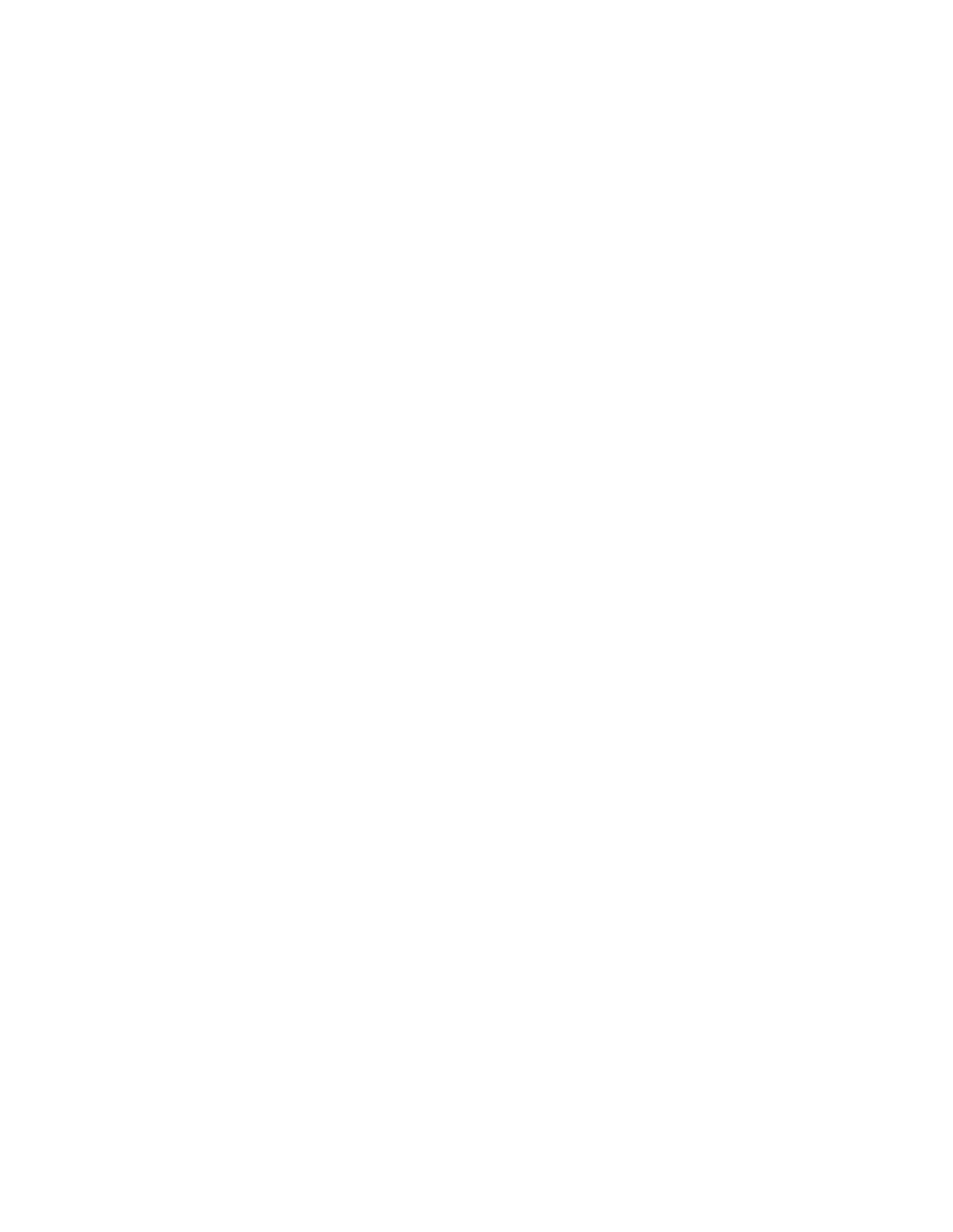### **Juvenile vs. Adult, Race-specific Arrest Rates, United States, Black and Other Minority Races**

| <b>Crime Index</b> |         |                             |         |                             |  |  |
|--------------------|---------|-----------------------------|---------|-----------------------------|--|--|
|                    |         | Age and Race                |         |                             |  |  |
|                    |         | Under 18                    |         | 18 and over                 |  |  |
| Year               | Black   | <b>Other Minority Races</b> | Black   | <b>Other Minority Races</b> |  |  |
| 1993               | 2,628.0 | 766.7                       | 3,842.2 | 510.4                       |  |  |
| 1994               | 2,748.4 | 799.5                       | 3,567.6 | 522.7                       |  |  |
| 1995               | 2,684.2 | 796.5                       | 3,605.0 | 531.5                       |  |  |
| 1996               | 2,402.3 | 845.1                       | 3,246.0 | 560.5                       |  |  |
| 1997               | 2,364.3 | 786.2                       | 3,244.8 | 545.5                       |  |  |
| 1998               | 2,031.7 | 622.7                       | 2,908.8 | 500.8                       |  |  |
| 1999               | 1,854.5 | 561.3                       | 2,587.7 | 451.1                       |  |  |
| 2000               | 1,739.9 | 489.4                       | 2,379.4 | 421.0                       |  |  |
| 2001               | 1,656.2 | 316.5                       | 2,379.2 | 311.1                       |  |  |

#### *Violent Crime*

|      | Age and Race |                             |             |                             |  |  |
|------|--------------|-----------------------------|-------------|-----------------------------|--|--|
|      |              | Under 18                    | 18 and over |                             |  |  |
| Year | Black        | <b>Other Minority Races</b> | Black       | <b>Other Minority Races</b> |  |  |
| 1993 | 721.9        | 84.7                        | 1,341.2     | 140.8                       |  |  |
| 1994 | 743.2        | 97.8                        | 1,279.1     | 151.0                       |  |  |
| 1995 | 738.1        | 97.1                        | 1,290.0     | 156.7                       |  |  |
| 1996 | 621.5        | 98.3                        | 1,138.0     | 158.5                       |  |  |
| 1997 | 599.2        | 93.0                        | 1,155.3     | 156.4                       |  |  |
| 1998 | 521.6        | 79.7                        | 1,051.2     | 145.3                       |  |  |
| 1999 | 470.1        | 72.3                        | 946.4       | 137.4                       |  |  |
| 2000 | 436.3        | 65.8                        | 883.8       | 136.4                       |  |  |
| 2001 | 415.6        | 43.1                        | 868.6       | 98.3                        |  |  |

#### *Murder*

|      | Age and Race |                             |              |                             |  |
|------|--------------|-----------------------------|--------------|-----------------------------|--|
|      |              | Under 18                    |              | 18 and over                 |  |
| Year | <b>Black</b> | <b>Other Minority Races</b> | <b>Black</b> | <b>Other Minority Races</b> |  |
| 1993 | 25.3         | 2.1                         | 56.3         | 4.7                         |  |
| 1994 | 21.9         | 2.4                         | 48.7         | 4.6                         |  |
| 1995 | 19.7         | 2.6                         | 47.2         | 4.8                         |  |
| 1996 | 15.8         | 2.8                         | 40.1         | 5.0                         |  |
| 1997 | 13.7         | 1.9                         | 41.2         | 3.7                         |  |
| 1998 | 10.2         | 2.8                         | 37.0         | 3.3                         |  |
| 1999 | 7.7          | 1.5                         | 32.8         | 3.6                         |  |
| 2000 | 6.7          | 1.2                         | 30.5         | 3.1                         |  |
| 2001 | 6.3          | 1.9                         | 28.0         | 2.2                         |  |

#### *Forcible Rape*

|      | Age and Race |                             |       |                             |  |
|------|--------------|-----------------------------|-------|-----------------------------|--|
|      |              | Under 18                    |       | 18 and over                 |  |
| Year | <b>Black</b> | <b>Other Minority Races</b> | Black | <b>Other Minority Races</b> |  |
| 1993 | 28.6         | 2.5                         | 63.5  | 8.1                         |  |
| 1994 | 24.6         | 3.9                         | 58.7  | 8.9                         |  |
| 1995 | 25.1         | 2.4                         | 56.4  | 7.7                         |  |
| 1996 | 22.8         | 2.7                         | 50.8  | $8.0\,$                     |  |
| 1997 | 22.9         | 2.5                         | 48.8  | 7.4                         |  |
| 1998 | 20.1         | 2.8                         | 43.3  | 7.6                         |  |
| 1999 | 16.5         | 3.0                         | 39.5  | 6.2                         |  |
| 2000 | 15.9         | 1.8                         | 35.9  | 5.6                         |  |
| 2001 | 16.2         | 1.5                         | 34.2  | 4.9                         |  |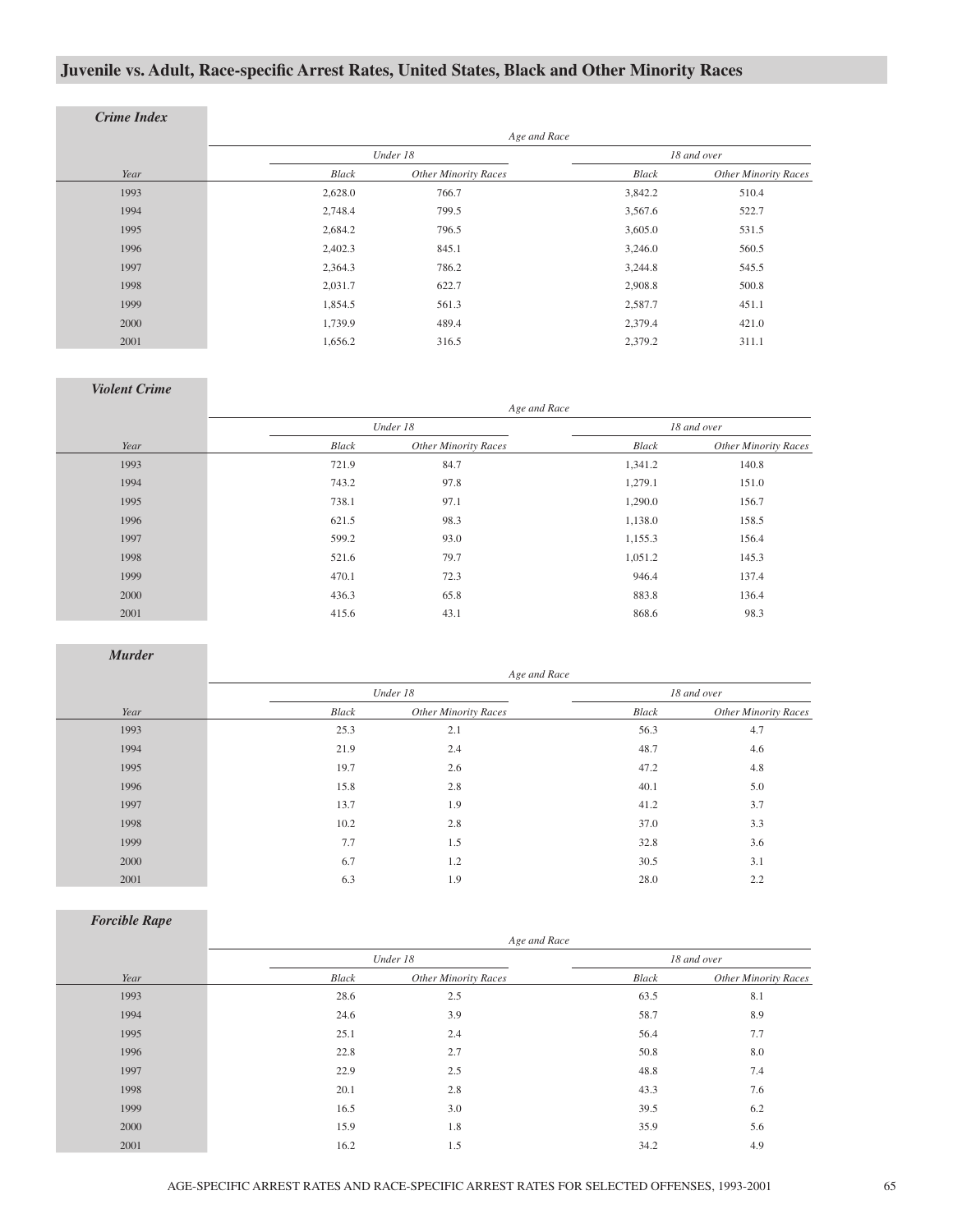| <b>Robbery</b> |              |                             |             |                             |
|----------------|--------------|-----------------------------|-------------|-----------------------------|
|                |              | Age and Race                |             |                             |
|                |              | Under 18                    | 18 and over |                             |
| Year           | <b>Black</b> | <b>Other Minority Races</b> | Black       | <b>Other Minority Races</b> |
| 1993           | 320.8        | 30.1                        | 389.6       | 22.2                        |
| 1994           | 342.7        | 34.8                        | 342.2       | 24.8                        |
| 1995           | 343.5        | 35.5                        | 332.4       | 23.3                        |
| 1996           | 291.5        | 38.3                        | 292.9       | 23.6                        |
| 1997           | 272.3        | 32.8                        | 290.1       | 21.8                        |
| 1998           | 224.0        | 24.1                        | 251.3       | 19.9                        |
| 1999           | 199.4        | 21.5                        | 224.7       | 17.2                        |
| 2000           | 177.3        | 20.5                        | 207.1       | 16.8                        |
| 2001           | 166.7        | 12.3                        | 206.2       | 12.0                        |

| <b>Aggravated Assault</b> |              |                             |              |                             |
|---------------------------|--------------|-----------------------------|--------------|-----------------------------|
|                           |              |                             | Age and Race |                             |
|                           |              | Under 18                    |              | 18 and over                 |
| Year                      | <b>Black</b> | <b>Other Minority Races</b> | <b>Black</b> | <b>Other Minority Races</b> |
| 1993                      | 347.3        | 50.0                        | 831.9        | 105.8                       |
| 1994                      | 354.0        | 56.9                        | 829.5        | 112.8                       |
| 1995                      | 349.9        | 56.7                        | 854.1        | 120.9                       |
| 1996                      | 291.4        | 54.4                        | 754.2        | 122.0                       |
| 1997                      | 290.3        | 55.9                        | 775.2        | 123.5                       |
| 1998                      | 267.4        | 50.1                        | 719.6        | 114.4                       |
| 1999                      | 246.4        | 46.2                        | 649.3        | 110.3                       |
| 2000                      | 236.5        | 42.3                        | 610.3        | 110.8                       |
| 2001                      | 226.3        | 27.4                        | 600.2        | 79.3                        |

#### *Property Crime*

|      | Age and Race |                             |              |                             |  |
|------|--------------|-----------------------------|--------------|-----------------------------|--|
|      |              | Under 18                    |              | 18 and over                 |  |
| Year | <b>Black</b> | <b>Other Minority Races</b> | <b>Black</b> | <b>Other Minority Races</b> |  |
| 1993 | 1,906.0      | 681.9                       | 2,501.0      | 369.6                       |  |
| 1994 | 2,005.2      | 701.6                       | 2,288.5      | 371.7                       |  |
| 1995 | 1,946.0      | 699.3                       | 2,315.0      | 374.8                       |  |
| 1996 | 1,780.9      | 746.9                       | 2,108.0      | 401.9                       |  |
| 1997 | 1,765.1      | 693.2                       | 2,089.5      | 389.1                       |  |
| 1998 | 1,510.1      | 543.0                       | 1,857.6      | 355.5                       |  |
| 1999 | 1,384.4      | 489.0                       | 1,641.3      | 313.7                       |  |
| 2000 | 1,303.6      | 423.5                       | 1,495.5      | 284.7                       |  |
| 2001 | 1,240.6      | 273.5                       | 1,510.6      | 212.9                       |  |

### *Burglary*

|      | Age and Race |                             |  |             |                             |
|------|--------------|-----------------------------|--|-------------|-----------------------------|
|      |              | Under 18                    |  | 18 and over |                             |
| Year | <b>Black</b> | <b>Other Minority Races</b> |  | Black       | <b>Other Minority Races</b> |
| 1993 | 323.3        | 113.3                       |  | 445.5       | 53.2                        |
| 1994 | 329.9        | 108.1                       |  | 399.1       | 52.9                        |
| 1995 | 317.5        | 102.9                       |  | 393.1       | 51.0                        |
| 1996 | 294.4        | 109.9                       |  | 338.2       | 55.2                        |
| 1997 | 293.6        | 102.1                       |  | 333.1       | 52.5                        |
| 1998 | 264.9        | 84.5                        |  | 309.9       | 48.7                        |
| 1999 | 232.2        | 70.9                        |  | 275.3       | 41.4                        |
| 2000 | 215.0        | 58.0                        |  | 246.5       | 39.3                        |
| 2001 | 199.4        | 38.9                        |  | 248.5       | 30.2                        |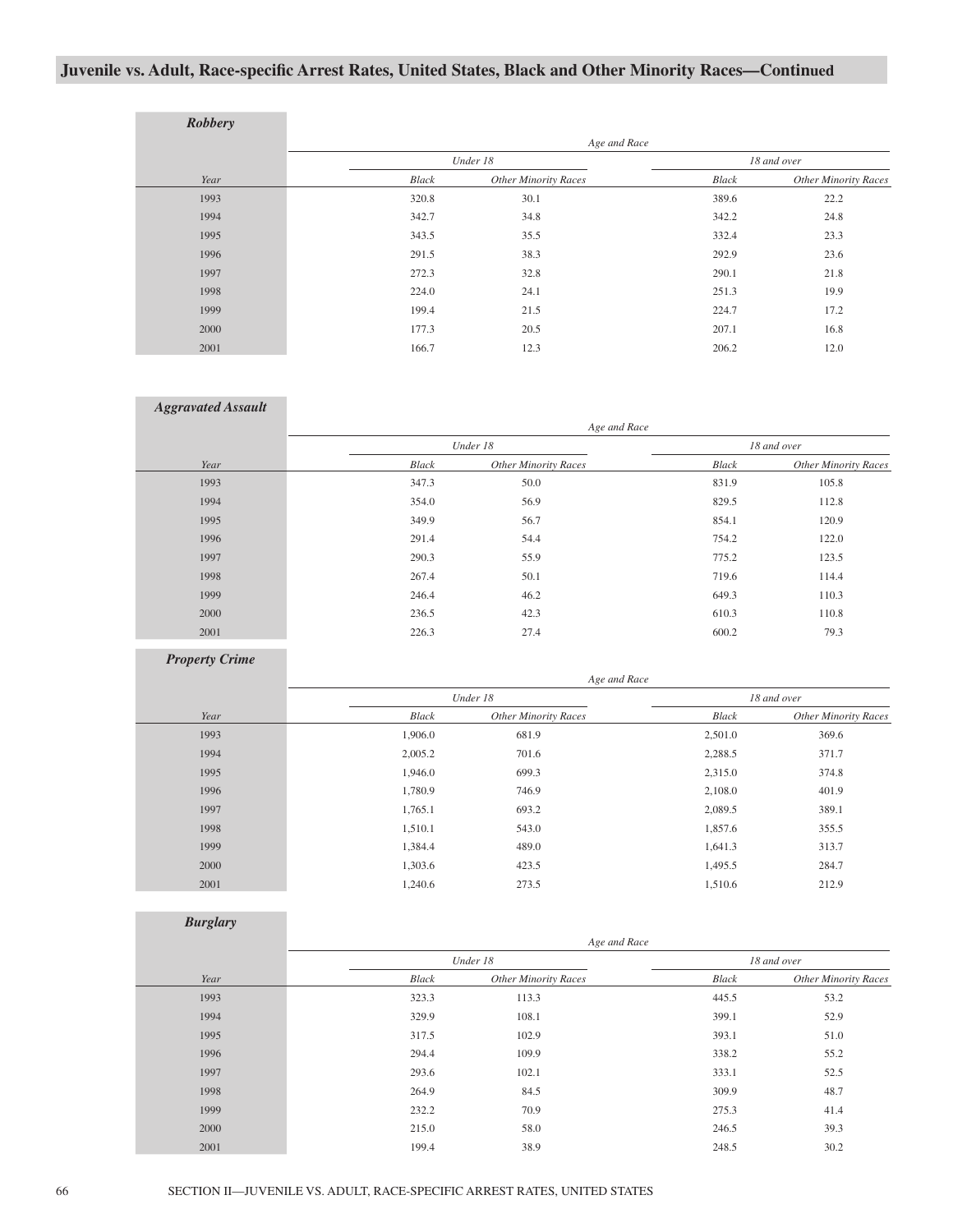| Larceny-theft |         |                             |         |                             |  |  |
|---------------|---------|-----------------------------|---------|-----------------------------|--|--|
|               |         | Age and Race                |         |                             |  |  |
|               |         | Under 18                    |         | 18 and over                 |  |  |
| Year          | Black   | <b>Other Minority Races</b> | Black   | <b>Other Minority Races</b> |  |  |
| 1993          | 1,196.4 | 481.4                       | 1,828.6 | 285.6                       |  |  |
| 1994          | 1,320.7 | 511.9                       | 1,681.5 | 284.5                       |  |  |
| 1995          | 1,302.8 | 508.3                       | 1,708.1 | 286.7                       |  |  |
| 1996          | 1,217.4 | 552.1                       | 1,573.5 | 313.5                       |  |  |
| 1997          | 1,227.8 | 519.0                       | 1,564.9 | 304.7                       |  |  |
| 1998          | 1,062.9 | 409.4                       | 1,370.0 | 279.6                       |  |  |
| 1999          | 958.0   | 368.5                       | 1,186.6 | 248.3                       |  |  |
| 2000          | 899.0   | 324.4                       | 1,084.1 | 217.5                       |  |  |
| 2001          | 862.9   | 209.7                       | 1,102.0 | 162.0                       |  |  |

### *Motor Vehicle Theft*

|      | Age and Race |                             |              |                             |  |
|------|--------------|-----------------------------|--------------|-----------------------------|--|
|      |              | Under 18<br>18 and over     |              |                             |  |
| Year | <b>Black</b> | <b>Other Minority Races</b> | <b>Black</b> | <b>Other Minority Races</b> |  |
| 1993 | 386.3        | 87.2                        | 226.9        | 30.7                        |  |
| 1994 | 354.7        | 81.6                        | 207.9        | 34.3                        |  |
| 1995 | 325.7        | 88.1                        | 213.8        | 37.1                        |  |
| 1996 | 269.1        | 84.9                        | 196.3        | 33.2                        |  |
| 1997 | 243.6        | 72.1                        | 191.5        | 32.0                        |  |
| 1998 | 182.3        | 49.0                        | 177.8        | 27.3                        |  |
| 1999 | 194.2        | 49.6                        | 179.3        | 24.0                        |  |
| 2000 | 189.5        | 41.1                        | 165.0        | 27.9                        |  |
| 2001 | 178.3        | 24.8                        | 160.0        | 20.6                        |  |

#### *Arson*

|      | Age and Race |                             |              |                             |
|------|--------------|-----------------------------|--------------|-----------------------------|
|      |              | Under 18                    |              | 18 and over                 |
| Year | Black        | <b>Other Minority Races</b> | <b>Black</b> | <b>Other Minority Races</b> |
| 1993 | 16.9         | 6.4                         | 13.5         | 1.9                         |
| 1994 | 19.5         | 7.0                         | 12.3         | 2.0                         |
| 1995 | 19.1         | 6.7                         | 12.7         | 2.0                         |
| 1996 | 16.9         | 6.1                         | 12.2         | 1.7                         |
| 1997 | 18.0         | 5.5                         | 11.6         | 2.0                         |
| 1998 | 15.1         | 5.3                         | 10.9         | 1.9                         |
| 1999 | 15.2         | 4.5                         | 9.9          | 1.5                         |
| 2000 | 14.7         | 4.4                         | 9.2          | 1.5                         |
| 2001 | 13.4         | 3.4                         | 9.9          | 2.0                         |

## *Forgery and*

*Counterfeiting*

|      | Age and Race |                             |              |                             |  |
|------|--------------|-----------------------------|--------------|-----------------------------|--|
|      |              | Under 18<br>18 and over     |              |                             |  |
| Year | <b>Black</b> | <b>Other Minority Races</b> | <b>Black</b> | <b>Other Minority Races</b> |  |
| 1993 | 13.1         | 5.5                         | 169.7        | 20.2                        |  |
| 1994 | 15.0         | 6.2                         | 174.3        | 26.3                        |  |
| 1995 | 15.1         | 6.4                         | 170.9        | 26.3                        |  |
| 1996 | 16.1         | 5.7                         | 172.9        | 33.8                        |  |
| 1997 | 16.7         | 6.5                         | 173.1        | 28.2                        |  |
| 1998 | 13.9         | 5.1                         | 161.8        | 26.2                        |  |
| 1999 | 13.3         | 4.5                         | 152.1        | 22.9                        |  |
| 2000 | 13.0         | 4.5                         | 141.6        | 24.4                        |  |
| 2001 | 12.1         | 3.1                         | 149.7        | 23.3                        |  |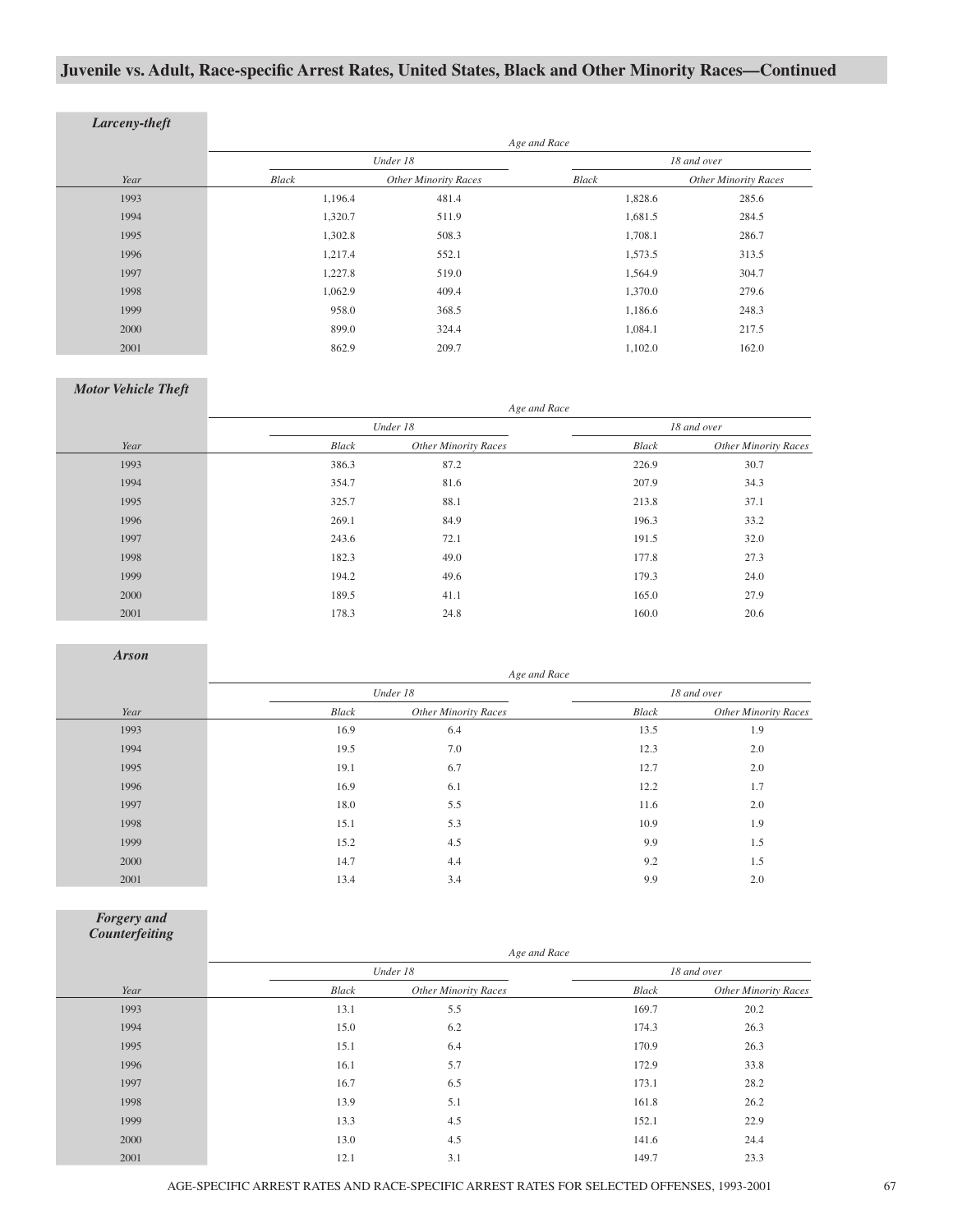| <b>Fraud</b> |              |                             |              |                             |
|--------------|--------------|-----------------------------|--------------|-----------------------------|
|              |              |                             | Age and Race |                             |
|              |              | Under 18                    |              | 18 and over                 |
| Year         | <b>Black</b> | <b>Other Minority Races</b> | Black        | <b>Other Minority Races</b> |
| 1993         | 80.5         | 15.1                        | 643.3        | 54.5                        |
| 1994         | 96.8         | 20.6                        | 637.4        | 59.7                        |
| 1995         | 91.8         | 21.7                        | 597.9        | 55.5                        |
| 1996         | 98.5         | 23.6                        | 635.3        | 55.8                        |
| 1997         | 94.6         | 21.1                        | 614.1        | 61.5                        |
| 1998         | 95.2         | 21.0                        | 589.1        | 62.2                        |
| 1999         | 98.2         | 20.5                        | 590.3        | 50.1                        |
| 2000         | 79.8         | 19.0                        | 489.8        | 48.8                        |
| 2001         | 64.9         | 10.8                        | 433.8        | 36.7                        |

#### *Embezzlement*

|      | Age and Race |                             |       |                             |  |
|------|--------------|-----------------------------|-------|-----------------------------|--|
|      |              | Under 18                    |       | 18 and over                 |  |
| Year | Black        | <b>Other Minority Races</b> | Black | <b>Other Minority Races</b> |  |
| 1993 | 1.8          | 0.3                         | 17.9  | 2.7                         |  |
| 1994 | 2.9          | 0.4                         | 20.2  | 2.9                         |  |
| 1995 | 3.8          | 1.0                         | 20.2  | 3.2                         |  |
| 1996 | 4.4          | 0.5                         | 21.7  | 3.6                         |  |
| 1997 | 4.3          | 0.9                         | 24.2  | 3.7                         |  |
| 1998 | 5.3          | 1.1                         | 23.9  | 3.4                         |  |
| 1999 | 5.9          | 1.1                         | 24.3  | 3.2                         |  |
| 2000 | 6.7          | 1.5                         | 24.7  | 4.2                         |  |
| 2001 | 4.7          | 0.7                         | 25.0  | 3.1                         |  |

#### *Stolen Property*

|      | Age and Race |                             |              |                             |
|------|--------------|-----------------------------|--------------|-----------------------------|
|      |              | Under 18<br>18 and over     |              |                             |
| Year | <b>Black</b> | <b>Other Minority Races</b> | <b>Black</b> | <b>Other Minority Races</b> |
| 1993 | 171.5        | 32.4                        | 234.8        | 21.6                        |
| 1994 | 166.7        | 34.9                        | 229.9        | 23.0                        |
| 1995 | 153.2        | 34.8                        | 225.4        | 24.8                        |
| 1996 | 145.9        | 32.5                        | 208.0        | 24.3                        |
| 1997 | 136.2        | 31.0                        | 216.0        | 23.5                        |
| 1998 | 121.6        | 23.4                        | 192.9        | 21.0                        |
| 1999 | 99.1         | 21.4                        | 172.7        | 17.4                        |
| 2000 | 98.6         | 17.5                        | 173.8        | 17.0                        |
| 2001 | 96.3         | 10.7                        | 168.4        | 13.4                        |

#### *Weapons Violations*

|      | Age and Race |                             |              |                             |
|------|--------------|-----------------------------|--------------|-----------------------------|
|      |              | Under 18                    |              | 18 and over                 |
| Year | <b>Black</b> | <b>Other Minority Races</b> | <b>Black</b> | <b>Other Minority Races</b> |
| 1993 | 239.9        | 37.9                        | 456.4        | 41.5                        |
| 1994 | 222.5        | 45.0                        | 392.1        | 40.6                        |
| 1995 | 200.6        | 40.0                        | 357.5        | 38.1                        |
| 1996 | 173.4        | 37.0                        | 308.6        | 34.2                        |
| 1997 | 172.6        | 36.9                        | 320.1        | 32.3                        |
| 1998 | 145.4        | 27.1                        | 278.3        | 27.6                        |
| 1999 | 130.9        | 29.1                        | 242.4        | 24.6                        |
| 2000 | 117.1        | 23.0                        | 217.3        | 25.2                        |
| 2001 | 117.5        | 15.1                        | 225.4        | 17.7                        |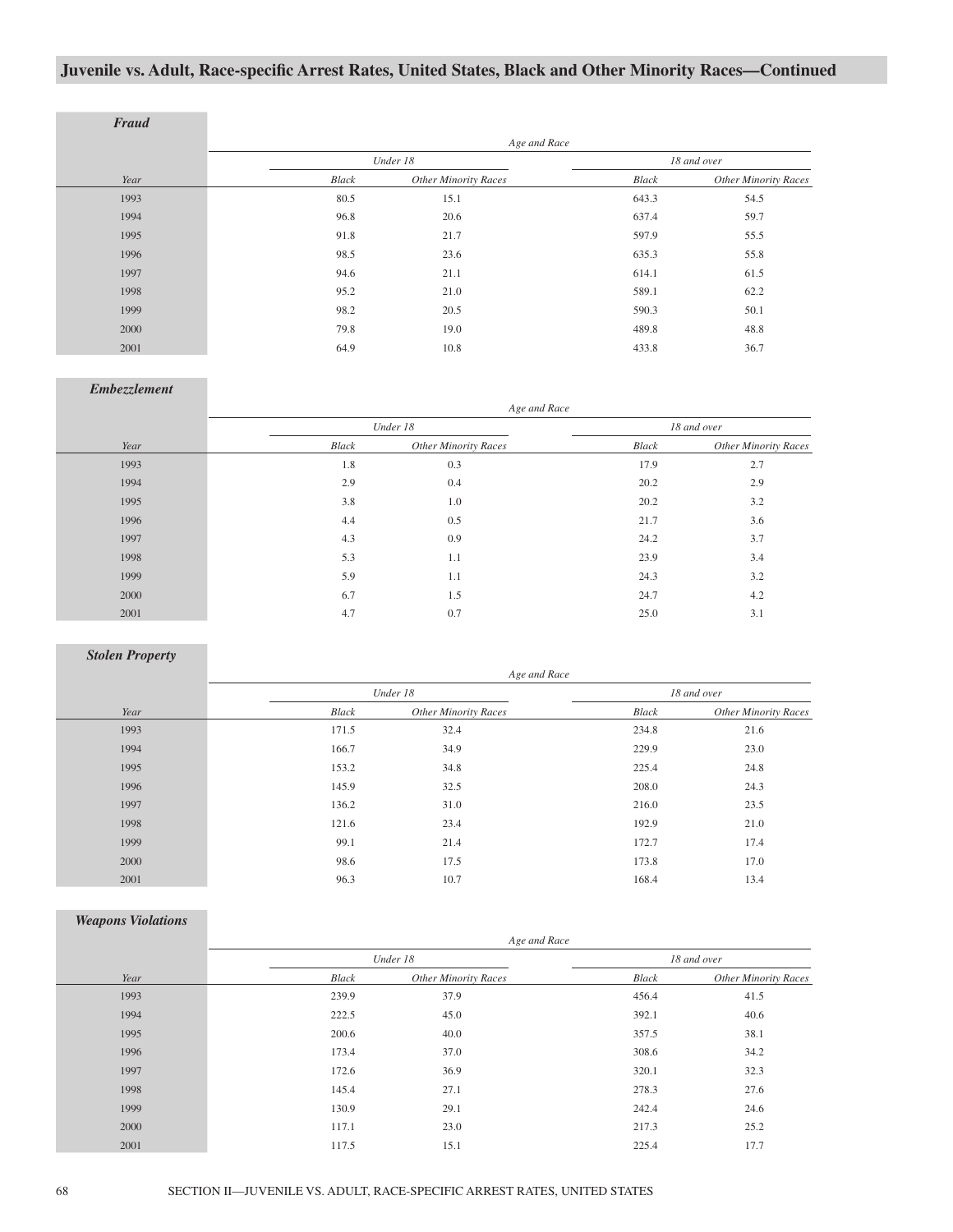| <b>Sex Offenses</b> |       |                             |       |                             |  |
|---------------------|-------|-----------------------------|-------|-----------------------------|--|
|                     |       | Age and Race                |       |                             |  |
|                     |       | Under 18                    |       | 18 and over                 |  |
| Year                | Black | <b>Other Minority Races</b> | Black | <b>Other Minority Races</b> |  |
| 1993                | 53.6  | 11.3                        | 85.2  | 24.8                        |  |
| 1994                | 46.4  | 10.9                        | 77.9  | 24.2                        |  |
| 1995                | 44.9  | 9.3                         | 81.6  | 23.3                        |  |
| 1996                | 47.0  | 9.2                         | 79.8  | 24.2                        |  |
| 1997                | 52.0  | 9.4                         | 88.3  | 25.9                        |  |
| 1998                | 45.1  | 7.6                         | 81.3  | 24.7                        |  |
| 1999                | 43.7  | 7.3                         | 71.9  | 22.0                        |  |
| 2000                | 46.4  | 9.0                         | 76.6  | 20.4                        |  |
| 2001                | 51.0  | 6.5                         | 75.6  | 16.0                        |  |

### *Gambling*

|      | Age and Race |                             |              |                             |
|------|--------------|-----------------------------|--------------|-----------------------------|
|      | Under 18     |                             | 18 and over  |                             |
| Year | <b>Black</b> | <b>Other Minority Races</b> | <b>Black</b> | <b>Other Minority Races</b> |
| 1993 | 21.3         | 0.5                         | 40.6         | 12.3                        |
| 1994 | 13.2         | 1.2                         | 34.7         | 11.4                        |
| 1995 | 22.0         | 0.9                         | 38.9         | 13.1                        |
| 1996 | 24.4         | 0.5                         | 40.0         | 10.8                        |
| 1997 | 23.0         | 1.0                         | 47.8         | 9.6                         |
| 1998 | 15.0         | 0.6                         | 41.2         | 9.5                         |
| 1999 | 12.3         | 0.8                         | 35.0         | 6.3                         |
| 2000 | 13.2         | 0.9                         | 32.1         | 5.8                         |
| 2001 | 12.4         | 0.3                         | 35.8         | 4.4                         |

#### *Drug Abuse Violations*

|      | Age and Race |                             |              |                             |
|------|--------------|-----------------------------|--------------|-----------------------------|
|      |              | Under 18                    |              | 18 and over                 |
| Year | <b>Black</b> | <b>Other Minority Races</b> | <b>Black</b> | <b>Other Minority Races</b> |
| 1993 | 538.9        | 42.1                        | 2,018.6      | 127.0                       |
| 1994 | 600.4        | 61.7                        | 2,149.7      | 145.3                       |
| 1995 | 739.9        | 83.5                        | 2,381.4      | 159.4                       |
| 1996 | 739.7        | 96.3                        | 2,297.3      | 167.2                       |
| 1997 | 745.5        | 101.1                       | 2,493.6      | 191.0                       |
| 1998 | 703.6        | 98.4                        | 2,563.7      | 178.9                       |
| 1999 | 620.9        | 93.8                        | 2,390.5      | 177.8                       |
| 2000 | 586.1        | 89.2                        | 2,321.3      | 180.4                       |
| 2001 | 528.4        | 68.4                        | 2,228.0      | 135.1                       |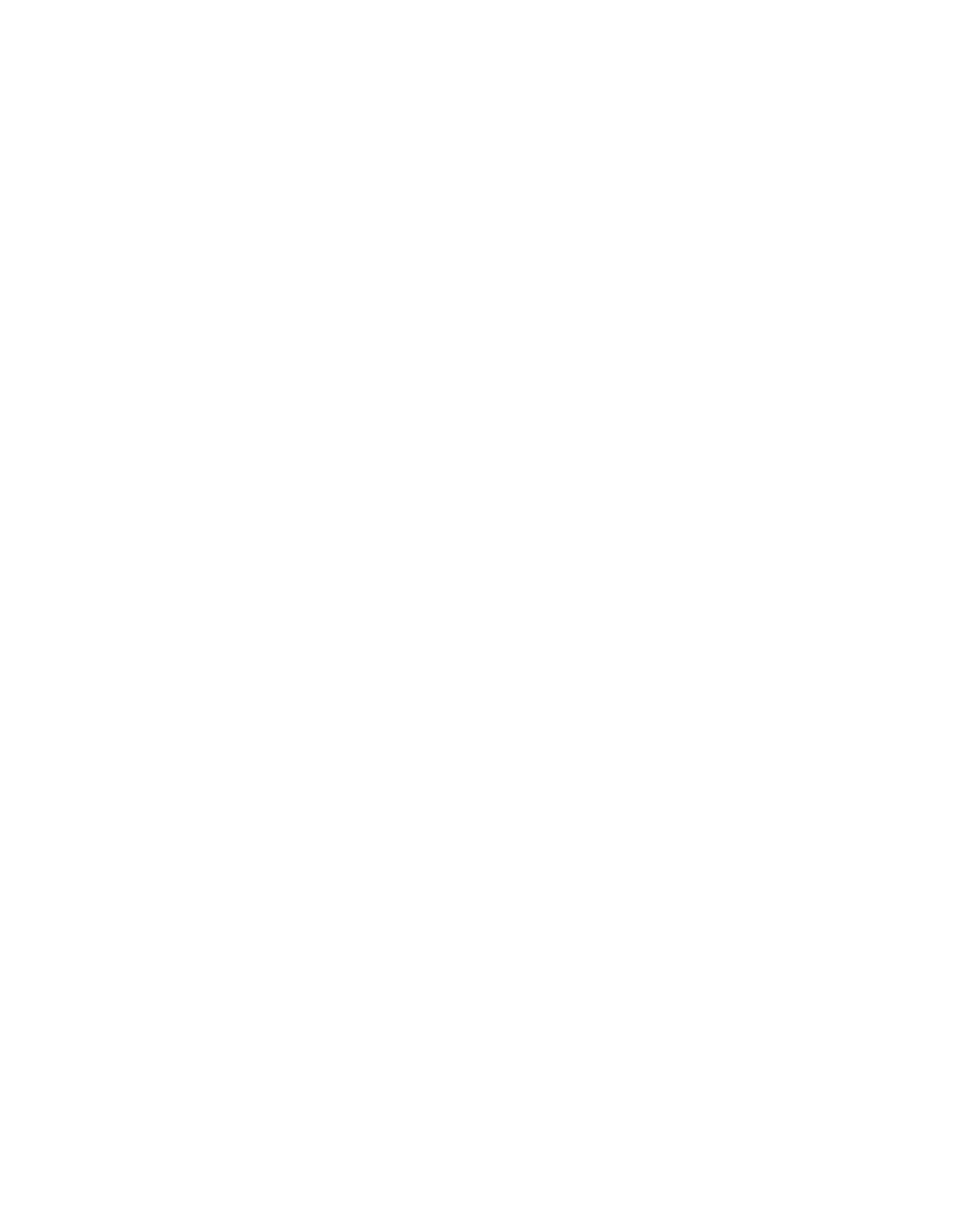## **Technical Note A**

# Methodological Issues

The arrest data presented in this report were obtained from the Uniform Crime Reporting (UCR) Program and cover the 9-year period, 1993-2001. The number of agencies represented in this report and their respective populations are listed below:

| Number of UCR Contributors and Population Coverage<br>Used to Compute Age-specific Arrest Rates |                                           |                                      |                                             |                                                   |
|-------------------------------------------------------------------------------------------------|-------------------------------------------|--------------------------------------|---------------------------------------------|---------------------------------------------------|
| Year                                                                                            | Number of UCR<br><b>Contributors Used</b> | <b>UCR Contributor</b><br>Population | Total<br><b>United States</b><br>Population | <b>United States</b><br><b>Population Covered</b> |
| 1993                                                                                            | 10,277                                    | 213,705,457                          | 257,907,937                                 | 83%                                               |
| 1994                                                                                            | 10,699                                    | 208,080,875                          | 263,125,821                                 | 79%                                               |
| 1995                                                                                            | 10,039                                    | 206,782,546                          | 266,278,393                                 | 78%                                               |
| 1996                                                                                            | 10,032                                    | 195,852,942                          | 269,394,284                                 | 73%                                               |
| 1997                                                                                            | 9,472                                     | 194,925,139                          | 272,646,925                                 | 71%                                               |
| 1998                                                                                            | 9,589                                     | 194,612,735                          | 275,854,104                                 | 71%                                               |
| 1999                                                                                            | 9,502                                     | 195, 324, 374                        | 279,040,168                                 | 70%                                               |
| 2000                                                                                            | 9,904                                     | 204,964,817                          | 281,421,906                                 | 73%                                               |
| 2001                                                                                            | 10,281                                    | 215,380,356                          | 285, 317, 559                               | 75%                                               |

| Number of UCR Contributors and Population Coverage<br>Used to Compute Race-specific Arrest Rates |                                           |                                      |                                             |                                            |
|--------------------------------------------------------------------------------------------------|-------------------------------------------|--------------------------------------|---------------------------------------------|--------------------------------------------|
| Year                                                                                             | Number of UCR<br><b>Contributors Used</b> | <b>UCR Contributor</b><br>Population | Total<br><b>United States</b><br>Population | <b>United States</b><br>Population Covered |
| 1993                                                                                             | 10,273                                    | 213,651,060                          | 257,907,937                                 | 83%                                        |
| 1994                                                                                             | 10,694                                    | 208,034,970                          | 260,327,021                                 | 80%                                        |
| 1995                                                                                             | 10,037                                    | 206,762,449                          | 262,803,276                                 | 79%                                        |
| 1996                                                                                             | 10,026                                    | 195,804,943                          | 265,228,572                                 | 74%                                        |
| 1997                                                                                             | 9,471                                     | 194,924,512                          | 267,783,607                                 | 73%                                        |
| 1998                                                                                             | 9,585                                     | 194,546,802                          | 270,248,003                                 | 72%                                        |
| 1999                                                                                             | 9,502                                     | 195,324,374                          | 272,690,813                                 | 72%                                        |
| 2000                                                                                             | 9,904                                     | 204,964,817                          | 275,129,687                                 | 74%                                        |
| 2001                                                                                             | 10,280                                    | 215,368,564                          | 285, 317, 559                               | 75%                                        |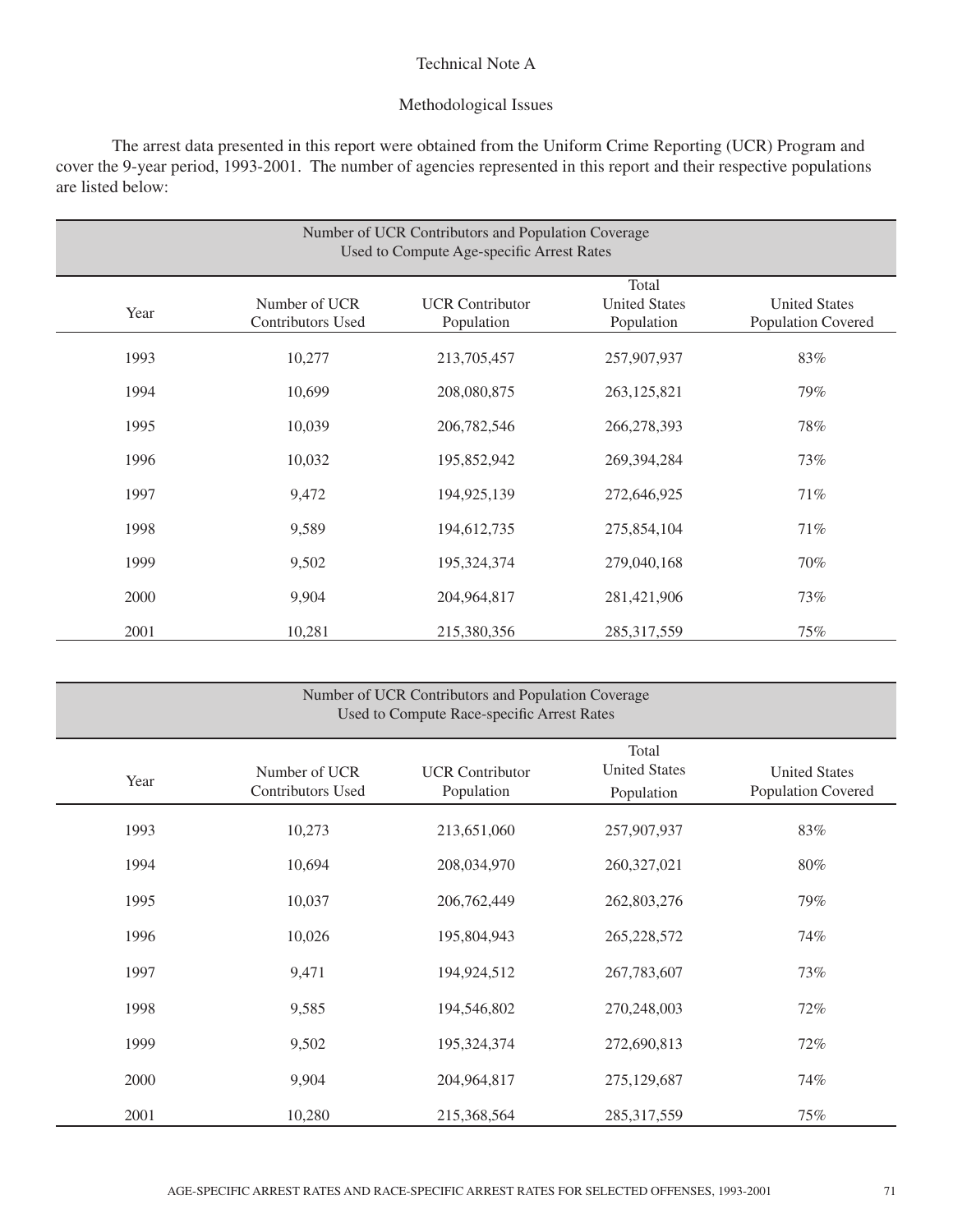The size of the population pertaining to a prescribed age group was computed for each year by distributing the UCR contributors' population through the use of age distributions derived from U.S. Census publications. A similar procedure was used for race classifications—distributing the UCR contributors' population through the use of race distributions. Race classifications were divided into white and nonwhite. The nonwhite category includes all races other than white.

The sources of population data used are listed below:

## **Population for (1994 to 2000) Age-specific Arrest Rates**

U.S. Census Bureau, "Intercensal Estimates of the United States Resident Population by Age and Sex: 1994," *National Intercensal Estimates (1990-2000),* September 13, 2002, <http://eire.census.gov/popest/data/national/tables/intercensal/ US-EST90INT-07/US-EST90INT-07-1994.csv> (February 16, 2003).

http://eire.census.gov/popest/data/national/tables/intercensal/US-EST90INT-07/US-EST90INT-07-1995.csv> (February 16, 2003).

http://eire.census.gov/popest/data/national/tables/intercensal/US-EST90INT-07/US-EST90INT-07-1996.csv> (February 16, 2003).

http://eire.census.gov/popest/data/national/tables/intercensal/US-EST90INT-07/US-EST90INT-07-1997.csv> (February 16, 2003).

http://eire.census.gov/popest/data/national/tables/intercensal/US-EST90INT-07/US-EST90INT-07-1998.csv> (February 16, 2003).

http://eire.census.gov/popest/data/national/tables/intercensal/US-EST90INT-07/US-EST90INT-07-1999.csv> (February 16, 2003).

http://eire.census.gov/popest/data/national/tables/intercensal/US-EST90INT-07/US-EST90INT-07-2000.csv> (February 16, 2003).

### **Population for (1994 to 2000) Race-specific Arrest Rates**

U.S. Census Bureau, "Monthly Population Estimates, 1990 to 2000," *National Estimates,* December 26, 2001, <http://eire.census.gov/popest/archives/national/nat\_90s\_detail/nat\_90s\_1/e9494rmp.txt> (July 3, 2003).

http://eire.census.gov/popest/archives/national/nat\_90s\_detail/nat\_90s\_1/e9595rmp.txt> (July 3, 2003).

http://eire.census.gov/popest/archives/national/nat\_90s\_detail/nat\_90s\_1/e9696rmp.txt> (July 3, 2003).

http://eire.census.gov/popest/archives/national/nat\_90s\_detail/nat\_90s\_1/e9797rmp.txt> (July 3, 2003).

http://eire.census.gov/popest/archives/national/nat\_90s\_detail/nat\_90s\_1/e9898rmp.txt> (July 3, 2003).

http://eire.census.gov/popest/archives/national/nat\_90s\_detail/nat\_90s\_1/e9999rmp.txt> (July 3, 2003).

http://eire.census.gov/popest/archives/national/nat\_90s\_detail/nat\_90s\_1/e0000rmp.txt> (July 3, 2003).

### **Population for 2001 Age and Race**

U.S. Census Bureau, "Monthly Population Estimates, 2001," *National Estimates,* June 17, 2003, *<*http://eire.census.gov/popest/data/national/tables/asro/2002RESIDENT2001MONTHS07\_12.txt> (August 3, 2003).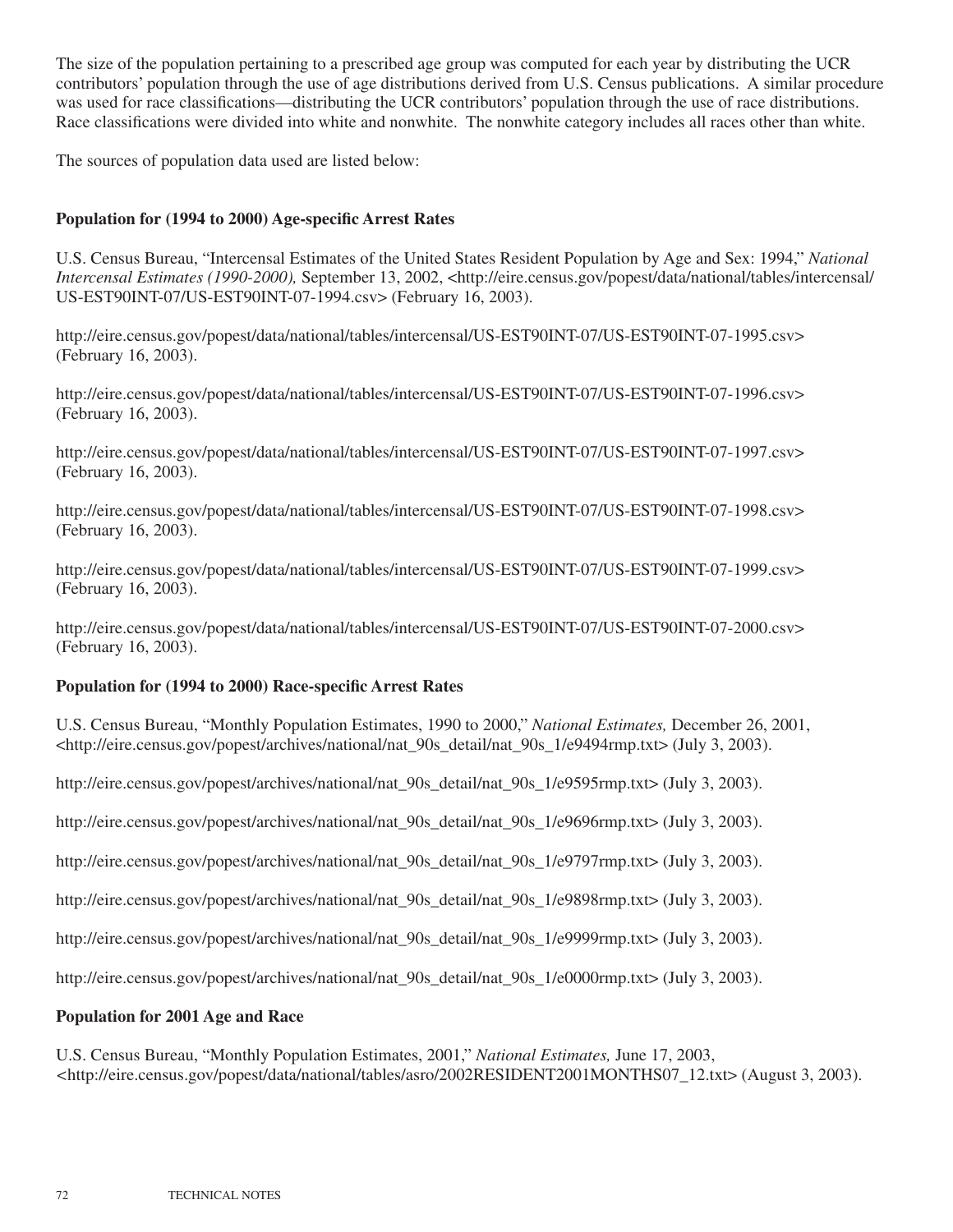## **Technical Note B**

## A Method for Computing the Average Age of Arrestees from UCR Data

UCR arrest data can be broken down into age groups; some are single-age categories (e.g. 20-year-old category) while others are multiple-age categories (e.g. 20- to 24-year-old category). This type of classification scheme is not a convenient basis for computing the average age of arrestees. A simple method of overcoming this difficulty is suggested below.

Let [x', x") denote the age interval  $\{x, x' \neq x \leq x''\}$ . For example, the UCR age group "25 through 29" is expressed as [25,30). Let  $[x_0, x_1)$ ,  $[x_1, x_2)$ ,  $[x_2, x_3)$  be consecutive age intervals and  $f(x)$  be a quadratic function of the form  $f(x) = 3ax^2+2bx+c$ . It is required that the function  $f(x)$ satisfies the following conditions:

(1) 
$$
\int_{x_0}^{x_1} f(x)dx = D
$$
,  $\int_{x_1}^{x_2} f(x)dx = E$ , and  $\int_{x_2}^{x_3} f(x)dx = F$ ,

where D, E, and F represent the number of UCR arrests for the consecutive age intervals  $[x_0, x_1)$ ,  $[x_1, x_2]$ , and  $[x_2, x_3]$ .

The system of equations (1) can be solved for the unknowns a, b, and c. Using the notation

*G* ' and / / *x* &*x x* &*x x* &*x x* &*x x* &*x x*2&*x*<sup>1</sup> *x* &*x x* &*x x*3&*x*<sup>2</sup> *H* ' / / *D x* <sup>2</sup> &*x x* &*x E x* <sup>2</sup> &*x x*2&*x*<sup>1</sup> *F x* <sup>2</sup> &*x x*3&*x*<sup>2</sup> *I* ' / / *x* &*x D x* <sup>1</sup> &*x x* &*x E x*2&*x*<sup>1</sup> *x* &*x F x*3&*x*<sup>2</sup>

$$
J = \begin{pmatrix} x_1^3 \& x_0^3 & x_1^2 \& x_0^2 & D \\ x_2^3 \& x_1^3 & x_2 \& x_1 & E \\ x_3^3 \& x_2^3 & x_3^2 \& x_2^2 & F \end{pmatrix}
$$

the solution for (1) is expressed by Cramer's Rule as

(2) 
$$
a = H/G
$$
,  $b = I/G$ , and  $c = J/G$ .

The distribution  $f(x)/E$ ,  $x_1 \# x \le x_2$ , is then applied to obtain the average age of the arrestees on a certain interval  $[x_1, x_2)$ :